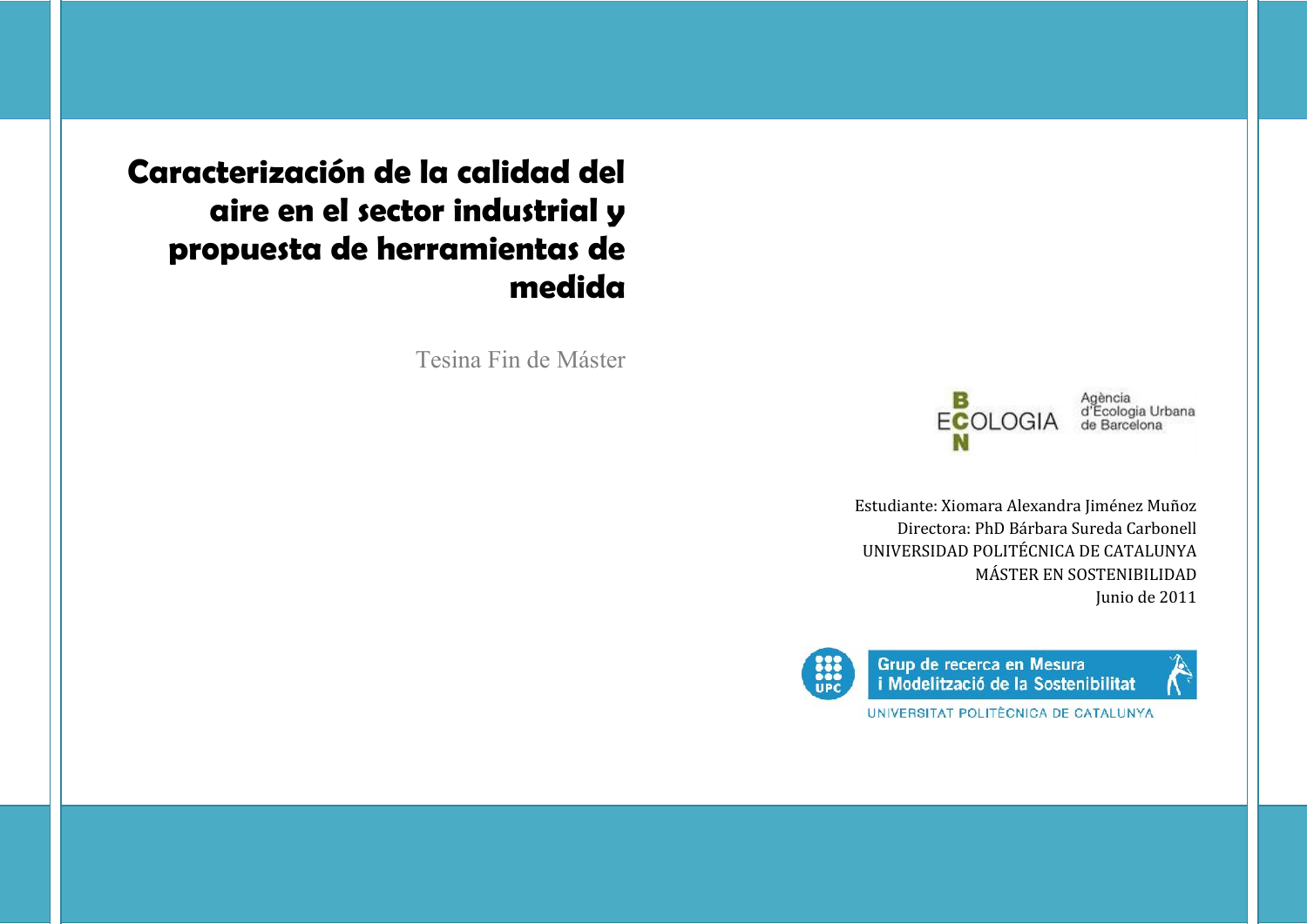**Visto bueno del Tutor**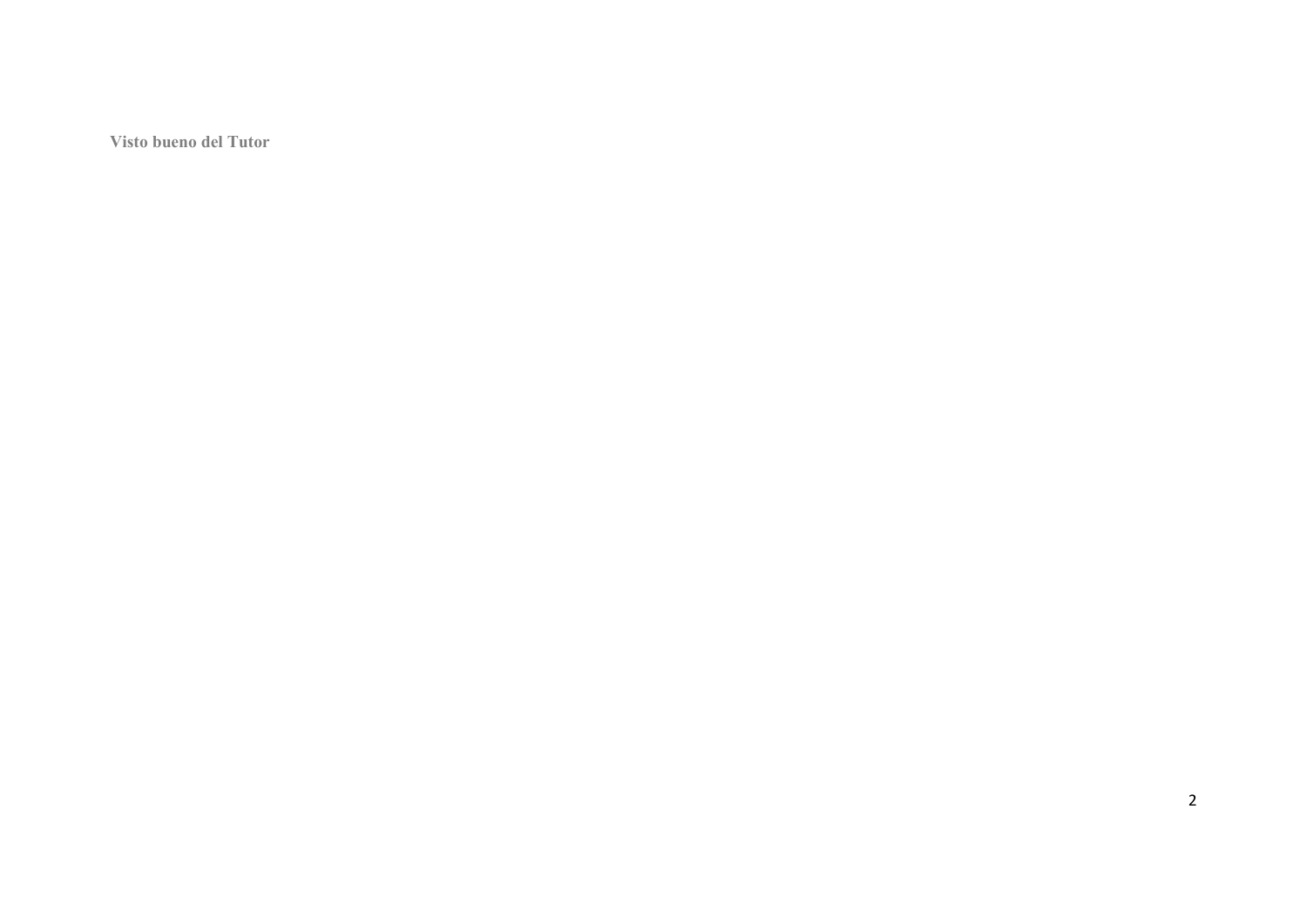## **Agradecimientos**

**Agradezco la oportunidad de poder descubrir el mundo cada día, y a todas las personas que hacen posible ese aprendizaje continuo y la construcción de nuevos paradigmas de la sostenibilidad.**

> **Agradezco el infinito apoyo de mi familia y mis amigos, A los de de acá y a los de allá.**

> > **En memoria de aquellos que se han marchado.**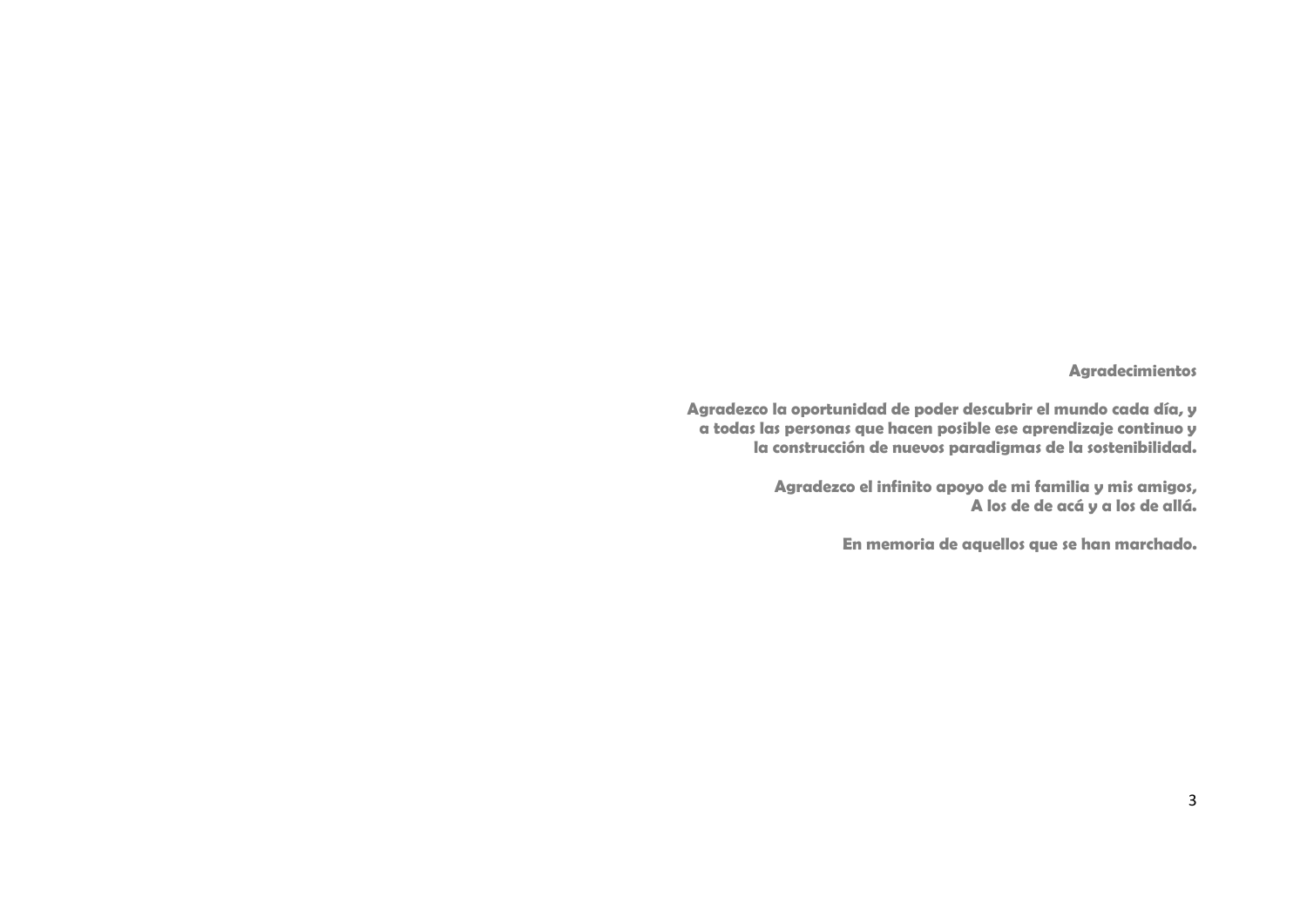# **Contenido**

| 1.          |                                                              |  |
|-------------|--------------------------------------------------------------|--|
| 2.          |                                                              |  |
| 3.          |                                                              |  |
| $4_{\cdot}$ |                                                              |  |
| 4.1         |                                                              |  |
| 4.2         |                                                              |  |
| 4.3         |                                                              |  |
| 4.4         |                                                              |  |
| 4.5         |                                                              |  |
| 4.6         |                                                              |  |
| 4.7         |                                                              |  |
| 4.8         |                                                              |  |
| 4.9         | Antecedentes legislativos relativos a la calidad del aire 25 |  |

| 4.10 Calidad del aire y su relación con las emisiones industriales30 |  |
|----------------------------------------------------------------------|--|
|                                                                      |  |
|                                                                      |  |
|                                                                      |  |
|                                                                      |  |
|                                                                      |  |

## Anexos

Anexo 1. Metodología y plan de trabajo.

Anexo 2. Real Decreto 102/2011, de 28 de enero, relativo a la mejora de la calidad del Aire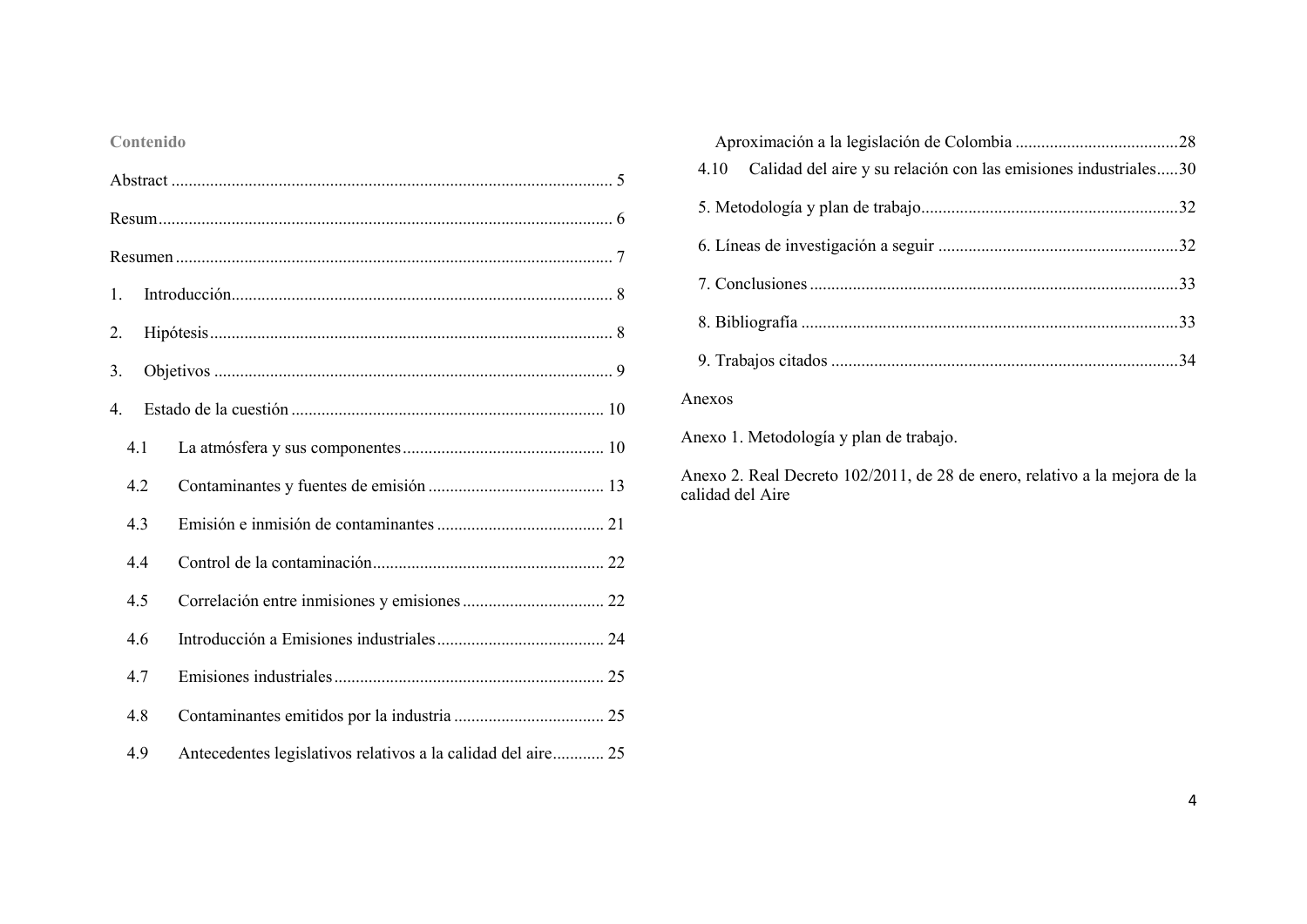**Abstract**

Air quality is a variable that affects the habitability of urban systems. The atmosphere is a system that supports relatively well the influence that the activities of the city exerts upon it, but in reality, the air that we breathe is vulnerable and has a limited carrying capacity. Due to this fact, in the built-up urban areas, the breathing air is far away from the satisfactory threshold recommended by the World Health Organization (WHO, 2006)

A huge amount of studies have shown that some pollutants have adverse effects on human health, vegetation and on the environment, increasing the morbidity and mortality of the population, the acidification in the inland waters, affecting the flora and the biosphere's flora, altering the existing natural balance between the different ecosystems and even causing catastrophic changes in Earth's climate. Nowadays, the general public is aware of this fact, therefore, requires the government to work in this regard in order to improve the air quality (European Environment Agency, 2009).

Moreover, the industry as an engine of the current development model is one of the causes of this series of negative effects on the society and the environment in which it develops, which are reflected in different aspects of the ecosystems, where it deposits its waste; this action must be treated and manage properly to prevent continued degradation of nature. (PASSOLA, 2006)

It is to be note, that the current society model of economical development and its sprawl dynamic is closely linked to the increased emission into the atmosphere.

This provision of the system increased demand amount of energy to perform their functions, which in turn are larger scale. This energy provision is mostly generated from fossil fuels such as coal, fuel-oil and natural gas, those, coming from not renewable sources, have a turnover rate lower than our rate of consumption.

As a consequence, our energy consumption can and should be rethought in order to protect nature and moreover, plan a not only respectful living of the human being but integrated with it.

On the other hand, the industry represents a very heterogeneous distribution on the territory and the wide variety of activities and processes requires a detail analysis by sector. Even within the same sector, the applied technologies can be widely.

Among the sectors that lead with the highest emission contributions, there are: the energy production, oil refineries, chemical and steel industries as key sectors of basic industry.

To deal the air pollution problem, it has been taking steps going in all directions, from modeling air quality, going through emission inventories of the different sectors involved. Besides, creation of indexes and indicators of air's quality in order to control, prevent and improve the measures taken in this regard, with the propose of obtain a better life quality that goes in line with the proper functioning of ecosystems.

Therefore, this current investigation seeks to make a characterization of air quality due to the industrial sector as well as provide a measurement system that could be used as a support for the different industries when it comes to make decision which involve environmental improvements and in this specific case, a change in the management of pollutant emissions into the atmosphere.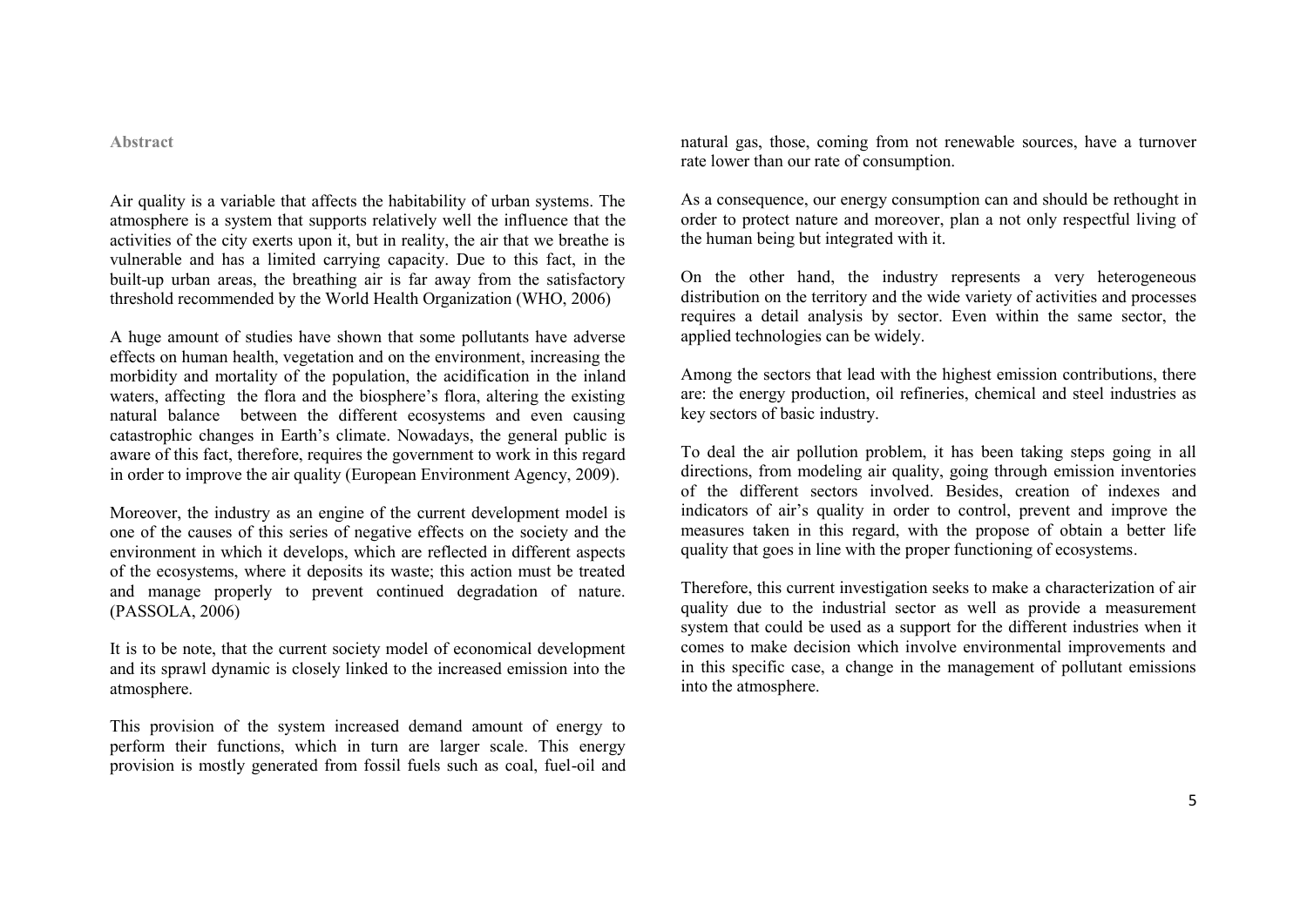**Resum**

La qualitat de l'aire és una variable que condiciona l'habitabilitat dels sistemes urbans. L'atmosfera es un sistema, que aparentment, suporta relativament bé la influencià que sobre ella exerceixen les activitats pròpies d'una ciutat, però en realitat l'aire que respiren és vulnerable i té una capacitat de càrrega limitada. Es per això que les grans aglomeracions urbanes l'aire que respiren està lluny de satisfer els llindars recomanats per l'Organització Mundial de la Salut (OMS, 2006).

Multitud d'estudis han posat en relleu que certs contaminants provoquen efectes nocius en la salut humana, en la vegetació i sobre el medi, augmenta la morbiditat i la mortalitat de la població, acidificant les aigües continentals, afectant a la fauna i la flora de la biosfera, alterant l'equilibri natural existent entre els diferents ecosistemes i fins i tot provocant canvis catastròfics en el clima terrestre. En l'actualitat, la població en general és coneixedora d'aquest fet i per tant exigeix als poders públics que treballin al respecte per millorar la qualitat de l'aire (European Environment Agency, 2009).

D'altra banda la indústria com a motor del model de desenvolupament actual és una de les causants d'aquesta sèrie d'efectes negatius sobre la societat i el medi en que es desenvolupa, els quals es veuen reflectits en els diferents àmbits del ecosistema,on la mateixa diposita els seus residus, acció que ha de ser tractada i controlada degudament per evitar la continua degradació de la naturalesa (Passola, 2006).

Cal destacar que el model de desenvolupament econòmic de la societat actual i la seva dinàmica de creixement desmesurat està íntimament lligat a l'augment de les emissions a l'atmosfera.

Tal disposició del sistema demanda cada vegada major qualitat d'energia per realitzar les seves funcions, les quals a la vegada són de major escala. Aquesta provisió energètica generada en gran mesura a partir dels combustibles fòssils, com són el carbó, el fuel-oil i el gas natural, i al ser fonts no renovables, tenen una taxa de renovació inferior a la nostra taxa de consum.

Com a conseqüència el nostre consum energètic pot i ha de ser replantejat per tal de protegir la natura i així plantejar una convivència de l'ésser humà no més respectuós sinó integrat amb ella.

Per la seva banda, la indústria presenta un distribució molt heterogènia en el territori i la gran varietat d'activitats i processo obliga a un anàlisi detallada per sector. Fins i tot dins d'un mateix sector les tecnologies aplicades poden ser molt diverses. Entre els sectors que donen majors contribucions a les emissions trobem: la producció de energia, les refineries de petroli, les indústries químiques i la siderúrgia, com sectors fonamentals de la indústria bàsica.

Per afrontar la problemàtica de la contaminació atmosfèrica, es necessari prenent mesures, en tots els sentits, des de la modelització de l'aire, passant per inventaris d'emissions dels diferents sectors involucrats, creació d'índexs i indicadors de la qualitat de l'aire per controlar, prevenir i millorar les mesures que es prenen al respecte, amb la finalitat de obtenir una millor qualitat de vida, que sigui concordant amb un adequat funcionament dels ecosistemes.

Aquest treball per tant pretén realitzar una caracterització de la qualitat de l'aire emesa pel sector industrial així com proporcionar un sistema de mesures que serveixi com a punt de suport per a les diferents indústries a l'hora de prendre decisions en què s'impliquin les millores ambientals i en aquest cas específic un canvi en el maneig de les emissions de contaminats a l'atmosfera.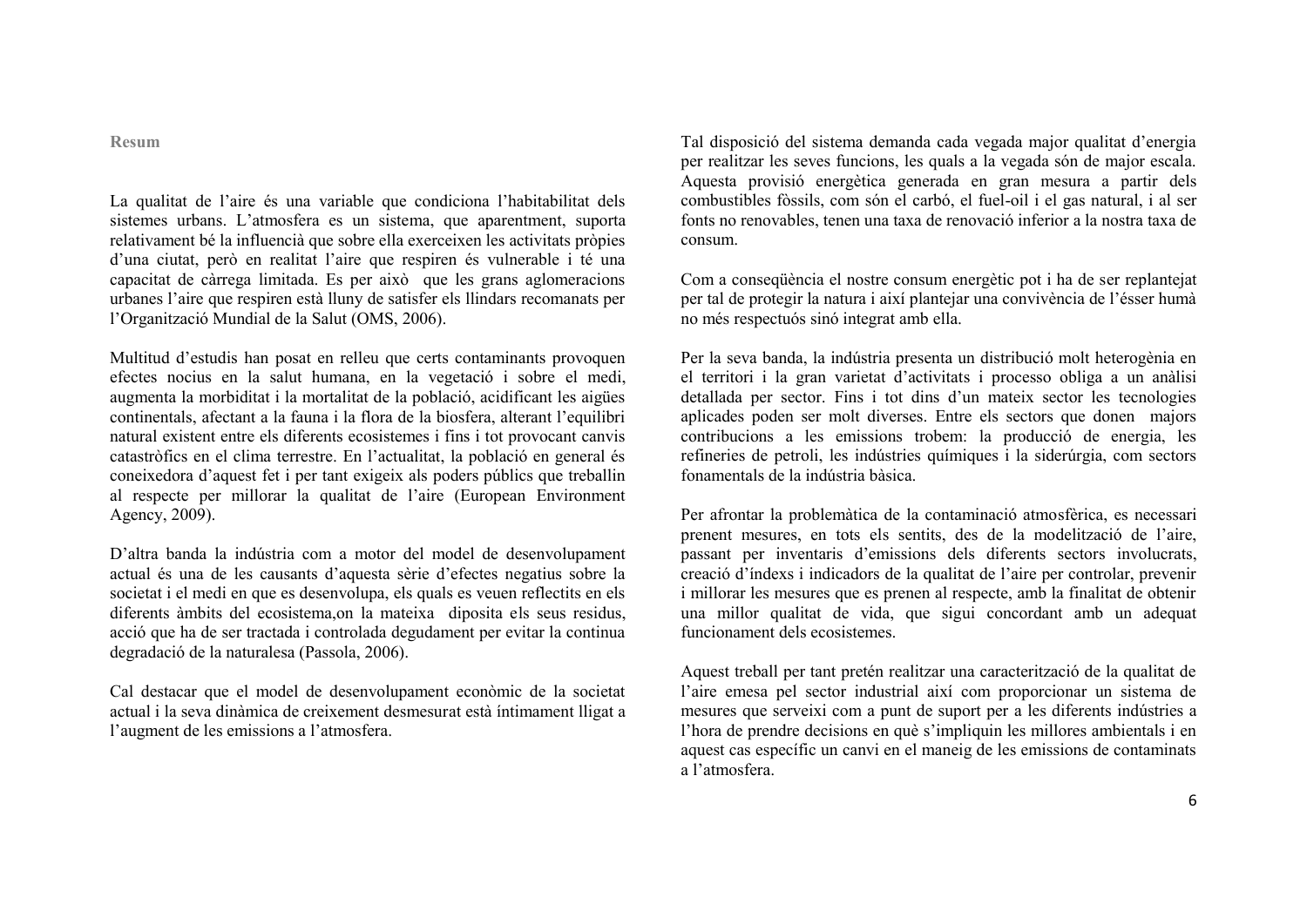**Resumen**

La calidad del aire es una variable que condiciona la habitabilidad de los sistemas urbanos. La atmósfera es un sistema que, en forma aparente, soporta relativamente bien la influencia que sobre ella ejercen las actividades propias de la ciudad, pero en realidad el aire que respiramos es vulnerable y tiene una capacidad de carga limitada. Es por ello que en las grandes aglomeraciones urbanas el aire respirado está lejos de satisfacer los umbrales recomendados por la Organización Mundial de la Salud (OMS, 2006).

Multitud de estudios han puesto de relieve que ciertos contaminantes provocan efectos nocivos sobre la salud humana, sobre la vegetación y sobre el medio, aumentando la morbilidad y la mortalidad de la población, acidificando las aguas continentales, afectando la fauna y la flora de la biosfera, alterando el equilibrio natural existente entre los distintos ecosistemas e incluso provocando cambios catastróficos en el clima terrestre. En la actualidad, la población en general es conocedora de este hecho y por lo tanto exige a los poderes públicos que trabajen al respecto para mejorar la calidad del aire (European Environment Agency, 2009).

Por otra parte la industria como motor del modelo de desarrollo actual es uno de los causantes de esta serie de efectos negativos sobre la sociedad y el medio en el que se desarrolla, los cuales se ven reflejados en los diferentes ámbitos de los ecosistemas, donde la misma deposita sus residuos, acción que debe ser tratada y controlada debidamente para evitar la continua degradación de la naturaleza (PASSOLA, 2006).

Cabe destacar que el modelo de desarrollo económico de la sociedad actual y su dinámica de crecimiento desmedido está íntimamente ligado al aumento de las emisiones a la atmósfera.

Tal disposición del sistema demanda cada vez mayor cantidad de energía para realizar sus funciones, las cuales a su vez son de mayor escala. Dicha provisión energética generada en gran medida a partir de combustibles fósiles, como son el carbón, el fuel-oil y el gas natural, al provenir de fuentes no renovables, poseen una tasa de renovación inferior a nuestra tasa de consumo.

Como consecuencia nuestro consumo energético puede y debe ser replanteado en aras de proteger la naturaleza y así planear una convivencia del ser humano no sólo respetuoso sino integrado con la misma.

Por su parte, la industria presenta una distribución muy heterogénea en el territorio y la gran variedad de actividades y procesos obliga a un análisis detallado por sectores. Incluso dentro de un mismo sector las tecnologías aplicadas pueden ser muy diversas. Entre los sectores que proporcionan las mayores contribuciones de emisiones se encuentra el de producción de energía, las refinerías de petróleo, las industrias químicas y la siderurgia, como sectores fundamentales de la industria básica.

Para afrontar la problemática de la contaminación atmosférica, se vienen tomando medidas, que van en todos los sentidos, desde la modelación de la calidad del aire, pasando por inventarios de emisiones de los diferentes sectores involucrados, creación de índices e indicadores de la calidad del aire para controlar, prevenir y mejorar las medidas que se toman al respecto, con la finalidad de obtener una mejor calidad de vida, que vaya en concordancia con el adecuado funcionamiento de los ecosistemas.

El presente trabajo por tanto pretende realizar una caracterización de la calidad del aire debida al sector industrial así como proporcionar un sistema de medidas que sirva como punto de apoyo para las diferentes industrias a la hora de tomar decisiones en las que se impliquen las mejoras ambientales y en este caso específico un cambio en el manejo de las emisiones de contaminantes a la atmósfera.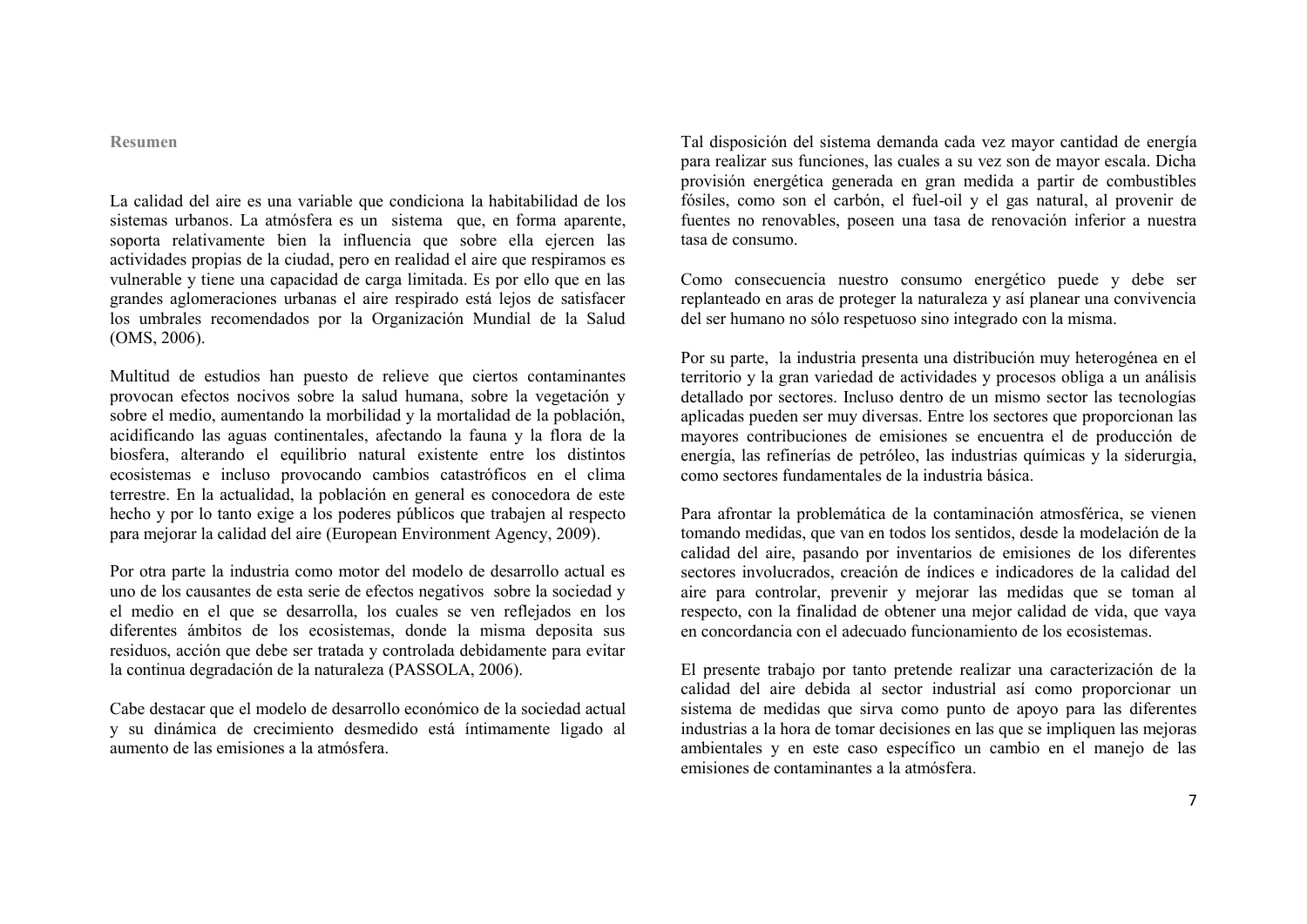#### **1. Introducción**

Los efectos de la contaminación atmosférica como motivación para la investigación en el campo de la calidad del aire influenciado por las emisiones industriales son el ámbito de desarrollo de este trabajo.

A partir de la realización de este estudio se pretende dar a conocer los diferentes mecanismos que existen para controlar y prevenir las emisiones industriales y su repercusión sobre la calidad del aire.

La estructura del estado de la cuestión inicia con la definición de la atmósfera, prosigue con la descripción y clasificación de los contaminantes atmosféricos según la naturaleza de las fuentes que los producen, la distribución espacial, la forma en que reaccionan entre otras clasificaciones.

En el siguiente apartado se abordan las definiciones de emisiones, inmisiones, y correlación entre ambos, para pasar a tratar el tema de las emisiones industriales y los contaminantes ocasionados por la misma.

Posteriormente se expone una breve aproximación sobre la legislación relacionada con el tema de calidad del aire y las emisiones industriales.

A continuación se trata de manera sintética las herramientas que existen para la medición de la calidad del aire.

Finalmente se plantea la metodología, el plan de trabajo, las líneas de investigación a seguir y unas conclusiones.

### **2. Hipótesis**

La hipótesis de estudio gira en torno a dos preguntas fundamentales, las cuales sirven como pauta para llevar a cabo la metodología empleada en la realización del trabajo de campo, y consisten en las siguientes:

- ¿Bajo qué criterios se analiza la influencia de las emisiones de contaminantes provenientes del sector industrial sobre la calidad del aire?
- ¿Cuáles son los parámetros que han de tenerse en cuenta para el desarrollo de herramientas de medida de la calidad del aire debida al sector industrial?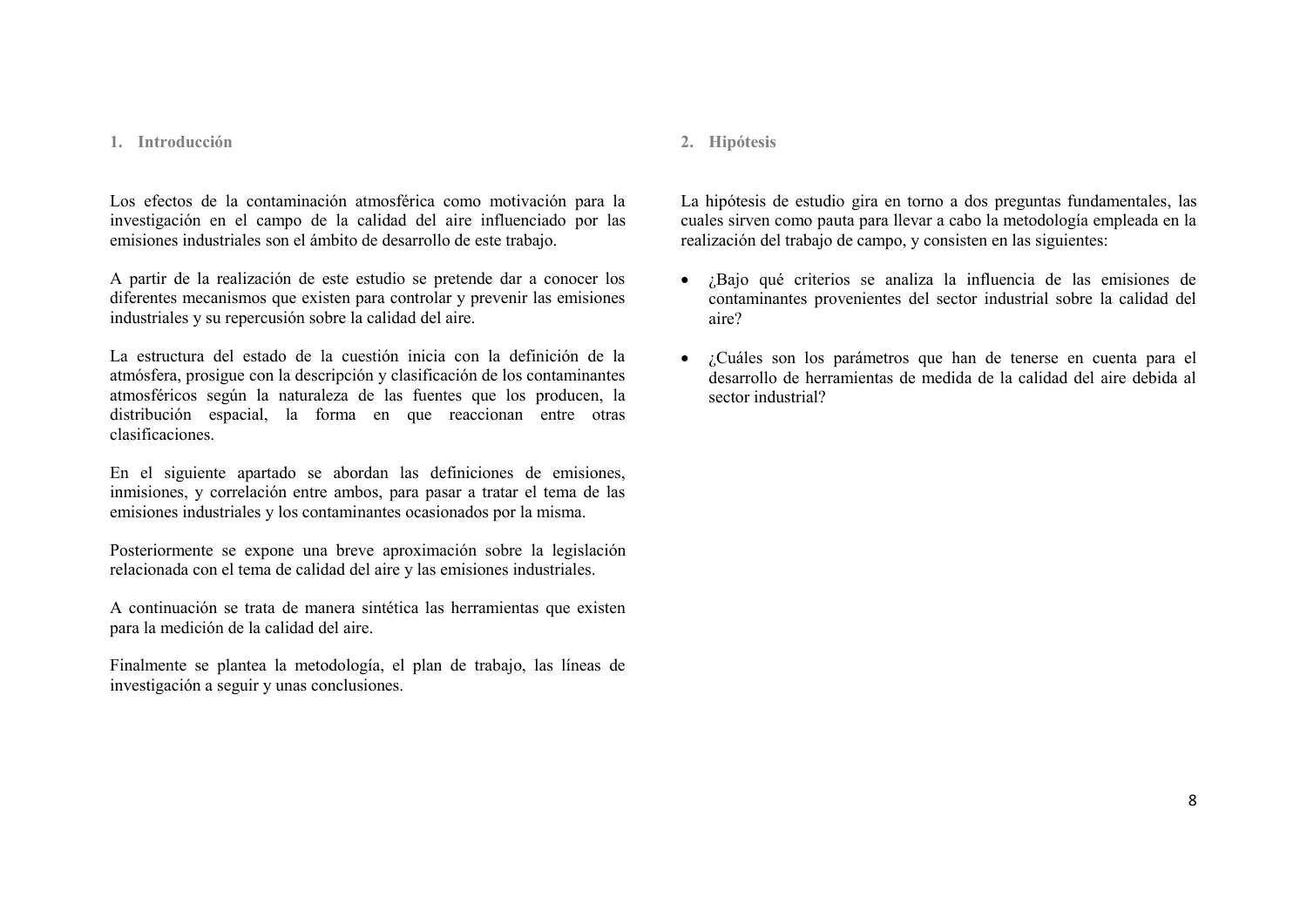### **3. Objetivos**

El objetivo general consiste en establecer los parámetros que definen la relación entre la calidad del aire y los niveles de emisión de contaminación de origen industrial y proporcionar herramientas que ayuden a la toma de decisiones con el fin de facilitar la localización de impactos ambientales derivados del sector industrial.

Los objetivos específicos que se plantean para desarrollar este trabajo se basan en:

- 1. Realizar una búsqueda bibliográfica de la información relacionada con las emisiones industriales
- 2. Recopilar información para identificar los diferentes sectores industriales
- 3. Determinar los diferentes parámetros industriales que inciden sobre la calidad del aire
- 4. Revisar la legislación vigente internacional y nacional
- 5. Realizar un estudio estocástico de las relaciones entre las emisiones industriales y la calidad del aire
- 6. Analizar diferentes herramientas de medida de la calidad del aire
- 7. Seleccionar los criterios para construir las herramientas
- 8. Proponer y aplicar las herramientas de medida a un caso de estudio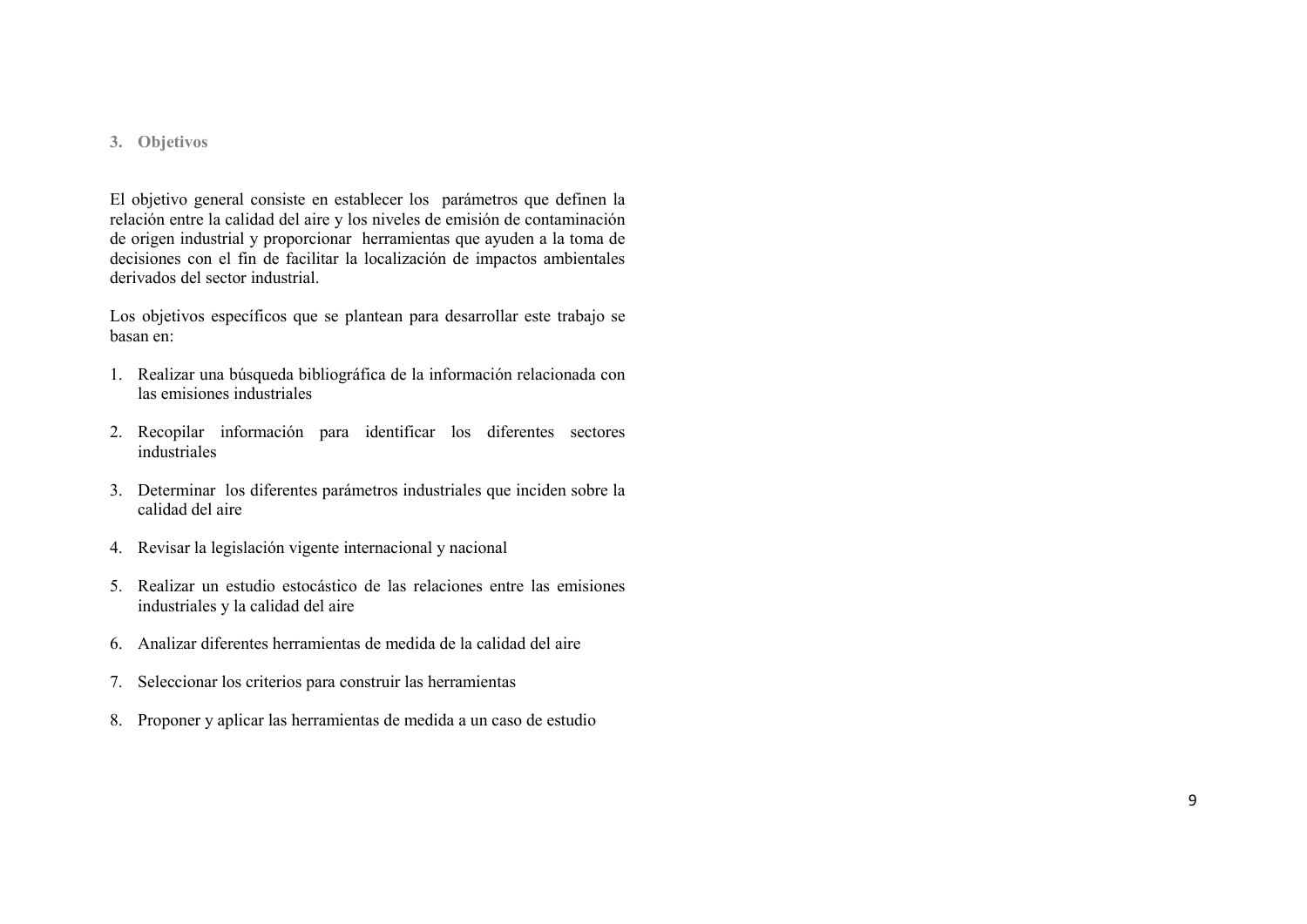#### **4. Estado de la cuestión**

Cada persona en promedio respira diariamente de 14 a 18 Kg de aire, mientras que sólo consume de 1.5 a 2 Kg de agua en una u otra forma y no más de 0.7 Kg de materia sólida seca como alimento. El hombre sólo sobrevive unos pocos minutos sin aire mientras que logra mantenerse vivo durante días sin beber agua y durante semanas sin ingerir alimentos. Aunque se ha insistido durante mucho tiempo sobre la necesidad de agua potable y alimentos descontaminados, únicamente en estos últimos años se ha empezado seriamente a reconocer la importancia que para la salud tiene el aire limpio (PARKER, 1968).

El área de influencia de los consecuencias causadas por la contaminación atmosférica abarca efectos sobre la salud, sobre los ecosistemas, sobre el sistema económico por las externalidades que no se tienen en cuenta al contabilizar los costes ocasionados por contaminar y su consecuente implicación al ahorrarle tanto a la sociedad los gastos ocasionados por el sector industrial.

La contaminación atmosférica es el factor ambiental con un mayor impacto en la salud en Europa. Según estudios como el de la Agencia Europea de Medio Ambiente (EEA, 2005), es responsable del mayor número de enfermedades relacionadas con el medio ambiente, especialmente en áreas urbanas. Las estimaciones de este estudio indican que 20 millones de ciudadanos europeos, sufren problemas respiratorios cada día. El material particulado, especialmente las partículas con un diámetro inferior a 2,5 micras, PM<sub>25</sub>, se asocia con un incremento de la mortalidad por enfermedades cardiovasculares y cardiopulmonares (POPE y DOCKERY, 2006).

El coste social asociado al asma se estima en 3 billones de euros por año. Las personas asmáticas y en especial los niños, son sensibles a la calidad del aire y varios estudios muestran una fuerte asociación entre la exposición a la contaminación atmosférica y el agravamiento del asma. Igualmente puede provocar que los recién nacidos en zonas con baja calidad del aire sean de un peso menor que el esperado y que presenten una ralentización del desarrollo de su capacidad pulmonar.

En las últimas décadas las ciudades han visto como sus calles han cambiado de aspecto. La necesidad de realizar desplazamientos dentro de la ciudad, junto con el aumento de las posibilidades de compra de vehículos por parte de sus habitantes, ha provocado un aumento espectacular del parque de vehículos por parte de sus habitantes, ha provocado un aumento espectacular del parque de vehículos y por consiguiente de éstos circulando por las calles (BALDASANO J., et al, 2007).

El impacto de los contaminantes atmosféricos a nivel urbano no se limita solamente a los graves problemas de salud que puedan comportar, sino también a un deterioro de las edificaciones y del mobiliario urbano. Según un estudio elaborado por los Laboratorios Nacionales Argon de Estados Unidos, las externalidades que provoca el uso de combustibles derivados del petróleo pueden suponer un coste de hasta 0,0324 € por kWh de gasoil consumido (PLANA, 2007).

## **4.1 La atmósfera y sus componentes**

La atmósfera es la capa gaseosa que envuelve la tierra y que se mantiene unida al planeta por la fuerza de la gravedad. Entre sus funciones más importantes cabe destacar que provee a los seres vivos de gases imprescindibles para la vida permitiendo la formación de los diferentes ciclos entre los que se incluyen el hidrológico, el del carbono y del nitrógeno como gases fundamentales.

Por otra parte la componente atmosférica funciona como cubierta protectora frente a los rayos cósmicos y distribuye la energía necesaria del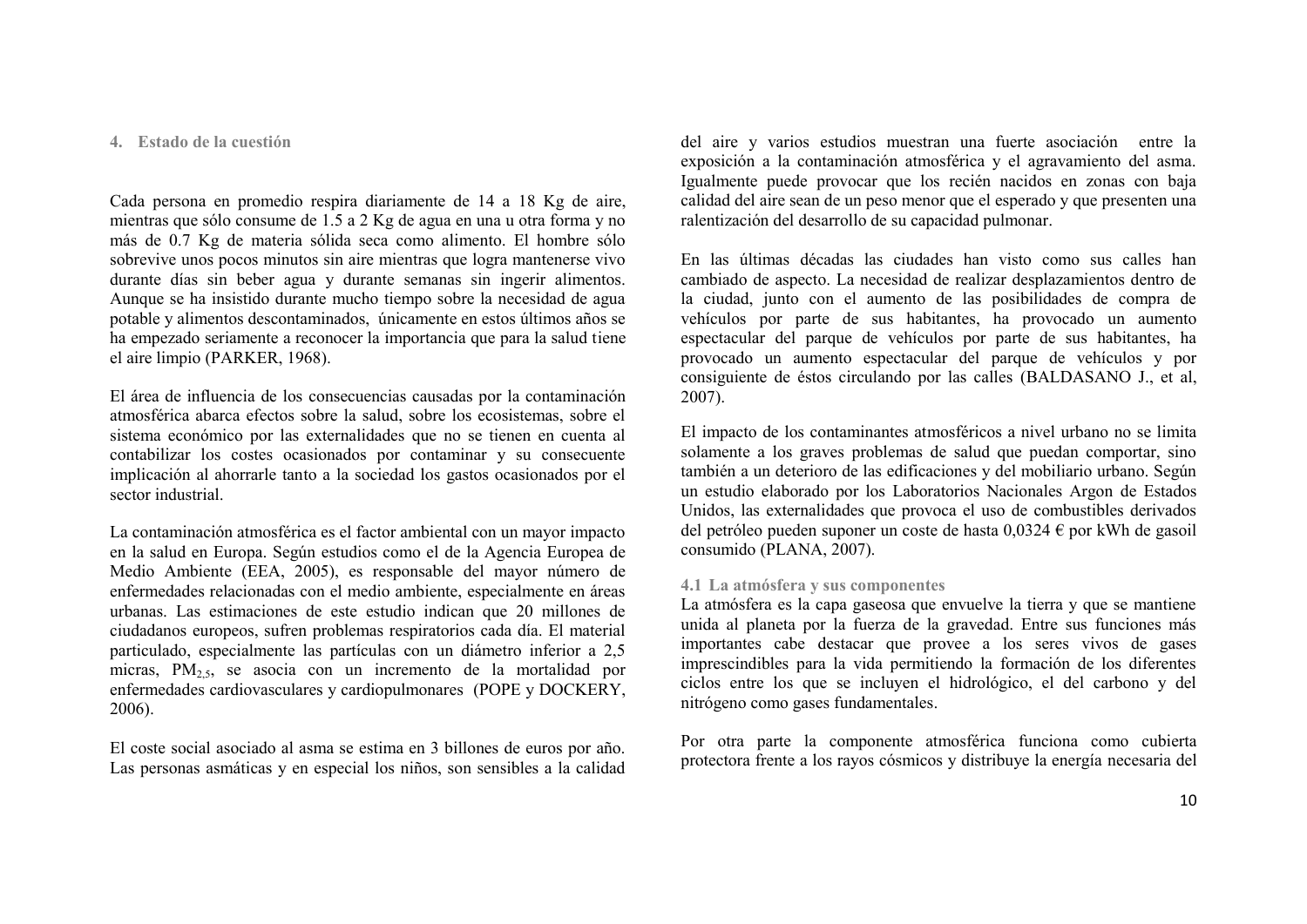sol por toda la Tierra, gracias al fenómeno de efecto invernadero, que permite capturar y retener los gases y energía necesarios para obtener la condiciones óptimas de vida, pero que al aumentar la concentración de los mismo o agregar otros propicia el aumento del tal fenómeno, incremento que se produce debido a la emisión de contaminantes provenientes de la combustión de combustibles fósiles en su mayoría.

Por otra parte, en cuanto a la distribución espacial de la atmósfera, ésta tiene un espesor de aproximadamente 1000 kilómetros y a su vez se divide en varias capas concéntricas sucesivas, que se extienden desde la superficie del planeta hacia el espacio exterior. Atendiendo a una clasificación en función de la distribución de temperatura con base a la altura, puede dividirse en troposfera, estratosfera, mesosfera y termosfera.

A continuación se detalla la clasificación de las capas de la atmósfera basada en la distribución de temperaturas y en función de la altura. De esta manera se puede distinguir las indicadas a continuación:

La capa inferior o troposfera se extiende desde la superficie hasta unos 10- 15 kilómetros de altitud (menor en los polos y mayor en el ecuador). Contiene aproximadamente el 75% de la masa de gases totales que componen la atmósfera.

En esta capa la temperatura disminuye con la altitud. Cada 100 m de ascenso disminuye la temperatura 0,64 ºC.

En general, podemos considerar que la troposfera tiene una composición homogénea, ya que existe una mezcla continua de gases debida a las diferencias de presiones, las cuales originan una circulación global de grandes masas de aire en la Tierra. También a nivel local, en función del relieve y la meteorología de la zona se producen movimientos y mezclas de las masas de aire.

En esta capa, donde se producen importantes movimientos verticales y horizontales de las masas de aire (vientos) se dispersan la mayor parte de los contaminantes y aquí es donde tienen lugar los fenómenos meteorológicos.

En el extremo superior de la troposfera se encuentra la tropopausa, una superficie ideal que marca el principio de la estratosfera, a una altura en donde la temperatura llega aproximadamente a los -57ºC.

La estratosfera se extiende desde la tropopausa (15 km de altura) hasta la estratopausa (50 km de altura). En ella podemos distinguir dos partes: la estratosfera inferior, en la que la temperatura se mantiene constante, y la estratosfera superior, en la que la temperatura va aumentando conforme ascendemos pudiendo llegar a alcanzar 60ºC en su punto más alto, coincidiendo con la estratopausa.

El aumento de temperatura en la estratosfera se debe a la presencia de ozono (O3). Éste se localiza aproximadamente a un intervalo de altura de 20 a 40 kilómetros y tiene la propiedad de absorber gran parte de las radiaciones ultravioletas, con una longitud de onda menor a 360 nm, que llegan del sol, de esta manera se produce ese efecto de calentamiento.

Por encima de la estratopausa se encuentra la mesosfera, esta capa se extiende por encima de los 50 kilómetros, aquí la temperatura vuelve a descender hasta un mínimo de 85ºC a una altura de 80 kilómetros. Sobre la mesosfera se encuentra la mesopausa.

A continuación, nos encontramos con la termosfera, o ionosfera. Las radiaciones ultravioleta desempeñan un papel fundamental en esta capa, por su capacidad de disociar las moléculas de nitrógeno y oxígeno existentes. La temperatura vuelve a ascender alcanzando temperaturas de hasta aproximadamente 1.500°C debido a la absorción de estas radiaciones de alta energía.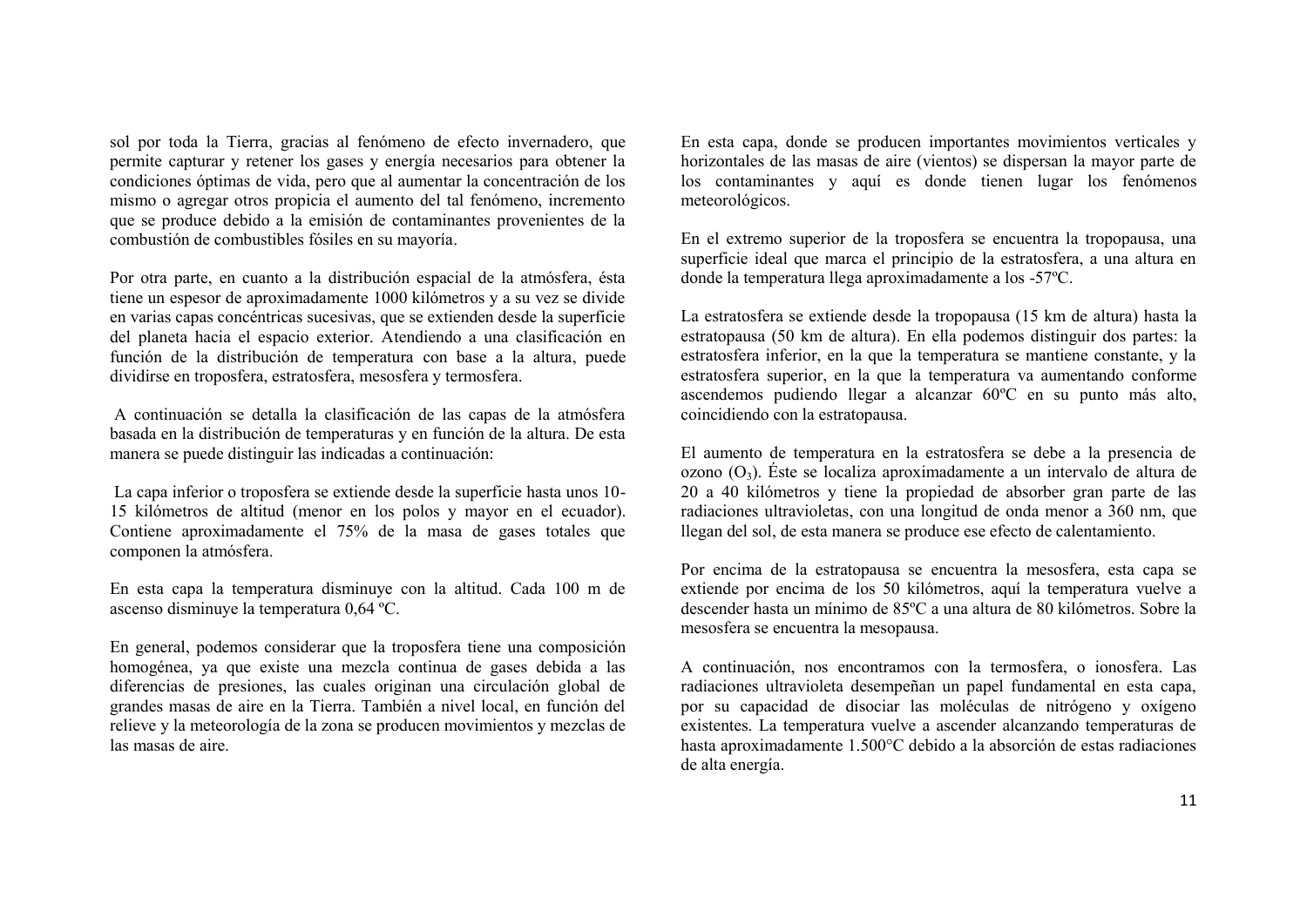Los gases se encuentran fuertemente ionizados, esta ionización va en aumento con la altura y alcanza varios máximos llamados capas: capa D, base de la ionosfera; capa E o de Kennelly-Heavyside, a 120 Km; capa F o de Appleton, a 160 Km y la capa Fr de 260 a 350 Km.

Estas capas ionizadas son conductoras de la electricidad y reflejan las ondas hertzianas, principalmente las de onda corta.

A partir de los 600 a 800 Km, empieza la capa externa o exosfera, que sólo contiene el 1% de la masa total de la atmósfera. Sus gases están en estado atómico y pueden extenderse hasta los 1200 Km.

De esta forma al tener por definición de la atmósfera a la capa gaseosa o fluido que rodea nuestro planeta, a tal fluido se le conoce como aire y corresponde a una mezcla de gases (Universidad Politécnica de Madrid, 2010).

Según la Organización Meteorológica Mundial (OMM, 2010), la composición química del aire seco, es decir exento de vapor de agua, es una mezcla de gases en las proporciones indicadas en la Tabla 1.1, hasta los 75 Km de altura.

Por esto, un método para definir un **contaminante** del aire consiste, primero en especificar la composición del aire atmosférico seco "limpio" o "normal" y luego clasificar todos los otros materiales o las cantidades aumentadas de dichos materiales presentes en la composición del aire atmosférico, como contaminante, si su presencia daña a personas, plantas, animales o materiales (WARK, 1999).

El aire atmosférico contiene también de 1 a 3 % en volumen de vapor de agua y trazas de dióxido de azufre, formaldehido, yodo, cloruro de sodio, amoníaco, monóxido de carbono, metano y un poco de polvo y polen. Así mismo, los contaminantes se definen de acuerdo a la concentración de los componentes atmosféricos, que al superar su concentración habitual, se convierten en contaminantes.

**Tabla 1.1 Composición química del aire atmosférico seco**

| <b>Sustancia</b>     | Volumen (%) | Concentración<br>(ppm) <sup>a</sup> |
|----------------------|-------------|-------------------------------------|
| Nitrógeno            | 78.09       | 780.90                              |
| Oxígeno              | 20.95       | 209.50                              |
| <b>Argón</b>         | 0.93        | 9.300                               |
| Dióxido de carbono   | 0.04        | 315                                 |
| Neón                 |             | 18                                  |
| <b>Helio</b>         |             | 5.2                                 |
| <b>Metano</b>        |             | 1.2                                 |
| Criptón              |             | 0.5                                 |
| Hidrógeno            |             | 0.5                                 |
| <b>Xenón</b>         |             | 0.08                                |
| Dióxido de nitrógeno |             | 0.02                                |
| Ozono                |             | $0.01 - 0.04$                       |

Fuente: (Stern, 1968). <sup>a</sup> ppm son partes por millón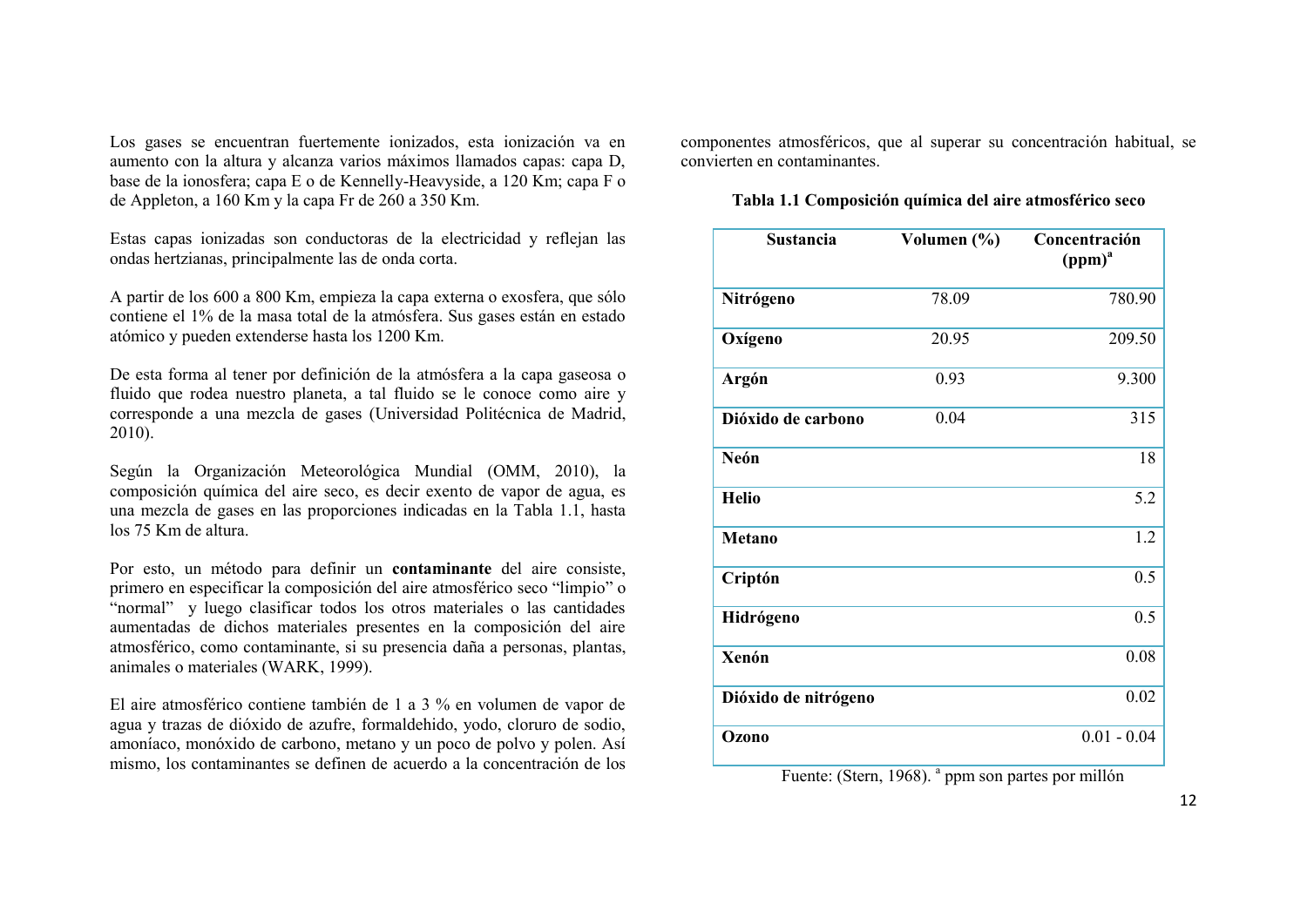El control racional de la contaminación del aire, se apoya en cuatro suposiciones básicas (Air Conservation, 1965):

a. *El aire es del dominio público.* Tal suposición es necesaria si se ha de tratar la contaminación del aire como un problema público, concerniente no sólo a quienes causan la contaminación, sino también a quienes pudieran sufrir las consecuencias.

*b. La contaminación del aire constituye un factor inevitable de la vida moderna.* Existe un conflicto entre las preocupaciones económicas y biológicas del hombre; en otro tiempo no se reconoció este conflicto como tal, sólo después de que ocurrieron desastres debidos a la contaminación del aire. Se necesita establecer sistemáticamente normas y programas a fin de conservar la atmósfera para que cumpla su función biológica más esencial.

*c. Se pueden aplicar los conocimientos científicos para delinear las normas públicas.* La información acerca de las fuentes y efectos de la contaminación del aire dista mucho de ser completa, y se debe trabajar mucho con el fin de crear dispositivos y métodos de control. No obstante, se dispone de suficiente información para lograr reducciones considerables en los niveles de contaminación del aire. El hombre no tiene que abandonar ni su tecnología ni su forma de vida, pero sí debe usar sus conocimientos.

*d. Los métodos para reducir la contaminación del aire no deben aumentar dicha contaminación en otros sectores del ambiente.* Ciertas industrias reducen los desechos en el aire, disolviéndolos en agua y vertiendo esta agua contaminada en los ríos. Por ejemplo una proposición para reducir el dióxido de azufre emitido por plantas de energía eléctrica que consumen carbón, resulta en la formación de grandes cantidades de desechos sólidos o líquidos. Estos métodos no solucionan la contaminación del aire.

#### **4.2 Contaminantes y fuentes de emisión**

Un contaminante es el nombre que recibe toda sustancia ajena a la composición normal de la atmósfera que se incorpora a ella permaneciendo durante un tiempo en la misma. En esta categoría también se incluyen todas aquellas sustancias que conforman la atmósfera pero que se presentan en concentraciones superiores a las normales (Comunidad de Madrid, 2009).

Pueden destacarse diferentes clasificaciones de contaminantes atmosféricos de acuerdo a su origen, al tipo de fuentes que los producen y por la forma en que reaccionan con el medio receptor o cómo se forman.

Por lo tanto se determinan dos tipos de contaminantes según la fuente que los produce, como son naturales y antropogénicas. Entre las fuentes naturales se encuentra una diversa gama que se describe en la Tabla 1.2 (Villarejo, 2009).

| Fuente                   | <b>Contaminantes</b>      |
|--------------------------|---------------------------|
| Volcanes                 | $SO_{x}$ , partículas     |
|                          | $CO, CO2, NOx, particles$ |
| Vendavales               | Polvo                     |
|                          | Hidrocarburos, polen      |
| Plantas (descomposición) | $CH_4$ , $H_2S$           |
|                          | Virus, polvo              |

**Tabla 1.2. Contaminación natural del aire.**

Fuente: Portal de Internet "Educación Ambiental". Recursos naturales. Los contaminantes atmosféricos.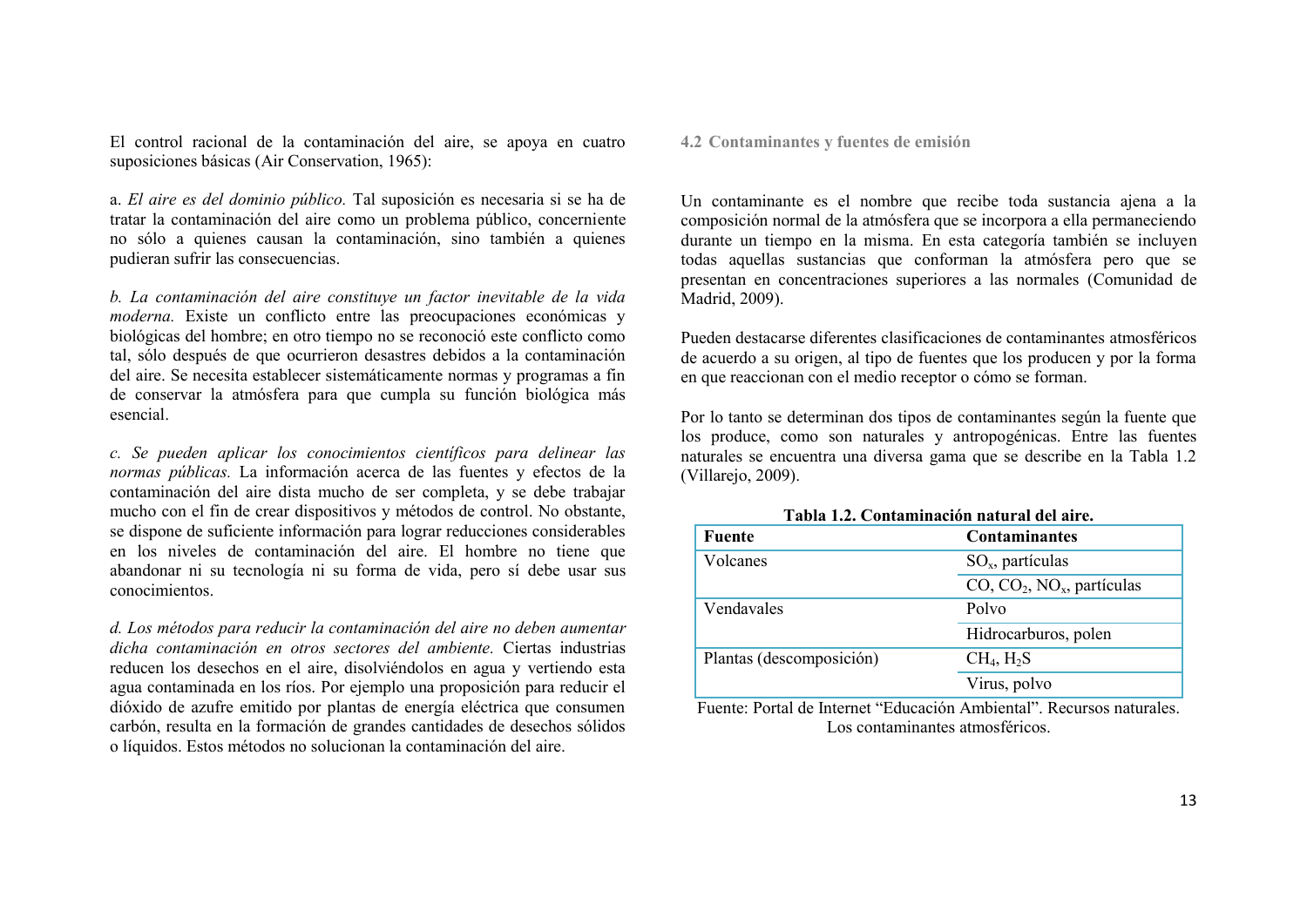Además de las actividades humanas, los fenómenos naturales y la vida animal y vegetal pueden jugar un papel importante en el problema de la contaminación del aire. A continuación se describen dos fuentes naturales significativas.

Emisiones Biogénicas. Un gran número de investigadores han establecido que la vegetación (ejemplo: pastos, cultivos, arbustos, bosques, etc.), emiten cantidades significativas de hidrocarburos a la atmósfera.

Emisiones de Suelos. El óxido nitroso  $(N<sub>2</sub>O)$  es producido naturalmente en los suelos como parte de los procesos de desnitrificación (es decir, la reducción de nitritos y nitratos a nitrógeno gaseoso como  $N_2$  o  $NO<sub>x</sub>$ ). Por su parte, los fertilizantes nitrogenados comerciales constituyen una fuente adicional de nitrógeno, lo cual incrementa las emisiones del suelo de  $N_2O$ . Se estima que las emisiones de NO<sub>x</sub> provenientes de los suelos constituyen un 16% de la cantidad global de  $NO<sub>x</sub>$  en la tropósfera.

La erosión eólica es otro fenómeno natural que genera emisiones. Sin embargo, debido a que dichas emisiones típicamente están asociadas con suelos perturbados, frecuentemente son tratadas como fuentes de área. Otras categorías más pequeñas de fuentes naturales incluyen a las termitas quienes emiten  $(CH_4)$ , los relámpagos emisiones de NO<sub>x</sub>, los volcanes y la actividad geotérmica emisiones de SOx.

En cuanto a los contaminantes atmosféricos de origen antropogénico puede decirse que además pueden dividirse según el tipo de foco, según sean provenientes de fuentes móviles, estacionarias o fugitivas (EEA, 2009).

Las fuentes antropogénicas se clasifican según la forma en la que emiten el contaminante a la atmósfera en puntuales, móviles y de área.

Las fuentes puntuales, también conocidas como fuentes estacionarias o fijas, se refieren a las fuentes que emiten contaminantes desde un punto fijo o estacionario a la atmósfera, existen muchas categorías de fuente asociadas a las estacionarias, entre las que se encuentran plantas de generación de energía eléctrica, industrias químicas, refinerías de petróleo o fábricas, entre otros. Según la industria o proceso específico, las fuentes estacionarias pueden emitir uno o varios contaminantes criterio del aire.

Se denominan contaminantes criterio a aquellos para los que existen normas de calidad del aire y que fueron identificados como perjudiciales para la salud y bienestar de los seres humanos por su mayor abundancia en las atmósferas urbanas, además de muchos otros contaminantes peligrosos (Instituto Nacional de Ecología de México, 2010).

Los contaminantes criterio se definen en el *Real Decreto 102/2011, de 28 de enero, relativo a la mejora de la calidad del Aire* que pueden verse en el anexo.

La identificación subjetiva de los efectos de la contaminación del aire condujo a la identificación de los siguientes contaminantes principales (que en ocasiones se describen como contaminantes criterio): partículas, dióxido de azufre, monóxido de carbono óxido de nitrógeno (que por lo común se miden como NO<sub>2</sub>), compuestos orgánicos volátiles( los cuales suelen medirse en la atmósfera como hidrocarburos que no provienen del metano, porque el metano es relativamente poco reactivo en la formación de smog fotoquímica), y ozono (un término que comprende otros oxidantes, NPA y otros compuestos).

Estos contaminantes son los más comunes y más comunes en los centros urbanos, que es donde la población se concentra. En la actualidad sabemos que cuando se observa un efecto de contaminación del aire es necesario tener en cuenta muchos otros contaminantes además de los principales. Por ejemplo, el ozono solo en el aire no produce la irritación de ojos y garganta que se observa cuando existe el smog fotoquímico; es evidente que otras sustancias químicas contribuyen a esto.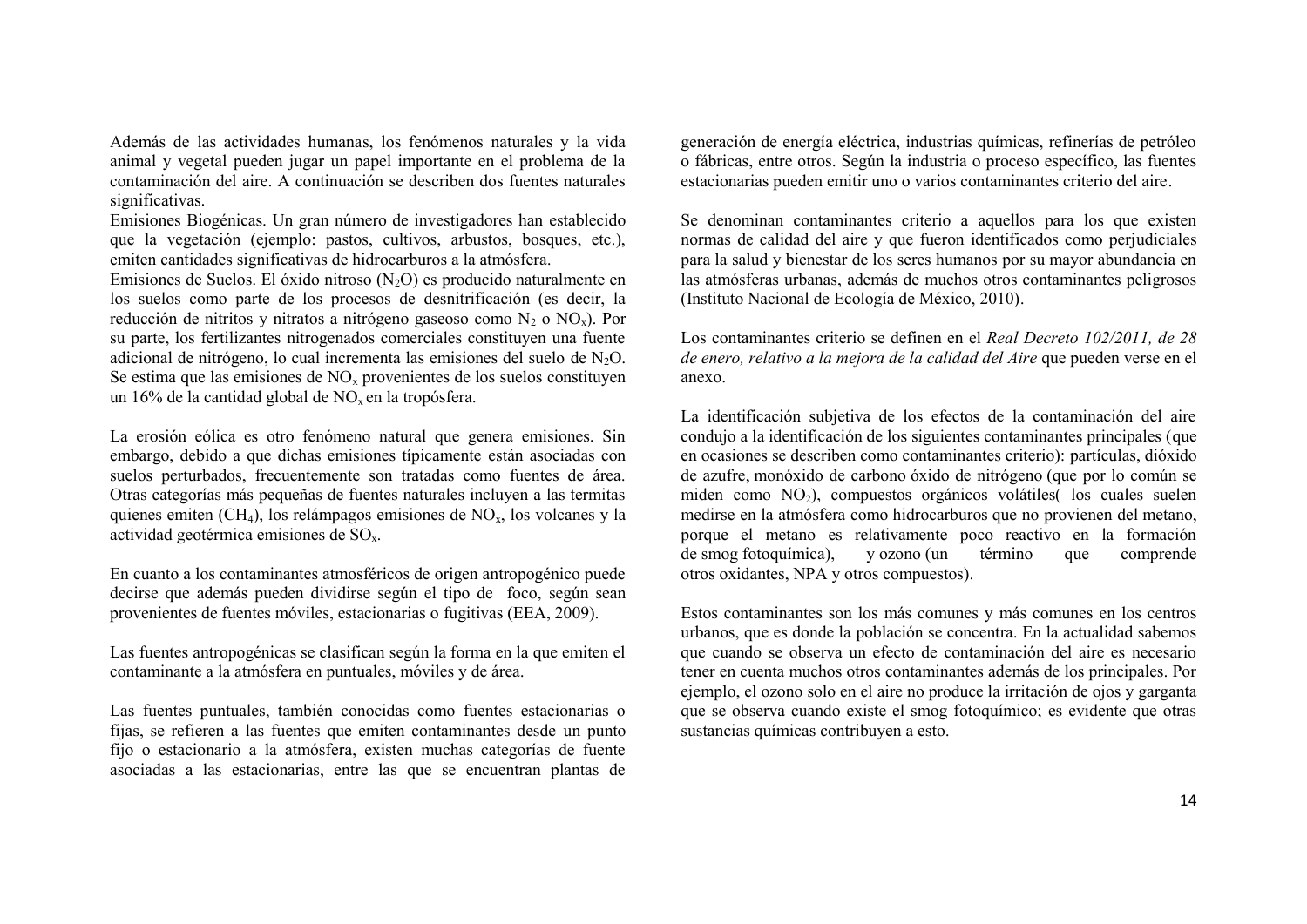Una de las mayores preocupaciones en todo el mundo, es la emisión de contaminantes como el dióxido de azufre  $(SO<sub>2</sub>)$  y partículas (PM) en la generación de energía eléctrica, pues su proceso involucra la combustión de grandes cantidades de combustibles fósiles. Las industrias químicas, entre otras son responsables de emitir muchos contaminantes peligrosos como los compuestos orgánicos volátiles (COVs).

La tendencia internacional para disminuir las emisiones contaminantes de este tipo de fuentes, en gran medida está dirigida a la adopción de tecnologías más limpias a través del uso de energías renovables como la solar o eólica, y la implantación de medidas cada vez más efectivas para elevar la eficiencia energética de los procesos y mejorar la calidad de los combustibles, entre otras. Y en menor medida, la instalación de dispositivos de control y reducción de las emisiones de las chimeneas industriales, pues se ha visto que generan otro tipo de desechos contaminantes que han significado problemas ambientales (Instituto Nacional de Ecología de México, 2010).

Por otra parte se encuentran las fuentes móviles que incluyen a las diversas formas de transporte tales como automóviles, buses, transporte público, camiones, aviones y transporte marítimo.

La principal fuente móvil de contaminación del aire es el automóvil, pues produce grandes cantidades de monóxido de carbono (CO) y cantidades menores de óxidos de nitrógeno  $(NO_x)$  y compuestos orgánicos volátiles (COVs).

Los programas para el control de emisiones de automóviles, como el programa de verificación vehicular y el uso de convertidores catalíticos, han reducido considerablemente la cantidad de contaminantes del aire. Además, las normas que especifican la calidad del combustible de los automóviles y límites de emisiones de vehículos nuevos y en circulación, también han contribuido a una mayor eficiencia y menores emisiones. Por ejemplo, la transición de la gasolina con plomo a la gasolina sin plomo, ha reducido extraordinariamente la cantidad de plomo en el aire ambiental. Sin embargo, debido al creciente número de vehículos, los automóviles siguen siendo la principal fuente móvil de contaminación del aire.

En cuanto a las fuentes área se refiere, se determinan así a una serie de fuentes pequeñas, numerosas y dispersas, que no pueden ser incluidas de manera eficiente como fuentes puntuales, pero que en conjunto pueden afectar la calidad del aire en una región, por ejemplo: el uso de madera para cocinar o calentar la casa, las imprentas, las estaciones de servicio, y las tintorerías, calefacción. En la Tabla 1.3 se encuentran las fuentes de área relacionadas con los focos específicos que las producen, según sean fijo, móviles o compuestos, así:

| <b>Focos fijos</b>         | Industriales<br>Procesos industriales |                                                                     |  |  |  |  |  |  |  |
|----------------------------|---------------------------------------|---------------------------------------------------------------------|--|--|--|--|--|--|--|
|                            |                                       | fijas<br>Instalaciones<br>de<br>combustión                          |  |  |  |  |  |  |  |
|                            | Domésticos                            | Instalaciones de calefacción                                        |  |  |  |  |  |  |  |
| <b>Focos</b><br>móviles    | Vehículos automóviles                 |                                                                     |  |  |  |  |  |  |  |
|                            | Aeronaves                             |                                                                     |  |  |  |  |  |  |  |
|                            | <b>Buques</b>                         |                                                                     |  |  |  |  |  |  |  |
| <b>Focos</b><br>compuestos | Aglomeraciones industriales           |                                                                     |  |  |  |  |  |  |  |
|                            | Areas urbanas                         |                                                                     |  |  |  |  |  |  |  |
|                            |                                       | Eugenia: Gurso de Modelizzación de la calidad del giro. Universidad |  |  |  |  |  |  |  |

|  |  |  | Tabla 1.3 Fuentes de Área |  |  |
|--|--|--|---------------------------|--|--|
|--|--|--|---------------------------|--|--|

Fuente: Curso de Modelización de la calidad del aire. Universidad Politécnica de Madrid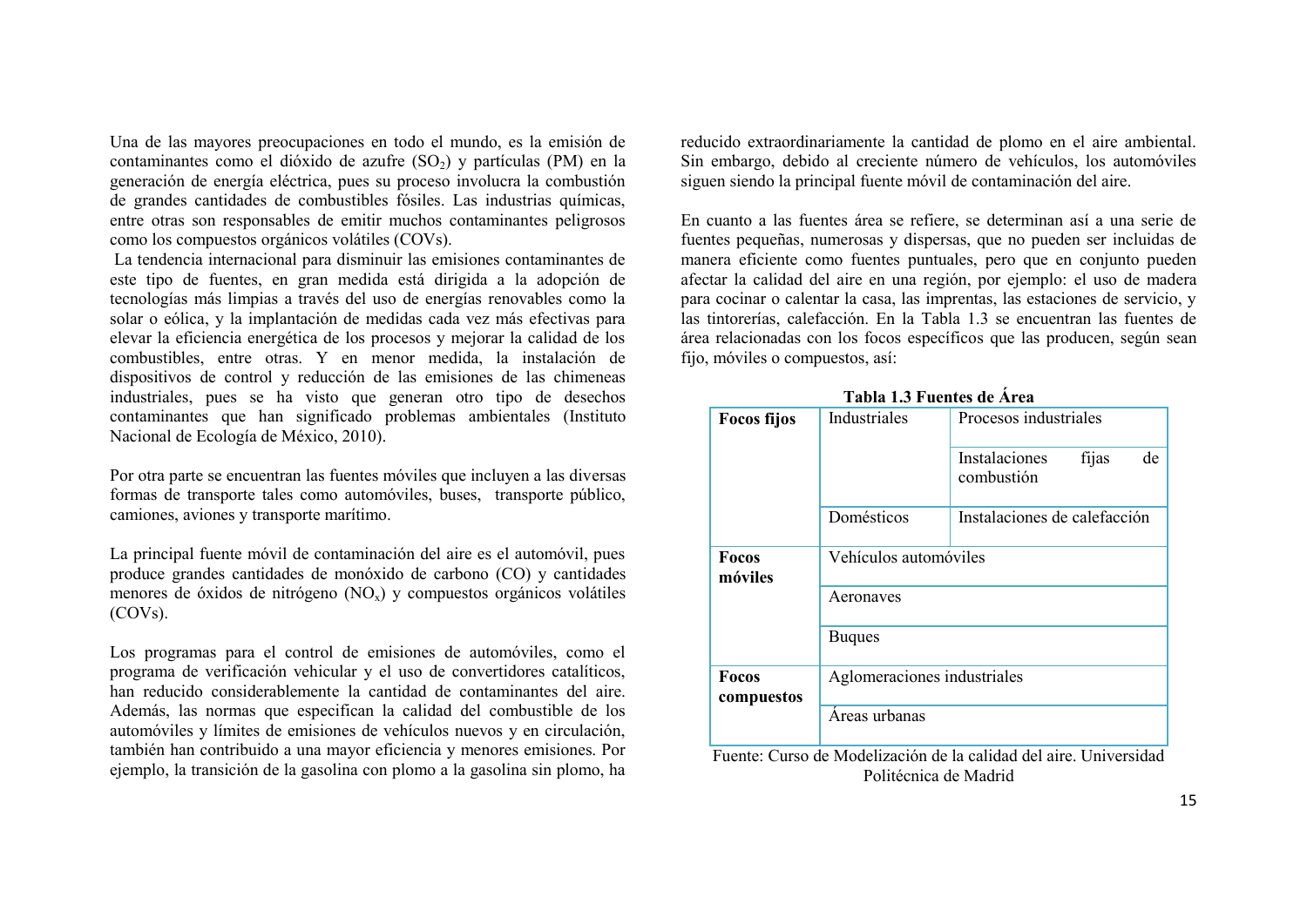Por tanto se especifican los focos emisores clasificados de acuerdo a las fuentes que los producen, donde puede apreciarse que las emisiones industriales provienen de focos fijos, cuando se refiere a las chimeneas industriales como puntos de evacuación de gases y partículas que inciden directamente sobre la calidad del aire, que pueden y deben ser medidos, controlados y además inventariados, para hacer un seguimiento desde la emisión, hasta los efectos que producen sobre la sociedad.

Así mismo se presentan los focos compuestos pues han de considerarse también como grandes extensiones de área donde, por un lado se emiten contaminantes puntuales desde las chimeneas, y por otro presentan transporte y se emiten combustibles que son propiciados por el proceso y por la combustión necesaria para llevar a cabo tal proceso de producción o fabricación en la que se transforma la materia prima, fundamental para toda la manufactura realizada por la industria básica.

En resumen, si atendemos a la distribución espacial de la emisión de contaminantes, podemos clasificar los focos en: puntuales, tales como las chimeneas industriales aisladas; lineales, por ejemplo, las calles de una ciudad, las carreteras y autopistas; y planos, donde las aglomeraciones industriales y las áreas urbanas son los ejemplos más representativos.

En el cuadro siguiente se muestra la proporción entre las emisiones primarias naturales y antropogénicas para los distintos contaminantes.

| naturales y antropogenicas<br>Focos de emisión |                    |                   |  |  |  |  |  |  |  |
|------------------------------------------------|--------------------|-------------------|--|--|--|--|--|--|--|
| Contaminante                                   | Antropogénicos (%) | Naturales $(\% )$ |  |  |  |  |  |  |  |
| Aerosoles                                      | 11.3               | 88.7              |  |  |  |  |  |  |  |
| $SO_{x}$                                       | 42.9               | 57.1              |  |  |  |  |  |  |  |
| CO                                             | 9.4                | 90.6              |  |  |  |  |  |  |  |
| N <sub>O</sub>                                 | 11.3               | 88.7              |  |  |  |  |  |  |  |
| HC                                             | 15.5               | 84.5              |  |  |  |  |  |  |  |

#### **Tabla 1.4. Contribución de contaminantes a partir de fuentes naturales y antropogénicas**

Fuente: Curso de Modelización de la calidad del aire. Universidad Politécnica de Madrid

Las cifras anteriores muestran la gran importancia que, en cuanto a emisiones globales, tienen las fuentes naturales de emisión de contaminantes en relación con los antropogénicos, excepto en el caso de las emisiones de anhídrido sulfuroso en que casi se igualan ambas.

Atendiendo a la distribución espacial de estas emisiones se observa que en las regiones más industrializadas de Europa y Norteamérica las emisiones antropogénicas de  $SO<sub>2</sub>$  alcanzan proporciones muy superiores a las naturales. Así en el Norte de Europa las emisiones antropogénicas originan alrededor del 90% del azufre que está en circulación en la atmósfera.

Otra circunstancia a tener en cuenta es que los focos de emisión antropogénicos están concentrados, por lo general, en áreas urbanas e industriales. Este conjunto de circunstancias hacen que la contribución de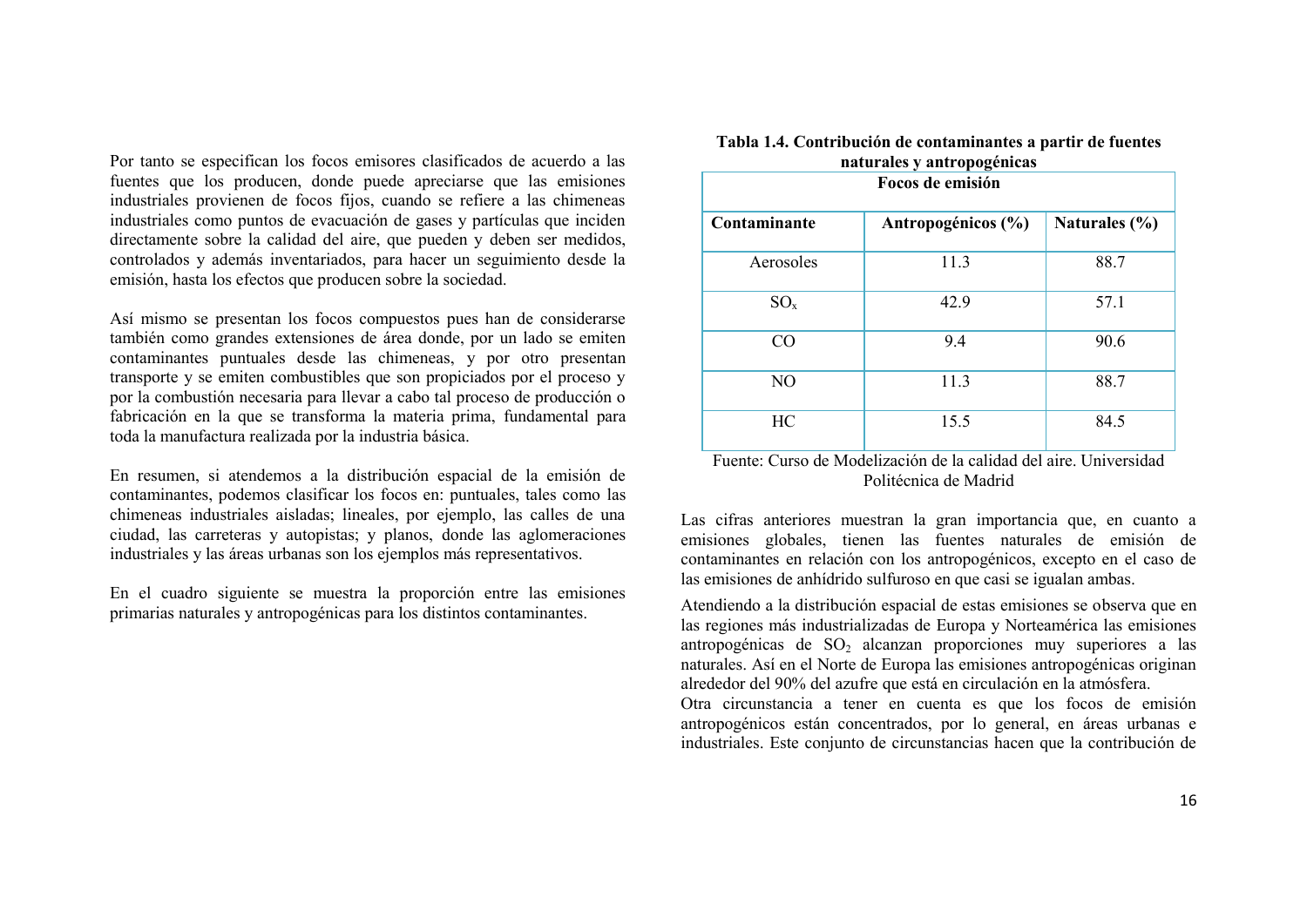las emisiones antropogénicas al problema de la contaminación atmosférica a escala regional sea predominante.

Por otra parte, es de anotar que aunque las emisiones de fuentes naturales sean mayores, son los contaminantes antropogénicos los causantes de los desequilibrios que se presentan en la biosfera, debido tanto a la cantidad como al amplio espectro de contaminantes que emiten.

Los contaminantes gaseosos se pueden clasificar según muchos criterios distintos: estado, toxicidad, reactividad, etc.. Según su composición química, los más importantes son:

- Partículas: según el tamaño son, sedimentables ( $> 30 \mu m$ ), partículas en suspensión (< 30 µm), partículas respirables (< 10  $\mu$ m), o humos (< 1  $\mu$ m).
- Compuestos de azufre: SO 2, H 2S, H 2SO 4, mercaptanos, sulfuros ...
- Compuestos de nitrógeno: NO, NO 2, NO x, NH 3 ...
- Compuestos de carbono: CO, CO 2, CH 4, HCT ...
- Halógenos y compuestos halogenados: Cl 2, HCl, HF, CFC ...
- Oxidantes fotoquímicos: O 3, peróxidos, aldehídos...

Otra de las clasificaciones que existen está relacionada con la forma en la que interactúan las emisiones producidas con el medio receptor, así los contaminantes se pueden diferenciar entre primarios y secundarios.

En función de la forma en que reacciona, los contaminantes se pueden dividir en primarios y secundarios.

Los **contaminantes primarios** son aquellas sustancias contaminantes que son vertidas directamente desde las fuentes de emisión hacia la atmósfera. Entre los contaminantes atmosféricos gaseosos primarios más frecuentes se encuentran:

- $\bullet$  Dióxido de azufre, SO<sub>2</sub>
- Monóxido de carbono, CO
- $\bullet$  Óxidos de nitrógeno, NO<sub>x</sub>
- Hidrocarburos (HC)
- Dióxido de Carbono  $(CO<sub>2</sub>)$
- Ácido sulfhídrico,  $H_2S$
- Fluoruro de hidrógeno, HF
- Amoníaco, NH<sub>3</sub>
- Ácido clorhídrico, HCl
- Aerosoles (en los que se incluyen las partículas sedimentables y en suspensión denominados PST y los humos).

Los contaminantes primarios no gaseosos se agrupan en (Comunidad de Madrid, 2009):

- Partículas: Su procedencia y composición es muy variada: proceso de combustión de fuel, gas-oil, alquitranes, etc., polvo del suelo, erupciones volcánicas, incendios, intrusiones de material particulado, incineraciones no depuradas de basuras, etc
- Metales pesados, por ejemplo: plomo, cadmio, mercurio.

Los **contaminantes atmosféricos secundarios**, son aquellos que se producen como consecuencia de las transformaciones por reacciones físicas y químicas que sufren los contaminantes primarios en la atmósfera. Entre los diferentes contaminantes secundarios se encuentran (Generalitat Valenciana, 2010):

- $\bullet$  Ozono troposférico, O<sub>3</sub>.
- $\bullet$  Ácido sulfúrico, H<sub>2</sub>SO<sub>4</sub>
- Dióxido de nitrógeno,  $NO<sub>2</sub>$
- Trióxido de azufre,  $SO<sub>3</sub>$
- Ácido nítrico  $HNO<sub>3</sub>$

Además de estos contaminantes, en la atmósfera se pueden encontrar otros que en determinadas zonas pueden resultar perjudiciales:

Otros derivados del azufre.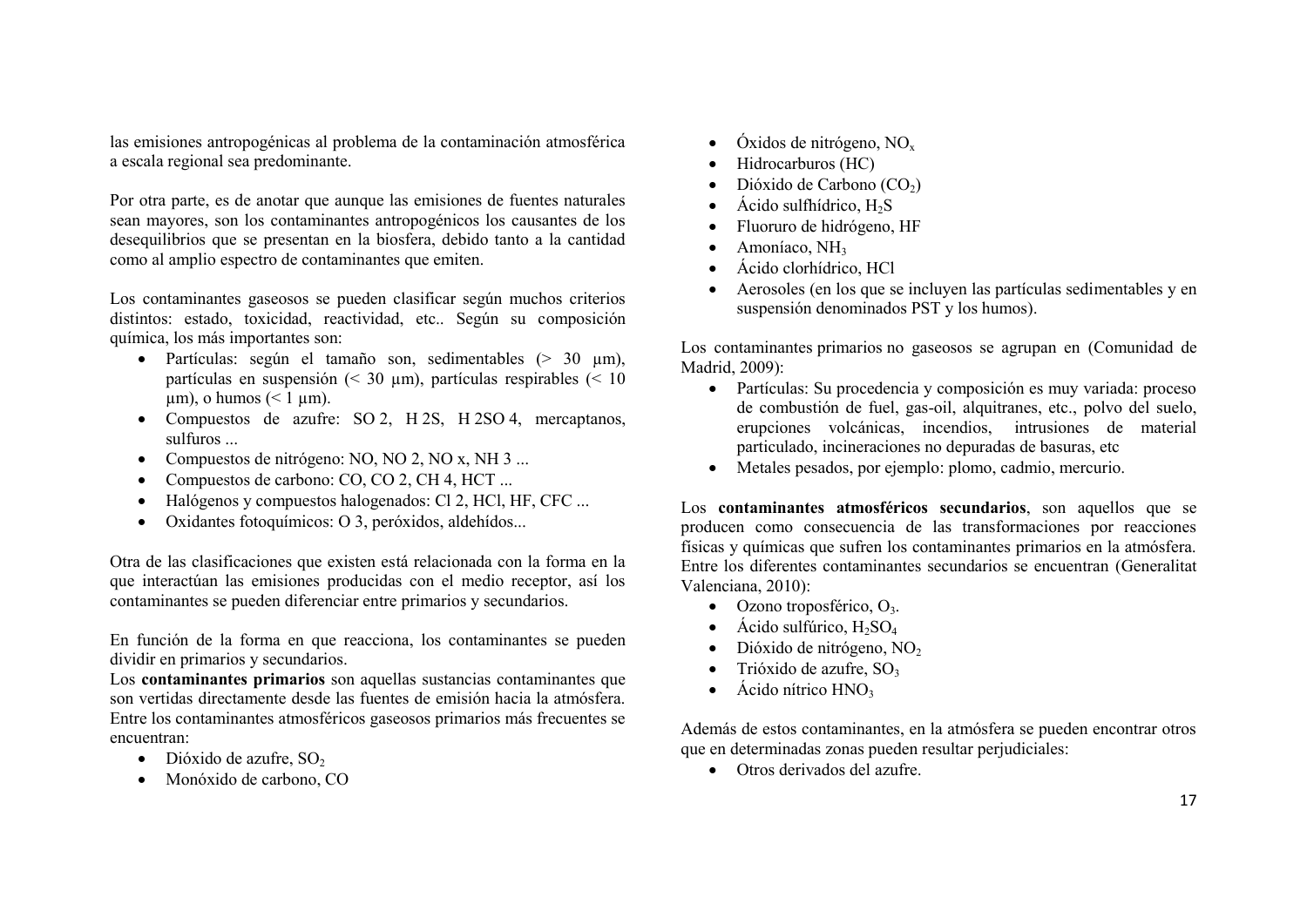- Halógenos y sus derivados
- Arsénico y sus derivados.
- Componentes orgánicos.
- Partículas de metales pesados y ligeros, como el plomo, mercurio, cobre, zinc.
- Partículas de sustancias minerales, como el amianto y los asbestos.
- Sustancias radiactivas.

El rango de afectación de los contaminantes atmosféricos comprende dos tipos de escala, la local y la global, tiene incidencias sobre ambos ámbitos dependiendo del tipo de contaminante del que se esté tratando, es decir, los contaminantes primarios tienen repercusión a distancias mucho menores y en espacios mucho más cercanos a la fuente de origen del mismo, en tanto que los secundarios tienen una influencia sobre la dinámica atmosférica a nivel del planeta, ya que inciden directamente sobre los gases de efecto invernadero, causando entre otros el fenómeno del efecto invernadero.

Independientemente de los efectos nocivos que cada contaminante tiene por su propia naturaleza química sobre el medio ambiente, también existen en la Tierra una serie de problemas a escala global (Generalitat Valenciana, 2010).

Las principales alteraciones atmosféricas producidas por los contaminantes secundarios son:

- Contaminación fotoquímica (smog fotoquímico). Producida por la aparición de oxidantes en la atmósfera, al reaccionar entre sí los óxidos de nitrógeno (NO<sub>x</sub>), hidrocarburos (HC) y el oxígeno (O<sub>2</sub>), en presencia de los rayos solares. Esta reacción se ve favorecida con situaciones anticiclónicas (fuerte sol y poco viento), ya que dificultan la dispersión de los contaminantes primarios.
- $\bullet$  Ozono troposférico  $(O_3)$ . Es quizá el más característico de los contaminantes de origen fotoquímico. Gas incoloro de olor picante

y de gran poder oxidante, producido por la acción de la radiación solar al incidir sobre las capas bajas de la atmósfera, en presencia de óxidos de nitrógeno (NOx) e hidrocarburos (HC). Considerado contaminante muy peligroso en concentraciones superiores a 0,1 ppm  $(2,14 \mu g/m^3)$  durante una hora.

## Los óxidos de azufre  $(SO_X)$ .

Principalmente los  $SO_x$  se dividen en  $SO_2$  (Dióxido de Azufre) y  $SO_3$ (Trióxido de Azufre). Un mecanismo de formación de  $SO_x$  es el siguiente:

$$
S + O_2 \longrightarrow SO_2
$$
  
2 SO<sub>2</sub> + O<sub>2</sub> --- > 2 SO<sub>3</sub>

Generalmente se emite hacia la atmósfera  $SO_2$  y en menor proporción  $SO_3$ , que no llega a rebasar el 2%. Tanto el  $SO_2$ , como el  $SO_3$  son gases incoloros. El primero es un gas bastante estable, su vida media en la atmósfera se estima en días, de modo que puede ser transportado hasta grandes distancias; mientras que el  $SO<sub>3</sub>$  reacciona rápidamente formando ácido sulfúrico. El  $SO<sub>2</sub>$  es considerado uno de los principales responsables del fenómeno de la lluvia ácida. Se origina en la combustión de carburantes con un cierto contenido en azufre (carbón, fuel, gasóleos,...), en centrales térmicas, procesos industriales, tráfico de vehículos pesados, calefacciones de carbón y fuel, etc. También existen fuentes naturales de éste contaminante como las erupciones volcánicas.

## **El monóxido de Carbono (CO).**

El monóxido de carbono es el contaminante del aire más abundante en la capa inferior de la atmósfera, sobre todo en el entorno de las grandes ciudades. Su fórmula química es CO, es un gas inodoro, incoloro,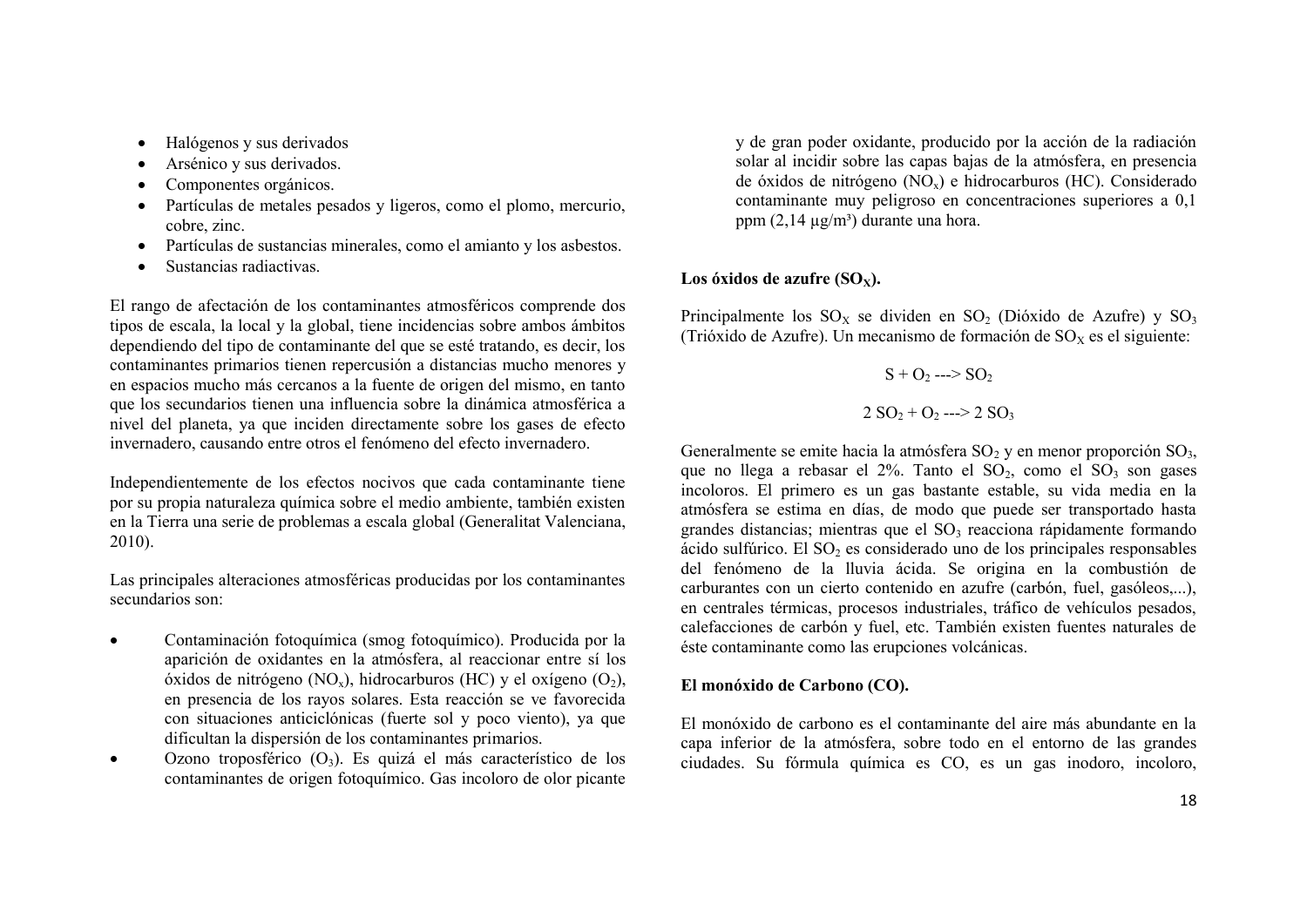inflamable y altamente tóxico. Puede causar la muerte cuando se respira en niveles elevados. El CO se produce generalmente como resultado de alguno de los siguientes procesos químicos (USEPA):

- Combustión incompleta del carbono de sustancias como gas, gasolina, keroseno, carbón, petróleo, tabaco o madera, mediante chimeneas, calderas, calentadores de agua o calefones y aparatos domésticos que queman combustible, como las estufas u hornillas de la cocina o los calentadores a keroseno, también pueden producirlo si no están funcionando bien. Los vehículos detenidos con el motor encendido también lo despiden.
- Reacción a elevada temperatura entre el  $CO<sub>2</sub>$  y materiales que tienen carbono.
- $\bullet$  Disociación del CO<sub>2</sub> a altas temperaturas.
- Oxidación atmosférica del metano (CH<sup>4</sup> procedente de la fermentación anaerobia (sin aire) de la materia orgánica.
- Proceso de producción y degradación de la clorofila en las plantas.

Los principales problemas de contaminación atmosférica por CO son debidos a la combustión incompleta de carburantes en los automóviles.

## **Los óxidos de nitrógeno (NOX).**

De los ocho óxidos de nitrógeno conocidos los que tienen más interés son el monóxido de nitrógeno (Óxido nítrico, NO) y el dióxido de nitrógeno  $(NO<sub>2</sub>)$ . Normalmente se utiliza la notación NOX para representar colectivamente al NO y al NO<sub>2</sub> implicados en la contaminación del aire. La mayor parte de los óxidos de nitrógeno se forman por la oxidación del nitrógeno atmosférico durante los procesos de combustión a temperaturas elevadas. El oxígeno y el nitrógeno del aire reaccionan para formar NO, oxidándose este posteriormente a NO<sub>2</sub>.

$$
N_2 + O_2 \longrightarrow 2 NO
$$

 $2 \text{ NO} + \text{O}$ <sub>2</sub> --->  $2 \text{ NO}$ <sub>2</sub>

La fuente principal, sobre todo en las ciudades, es el tráfico aunque también existen fuentes naturales como incendios forestales, erupciones volcánicas...y su vida media en la atmósfera se estima en días. El NO2 es un importante gas de efecto invernadero, contemplado en el Protocolo de Kyoto.

## **Los hidrocarburos (HC)**

Son sustancias que contienen hidrógeno y carbono, también se les conoce como COV's (Compuestos orgánicos volátiles). Se conocen decenas de millares de hidrocarburos los cuales dependen del número de carbonos que forman la molécula.

Los hidrocarburos que contienen de uno a cuatro átomos de carbono son gases a temperatura ordinaria, siendo estos los más importantes desde el punto de vista de la contaminación atmosférica, ya que favorecen la formación de las reacciones fotoquímicas. Las fuentes de emisión de COV's son muy diversas, complicando así su control, las principales son los vehículos, la combustión de materia orgánica, la industria química orgánica y la fabricación de pinturas y disolventes entre otras.

#### **Los aerosoles.**

Los aerosoles (o partículas) se definen como dispersiones de sustancias sólidas o líquidas en el aire. El tamaño de las partículas oscila entre 1 y 1000 micras, ésta es una característica importante debido a que los efectos sobre la salud dependen de ella. De todas las partículas, la que son de un tamaño entre 1 y 10 micras tienden a formar suspensiones mecánicamente estables en el aire, por lo que reciben el nombre de materia en suspensión pudiendo ser trasladadas a grandes distancias y durante largos periodos de tiempo. Las partículas mayores, se denominan materia sedimentable y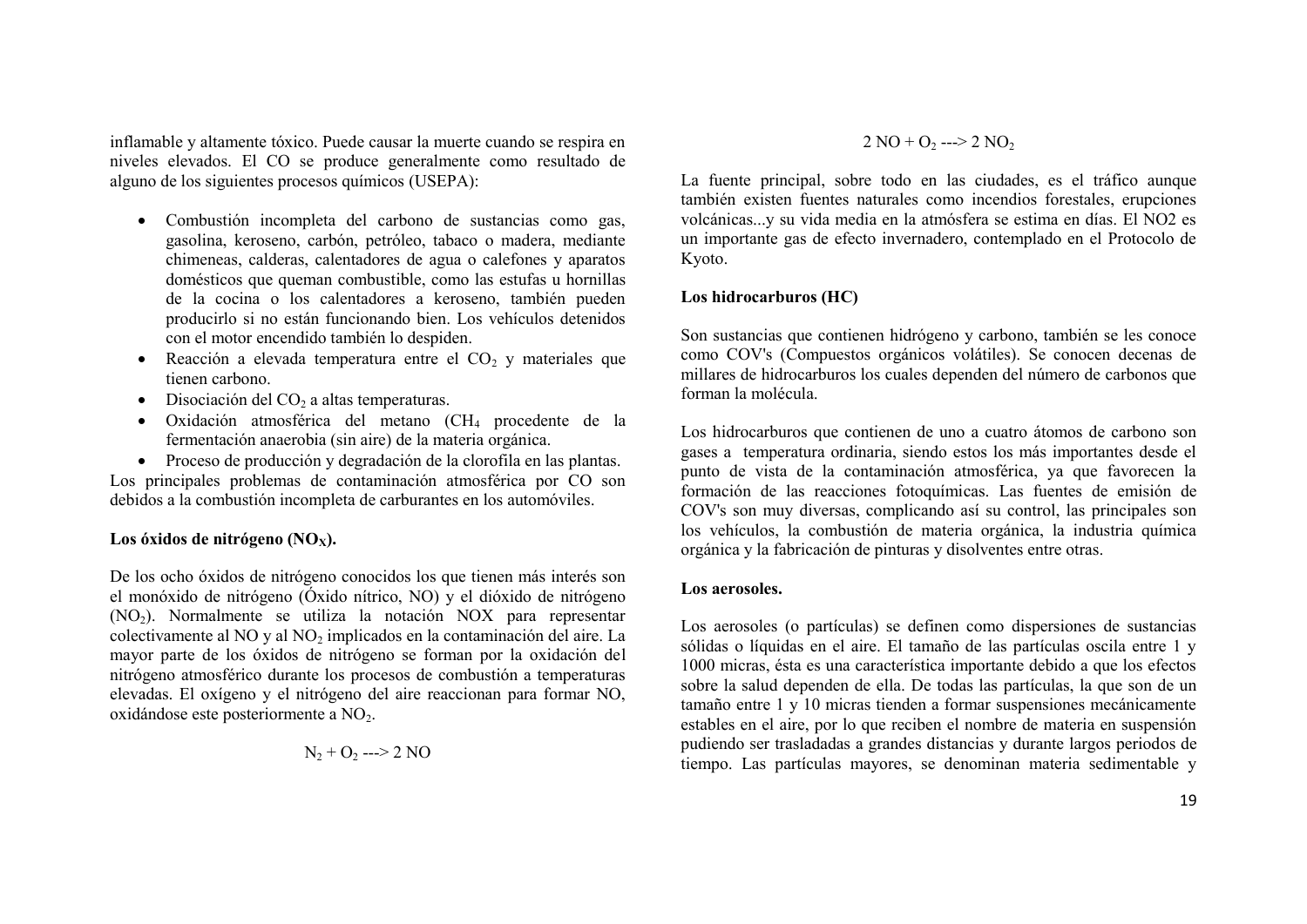permanecen en la atmósfera periodos relativamente cortos de tiempo. La composición química varía mucho de unas partículas a otras, dependiendo fundamentalmente de su origen.

### **PM<sup>10</sup> y PM2.5.**

Las  $PM_{10}$  y las  $PM_{25}$  corresponden a la fracción particulada de las Partículas en Suspensión Totales (PST), con un diámetro inferior a 10 y 2,5 micras respectivamente. Estos parámetros han sustituido en las directivas comunitarias a las PST (Partículas totales en suspensión) debido a que componen la fracción que afecta a la salud, por su pequeño tamaño y su baja velocidad de sedimentación ya que pueden ser transportadas por corrientes de aire a grandes distancias desde su lugar de emisión.

La diversidad en el origen de las partículas, tanto para  $PM_{10}$  como para PM2,5, conduce a una diversidad química de los mismos. El polvo mineral es el componente del material particulado que ejerce la mayor influencia en los niveles de PM10. En las áreas urbanas la alta carga mineral se debe especialmente a dos causas: la resuspensión del polvo depositado en la calzada, originado bien por el tráfico bien por otras fuentes como la construcción y demolición, y en menor medida a la aportación de polvo desde África. También existe una importante fuente como es la corteza terrestre, que contiene una mezcla de material mineral, natural y antropogénico y otra contribución de origen marino.

### **El Ozono (O3).**

Existen dos tipos de Ozono, el estratosférico (donde forma la capa que protege la superficie terrestre de las radiaciones ultravioletas solares) y el troposférico. Es este último el que resulta perjudicial para la salud. Su presencia en la parte baja de la atmósfera se debe, sobre todo, a la acción fotoquímica de las radiaciones solares, en presencia de  $NO<sub>x</sub>$  v HC, oxígeno atmosférico y luz solar, así que es considerado como un contaminante secundario. Las concentraciones más elevadas de  $O<sub>3</sub>$  troposférico aparecen cuando las condiciones meteorológicas lo favorecen: temperatura alta, alta radiación solar, ausencia de viento, en zonas con altas emisiones de  $NO<sub>x</sub>$  y también en zonas rurales debido a la interacción de COV's (Compuestos Orgánicos Volátiles) de origen natural con  $NO<sub>x</sub>$  y oxígeno.

El ozono establece equilibrios atmosféricos en una serie de reacciones con NO2, NO, oxígeno y otros, que explican que en el centro de las ciudades, donde hay grandes emisiones de NO de automóviles y fuentes estacionarias, las concentraciones de ozono puedan ser menores que en áreas rurales.

> $NO<sub>2</sub> + hy(radiación solar)$  --->  $NO + O$  $Q_1 + Q_2 \longrightarrow Q_3$  $O_3$  + NO ---> NO<sub>2</sub> + O<sub>2</sub>  $2 O_3 \longrightarrow 3 O_2$

#### **Otros contaminantes:**

**Dióxido de carbono (CO2).** No está considerado como un contaminante, pero por los posibles riesgos que entraña su acumulación en la atmósfera, como consecuencia de las alteraciones producidas en su ciclo por las actividades humanas que pudieran dar lugar a una modificación del clima de la Tierra, se considera como sustancia contaminante.

**Plomo (Pb).** Los vehículos han sido las fuentes durante años del las emisiones de plomo, pero en la actualidad la legislación limita esta sustancia en los combustibles. La mayor parte del plomo en la atmósfera se encuentra en forma de partícula fina menor de 1 micrómetro de diámetro. Se considera muy peligroso para el medio ambiente debido a su elevada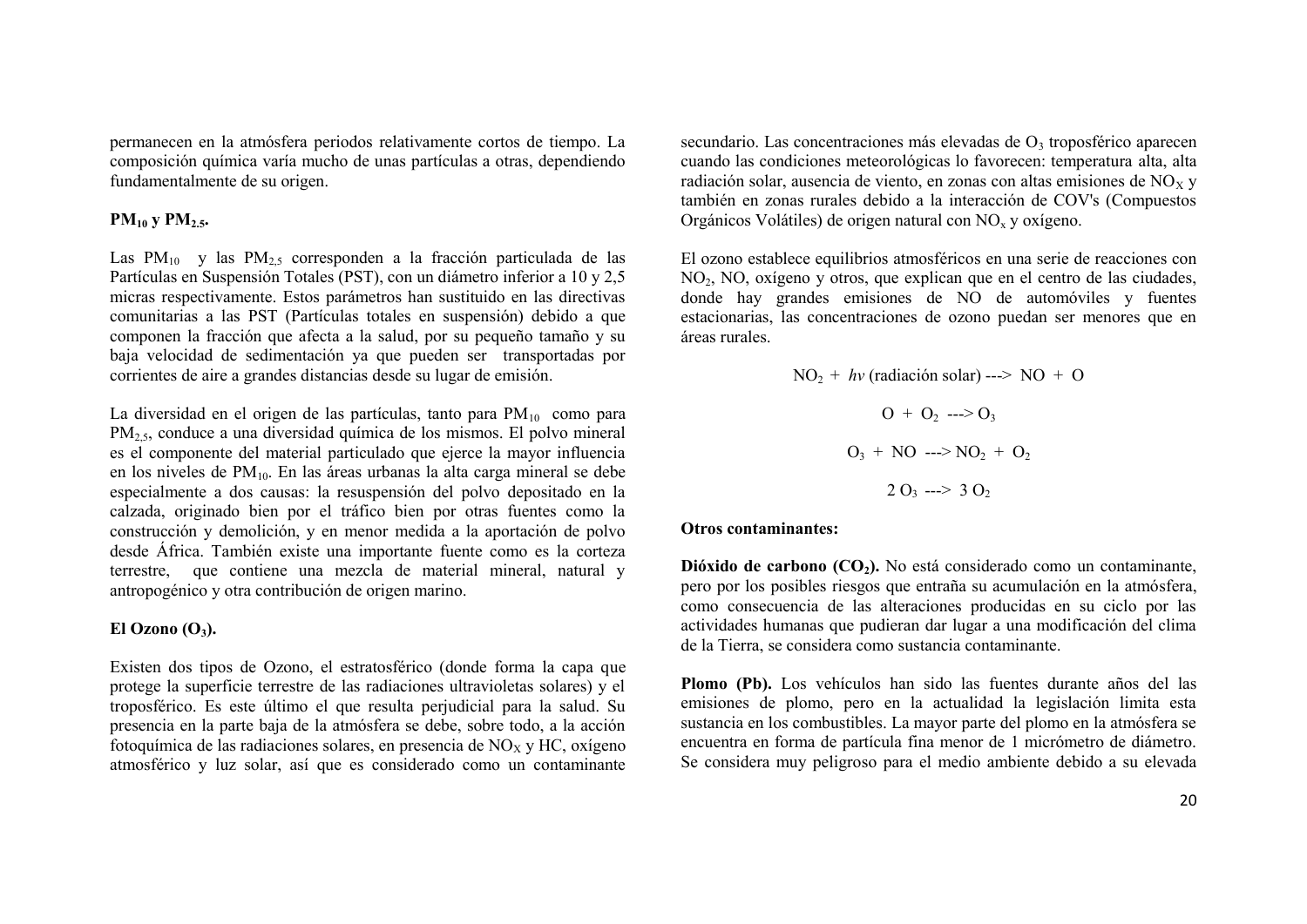toxicidad y a que no sufre ni degradación química ni biológica lo que provoca que permanezca en el medio durante largos períodos de tiempo, afectando muy gravemente a las cadenas tróficas, debido a la acumulación de plomo en los organismos de los seres vivos.

**Compuestos halógenos.** El cloro, el fluoruro de hidrógeno, el cloruro de hidrógeno y ciertos haluros, son compuestos que pueden resultar tóxicos para los vegetales.

**Metales tóxicos.** Metales como el benceno o el mercurio son peligrosos debido a su largo periodo de vida. Esta persistencia lleva a la amplificación biológica de los metales en las cadenas tróficas y como consecuencia las concentraciones de metales en los miembros.

**Sustancias reactivas.** La causa de entender estas sustancias como contaminantes radica en que emiten radiaciones ionizantes que pueden provocar efectos nocivos cuando interaccionan con los seres vivos.

Según la ley 34/2007, de 15 de noviembre, de calidad del aire y protección de la atmósfera, la **contaminación atmosférica** se define como la presencia en el aire de materias o formas de energía que impliquen riesgo, daño o molestia grave para las personas y bienes de cualquier naturaleza. Si bien existen otras definiciones, el denominador común en todas ellas, es el de apuntar los perjuicios sobre los humanos o sus pertenencias, por lo que la mera presencia de sustancias extrañas a la composición atmosférica no se considera contaminación (Junta de Andalucía, 2007).

#### **4.3 Emisión e inmisión de contaminantes**

Se define la **emisión**, como el proceso de vertido de un contaminante a la atmósfera, mientras que la **inmisión** es la concentración de contaminantes, una vez emitidos, transportados y dispersados en ella. El hecho es que en un punto determinado se produce una concentración de cada contaminante, que se expresa como la cantidad de contaminante por metro cúbico de aire y se conoce como **nivel de inmisión.** La unidad más empleada en los países europeos para medir la concentración es el microgramo por metro cúbico: μg/m³**.** En la siguiente Figura, se muestra un esquema que simplifica estos conceptos:



## Figura 1. Esquema representativo del proceso de emisión y nivel de inmisión (DOADRIO Villarejo, 2009).

La fuente de contaminación inicia un proceso de emisión de un contaminante a la atmósfera. Por reacciones químicas, se originan contaminantes secundarios. La concentración atmosférica de cada uno de estos contaminantes es el nivel de inmisión, que es lo que se controla en las ciudades.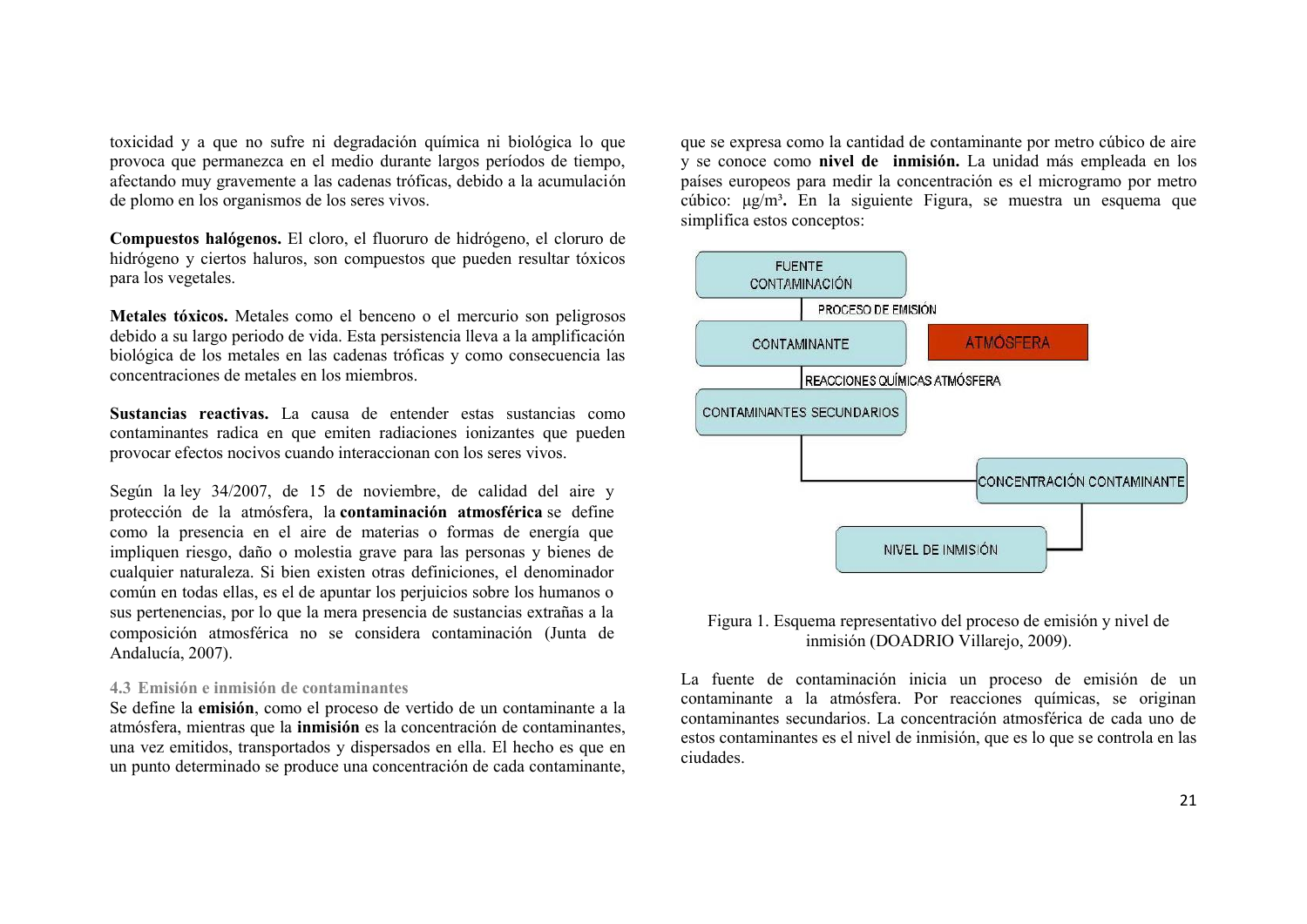### **4.4 Control de la contaminación**

El control de la contaminación atmosférica, se puede realizar en los dos niveles; emisión e inmisión. El control de la emisión de contaminantes se realiza mediante **inventarios de emisiones**, en zonas regionales amplias o a nivel nacional, mientras que los niveles de inmisión, se suelen efectuar a nivel urbano o nacional con **estaciones automáticas** de medida. De esta forma, los inventarios de emisiones controlan exclusivamente a los contaminantes primarios, con el objetivo de fijar cual es la fuente de emisión, mientras que los niveles de inmisión, lo hacen para los dos tipos de contaminación, la primaria y la secundaria.

## **4.5 Correlación entre inmisiones y emisiones**

Como se ha visto, a partir de los focos de contaminación se produce la mezcla y dilución de los contaminantes en el aire, dando lugar a una distribución de la concentración de los mismos, variable tanto en el espacio como en el tiempo.

La cantidad de contaminantes presentes en la atmósfera vendrá determinada por la diferencia entre los lanzados y producidos en la misma y los que se eliminan a través de los procesos de autodepuración por deposición, precipitación y absorción por el suelo, el agua y la vegetación. Estos procesos de autodepuración atmosférica pueden causar acumulaciones excesivas de contaminantes en otros medios (vegetación, suelos, lagos, etc.), incluso lejos del punto de emisión del contaminante, como consecuencia del arrastre atmosférico producido por el viento.

En las áreas en que se dé una fuerte concentración de focos emisores de contaminantes pueden producirse episodios de fuerte contaminación local como consecuencia de la persistencia de situaciones meteorológicas adversas para la difusión de los contaminantes.

Estos episodios se manifiestan con grandes aumentos de la concentración de contaminantes en un área más o menos extensa alrededor de focos contaminantes y pueden verse forzados por las especiales condiciones topográficas de la zona, o por la localización de barreras artificiales como edificios que pueden favorecer la acumulación de contaminantes.

En otros casos los contaminantes pueden alcanzar bastante altura e introducirse en las masas de aire que forman las corrientes generales de vientos sobre la tierra, siendo arrastrados a muchos kilómetros de las fuentes de emisión.

## *Influencia de los procesos meteorológicos en la contaminación atmosférica*

La concentración de contaminantes a nivel del suelo varía como consecuencia del desequilibrio entre los índices de producción de contaminantes y los de dilución y desaparición de los mismos. Es decir, la concentración de contaminantes dependerá de la relación de fuerzas entre las fuentes contaminantes y las condiciones de autodepuración atmosférica.

La importancia de las condiciones meteorológicas en el grado de contaminación atmosférica se reconoce observando las variaciones de la calidad del aire en una zona determinada de unos días a otros, aún cuando las emisiones permanecen prácticamente constantes.

Las principales variables meteorológicas a considerar por su influencia sobre la calidad del aire son:

- a. el transporte convectivo horizontal, que depende de las velocidades y direcciones del viento; y
- b. el transporte convectivo vertical, que depende de la estabilidad atmosférica y del fenómeno de la inversión térmica de las capas de la atmósfera.

*Transporte convectivo horizontal*. El viento, al transportar los contaminantes, produce su dispersión horizontal y determina la zona que va a estar expuesta a los mismos. Por lo general, una mayor velocidad del viento reducirá las concentraciones de contaminantes al nivel del suelo, ya que se producirá una mayor dilución y mezcla.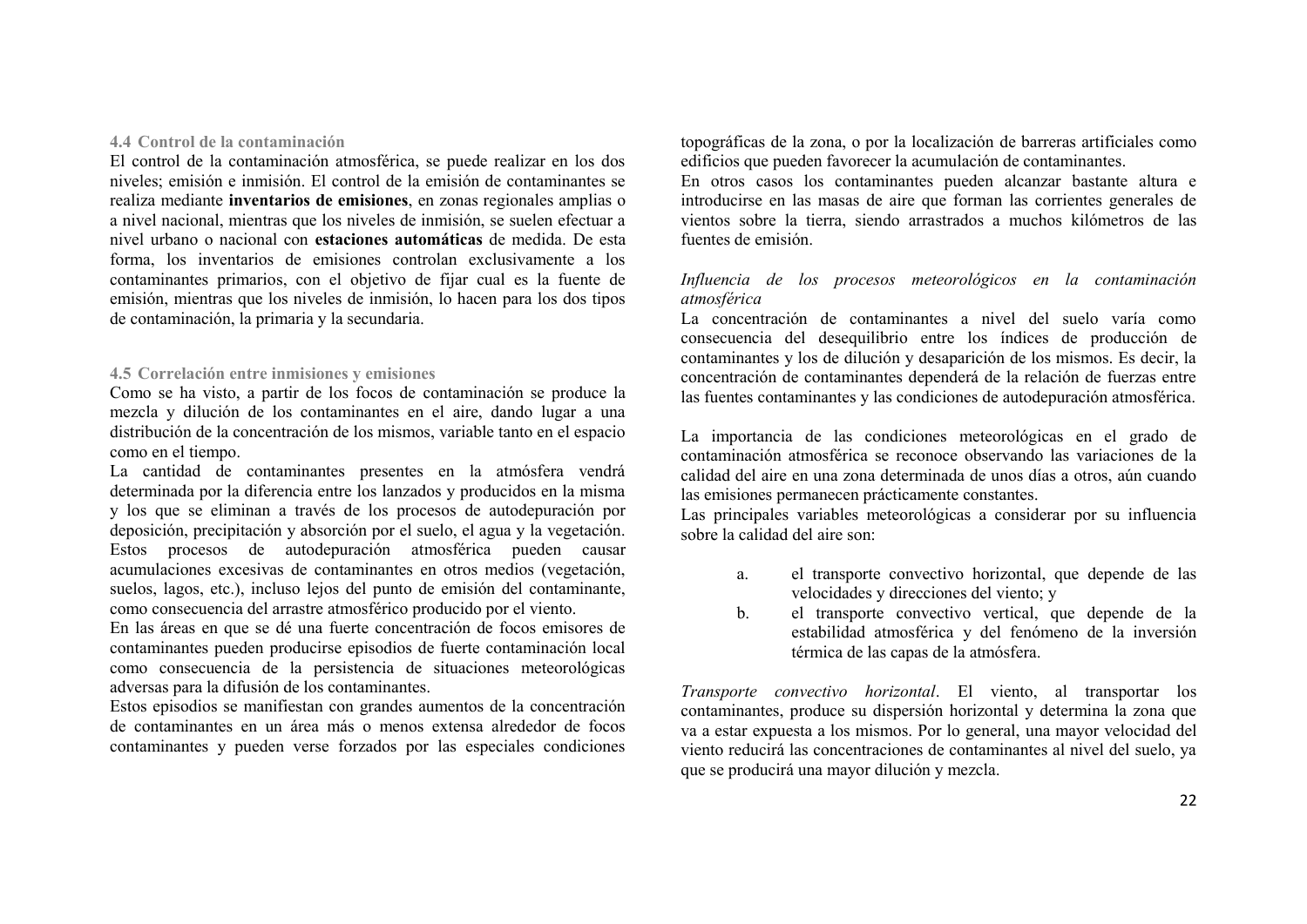No obstante, pueden producirse circulaciones cerradas de viento, como en el caso de las brisas del mar y las de valle y montaña, en las que los contaminantes lanzados a la atmósfera se incorporan a la circulación del viento con lo que se produce una acumulación progresiva de contaminantes, que da lugar a un aumento de la concentración de los mismos en las zonas barridas por este tipo de vientos. Efectos similares se producen cuando los vientos fuertes inciden perpendicularmente a las crestas montañosas, a un valle o sobre los edificios altos; en estas condiciones, los efectos aerodinámicos de estos obstáculos pueden tener consecuencias negativas para la dispersión de contaminantes, acumulándolos en determinadas zonas.

*Transporte convectivo vertical*. El principal factor que determina el grado de difusión vertical de contaminantes es la variación vertical de temperaturas en la atmósfera.

Podemos determinar la capacidad de difusión vertical de contaminantes comparando la variación vertical de temperaturas de un estrato de aire atmosférico con el gradiente vertical adiabático del aire, que corresponde a una variación de -1° C por cada 100 metros de altura. De esta forma se obtienen tres clases diferentes de estabilidad atmosférica en el estrato, según que la variación de la temperatura con la altura sea mayor, igual o inferior que la correspondiente al gradiente vertical adiabático.

- Si en la capa de aire la temperatura desciende con la altura bastante menos de un grado cada 100 metros, los movimientos verticales del aire están muy limitados por lo que hay poca o nula dispersión vertical de contaminantes. En estas condiciones se dice que la clase de estabilidad atmosférica es del tipo estable.
- Cuando la temperatura del estrato desciende con la altura más de un grado cada 100 metros de altura, la estabilidad atmosférica será del

tipo inestable y los movimientos verticales del aire están muy favorecidos difundiéndose los contaminantes verticalmente hasta donde alcance la inestabilidad.

 Por último, tenemos el caso de la estratificación indiferente o nula, que se da cuando coinciden la variación de temperatura del estrato con el gradiente vertical adiabático. En estas condiciones la dispersión vertical de contaminantes no está limitada.

Cuando la temperatura del aire aumenta con la altura, aparece el fenómeno de la inversión térmica. Este fenómeno produce una fuerte acción limitadora en la dispersión de contaminantes. La inversión de la temperatura del aire se puede producir como consecuencia del enfriamiento del suelo, por la gran irradiación de calor que se produce en las noches despejadas. El aire se va enfriando progresivamente desde el suelo hacia arriba, produciendo una fuerte estabilidad atmosférica que impide la difusión vertical de los contaminantes. La inversión térmica se forma durante la noche y suele desaparecer progresivamente durante la mañana, cuando la radiación solar calienta de nuevo el suelo y éste a las capas de aire que están en contacto con él.

Existen otros tipos de inversiones que, generalmente, se producen a más altura y que actúan como una capa que limita la dispersión de contaminantes en sentido vertical, incrementando notablemente las concentraciones de contaminantes en los estratos de aire que quedan bajo ellos.

Estos tipos de inversiones son las llamadas de subsistencia, que tienden a formarse en las áreas anticiclónicas, y las inversiones frontales, producidas por la superposición de una masa de aire cálido sobre una de aire más frío. Este último tipo de inversión suele tener por lo general una permanencia escasa.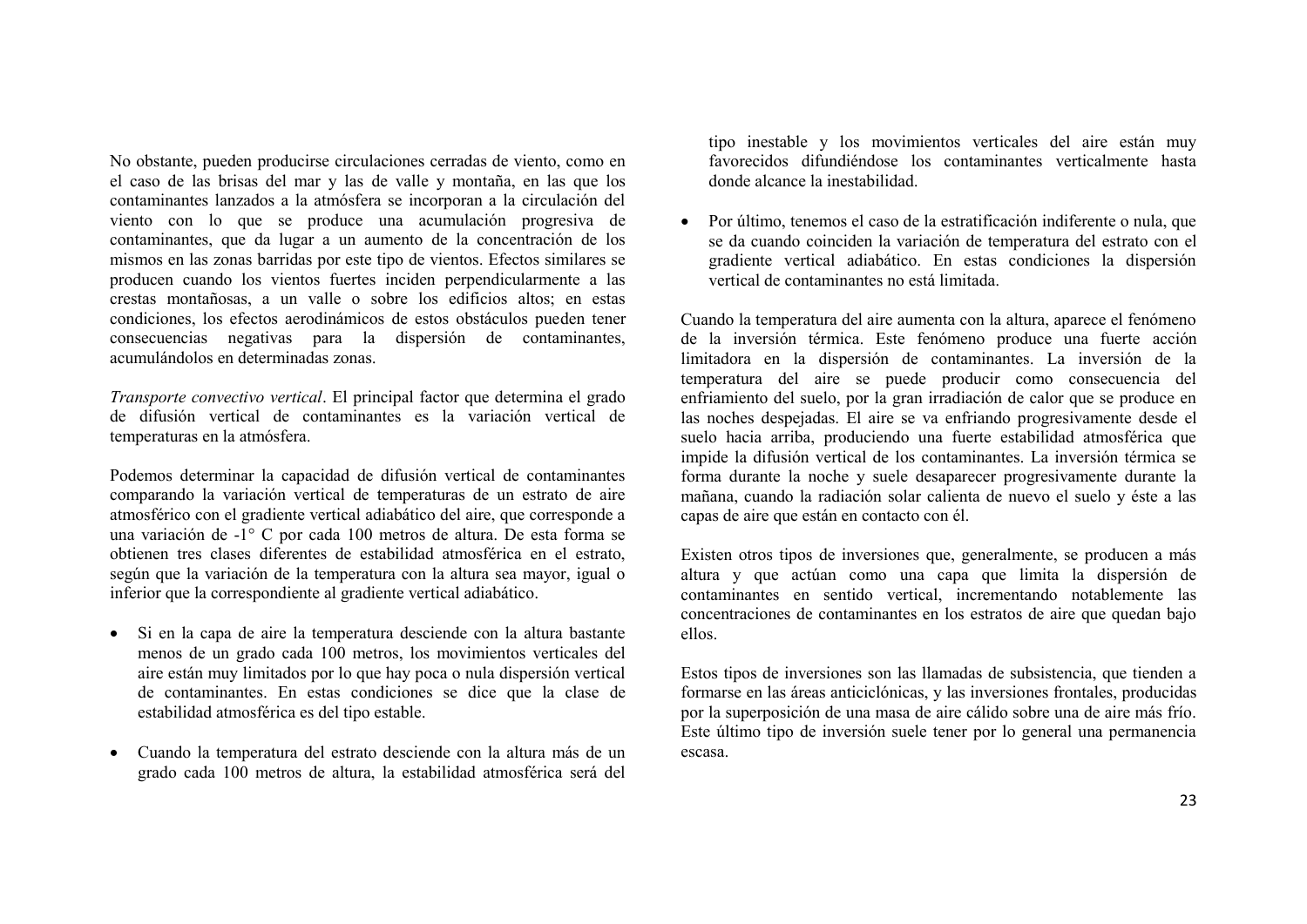Un aspecto interesante de la contaminación atmosférica es el de la micrometereología urbana. Las grandes ciudades crean a su alrededor un microclima propio, el efecto isla urbana de calor, produciendo un penacho térmico que tiene gran incidencia en la capacidad de difusión de los contaminantes urbanos. A menudo, da lugar a la circulación de vientos locales que elevan el aire caliente del centro de la ciudad, creando una corriente compensada de aire frío de la zona rural circundante que penetra en la zona urbana a niveles bajos(OROZCO B., 2006).

Las grandes ciudades alteran el clima urbano de muchas formas; por lo general la temperatura es superior, hay menos viento, menos precipitaciones en forma de nieve, si bien las precipitaciones totales son ligeramente superiores en la ciudad que en las zonas rurales circundantes. La radiación solar, y especialmente los rayos ultravioletas, es más reducida en la ciudad como consecuencia del efecto pantalla producido por la contaminación urbana(Burgos, 2007).

### **4.6 Introducción a Emisiones industriales**

El desarrollo de la sociedad tecnológica está íntimamente relacionado con el uso de la energía y la actividad industrial, actividades que contribuyen de manera significativa con los problemas de la contaminación del aire. Un porcentaje muy importante de la energía se consume en forma de electricidad, obtenida principalmente a partir de combustibles fósiles, del aprovechamiento hidroeléctrico o de las reacciones de fisión nuclear. Aunque el porcentaje aún es pequeño, cada vez hay una mayor participación de la electricidad proveniente de fuentes renovables, como la eólica o la fotovoltaica (PARRA R., 2004).

El nivel de actividad industrial y por tanto sus emisiones, aumentan proporcionalmente con el crecimiento de la actividad económica.

La diversidad y complejidad del sector industrial se refleja en la dificultad para la estimación de sus emisiones

Se distinguen dos grupos de emisión, las debidas al aprovechamiento energético de los combustibles y las relacionadas con los propios procesos de producción. Dentro de estas últimas y en relación con los precursores de ozono, son importantes las emisiones fugitivas de NMCOV relacionadas sobre todo con la petroquímica.

El sistema típico de generación eléctrico se basa en el uso de grandes centrales (térmicas, hidroeléctricas, nucleares) desde donde se conduce y distribuye el flujo eléctrico hasta los sitios de consumo (industrias, hogares, metro). Últimamente hay una tendencia al fomento de la generación en un número mayor de centros esparcidos geográficamente y más cercanos a los sitios de consumo, con menores potencias pero con mayores rendimientos energéticos.

La generación a partir de combustibles fósiles (carbón, fuelóleo, gasóleo, gas natural) consiste en su uso para la producción de vapor de agua que impulsa una turbina acoplada a un generador eléctrico. Alternativamente, se usan motores de combustión interna, especialmente en los generadores de pequeña potencia. El rendimiento energético es bajo, normalmente del orden de un 37%, aunque en las nuevas centrales como en las de cogeneración o las de ciclo combinado el rendimiento puede ser mayor al 50%.

Los gases de combustión se emiten finalmente hacia la atmósfera. El sector de la generación eléctrica constituye una de las fuentes más importantes de emisiones gaseosas.

Las emisiones provenientes de la industria se derivan del aprovechamiento energético de los combustibles y además los pertenecientes a los propios procesos de producción.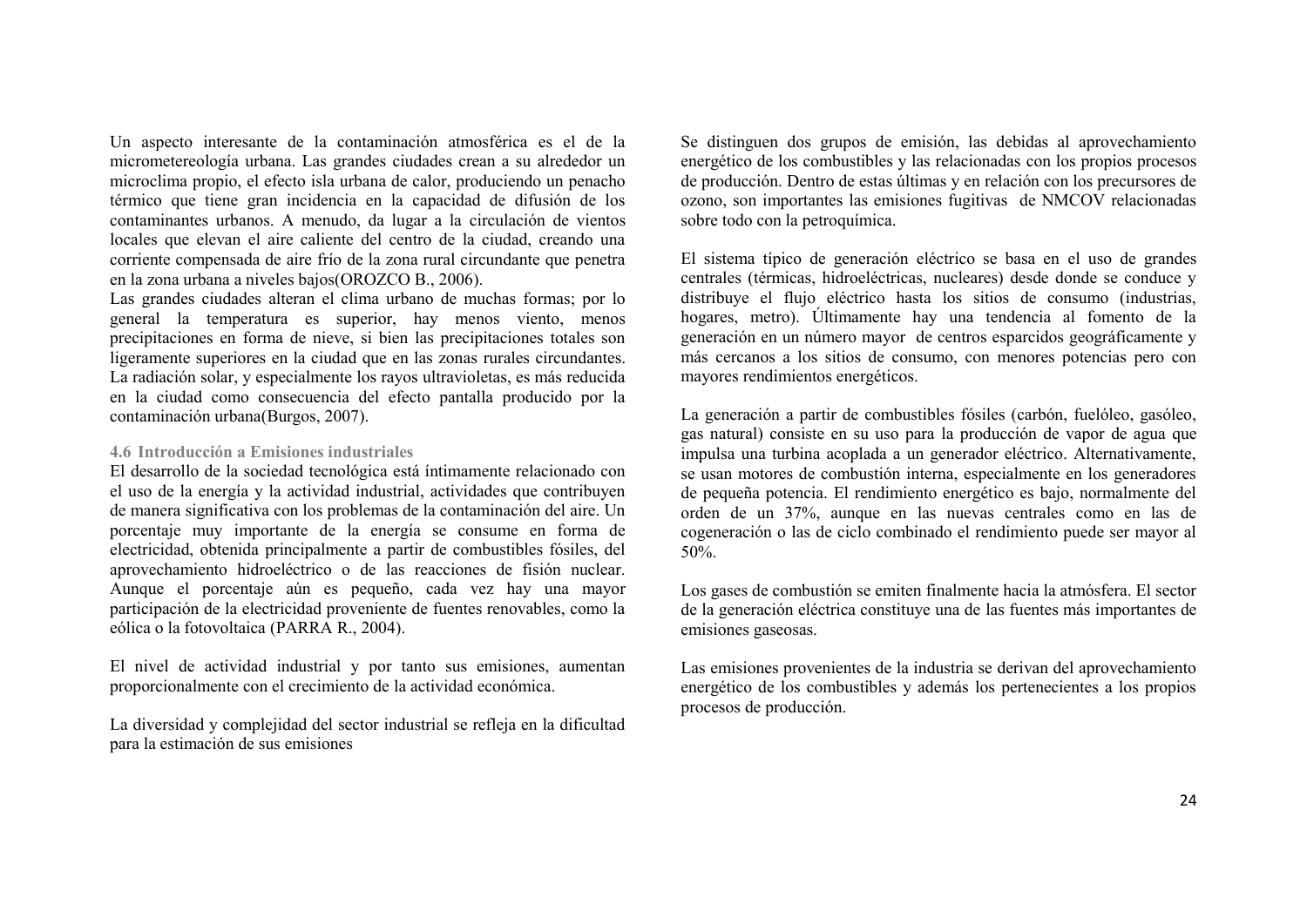#### **4.7 Emisiones industriales**

Las industrias son fuentes de emisión de contaminantes muy variadas. El desarrollo económico de la sociedad está íntimamente ligado al incremento de la actividad industrial y esto conlleva la necesidad de generar energía, en buena parte a través de combustibles fósiles (el carbón o el fuel-oil). Estas emisiones se pueden caracterizar como controladas, es decir que pueden estimarse a partir de datos reales de las propias industrias y difusas o de difícil control y estimación(Generalitat Valenciana, 2010).

Entre las distintas fuentes de contaminación atmosférica de origen industrial, la combustión de combustibles fósiles para la generación de calor y electricidad ocupa un lugar preponderante, tanto por la cantidad como por los tipos de contaminantes emitidos. Especial atención merecen las centrales térmicas de producción de electricidad.

Los combustibles utilizados por este tipo de instalaciones son el carbón y el fuel-oil. La producción de contaminantes depende en gran medida de la calidad del combustible, en especial de las proporciones de azufre y cenizas contenidas en el mismo y del tipo de proceso de combustión empleado.

Durante el proceso de combustión se libera a la atmósfera el azufre contenido en el combustible en forma de anhídrido sulfuroso. Junto con otros contaminantes como óxidos de nitrógeno, dióxido de carbono, metales pesados y una gran variedad de sustancias. Cuando se utiliza como combustible el carbón, se emiten abundantes partículas finas que pueden ser trasladadas a grandes distancias.

## **4.8 Contaminantes emitidos por la industria**

La contaminación de origen industrial se caracteriza por la gran cantidad de contaminantes producidos en las distintas fases de los procesos industriales y por la variedad de los mismos. Por otra parte, en los focos de emisión industriales se suelen combinar las emisiones puntuales, fácilmente controlables, con emisiones difusas de difícil control.

Los tipos de contaminantes producidos por los focos industriales dependen fundamentalmente del tipo de proceso de producción empleado, de la tecnología utilizada y de las materias primas usadas. Las actividades industriales que producen contaminantes atmosféricos son muy variadas, pero los principales focos están en los procesos productivos utilizados en las industrias básicas.

Entre los sectores que dan lugar a la mayor emisión de contaminantes atmosféricos podemos destacar:

- La siderurgia integral: Produce todo tipo de contaminantes y en cantidades importantes, siendo los principales: partículas,  $SO<sub>x</sub>$ ,  $CO<sub>x</sub>$ , NOx, fluoruros y humos rojos (óxidos de hierro).
- Refinerías de petróleo: Producen principalmente:  $SO_x$ , HC, CO, NO<sub>x</sub>, amoniaco, humos y partículas.
- Industria química: Dependiendo del tipo de proceso empleado, suele producir: SO<sub>2</sub>, nieblas de ácidos sulfúrico, nítrico y fosfórico y da lugar a la producción de olores desagradables.
- Industrias básicas del aluminio y derivados del flúor: Producen emisiones de contaminantes derivados del flúor(OROZCO B., 2006).

### **4.9 Antecedentes legislativos relativos a la calidad del aire**

Por lo que respecta a la legislación necesaria para promover la mejora de la calidad del aire, se inició en Inglaterra a consecuencia del episodio de smog que se presentó en 1952, la cual se presentó por exceso de emisión de combustibles debido a las calefacciones alimentadas con carbón de baja calidad que fueron puestas en marcha debido a una baja en las temperaturas (Edimburgo, 2001) (NAGOURNEY, 2003). Dicho fenómeno fue altamente documentado durante el invierno en Londres de 1952 donde murieron 4000 personas en una semana debido a los efectos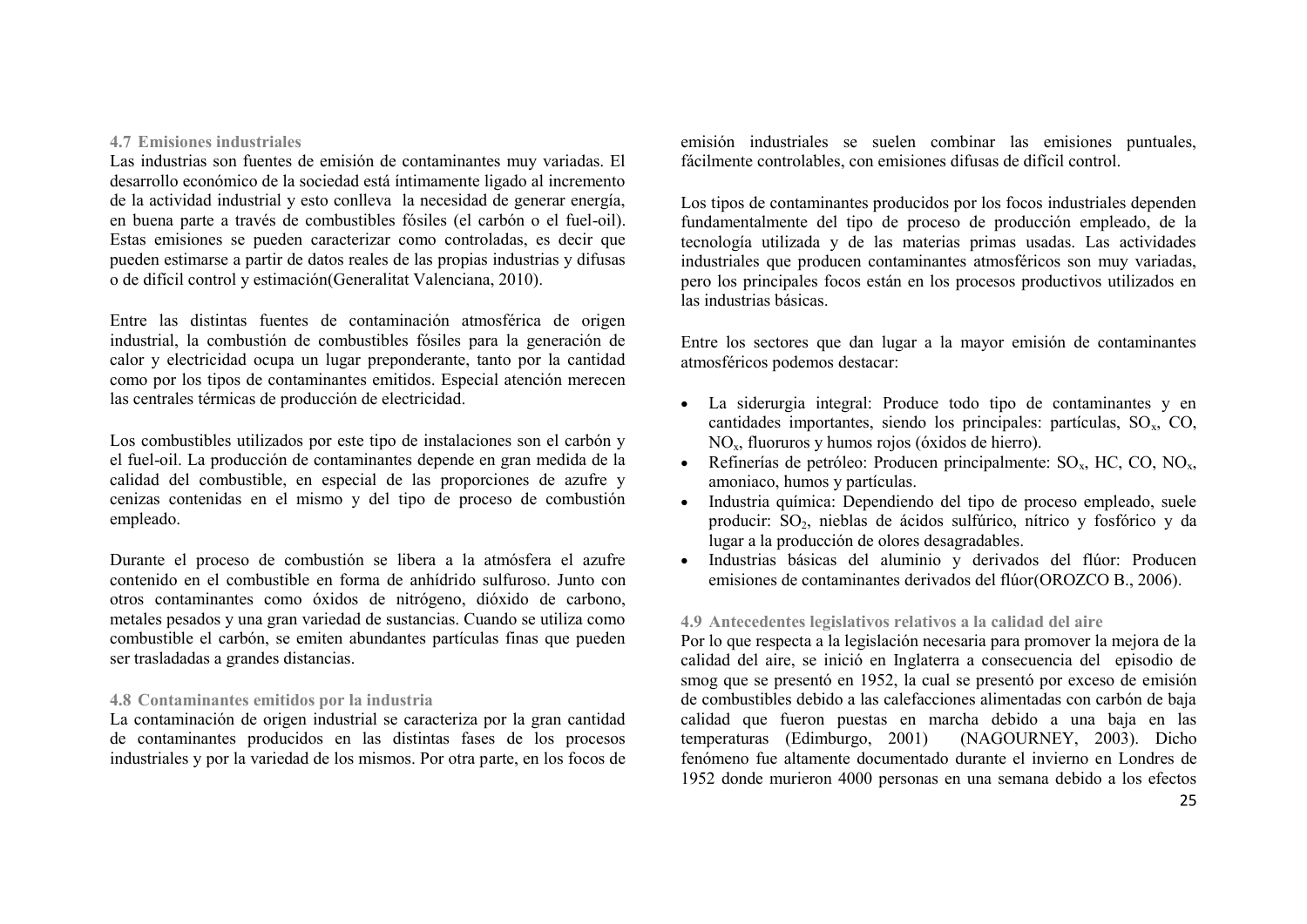inmediatos y 12000 en los dos siguientes meses por efectos a mediano plazo (Bell et al, 2002). Luego se adoptó nueva legislación en algunos países de la Unión Europea, y posteriormente en Estados Unidos, a partir de las cuales se han venido derivando los avances en los demás países en cuanto a control de emisiones y medición de la calidad del aire.

Tal incidente nos remite a la imagen que se tiene de una ciudad sumergida en la niebla gracias a la contaminación: el *smog*, palabra que mezcla *smoke* (humo) y *fog* (niebla), causado por la combustión de carbón que se utilizaba en calefacciones y fábricas.

Este *smog*, muy molesto de por sí, tuvo consecuencias catastróficas a finales de 1952. A principios de diciembre de ese año Londres sufrió una disminución de las temperaturas mayor de lo habitual. A causa del frío, los londinenses comenzaron a quemar más carbón que de costumbre y la contaminación generada, que normalmente se dispersaba en la atmósfera, quedó esa vez atrapada por una densa capa de aire frío.

De modo natural los componentes del smog se difunden hasta las capas altas de la atmósfera y no afectan a la vida terrestre. Sin embargo, durante esos días en Londres ocurrió un proceso de inversión térmica, en la que una masa de aire caliente se instaló sobre otra más fría (lo normal es que conforme subimos en altitud descienda la temperatura) impidiendo que los gases contaminados ascendieran y se dispersaran en la atmósfera.

Las concentraciones de agentes contaminantes en el aire, en particular del humo procedente de la combustión del carbón, aumentaron de manera dramática. Entre el 5 y el 9 de diciembre fallecieron 4.000 personas, básicamente niños, ancianos y gente con problemas respiratorios. En los meses siguientes hubo otros 8.000 muertos por causa de la niebla asesina. El problema se vio agravado porque el carbón empleado en calefacciones era de baja y muy baja calidad, con alto contenido de azufre (en época de posguerra el carbón de calidad superior, y por tanto el más caro, se destinaba a la exportación).

La niebla tóxica era tan espesa que el tránsito de vehículos por la ciudad se hizo muy difícil, cuando no imposible, afectó al servicio de trenes y provocó que el cierre de los aeropuertos. Lejos de dispersarse, el smog pronto empezó a introducirse por todas partes, lo cual impidió el tránsito por hospitales y las escuelas cerraron sus aulas (News, 2002).

Las muertes durante la *Gran Niebla* se debieron, en la mayoría de los casos, a infecciones de las vías respiratorias o pulmonares (principalmente bronconeumonía, bronquitis aguda y bronquitis crónica) e hipoxia (bajo el nivel de oxigeno en la sangre).

Este episodio condujo a una reestructuración de las normas sobre regulación de la contaminación atmosférica. Tras los sucesos de 1952, el gobierno alentó la eliminación del carbón como combustible para la calefacción. En 1956 se firmó el Acta de aire limpio y se prohibieron las combustiones por carbón. Así, desde la década de los 60, Londres dejó de ser la ciudad de la niebla y a partir de este incidente, se crearon políticas claras y legislación referente a la contaminación del aire.

Por otra parte, para luchar contra la contaminación en los Estados Unidos, surge la Ley de Aire Limpio de 1970 cuyas enmiendas dieron paso a la Agencia de Protección Ambiental, EPA, con autoridad para establecer y hacer cumplir las normas de contaminación atmosférica y establecer las normas de emisión para las nuevas fábricas y reducir los contaminantes industriales extremadamente peligrosos.

Los estados están obligados a cumplir con la calidad del aire ambiental, por la regulación de las emisiones de diversos contaminantes procedentes de fuentes fijas existentes, tales como las centrales eléctricas, las incineradoras, depuradoras, precipitadores electrostáticos, filtros y otros.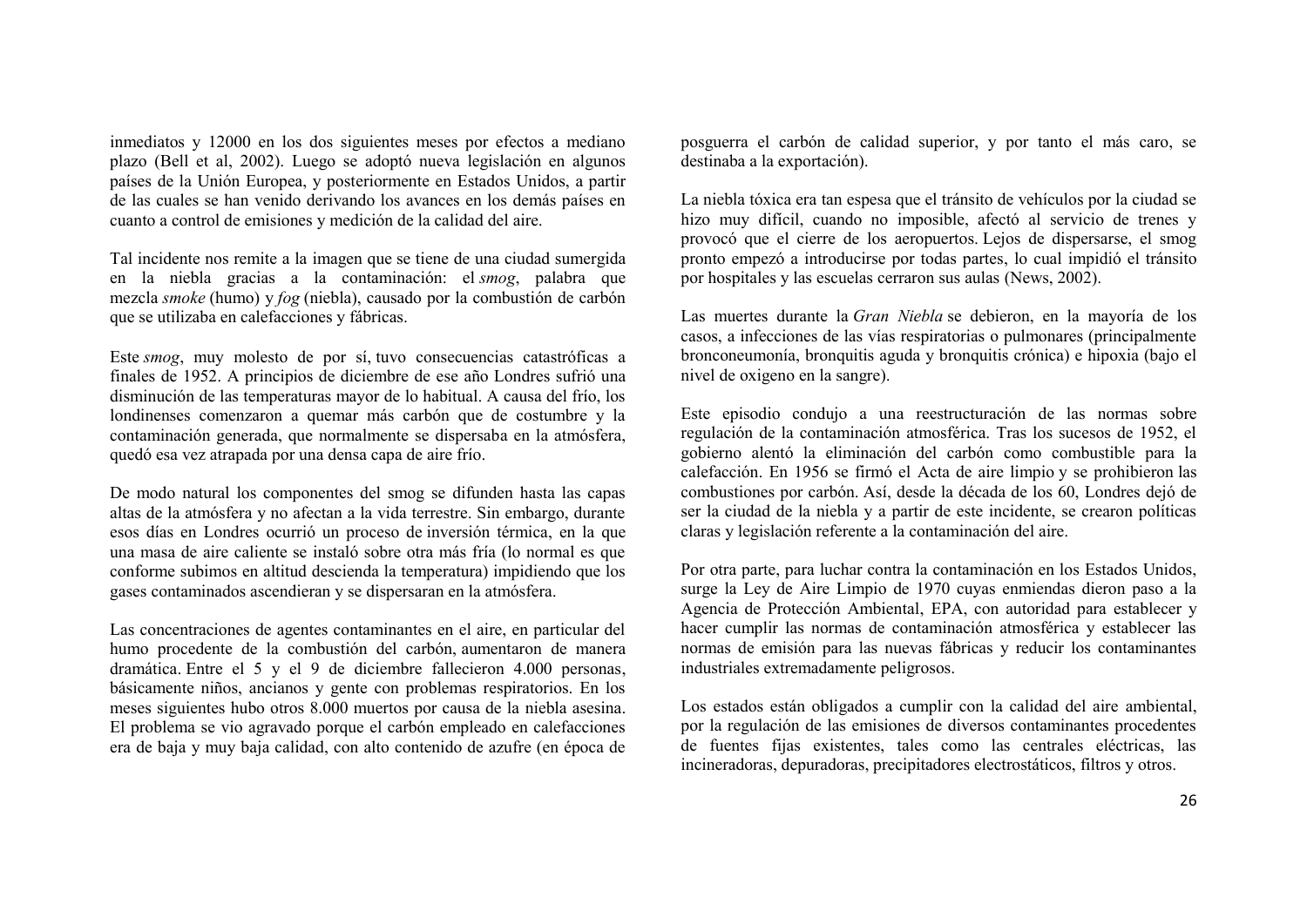Los fabricantes de automóviles tenían la obligación de instalar controles de escape o el desarrollo de motores menos contaminantes. La Ley de Aire Limpio, en su forma enmendada en 1977, autorizó a la EPA para imponer normas más estrictas de contaminación y sanciones por el incumplimiento de dichas normas de calidad del aire.

El resultado de estas leyes ha causado un progreso limitado en la reducción de las cantidades de dióxido de azufre, monóxido de carbono, óxido de nitrógeno, ozono, partículas y plomo en el aire.

La EPA también regula los contaminantes del aire, donde destacan: el mercurio, berilio, asbesto, cloruro de vinilo, benceno, sustancias radiactivas, y el arsénico inorgánico.

La solución más satisfactoria a largo plazo para reducir la contaminación del aire puede ser la eliminación de los combustibles fósiles y, en última instancia, la sustitución de la combustión interna de los motores. Para estos fines se han reunido en los Estados Unidos, Japón y Europa para desarrollar fuentes alternativas de energía, así como diferentes tipos de motores de transporte, tal vez alimentándose por electricidad o vapor. Un sistema de subsidios de la contaminación sobre la base de comercio de derechos de emisión se ha establecido en los Estados Unidos en un intento de utilizar el mercado libre a recompensar la reducción de la contaminación, y la venta internacional de los excedentes de derechos de emisión esté permitida por el Protocolo de Kyoto.

Otras soluciones propuestas incluyen la electricidad y el aumento de las tasas de la gasolina a fin de reflejar mejor los costos ambientales para desalentar el despilfarro y la ineficiencia mecánica y los controles de carbón extraído de las plantas.

En 1992, 150 naciones firmaron un tratado sobre el calentamiento global en las Naciones Unidas patrocinada por la cumbre sobre el medio ambiente en Río de Janeiro. La conferencia de las Naciones Unidas sobre el Cambio Climático, celebrada en Kyoto, Japón, en 1997, produjo un acuerdo internacional para luchar contra el calentamiento global por reducir drásticamente las emisiones de gases industriales. Aunque los Estados Unidos abandonó el tratado en el 2001, diciendo que estaba en contra de los intereses de los EE.UU.

### Estrategias y políticas de control

Si bien es cierto que las políticas de control ambiental deben centrarse en el objetivo fundamental de proteger la salud y bienestar de las personas, hay que tener presente que una total protección del medioambiente puede significar una total ausencia de contaminantes en la atmósfera. Si, por otro lado, se acepta como definición del término "contaminación" el aumento o disminución de cualquier elemento constituyente de la atmósfera, teniendo como referencia su composición en ausencia de toda actividad humana, el problema de definición de estrategias se torna bastante complejo.

Según (Elsom, 1992), la solución pasa por una decisión, de parte de la sociedad, de cuál es el nivel aceptable de protección ambiental y disminución de riesgo sobre la salud humana, que resulta compatible con las actividades humanas.

Esta decisión, sin lugar a dudas se ve influenciada por factores sociales, económicos, tecnológicos y políticos, aparte del conocimiento que existe sobre la naturaleza, orígenes y efectos de los contaminantes.

Los objetivos de las políticas ambientales, sean estas locales, nacionales o internacionales, pueden ser de corto o largo plazo. Los de corto plazo, corresponden a la disminución de la concentración de contaminantes a niveles que estén por debajo de aquellos que producen efectos adversos detectables y, eventualmente la eliminación de aquellos que provienen de fuente no esenciales.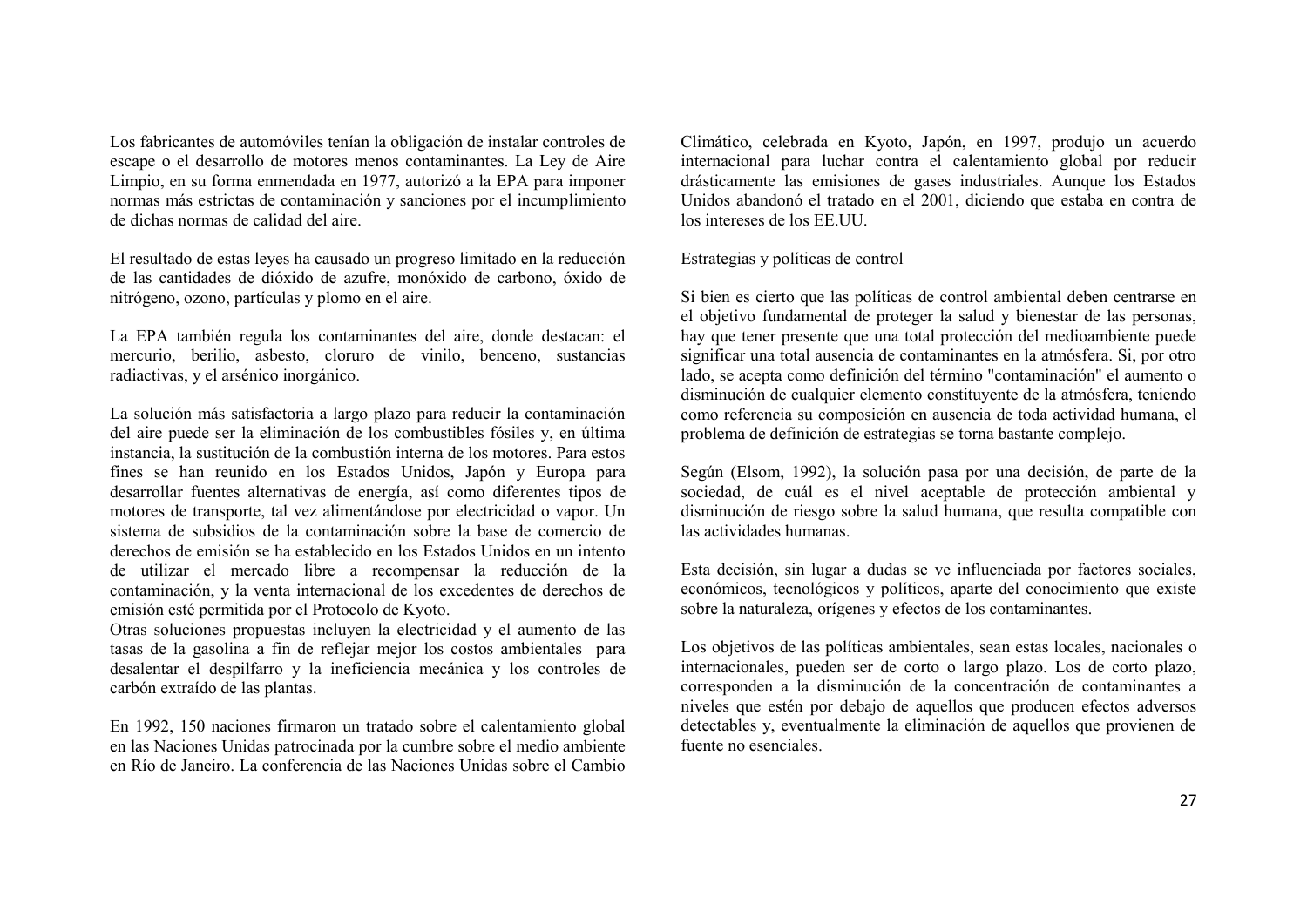Los objetivos de largo plazo, son aquellos orientados a aumentar el margen de seguridad frente a riesgos sobre la salud humana y la reducción o eliminación de los efectos adversos sobre la vegetación, materiales, animales y cambios climáticos inducidos por la presencia de determinados contaminantes.

La implementación de políticas y estrategias de control sobre la contaminación atmosférica, se traduce en la implementación de normas de calidad de aire para los distintos contaminantes y normas y regulaciones para las emisiones de contaminantes por parte de las fuentes emisoras. Las primeras corresponden a los niveles de concentración máximos permitidos de un contaminante dado, durante un tiempo también dado, que garantiza el grado de protección establecido por criterios que toman en cuenta los efectos sobre la salud, tecnologías disponibles y actividades presentes en la ciudad. Las normas de emisión. por otra parte, establecen los niveles máximos de emisión para cada fuente específica, que permiten cumplir con la norma de calidad de aire.

La gestión ambiental de una ciudad, para lograr sus objetivos debe contar, al menos, con la capacidad para monitorear la calidad del aire en forma continua y permanente y para ejercer acciones de fiscalización del cumplimiento de las normas de emisiones, junto con la capacidad de poner en práctica medidas concretas y oportunas como respuesta a la fiscalización y monitoreo anteriormente aludidas. Esto último se traduce, por ejemplo, en la declaración de alertas ambientales, con su correspondiente plan de acción y la aplicación de sanciones a los responsables de las fuentes emisoras que no cumplan con las regulaciones, junto con entregar señales o establecer estímulos para orientar cambios en las actividades tanto particulares como industriales o comerciales, conducentes a disminuir el impacto negativo que éstas ejercen sobre el medio ambiente.

**Aproximación a la legislación de Colombia** Decreto 948 de 1995

Contiene el reglamento para la prevención y control de la contaminación atmosférica y la protección de la calidad del aire aplicable a todo el territorio nacional, en el cual se establecen las normas y principios generales para la protección atmosférica, los mecanismos de prevención, control y atención de episodios por contaminación del aire generada por fuentes contaminantes fijas y móviles (SIAC, 2011).

También se encuentran las directrices y competencias para la fijación de las normas de calidad del aire o nivel de inmisión, las normas básicas para la fijación de los estándares de emisión y descarga de contaminantes a la atmósfera, las normas de emisión de ruido y olores ofensivos y se regula el otorgamiento de permisos de emisión, los instrumentos y medios de control y vigilancia, el régimen de sanciones por la comisión de infracciones y la participación ciudadana en el control de la contaminación atmosférica.

Tiene por objeto definir el conjunto de las acciones y mecanismos administrativos que tienen las autoridades ambientales para mejorar y preservar la calidad del aire, y evitar y reducir el deterioro del medio ambiente, los recursos naturales renovables y la salud humana ocasionados por la emisión de contaminantes químicos y físicos al aire; con el propósito de mejorar la calidad de vida de la población y procurar su bienestar bajo el principio del desarrollo sostenible.

### Resolución 909 de 2008

El 5 de junio de 2008, el Ministerio de Ambiente, Vivienda y Desarrollo Territorial expidió la nueva reglamentación sobre fuentes fijas que reglamenta los niveles de emisión de contaminantes la cual deberá cumplir toda la industria en el país.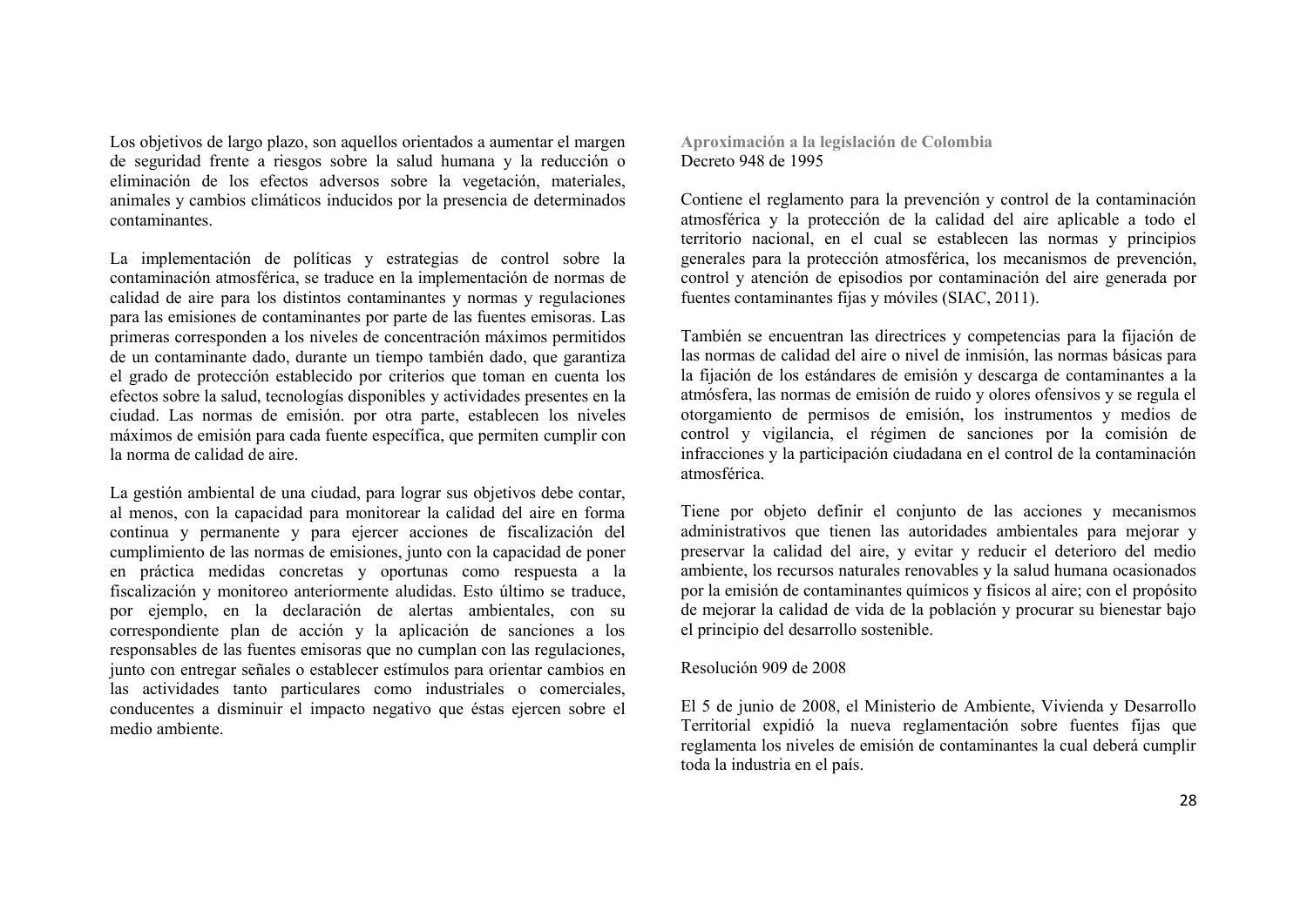Con esta resolución se actualiza la reglamentación existente expedida por el Ministerio de Salud hace más de 25 años y en su contenido se incluye cerca de 40 nuevas actividades industriales no contempladas anteriormente; límites para fuentes operando con combustibles diferentes al carbón; normas específicas para actividades industriales, que por sus características particulares, requieren una reglamentación más detallada; y el protocolo para el control y vigilancia de la contaminación atmosférica generada por fuentes fijas, que incluye hornos ladrilleros, centrales térmicas, fábricas de cemento y acerías, entre otros.

Protocolo para el Monitoreo y Seguimiento a la Contaminación Atmosférica generada por Fuentes Fijas

Es un documento técnico que establece los procedimientos para definir la frecuencia de monitoreo de emisiones, los métodos de medición de contaminantes en la atmósfera, la información que deben contener los estudios de emisiones presentados a la autoridad ambiental, establece las condiciones de operación de los sistemas de control de emisiones para garantizar su adecuado funcionamiento y estandarizando los procedimientos para la medición de las emisiones por fuentes fijas en el país, el manejo y evaluación de esta información por parte de la autoridad ambiental.

Actualmente, este documento se encuentra en ajustes técnicos finales y será adoptado por resolución para su obligatorio cumplimiento.

Protocolo nacional de inventario de emisiones

El Protocolo Nacional de Inventarios de Emisiones provee las herramientas, metodologías, factores y mecanismos para identificar y cuantificar las emisiones de contaminantes al aire como producto de las actividades de los diferentes sectores y fuentes del país tales como la industria, el parque automotor y demás fuentes de emisión existentes en una determinada zona.

El siguiente esquema ilustra el protocolo que debe seguir la estimación de emisiones en Colombia.



Fuente: Sistema de Información Ambiental de Colombia, 2011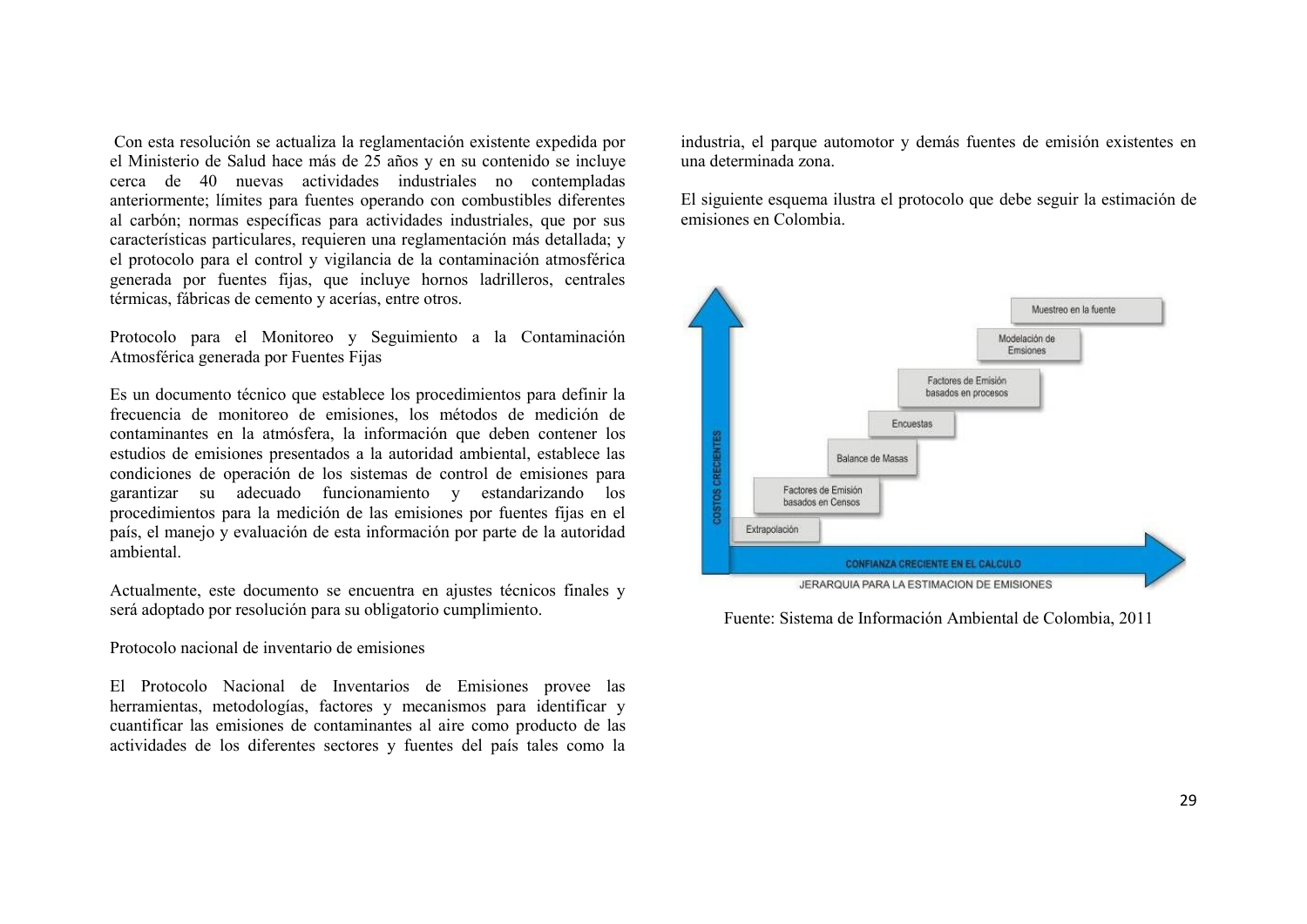### **4.10 Calidad del aire y su relación con las emisiones industriales**

Cabe mencionar que en el contexto de la problemática de la calidad del aire requiere emplear una diversa gama de sistemas de control y prevención, que enmarcados y respaldados por la legislación en vigor promueven una mejora del mismo.

Con base en lo anterior se presentan diferentes formas, técnicas, sistemas y tratamientos a la hora de afrontar el manejo de las emisiones industriales y su impacto en las inmisiones, por lo que se hace necesario, abordarlas para comprender la utilidad y alcance de las mismas.

El desarrollo de cada tipo de mecanismo o sistema dependerá, tanto de la disponibilidad de los datos como de los resultados que se quiera obtener.

Las herramientas empleadas para la solución de la problemática de la calidad del aire radican en el planteamiento de políticas ambientales tales como el seguimiento y control de las emisiones asociadas a procesos industriales; además también consiste en controlar la calidad de los combustibles.

El anterior proceso involucra una serie de componentes que le asignan una alta complejidad, debido a la diversidad y el enorme número de fuentes de contaminantes, a la multiplicidad de los fenómenos físicos y químicos involucrados y en el caso de los contaminantes secundarios a la falta de linealidad de las relaciones entre emisión de los contaminantes y sus concentraciones resultantes (Observatorio de sostenibilidad de España, 2007).

Una de las principales herramientas utilizadas para diagnosticar y/o pronosticar la calidad del aire en determinada región o país, se encuentra ligada a la modelación.

Los modelos de calidad de aire sirven como herramienta para relacionar emisiones atmosféricas con calidad de aire (ZANNETTI P., 1990), estos van desde herramientas simples como los modelos de dispersión, que tienen en cuenta fenómenos meteorológicos simples para determinar la difusión de contaminantes en la atmósfera hasta los modelos foto-químicos que incluyen mecanismos químicos complejos para determinar la formación, destrucción y distribución de contaminantes atmosféricos.

La importancia de la modelación de la calidad del aire comprende la descripción del transporte y la transformación de los contaminantes emitidos por diversas fuentes al interactuar entre sí con las condiciones de la atmósfera y además bajo la acción de la luz solar, lo cual resulta en una concentración de tales contaminantes en un sitio o dominio de interés. Los modelos deben considerar una descripción completa y consistente de los fenómenos atmosféricos para así poder asociarlos con los problemas de calidad de aire (GRYNING S., 2001), identificando dónde se generan los problemas y dónde tienen estos mayor repercusión para posteriormente tomar decisiones que permitan solucionarlo.

En los países desarrollados, estos modelos han sido aplicados ampliamente y son una herramienta clave en los procesos de toma de decisiones, como por ejemplo determinar el tipo de vehículos que se deben promover, el tipo de pintura que se debe emplear o cómo se deben diseñar y operar plantas termoeléctricas para alcanzar una calidad del aire (BAILEY E, 2003).

Tanto los efectos locales de las emisiones de contaminantes sobre la calidad del aire dentro de las ciudades como los efectos de emisiones de las grandes áreas urbanas en entornos remotos han sido objeto de observación y de estudios de modelo (WHITE et al., 1976) (HOV et al., 1978)

La posibilidad de que un pequeño número de las llamadas "megaciudades" contribuya significativamente al transporte de contaminantes a grandes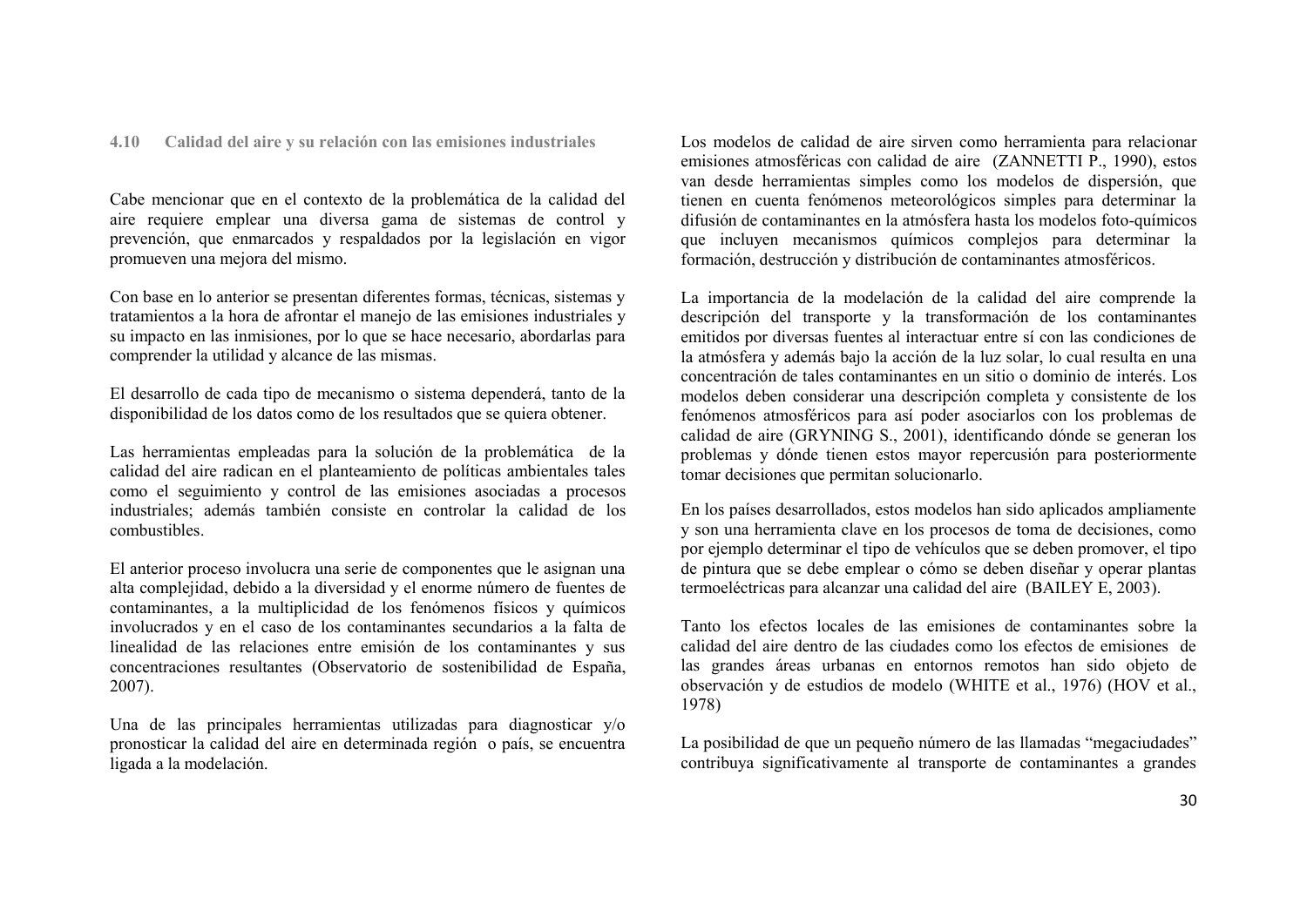distancias y por lo tanto a la calidad del aire, ha comenzado a ser reconocida(AKIMOTO , H., 2003) (Crutzen, P.J., 2004) (Gurjar, B.R., Lelieveld, J., 2005).

Los inventarios de emisiones son importantes para estudiar la influencia antropogénica en la atmósfera, así como para proporcionar los elementos de entrada a modelos matemáticos y ayudar a interpretar observaciones de campo(Butler, T.M., Lawrence, M.G., Gurjar, B. R., van Aardenne, J., Schultz, M., Lelieveld, J., 2008).

Los inventarios de emisiones también funcionan como soporte a las personas dedicadas a plantear las políticas en el diseño de estrategias de mitigación.

En (Butler et al, 2008) se compara la representación de megaciudades individuales en los inventarios de emisiones globales y se intenta explicar las diferencias entre las representaciones de las ciudades en los inventarios en términos de las diferencias en la construcción de inventarios, lo cual además depende de al distribución geográfica de las emisiones.

Por otro lado se encontró que las amplias discrepancias entre la contribución de varios sectores a las emisiones totales de cada ciudad, y relacionarlas a las respectivas metodologías empleadas en la construcción de los inventarios.

Se concluyó además que las emisiones de las megaciudades de los países de la OECD (Organización para la Cooperación Económica y el Desarrollo) seleccionadas son predominantemente del sector de tráfico por carretera, especialmente para el CO y en menor grado para el NO<sub>x</sub>. En los países que no pertenecen a la OECD, notablemente en Asia las emisiones de CO están dadas por el uso de biocombustible residencial, mientras que el NO<sup>x</sup> fue producido por la industria.

En lo que respecta a los indicadores que se presentan para evaluar el impacto de las emisiones de químicos, en (Geelen et al, 2009) encontramos una división en tres niveles:

- 1. Presión ambiental
- 2. Calidad ambiental
- 3. Efectos en la salud humana o en los ecosistemas

De acuerdo a los resultados de los estudios realizados y a los reportes de la red de monitoreo de la calidad del aire, se han identificado varias zonas criticas, en las cuales la Entidad tiene la obligación de establecer planes de descontaminación. En la elaboración del Plan de Descontaminación Atmosférica (PDA), como instrumento de gestión ambiental, deben participar todos los órganos públicos involucrados con la materia a través de mesas de concertación.

Para el diseño e implementación de los planes de descontaminación es necesaria la aplicación de todos los principios de lineamientos de política establecidos por el Ministerio de Ambiente, Vivienda y Desarrollo Territorial. Es definitiva la participación de las autoridades competentes en la toma de decisiones con el fin de establecer medidas que sean de obligatorio cumplimiento en las áreas definidas como área fuente de contaminación.

El diseño y la implementación de los planes incluyen todas las etapas de definición de áreas fuentes de contaminación de acuerdo con la normatividad colombiana, definición de metodologías para declarar como saturada una zona, planear los programas a adelantar, identificar las medidas que generen la mayor reducción de emisiones al mínimo costo.

Desarrollo de planes de contingencia para episodios de contaminación, considerando las condiciones meteorológicas adversas que pueden provocar situaciones que requieren programas de urgencia. Utilizar los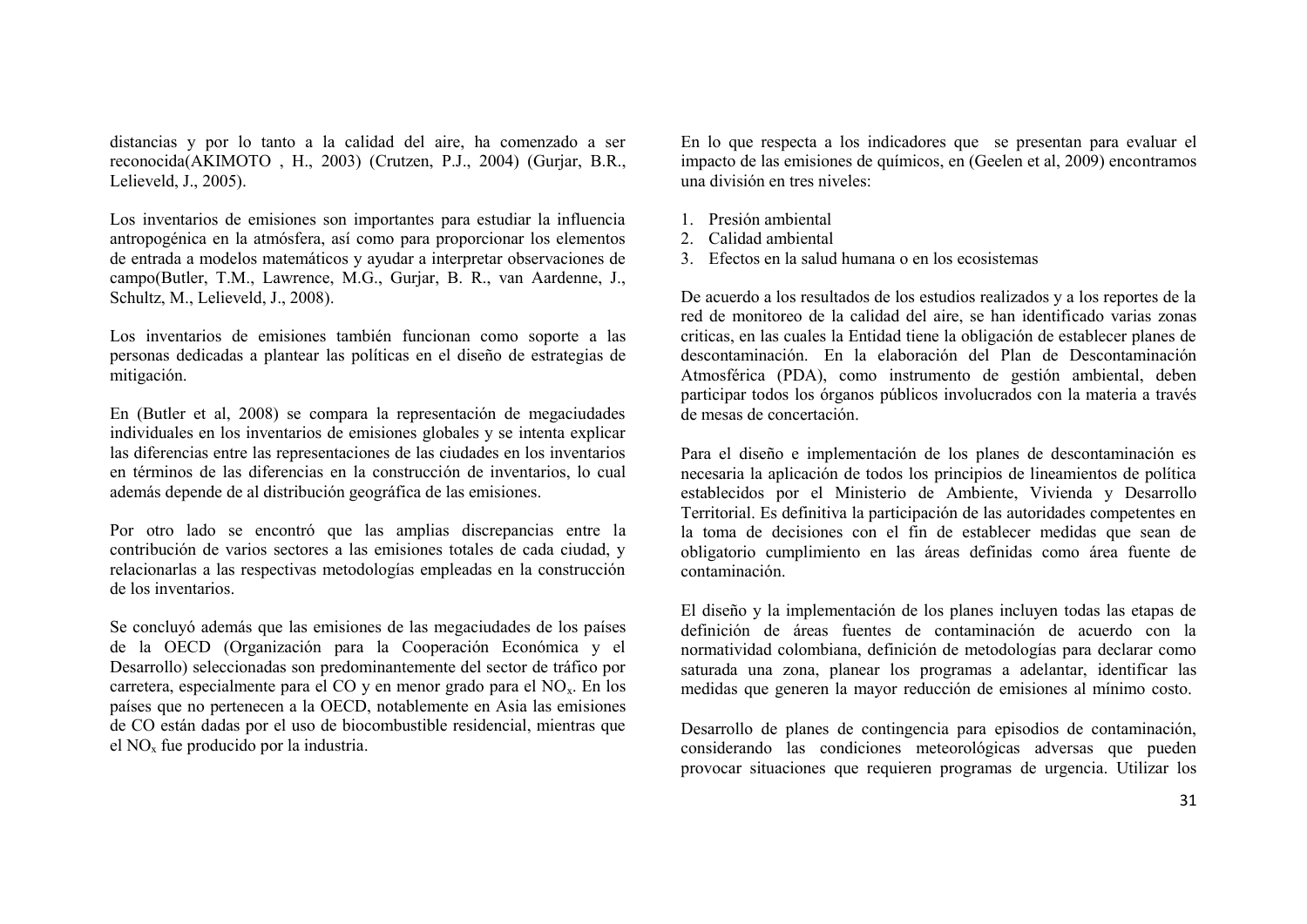modelos pronósticos para la definición de metas a corto, mediano y largo plazo.

Desarrollo de planes a largo plazo para mantener la calidad del aire después de haber cumplido las normas de calidad del aire. Se considera el crecimiento demográfico e industrial, el cálculo de emisiones esperadas, el desarrollo de procedimientos para instalar emisiones autorizadas que satisfagan las demandas futuras y para continuar el cumplimiento de las normas de calidad del aire.

Ejecución de programas para prevenir el deterioro significativo de la calidad del aire en aquellas regiones en donde el aire es relativamente limpio de acuerdo a lo establecido en las normas nacionales.

**5. Metodología y plan de trabajo**

Con base en el siguiente esquema de metodología se han planteado las actividades que conducen a la realización y cumplimiento de los objetivos específicos planteados.



Fuente: Elaboración propia basado en (Eco, 1991)

El cronograma de actividades propuesto para los siguientes tres años de investigación doctoral, se presenta en los anexos, ver Anexo 1. Metodología y plan de trabajo.

**6. Líneas de investigación a seguir**

Con base en lo estudiado anteriormente las líneas de investigación que han de surgir a partir del estudio de la calidad del aire como producto de la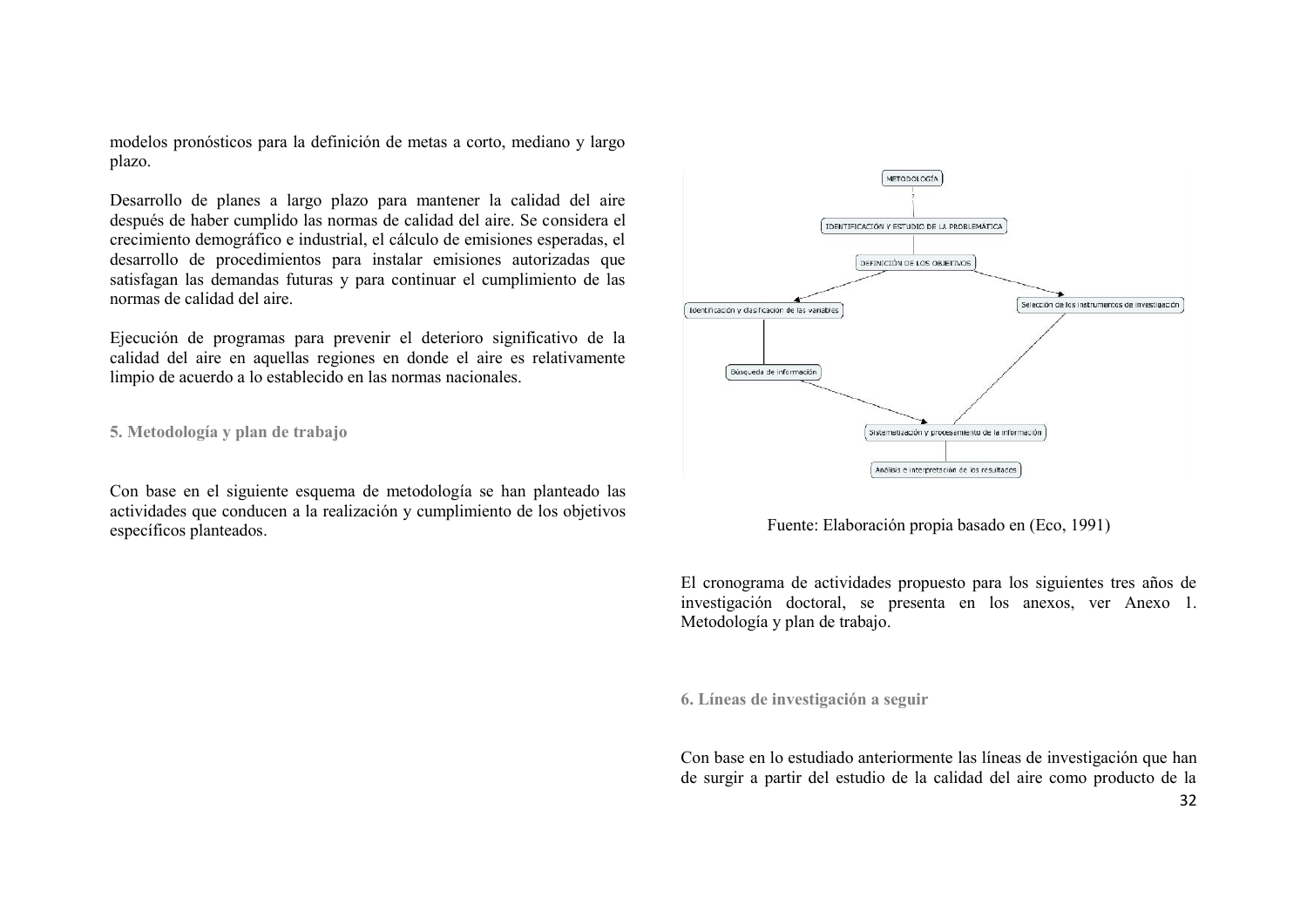contaminación de industrial son de muy variada índole y comprenden áreas de estudio muy diversas, desde la modelización con variables de emisiones industriales referentes a las chimeneas y a los contaminantes emitidos, los fenómenos meteorológicos y la fotoquímica de las reacciones entre ambos, como el análisis de los gases de efecto invernadero producidos por la industria y que afectan a escala global la biosfera y en consecuencia, contribuyen con cambios en las condiciones de vida.

#### **7. Conclusiones**

En el caso específico de este trabajo, al tratarse de un enfoque en el cual desea proporcionarse herramientas que procuren una mejor toma de decisiones donde se involucren en el sector industrial criterios de sostenibilidad para la mejora de la calidad del aire, lo que conviene es realizar el análisis legislativo que evidencie otra serie de parámetros a tener en cuenta u otros vacíos que tal vez a partir de la documentación analizada no hayan sido abordados, por ejemplo temas como la densidad industrial urbana o áreas demográficas de influencia de las chimeneas industriales.

El análisis debe mantenerse en la línea donde integre tanto los daños ambientales, como los riesgos para la salud, como el beneficio económico que implicaría el dejar de contaminar y no invertir luego recursos en medidas de mitigación para el cambio climático, como es el caso del tratamiento de los gases de efecto invernadero, pero que también atañe a los contaminantes primarios que son los que se emiten directamente de las chimeneas y que sin cuya reducción y/o control, seguirán propiciando altos costes en el sector de la salud.

En cuanto al control de emisiones se refiere, los inventarios de emisiones controlan exclusivamente a los contaminantes primarios, con el objetivo de fijar cual es la fuente de emisión. Por su parte los niveles de inmisión, lo hacen para los dos tipos de contaminación, la primaria y la secundaria, por lo cual vale la pena explorar un tipo de herramienta que integre ambos tipos de contaminantes.

En lo referente al análisis de los contaminantes emitidos por las industrias con mayor consumo energético, cabe anotar que debe tenerse en cuenta que las emisiones van a tener mayor incidencia y puede hacerse una clasificación de acuerdo a la materia prima que utilizan para la generación de la energía.

**8. Bibliografía**

AKIMOTO , H. (2003). Global air quality and pollution. *Science 302* , 1716–1719.

Burgos, C. d. (2007). *Cámara de Burgos.* Recuperado el 17 de Mayo de 2011, de http://www.camaraburgos.com/upd/pdf/MAGeneral.pdf

Butler, T.M., Lawrence, M.G., Gurjar, B. R., van Aardenne, J., Schultz, M., Lelieveld, J. (2008). The representation of emissions from megacities in global emission inventories. *Atmospheric Environment 42* , 703-719.

Butler, T.M., Lawrence, M.G., Lelieveld, J., . (2008). The influence of of megacities on global atmospheric chemistry: a modelling study. *Atmospheric environment* .

Crutzen, P.J. (2004). New directions: the growing urban heat and pollution ''island'' effect—impact on chemistry and climate. *Atmospheric Environment 38* , 3539–3540.

DOADRIO Villarejo, A. L. (2009). *Monografías del Instituto de España, Contaminanción y Energía.* Recuperado el 9 de Mayo de 2011, de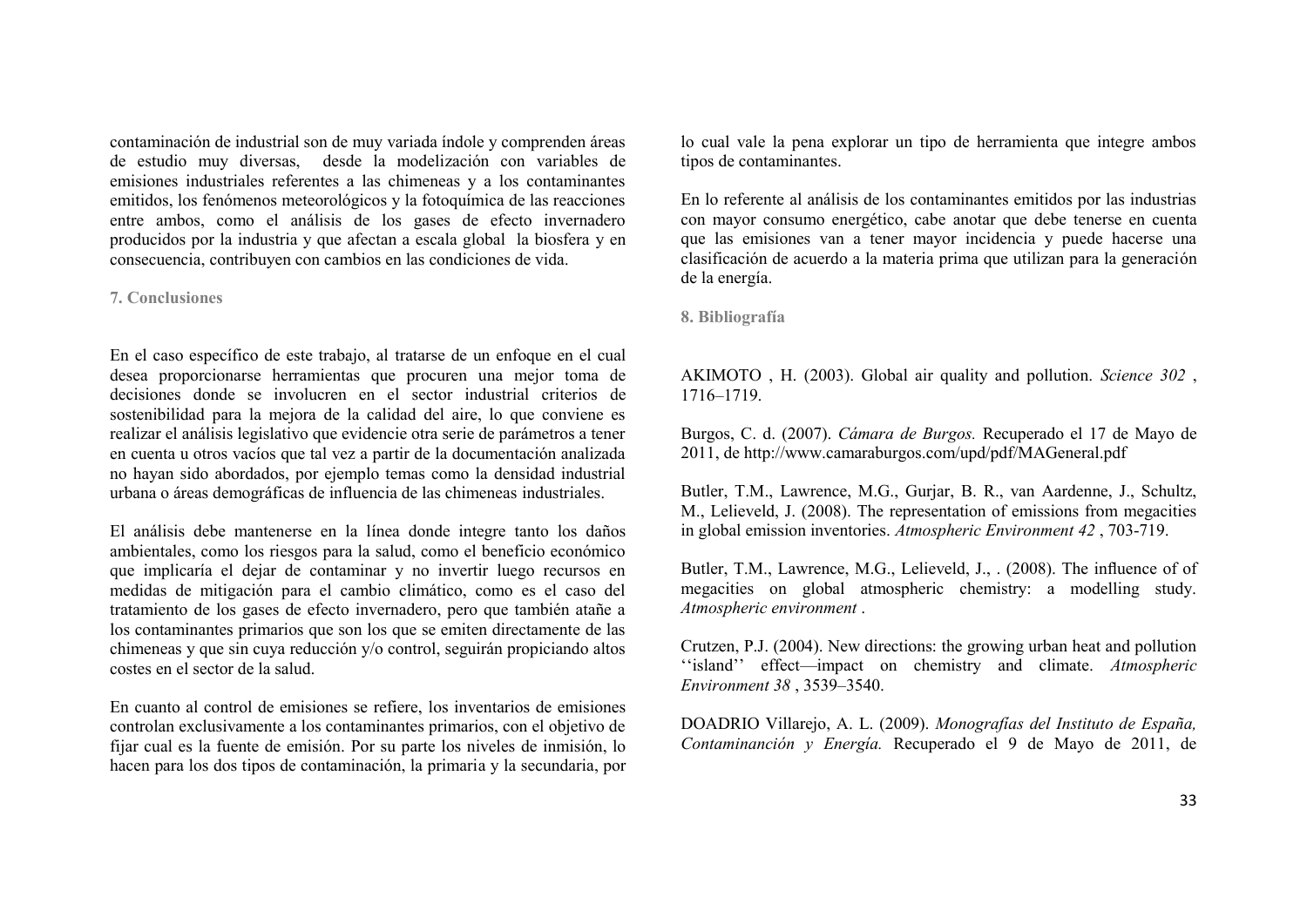Monografías del Instituto de España, Contaminanción y Energía: www.analesranf.com/index.php/ie/article/view/856

Generalitat Valenciana. (2010). *Conselleria de medio ambiente, agua, urbanismo y vivienda*. Recuperado el 15 de Marzo de 2011, de http://www.cma.gva.es/web/indice.aspx?nodo=6&idioma=C

Gurjar, B.R., Lelieveld, J. (2005). New directions: megacities and global change. *Atmospheric Environment 39* , 391–393.

Hov, Ø., Hesstveldt, E., Isaksen, I.S.A., . (1978). Long-range transport of tropospheric ozone. *Nature 273* , 341–344.

OMM. (2010). *Organización Meteorológica Mundial*. Recuperado el Marzo de 2011, de http://www.wmo.int/pages/index\_es.html

OROZCO B., C. (2006). *Portal de Educación Ambiental*. Recuperado el Mayo de  $2011$ , de http://www.jmarcano.com/recursos/contamin/catmosf5.html

PARRA R. (2004). *Desarrollo del modelo EMICAT2000 para la estimcación de emisiones contaminantes del aire en Cataluña y su uso en modelos de dispersión fotoquímica. Tesis Doctoral.* Barcelona.

Universidad Politécnica de Madrid. Grupo de software para el medio ambiente. (2010). *Curso de Modelización de la Calidad del aire.* Las Palmas de Gran Canaria: Universidad Politécnica de Madrid.

White, W.H., Anderson, J.A., Blumenthal, D.L., Husar, R.B., Gillani, N.V., Husar Jr, J.D.W.E.W.,. (1976). Formation and transport of secondary air pollutants: ozone and aerosols in the St. Luis urban plume. . *Science 194* , 187–189.

**9. Trabajos citados**

BAILEY E, GAUTNEY L., MUELLER S.,. (2003). *Modeling Air Quality Recent Advances and Challenges.* Nashville: Tennessee Valley Authority (TVA).

GRYNING S., SCHIERMEIER F., . (2001). *Air pollution modeling and its application XIV.* New York: Kluwer academic publishers.

Observatorio de sostenibilidad de España. (2007). *Calidad del aire en España: Clave de la sostenibilidad urbana.* España: 1ra Ed.

BELL M., DAVIS D., FLETCHER T., (2002), *A Look Back at the London Smog of 1952 and the Half Century Since*, Environ Health Perspect 110 No 12 Págs. A734 – A735.

Stegeman, John J. & Solow, Andrew R. *A Look Back at the London Smog of 1952 and the Half Century Since; A Half Century Later: Recollections of the London Fog* (Environmental Health Perspectives, Dec 2002).

Real Decreto 102/2011, de 28 de enero, relativo a la mejora de la calidad del Aire

Comunidad de Madrid. 2009. 15 de Marzo de 2011 http://www.mambiente.munimadrid.es/opencms/opencms/calaire/contAtm osferica/contaminantes/detalle.html

USEPA. U.S Environmental Protection Agency. 30 de Septiembre de 2010. 17 de Abril de 2011 http://www.epa.gov/iaq/pubs/coftspan.html

European Environment Agency. (2009). Air pollutant emission inventory guidebook. European Union.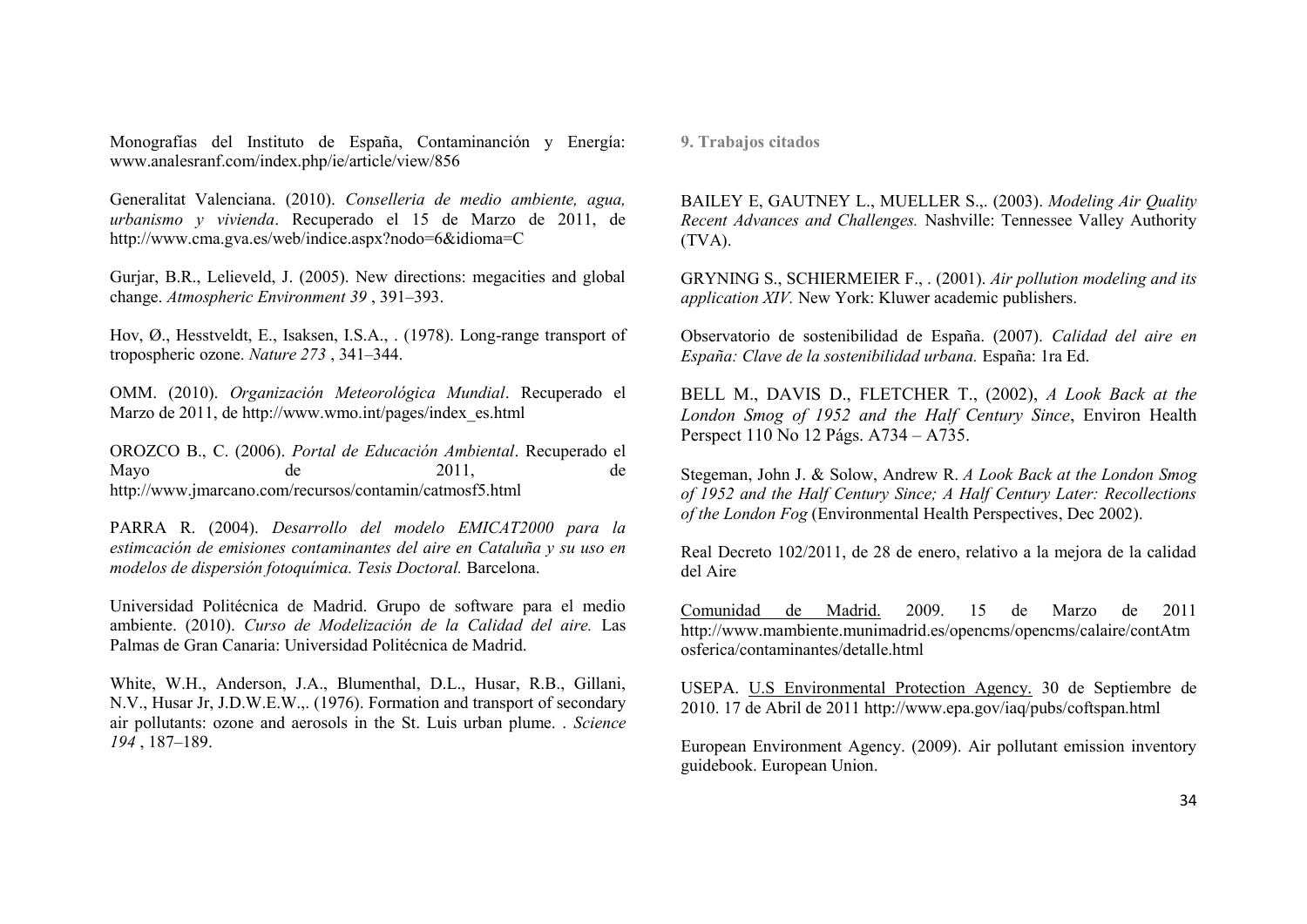Generalitat Valenciana. (2010). *Conselleria de medio ambiente, agua, urbanismo y vivienda*. Recuperado el 15 de Marzo de 2011, de http://www.cma.gva.es/web/indice.aspx?nodo=6&idioma=C

Instituto Nacional de Ecología de México. (2010). *Instituto Nacional de Ecología de México*. Recuperado el 17 de Marzo de 2011, de http://www.ine.gob.mx/calaire-informacion-basica/537-calaire-fuentes

PARKER, A. (1968). Contaminación del aire debida al uso de combustibles. En A. PARKER, *Contaminación del aire por la industria* (pág. 1). Barcelona: Reverté.

PASSOLA, O. (Junio de 2006). Modelo de inventario de emisiones industriales a la atmósfera a nivel de España con alta resolución espacial y temporal. Barcelona, Catalunya, España.

Fenger, J., 1999. «Urban air quality». Atmospheric Environment 33, 4877- 4900.

Jiménez, P., Baldasano, J.M., 2004. «Ozone response to precursor controls in very complex terrains: Use of photochemical indicators to assess O3- NOx-VOC sensitivity in the northeastern Iberian Peninsula». Journal of Geophysical Research, 109.

Jiménez, P., Lelieveld, J., Baldasano, J. M., 2006. «Multiscale modeling of air pollutants dynamics in the northwestern Mediterranean basin during a typical summertime episode». Journal of Geophysical Research 111.

BALDASANO J. (Coordinador), PLANA J., et al. (2007). Mejora de la calidad del aire por cambio de combustible a gas natural en automoción: Aplicación a Madrid y Barcelona. *Cuaderno de medio ambiente Nº 6.* Barcelona: Fundación Gas Natural.

POPE y DOCKERY. (2006). Health Effects of Fine Particulate Air: Lines that connect. *Journal of the Air & Waste Management Association* .

D.M. Elsom. Atmospheric Pollution: A Global Problem. Blackwell, Oxford UK & Cambridge USA. 1992.

P. Ulriksen. Contaminación Atmosférica de Santiago: Estado Actual y Soluciones. Capítulo 2: Factores Meteorológicos de la Contaminación Atmosférica de Santiago. Universidad de Chile, CONAMA-RM, Banco Santander. 1993.

J. Escudero. A 5 años del Plan de Descontaminación de la Región Metropolitana. Acción Ciudadana por el Medio Ambiente. Junio 1996.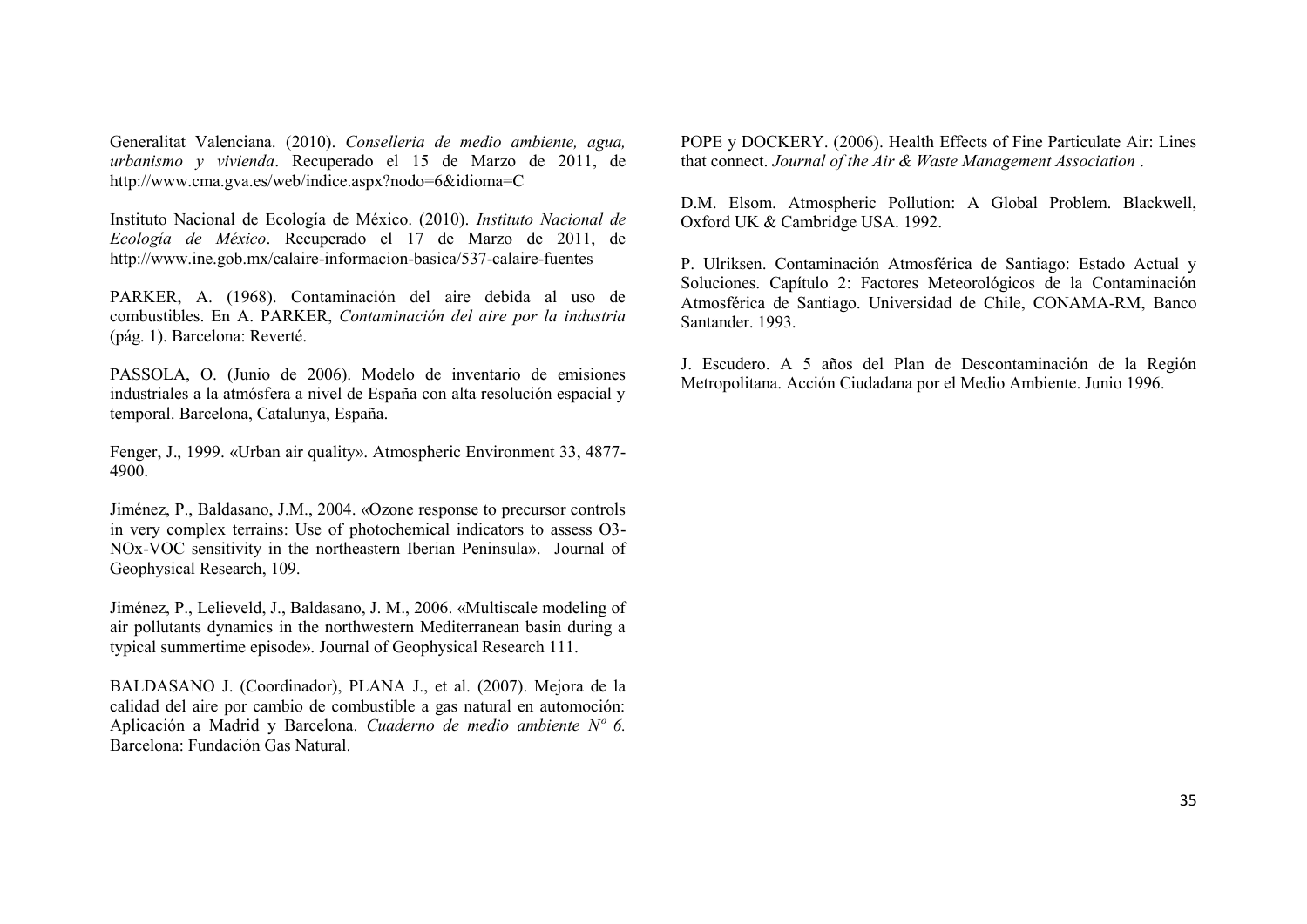|                                  | Año/                                                                                                                                                                                                                                                                        |  |   |  |   | $\overline{2}$     |    |   |    | 3 |   |  |   |
|----------------------------------|-----------------------------------------------------------------------------------------------------------------------------------------------------------------------------------------------------------------------------------------------------------------------------|--|---|--|---|--------------------|----|---|----|---|---|--|---|
| Fases                            | Trimestre                                                                                                                                                                                                                                                                   |  | П |  | П | $\mathop{\rm III}$ | IV | Ш | IV | I | П |  | Ш |
|                                  | Búsqueda bibliográfica de la información relacionada con<br>emisiones industriales                                                                                                                                                                                          |  |   |  |   |                    |    |   |    |   |   |  |   |
|                                  | Revisión de:<br>Bases de datos<br>$\bullet$<br>Revistas científicas<br>$\bullet$<br>Páginas web de ayuntamientos y entes gubernamentales<br>$\bullet$<br>Páginas web de Organizaciones Ambientales: USEPA,<br>$\bullet$<br>EEA, INE, SIAC, CONAMA <sup>1</sup> entre otros. |  |   |  |   |                    |    |   |    |   |   |  |   |
|                                  | Recopilación de información de los diferentes sectores<br>industriales                                                                                                                                                                                                      |  |   |  |   |                    |    |   |    |   |   |  |   |
| $\mathbf{I}$                     | Identificar los sectores industriales a tener en cuenta<br>$\bullet$<br>según CIIU, PRTR <sup>2</sup><br>Clasificar industrias según su contribución a las emisiones<br>$\bullet$<br>atmosféricas                                                                           |  |   |  |   |                    |    |   |    |   |   |  |   |
| $\mathop{\mathrm{III}}\nolimits$ | Selección del caso de estudio                                                                                                                                                                                                                                               |  |   |  |   |                    |    |   |    |   |   |  |   |

<sup>&</sup>lt;sup>1</sup> USEPA: Agencia de Protección Ambiental de Estados Unidos; EEA: Agencia Europea Ambiental; INE: Instituto Nacional de Ecología de México; SIAC: Sistema de Información Ambiental de Colombia; CONAMA: Comisión Nacional del Medio Ambiente de Chile.

<sup>&</sup>lt;sup>2</sup> CIIU: CODIGO INDUSTRIAL INTERNACIONAL UNIFORME; PRTR: Registro Estatal de Emisiones y Fuentes Contaminantes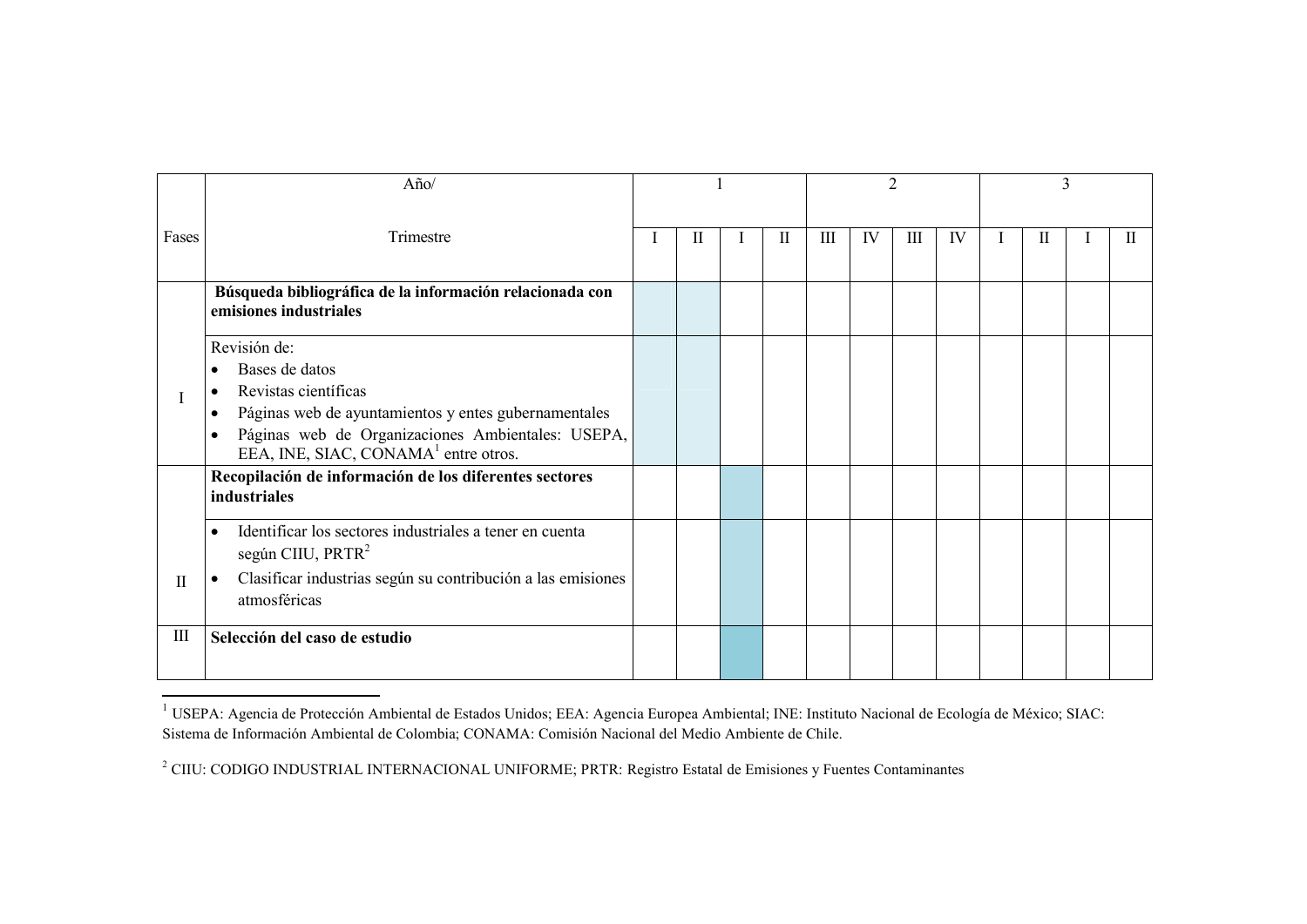|             | Revisar la legislación vigente internacional y nacional                                                                                                                                                                                            |  |  |  |  |  |  |
|-------------|----------------------------------------------------------------------------------------------------------------------------------------------------------------------------------------------------------------------------------------------------|--|--|--|--|--|--|
| IV          | Lectura de la legislación sobre calidad del aire y<br>$\bullet$<br>emisiones industriales en el ámbito del caso de estudio<br>Organizar los parámetros arrojados por la legislación<br>٠<br>Establecer comparativas de la legislación<br>$\bullet$ |  |  |  |  |  |  |
|             | los diferentes parámetros industriales que<br>Determinar<br>inciden sobre la calidad del aire                                                                                                                                                      |  |  |  |  |  |  |
| V           | Comparar límites legislativos con parámetros industriales<br>$\bullet$<br>Clasificación de los parámetros por ejes temáticos<br>$\bullet$<br>transversales                                                                                         |  |  |  |  |  |  |
| VI          | Realizar un estudio estocástico de las relaciones entre las<br>emisiones industriales y la calidad del aire                                                                                                                                        |  |  |  |  |  |  |
|             | Analizar diferentes herramientas de medida de la calidad<br>del aire                                                                                                                                                                               |  |  |  |  |  |  |
| VII         | Creación del listado de herramientas a utilizar en el caso<br>$\bullet$<br>de estudio seleccionado                                                                                                                                                 |  |  |  |  |  |  |
| <b>VIII</b> | Seleccionar los criterios para construir las herramientas                                                                                                                                                                                          |  |  |  |  |  |  |
| IX          | Proponer y aplicar las herramientas de medida al caso de<br>estudio                                                                                                                                                                                |  |  |  |  |  |  |
| X           | Redacción y escritura de la tesis                                                                                                                                                                                                                  |  |  |  |  |  |  |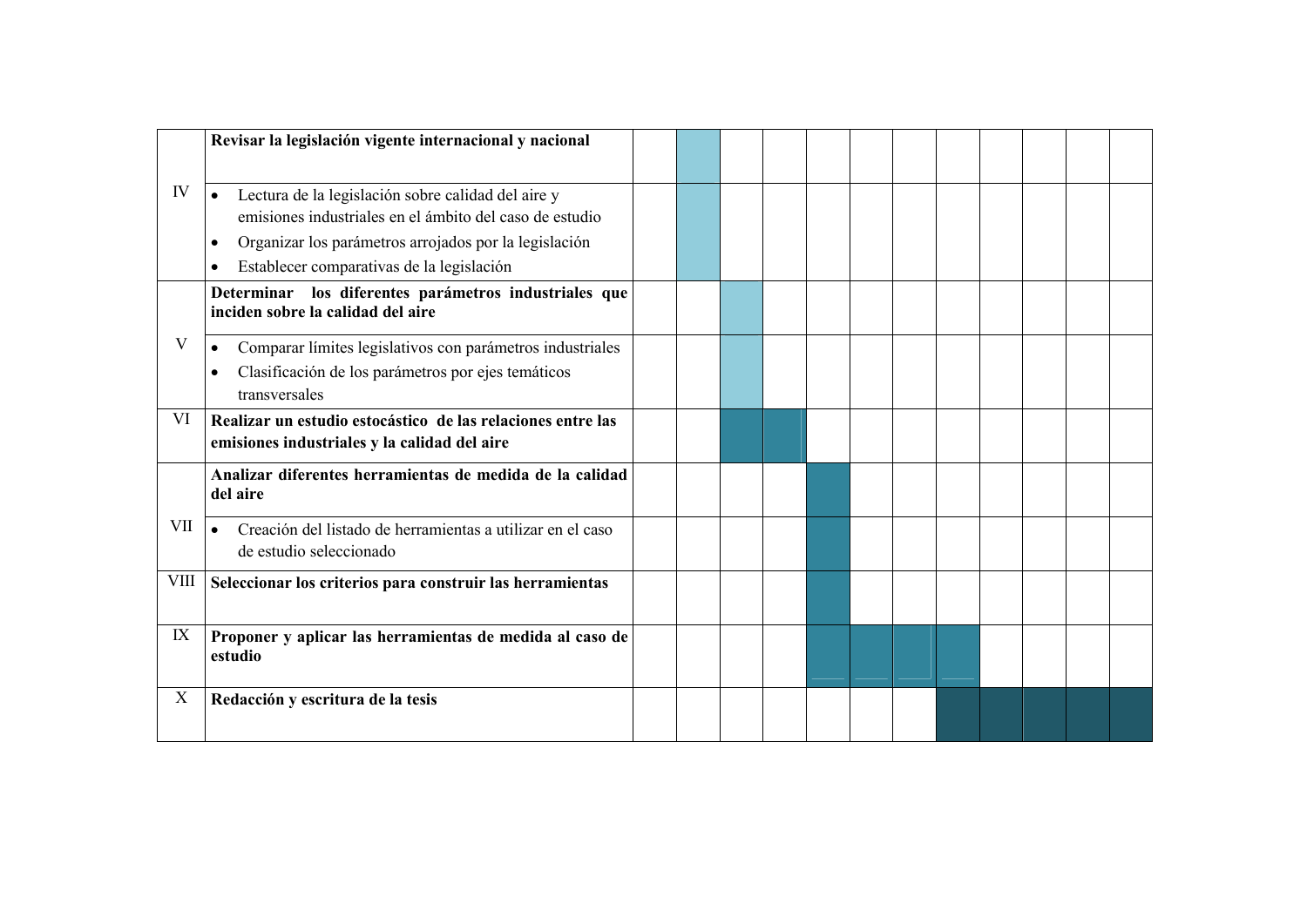



## **I. DISPOSICIONES GENERALES**

## MINISTERIO DE LA PRESIDENCIA

**1645** *Real Decreto 102/2011, de 28 de enero, relativo a la mejora de la calidad del aire.*

La Directiva 96/62/CE del Consejo, de 27 de septiembre de 1996, sobre evaluación y gestión de la calidad del aire, también conocida como Directiva Marco, modificó la normativa sobre esta materia existente anteriormente en el ámbito comunitario, adoptando un planteamiento general sobre la propia evaluación de la calidad del aire, fijando criterios para el uso y la exactitud en las técnicas de evaluación, así como la definición de unos objetivos de calidad que habían de alcanzarse mediante una planificación adecuada.

Este planteamiento general, que precisaba del consiguiente desarrollo en relación con las distintas sustancias contaminantes para mantener una buena calidad del aire y mejorarla cuando resultase necesario, se concretó en las conocidas como Directivas Hijas: Directiva 1999/30/CE del Consejo, de 22 de abril de 1999, relativa a los valores límite de dióxido de azufre, dióxido de nitrógeno y óxidos de nitrógeno, partículas y plomo en el aire ambiente, modificada por la Decisión de la Comisión 2001/744/CE, de 17 de octubre; Directiva 2000/69/CE del Parlamento Europeo y del Consejo, de 16 de noviembre de 2000, sobre los valores límite para el benceno y el monóxido de carbono en el aire ambiente; Directiva 2002/3/CE del Parlamento Europeo y del Consejo de 12 de febrero de 2002 relativa al ozono en el aire ambiente; y Directiva 2004/107/CE del Parlamento Europeo y del Consejo de 15 de diciembre de 2004 relativa al arsénico, el cadmio, el mercurio, el níquel y los hidrocarburos aromáticos policíclicos en el aire ambiente.

La incorporación de estas Directivas a nuestro ordenamiento jurídico se hizo, a partir de la base legal que constituía la Ley 38/1972, de 22 de diciembre, de protección del Ambiente Atmosférico, desarrollada por el Decreto 833/1975, de 6 de febrero, mediante las siguientes normas: Real Decreto 1073/2002, de 18 de octubre, sobre evaluación y gestión de la calidad del aire ambiente en relación con el dióxido de azufre, dióxido de nitrógeno, óxidos de nitrógeno, partículas, plomo, benceno y monóxido de carbono; Real Decreto 1796/2003, de 26 diciembre, relativo al ozono en el aire ambiente; y Real Decreto 812/2007, de 22 de junio, sobre evaluación y gestión de la calidad del aire ambiente en relación con el arsénico, el cadmio, el mercurio, el níquel y los hidrocarburos aromáticos policíclicos.

La Directiva 2008/50/CE del Parlamento Europeo y del Consejo de 21 de mayo de 2008 relativa a la calidad del aire ambiente y a una atmósfera más limpia en Europa ha venido a modificar el anterior marco regulatorio comunitario, sustituyendo la Directiva Marco y las tres primeras Directivas Hijas, e introduciendo regulaciones para nuevos contaminantes, como las partículas de tamaño inferior a 2,5 micrómetros, y nuevos requisitos en cuanto a la evaluación y la gestión de la calidad del aire ambiente. Ello hace necesario incorporar al derecho interno estas novedades.

Asimismo, la antigua Ley 38/1972, de 22 de diciembre, de Protección del Ambiente Atmosférico ha sido sustituida por la Ley 34/2007, de 15 de noviembre, de calidad del aire y protección de la atmósfera, que aporta la nueva base legal para los desarrollos relacionados con la evaluación y la gestión de la calidad del aire en España. Esta Ley, cuyo fin último es alcanzar unos niveles óptimos de calidad del aire para evitar, prevenir o reducir riesgos o efectos negativos sobre la salud humana, el medio ambiente y demás bienes de cualquier naturaleza, habilita al gobierno a definir y establecer los objetivos de calidad del aire y los requisitos mínimos de los sistemas de evaluación de la calidad del aire. Igualmente, sirve de marco regulador para la elaboración de los planes nacionales, autonómicos y locales para la mejora de la calidad del aire.

De la misma manera, el Decreto 833/1975, que desarrolló la Ley 38/1972, de 22 de diciembre, ha sido sustituido en parte por los Reales Decretos de calidad del aire más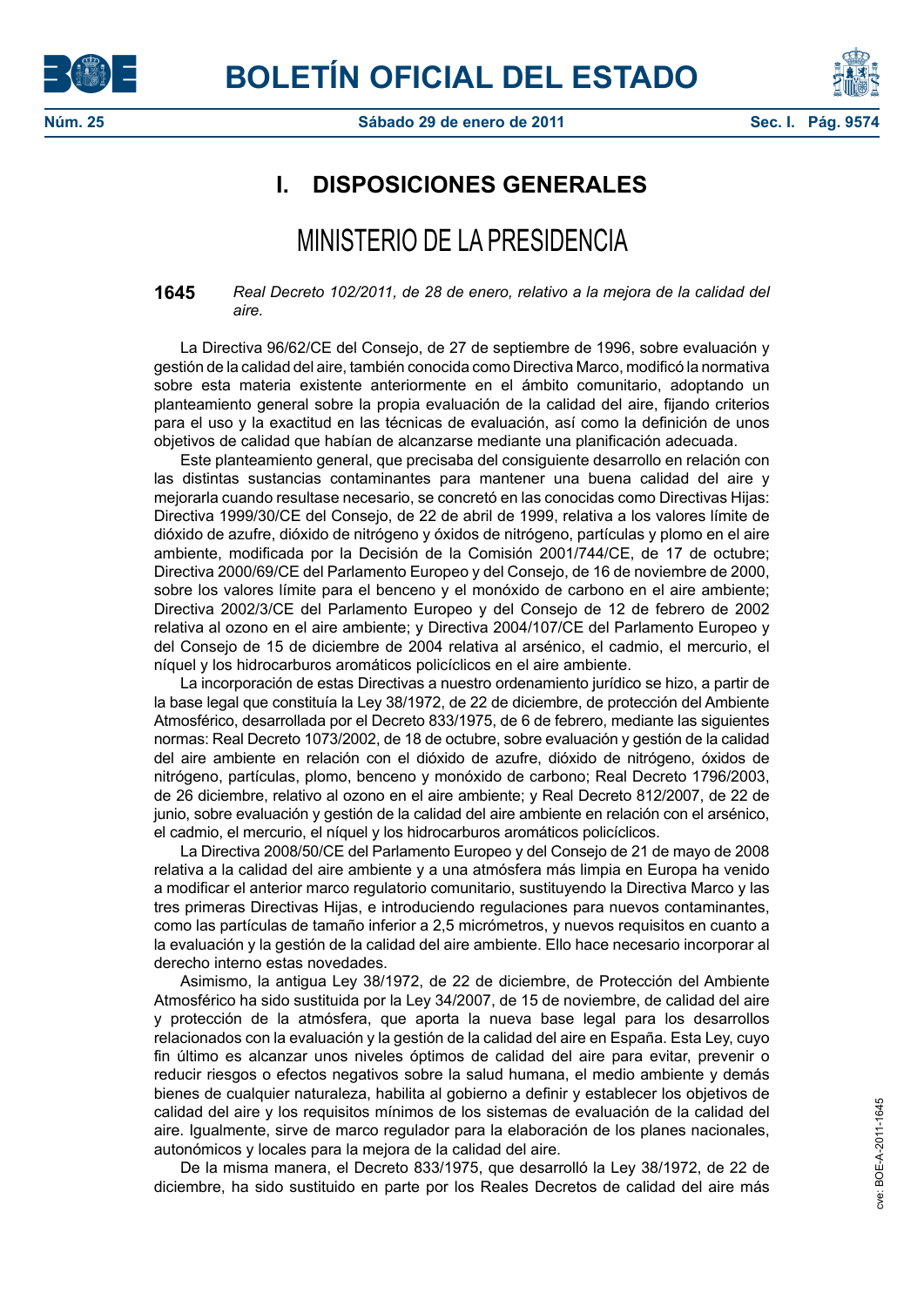



arriba citados y por la propia Ley 34/2007, de 15 de noviembre. Además, ha sido objeto de derogaciones parciales, en concreto de los apartados 2 a 6 de su anexo I y del apartado 7 en lo referente a plomo molecular, hidrocarburos y partículas sedimentables. No obstante, han permanecido en vigor criterios de calidad del aire para algunos contaminantes cuya presencia en el aire ambiente puede acarrear efectos perjudiciales. Dichos criterios se incorporan a este real decreto en la disposición transitoria única, manteniéndose vigentes en tanto no se apruebe la normativa que los sustituya. De esta manera, junto con la disposición derogatoria incluida en el Real Decreto 100/2011, de 28 de febrero, por el que se actualiza el catálogo de actividades potencialmente contaminadoras de la atmósfera y se establecen las disposiciones básicas para su aplicación, se completa la derogación total del Decreto 833/1975.

Por otro lado, el amoniaco es un gas altamente reactivo que, además, favorece la generación de partículas secundarias y pertenece al ámbito de la Ley 34/2007, de 15 de noviembre, por ser un compuesto de nitrógeno. Las principales emisiones atmosféricas de amoniaco se deben a las actividades agropecuarias, aunque las emisiones de la industria y del tráfico rodado pueden ser puntualmente importantes y en un futuro próximo podrían incrementarse estas últimas por el uso masivo de sistemas de reducción catalítica selectiva. También se ha constatado que, últimamente, las emisiones difusas del alcantarillado urbano pueden suponer una fuente localmente importante. Por ello, se considera oportuno mantener una vigilancia de los niveles de amoniaco en aire ambiente mediante su medición en estaciones de fondo regional y en estaciones de tráfico de las principales ciudades españolas, si bien por el momento no se estima necesario definir objetivos de calidad para este contaminante.

Finalmente, la Ley 14/1986, de 25 de abril, General de Sanidad, atribuye a la Administración del Estado, sin menoscabo de las competencias de las comunidades autónomas, la determinación, con carácter general, de los métodos de análisis y medición y de los requisitos y condiciones mínimas en materia de control sanitario del medio ambiente.

De acuerdo con lo anterior, en consonancia con la citada normativa comunitaria objeto de transposición, y en aras a simplificar la normativa nacional referente a la calidad del aire, este real decreto sustituye a los tres reales decretos citados anteriormente, deroga el antiguo Decreto 833/1975 en todas las disposiciones que tienen que ver con la evaluación y la gestión de la calidad del aire e incluye disposiciones sobre evaluación y gestión de la calidad del aire que afectan a todas las sustancias contaminantes objeto de regulación.

De una parte, y siguiendo el principio de cooperación y colaboración interadministrativa fijado en la Ley 34/2007, define las actuaciones a realizar por todas las administraciones públicas implicadas en la gestión de la calidad del aire. Por otra parte, y para cada uno de los contaminantes, excepto el amoniaco, establece objetivos de calidad del aire que han de alcanzarse, mediante una planificación y una toma de medidas adecuada, en las fechas que se fijan con la determinación de los correspondientes valores límite u objetivo. Igualmente fija los métodos y criterios comunes para realizar la evaluación de la calidad del aire que, dependiendo de los niveles de los contaminantes, deberá realizarse mediante mediciones, una combinación de mediciones y modelización o solamente modelización y, en función de los resultados obtenidos en esta evaluación, fija los criterios de gestión para lograr el mantenimiento de la calidad del aire o su mejora cuando sea precisa, conforme a los planes de actuación que al respecto se adopten, incluyendo, asimismo, las medidas más severas previstas para los episodios en que puedan ser superados los umbrales de alerta o información fijados.

Por último, además de la información que ha de suministrarse a la ciudadanía y las organizaciones interesadas, se establecen también mediante este real decreto los cauces necesarios para dar cumplimiento a la Decisión 2004/461/CE relativa al cuestionario que debe utilizarse para presentar información anual sobre la evaluación de la calidad del aire ambiente de conformidad con las Directivas 96/62/CE y 1999/30/CE del Consejo y con las Directivas 2000/69/CE y 2002/3/CE del Parlamento Europeo y el Consejo, o la normativa europea que la sustituya. De esta manera quedan determinados los formatos y la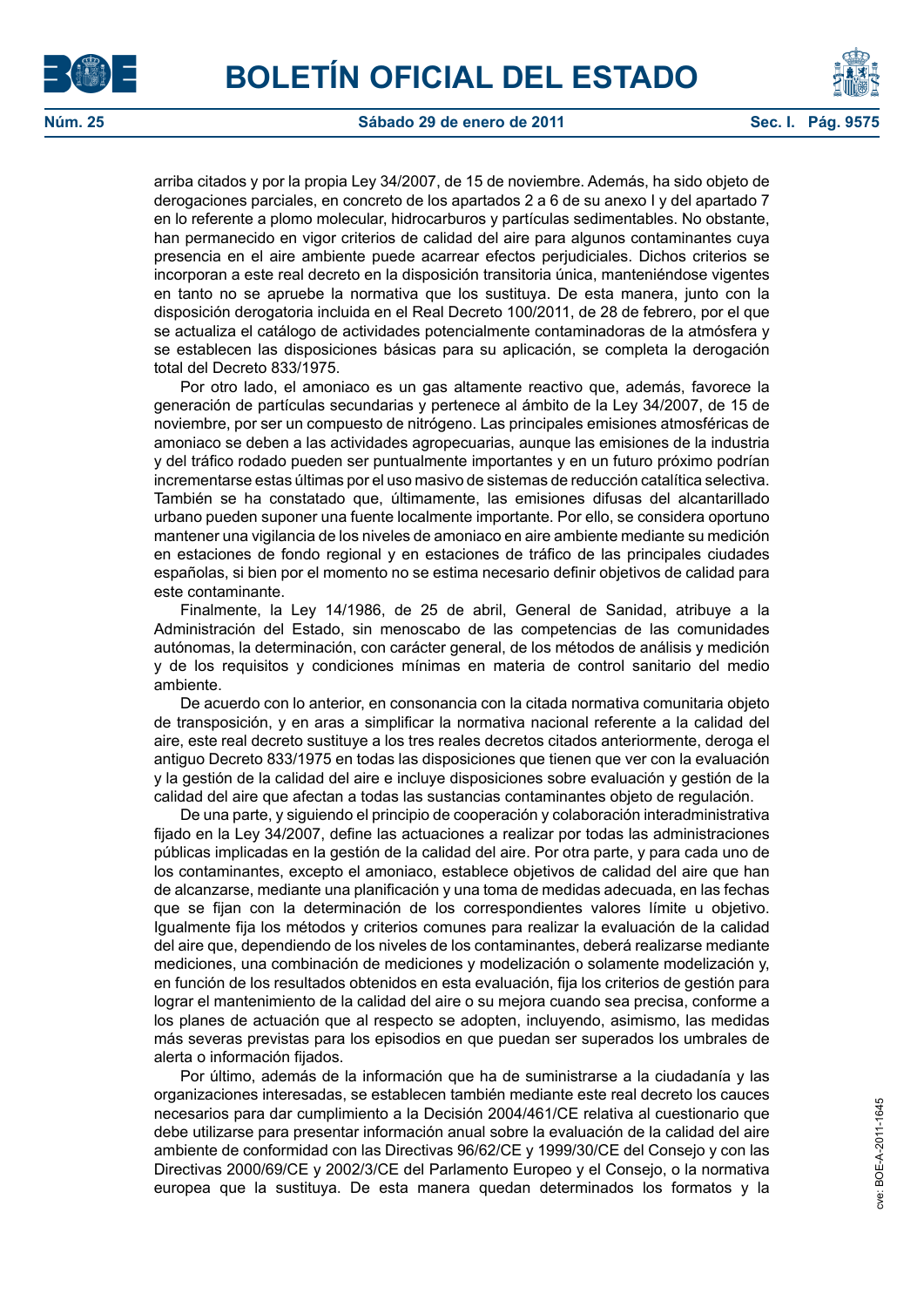



periodicidad que permiten un tratamiento de la información de forma armonizada, con métodos y criterios comunes.

Finalmente, se ha procedido a la inclusión de una disposición final con el objeto de modificar el Real Decreto 508/2007, de 20 de abril, por el que se regula el suministro de información sobre emisiones del Reglamento E-PRTR y de las autorizaciones ambientales integradas, procediendo a la clarificación de determinados requisitos de información y publicación de la misma en el Registro Estatal de Emisiones y Fuentes Contaminantes (PRTR-España).

La elaboración de este real decreto ha sido realizada con la participación y consulta de las comunidades autónomas y el Consejo Asesor de Medido Ambiente (CAMA), habiendo sido consultados los sectores afectados y con la información y participación del público mediante medios telemáticos.

En su virtud, a propuesta de las Ministras de Medio Ambiente, y Medio Rural y Marino y de Sanidad, Política Social e Igualdad, de acuerdo con el Consejo de Estado y previa deliberación del Consejo de Ministros en su reunión del día 28 de enero de 2011,

DISPONGO:

## CAPÍTULO I

#### **Disposiciones generales**

Artículo 1. *Objeto.*

Este real decreto tiene por objeto:

a) Definir y establecer objetivos de calidad del aire, de acuerdo con el anexo III de la Ley 34/2007, con respecto a las concentraciones de dióxido de azufre, dióxido de nitrógeno y óxidos de nitrógeno, partículas, plomo, benceno, monóxido de carbono, ozono, arsénico, cadmio, níquel y benzo(a)pireno en el aire ambiente.

b) Regular la evaluación, el mantenimiento y la mejora de la calidad del aire en relación con las sustancias enumeradas en el apartado anterior y los hidrocarburos aromáticos policíclicos (HAP) distintos al benzo(a)pireno.

c) Establecer métodos y criterios comunes de evaluación de las concentraciones de las sustancias reguladas en el apartado 1, el mercurio y los HAP y de los depósitos de arsénico, cadmio, mercurio, níquel y HAP.

d) Determinar la información a la población y a la Comisión Europea sobre las concentraciones y los depósitos de las sustancias mencionadas en los apartados anteriores, el cumplimiento de sus objetivos de calidad del aire, los planes de mejora y demás aspectos regulados en la presente norma.

e) Establecer, para amoniaco (NH<sub>3</sub>), de acuerdo con el anexo III de la Ley 34/2007, métodos y criterios de evaluación y establecer la información a facilitar a la población y a intercambiar entre las administraciones.

Todo ello con la finalidad de evitar, prevenir y reducir los efectos nocivos de las sustancias mencionadas sobre la salud humana, el medio ambiente en su conjunto y demás bienes de cualquier naturaleza.

#### Artículo 2. *Definiciones.*

A efectos de este real decreto se entenderá por:

1. Aire ambiente: el aire exterior de la baja troposfera, excluidos los lugares de trabajo.

2. Contaminante: cualquier sustancia presente en el aire ambiente que pueda tener efectos nocivos sobre la salud humana, el medio ambiente en su conjunto y demás bienes de cualquier naturaleza.

3. Nivel: la concentración de un contaminante en el aire ambiente o su depósito en superficies en un momento determinado.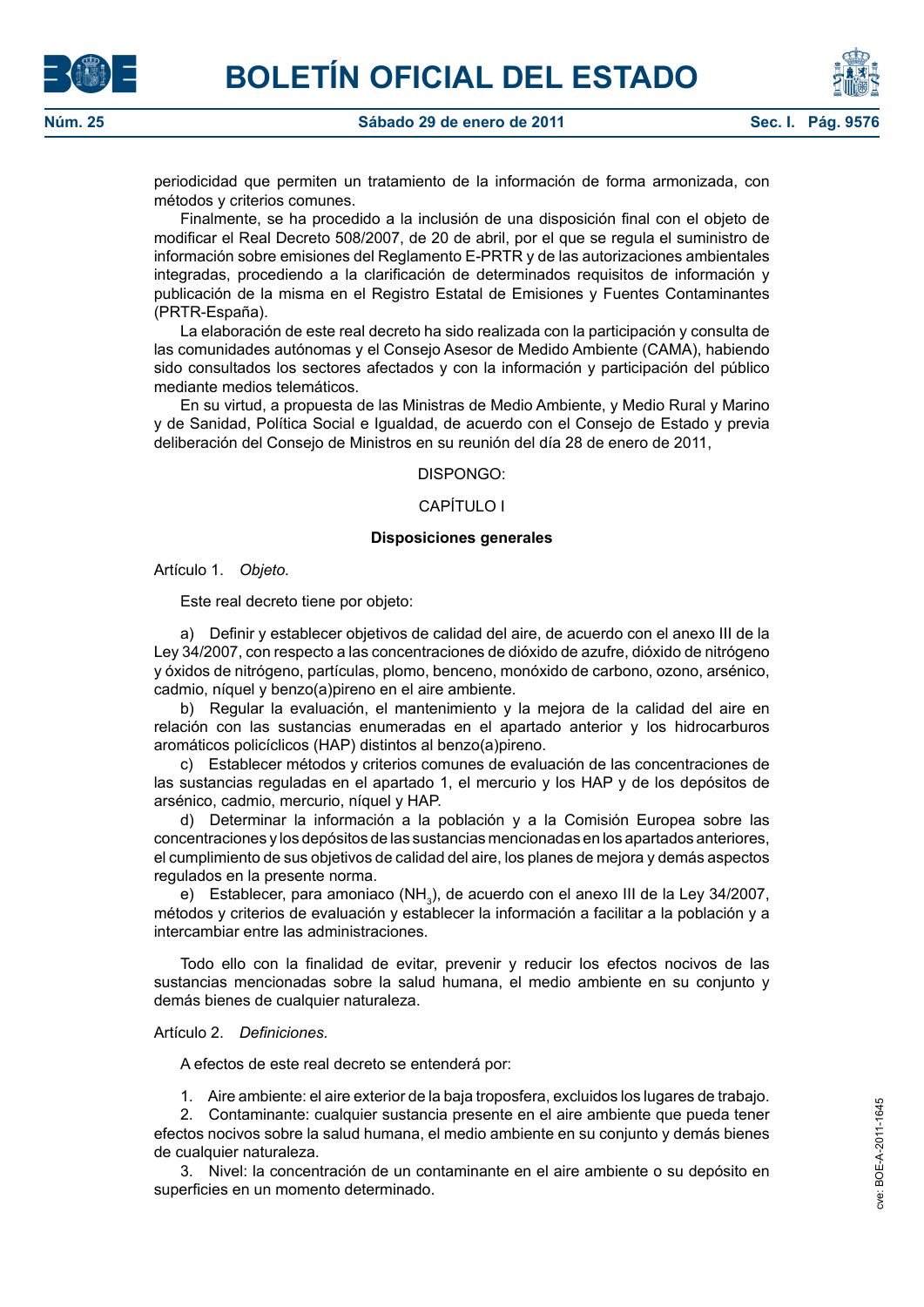4. Depósito total: la masa total de un contaminante transferida de la atmósfera a las superficies como, por ejemplo, suelos, vegetación, agua, edificios, etc., en un área determinada y durante un periodo determinado.

5. Evaluación: cualquier método utilizado para medir, calcular, predecir o estimar el nivel de un contaminante en el aire ambiente o sus efectos.

6. Objetivo de calidad del aire: nivel de cada contaminante, aisladamente o asociado con otros, cuyo establecimiento conlleva obligaciones conforme las condiciones que se determinen para cada uno de ellos.

7. Valor límite: un nivel fijado basándose en conocimientos científicos, con el fin de evitar, prevenir o reducir los efectos nocivos para la salud humana, para el medio ambiente en su conjunto y demás bienes de cualquier naturaleza que debe alcanzarse en un período determinado y no superarse una vez alcanzado.

8. Margen de tolerancia: porcentaje del valor límite o cantidad en que éste puede sobrepasarse con arreglo a las condiciones establecidas.

9. Nivel crítico: nivel fijado con arreglo a conocimientos científicos por encima del cual pueden producirse efectos nocivos para algunos receptores como las plantas, árboles o ecosistemas naturales pero no para el hombre.

10. Valor objetivo: nivel de un contaminante que deberá alcanzarse, en la medida de lo posible, en un momento determinado para evitar, prevenir o reducir los efectos nocivos sobre la salud humana, el medio ambiente en su conjunto y demás bienes de cualquier naturaleza.

11. Objetivo a largo plazo: nivel de un contaminante que debe alcanzarse a largo plazo, salvo cuando ello no sea posible con el uso de medidas proporcionadas, con el objetivo de proteger eficazmente la salud humana, el medio ambiente en su conjunto y demás bienes de cualquier naturaleza.

12. Umbral de información: nivel de un contaminante a partir del cual una exposición de breve duración supone un riesgo para la salud humana de los grupos de población especialmente vulnerables y las Administraciones competentes deben suministrar una información inmediata y apropiada.

13. Umbral de alerta: un nivel a partir del cual una exposición de breve duración supone un riesgo para la salud humana que afecta al conjunto de la población y requiere la adopción de medidas inmediatas por parte de las Administraciones competentes.

14. Zona: porción de territorio delimitada por la Administración competente y utilizada para evaluación y gestión de la calidad del aire.

15. Aglomeración: conurbación de población superior a 250.000 habitantes o bien, cuando la población sea igual o inferior a 250.000 habitantes, con una densidad de población por km² que determine la Administración competente y justifique que se evalúe y controle la calidad del aire ambiente.

16. Umbral superior de evaluación: el nivel por debajo del cual puede utilizarse una combinación de mediciones fijas y técnicas de modelización y/o mediciones indicativas para evaluar la calidad del aire ambiente.

17. Umbral inferior de evaluación: el nivel por debajo del cual es posible limitarse al empleo de técnicas de modelización para evaluar la calidad del aire ambiente.

18. Indicador medio de exposición: nivel medio, determinado a partir de las mediciones efectuadas en ubicaciones de fondo urbano de todo el territorio nacional, que refleja la exposición de la población; se emplea para calcular el objetivo nacional de reducción de la exposición y la obligación en materia de concentración de la exposición.

19. Obligación en materia de concentración de la exposición: nivel fijado sobre la base del indicador medio de exposición, con el fin de reducir los efectos nocivos para la salud humana que debe alcanzarse en un período determinado.

20. Objetivo nacional de reducción de la exposición: porcentaje de reducción del indicador medio de exposición de la población nacional establecido para el año de referencia con el fin de reducir los efectos nocivos para la salud humana, que debe alcanzarse, en la medida de lo posible, en un período determinado.



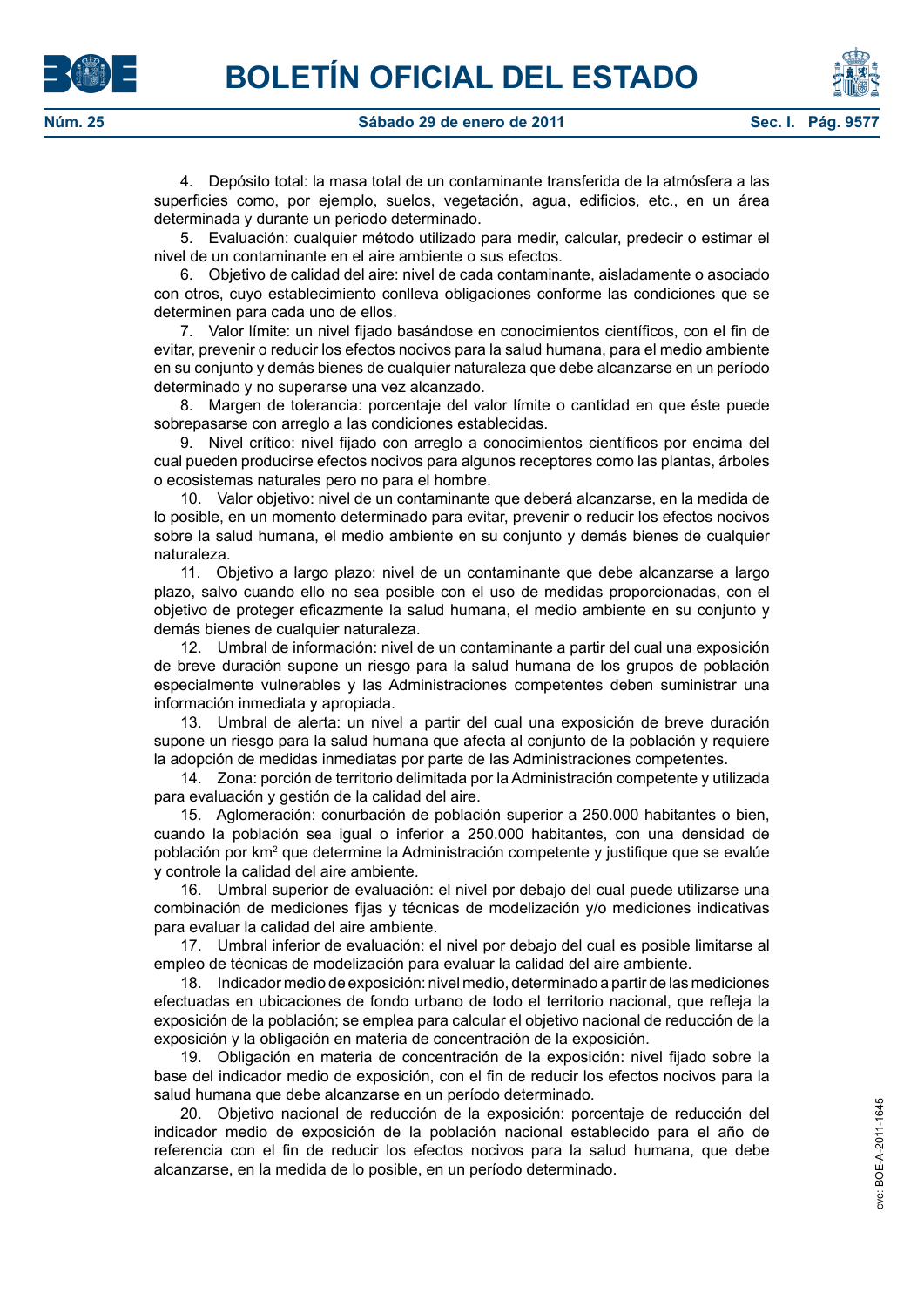21. Ubicaciones de fondo urbano: lugares situados en zonas urbanas cuyos niveles sean representativos de la exposición de la población urbana en general.

22. Óxidos de nitrógeno: la suma, en partes por mil millones en volumen de monóxido de nitrógeno y dióxido de nitrógeno, expresada como concentración másica de dióxido de nitrógeno en microgramos por metro cúbico, µg/m<sup>3</sup>.

23. PM10: partículas que pasan a través del cabezal de tamaño selectivo, definido en el método de referencia para el muestreo y la medición de PM10 de la norma UNE-EN 12341, para un diámetro aerodinámico de 10 µm con una eficiencia de corte del 50 %.

24. PM2,5: partículas que pasan a través del cabezal de tamaño selectivo, definido en el método de referencia para el muestreo y la medición de PM2,5 de la norma UNE-EN 14907, para un diámetro aerodinámico de 2,5 µm con una eficiencia de corte del 50 %.

25. Compuestos orgánicos volátiles (COV): todos los compuestos orgánicos procedentes de fuentes antropogénicas y biogénicas, distintos del metano, que puedan producir oxidantes fotoquímicos por reacción con óxidos de nitrógeno en presencia de luz solar.

26. Sustancias precursoras del ozono: sustancias que contribuyen a la formación de ozono en la baja atmósfera.

27. «Arsénico», «cadmio», «níquel» y «benzo(a)pireno»: niveles en aire ambiente de estos elementos en la fracción PM10.

28. Hidrocarburos aromáticos policíclicos: compuestos orgánicos formados por al menos dos anillos condensados aromáticos constituidos en su totalidad por carbono e hidrógeno.

29. Mercurio gaseoso total: el vapor de mercurio elemental,  $Hg^0$ , y el mercurio gaseoso reactivo o divalente, Hg<sup>2+</sup>, es decir, las especies de mercurio solubles en agua con una presión de vapor suficientemente elevada para existir en fase gaseosa.

30. Aportaciones procedentes de fuentes naturales: emisiones de contaminantes no causadas directa ni indirectamente por actividades humanas, incluyendo fenómenos naturales como las erupciones volcánicas, las actividades sísmicas o geotérmicas, los incendios forestales no intencionados, los fuertes vientos, los aerosoles marinos, la resuspensión atmosférica y el transporte de partículas naturales procedentes de regiones áridas.

31. Mediciones fijas: las mediciones de contaminantes realizadas en lugares fijos, ya sea de forma continua o aleatoria, siendo el número de mediciones suficiente para determinar los niveles observados de conformidad con los objetivos de calidad de los datos.

32. Mediciones indicativas: mediciones cuyos objetivos de calidad de los datos en cuanto a cobertura temporal mínima son menos estrictos que los exigidos para las mediciones fijas.

33. Planes de calidad del aire: planes que contienen medidas para mejorar la calidad del aire de forma que los niveles de los contaminantes estén por debajo de los valores límite o los valores objetivo.

34. Mejores técnicas disponibles: Las descritas en el artículo 3.ñ) de la Ley 16/2002, de 1 de julio, de prevención y control integrados de la contaminación.

Artículo 3. *Actuaciones de las Administraciones públicas.*

1. El Ministerio de Medio Ambiente, y Medio Rural y Marino, a través de la Dirección General de Calidad y Evaluación Ambiental, realizará las siguientes actuaciones:

a) Adoptará las medidas de coordinación que, en aplicación del presente real decreto, resulten necesarias para facilitar a la Comisión Europea los datos e informaciones derivados de la normativa comunitaria y para llevar a cabo programas comunitarios de garantía de calidad de las mediciones organizados por la Comisión Europea.

b) Propondrá las medidas de cooperación con los demás Estados Miembros y con la Comisión Europea en materia de calidad del aire.



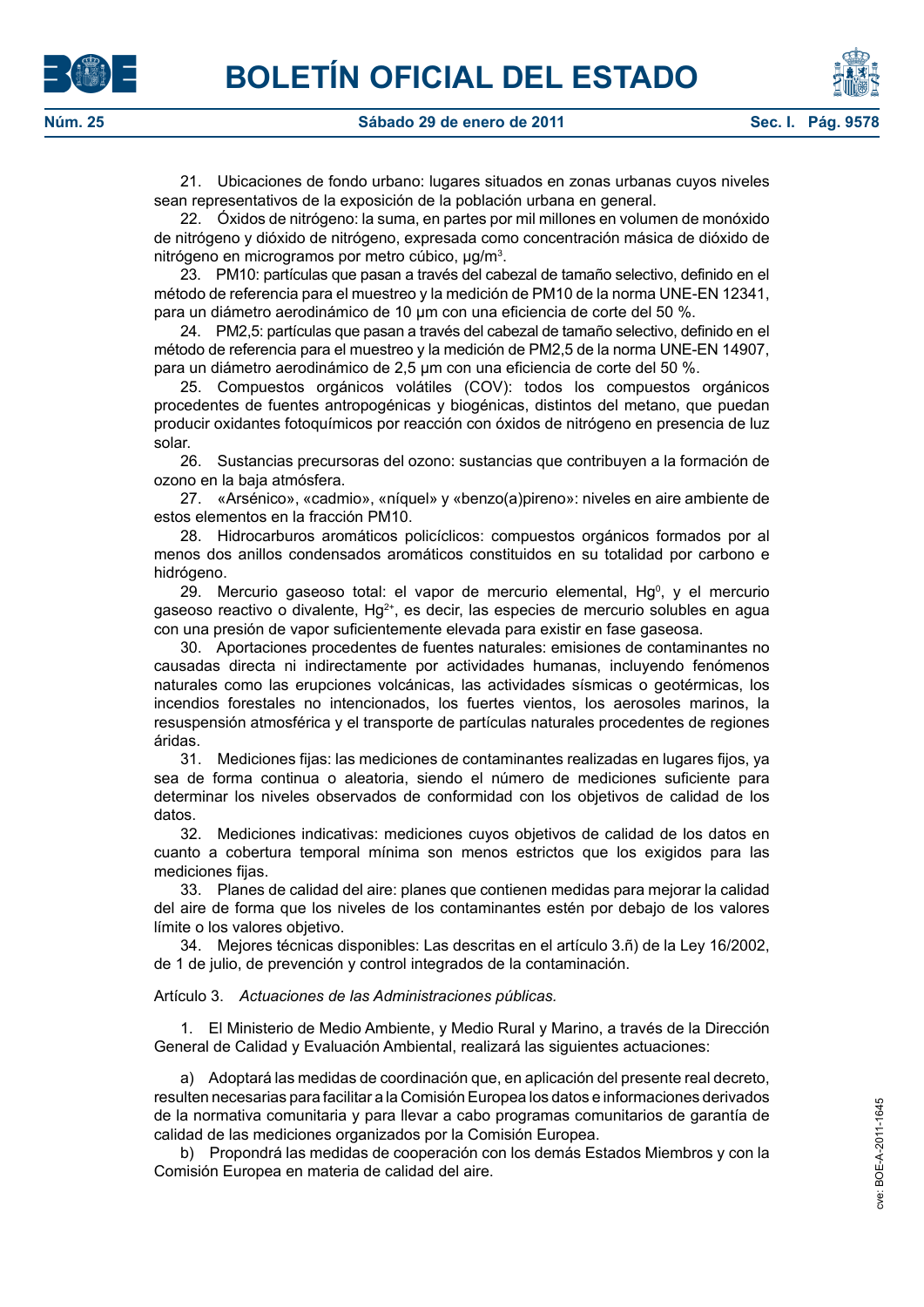

c) Elaborará, con la participación de las administraciones competentes, los Planes nacionales de mejora de la calidad del aire señalados en el apartado 5 del artículo 24.

d) Recopilará la información técnica sobre la contaminación atmosférica de fondo y la facilitará, por una parte, a los organismos internacionales pertinentes para el cumplimiento de las obligaciones derivadas de Convenios u otro tipo de compromisos internacionales sobre contaminación transfronteriza y, por otra, a las comunidades autónomas y, en su caso, las entidades locales, para su uso como complemento para la evaluación y gestión de la calidad de aire en sus respectivos territorios.

e) Propondrá las medidas necesarias para coordinar las actuaciones que deben llevarse a cabo en el supuesto del artículo 5.1.h) de la Ley 34/2007, de 15 de noviembre.

f) Elaborará un sistema de control y garantía de calidad que asegure la exhaustividad, coherencia, transparencia, comparabilidad y confianza en todo el proceso objeto de sus actuaciones.

g) Integrará en el Sistema Español de Información, Vigilancia y Prevención de la Contaminación Atmosférica, creado por la Ley 34/2007, toda la información a que den lugar las actuaciones anteriores.

Por su parte, la Agencia Estatal de Meteorología, adscrita al Ministerio de Medio Ambiente, y Medio Rural y Marino y responsable de la gestión de la red EMEP/VAG/CAMP de contaminación atmosférica de fondo, implantará un sistema de control y garantía de calidad que asegure la exhaustividad, coherencia, transparencia, comparabilidad y confianza de los resultados obtenidos en dicha red y realizará las mediciones indicativas de partículas PM2,5 descritas en el artículo 8; las mediciones indicativas de metales pesados e hidrocarburos aromáticos policíclicos descritas en el artículo 9 y las mediciones de amoniaco en estaciones rurales de fondo señaladas en el artículo 12.

2. El Instituto de Salud Carlos III, adscrito al Ministerio de Ciencia e Innovación, a los efectos del artículo 3 de la Directiva 2008/50/CE, actuará como Laboratorio Nacional de Referencia y como tal realizará las siguientes actuaciones:

a) Participará en los ejercicios de intercomparación comunitarios.

b) Coordinará a escala nacional la correcta utilización de los métodos de referencia y la demostración de la equivalencia de los métodos que no sean de referencia.

c) Propondrá métodos de referencia nacionales cuando no existan dichos métodos en el ámbito de la Unión Europea.

d) Asistirá a la Dirección General de Calidad y Evaluación Ambiental en el desempeño de sus actuaciones.

Para ello, deberá estar acreditado con arreglo a la Norma UNE-EN ISO/IEC 17025 respecto de los métodos de referencia mencionados en el anexo VII.

3. Las comunidades autónomas, en el ámbito de sus respectivas competencias, y las entidades locales cuando corresponda según lo previsto en el artículo 5 de la Ley 34/2007, de 15 de noviembre, de calidad del aire y prevención de la atmósfera, el artículo 26 de la Ley 7/1985, de 2 de abril, Reguladora de las Bases de Régimen Local, en los artículos 41 y 42 de la Ley 14/1986, de 25 de abril, General de Sanidad, en los artículos 5, 8 y 10 de la Ley 34/2007 y en la legislación de las comunidades autónomas:

a) Designarán los órganos competentes, laboratorios, institutos u organismos técnicocientíficos, encargados de la aplicación de las normas sobre calidad del aire ambiente y, en particular, de la garantía de la exactitud de las mediciones y de los análisis de los métodos de evaluación. Dichos órganos deberán cumplir lo establecido en el apartado III del anexo V.

b) Realizarán en su ámbito territorial la delimitación y clasificación de las zonas y aglomeraciones en relación con la evaluación y la gestión de la calidad del aire ambiente; así como la toma de datos y evaluación de las concentraciones de los contaminantes regulados, y el suministro de información al público.

c) Adoptarán las medidas necesarias para garantizar que las concentraciones de los contaminantes regulados no superen los objetivos de calidad del aire y para la reducción





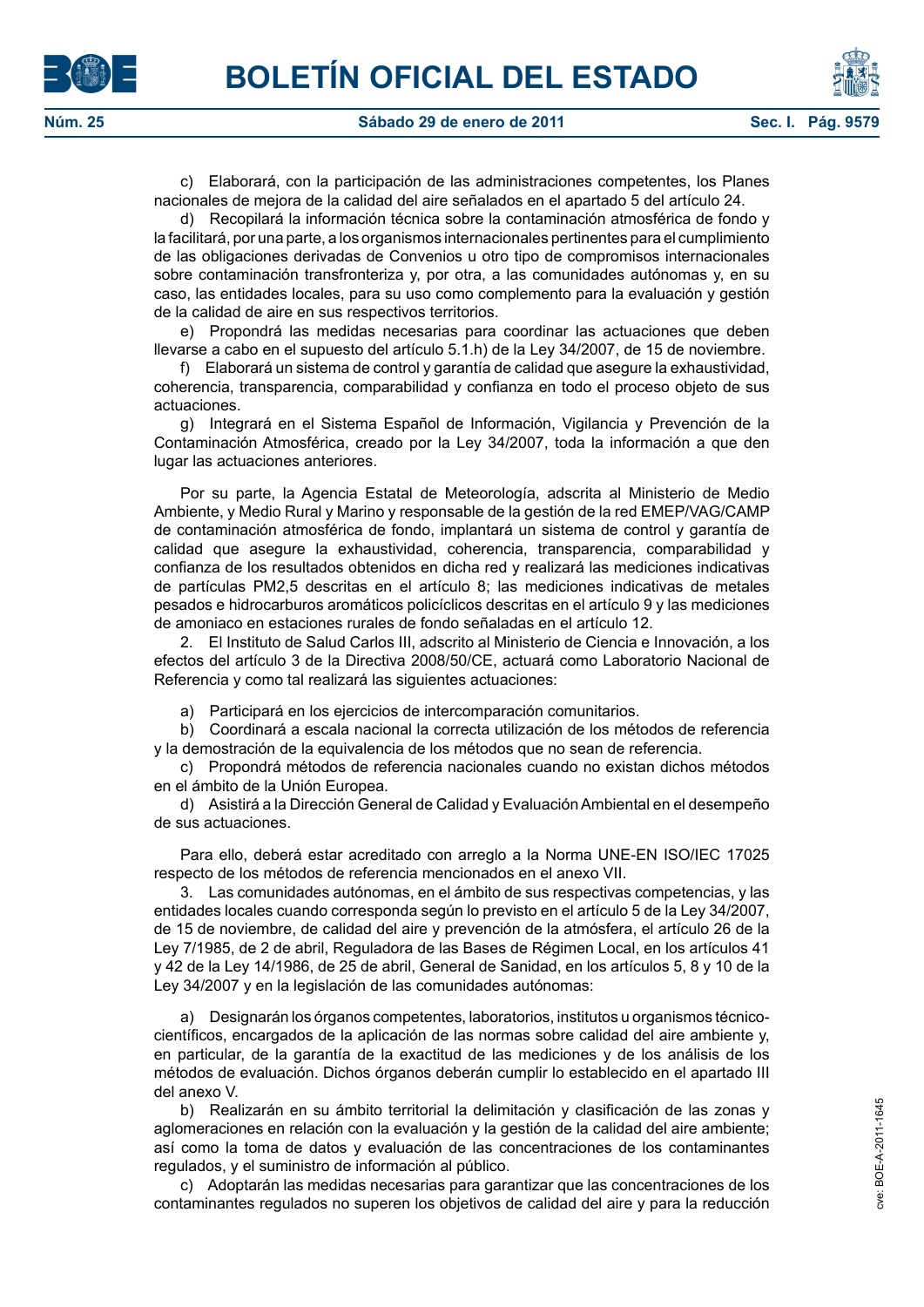de dichas concentraciones, así como las medidas de urgencia para que las concentraciones de los contaminantes regulados vuelvan a situarse por debajo de los umbrales de alerta y comunicarán la información correspondiente al público en caso de superación de éstos. En particular, aprobarán los planes de mejora de calidad del aire definidos en el artículo 24.1 y 24.6 y los planes de acción a corto plazo señalados en el artículo 25.

d) Aprobarán los sistemas de medición, consistentes en métodos, equipos, redes y estaciones.

e) Colaborarán entre sí en el supuesto de que se sobrepasen los objetivos de calidad del aire fijados en un ámbito territorial superior al de una comunidad autónoma, bajo la coordinación del Ministerio de Medio Ambiente, y Medio Rural y Marino.

f) Podrán establecer objetivos de calidad del aire más estrictos que los fijados en este real decreto.

4. Las administraciones públicas intercambiarán los correspondientes datos e informaciones para la evaluación y correcta gestión de la calidad del aire a través del Sistema Español de Información, Vigilancia y Prevención de la contaminación atmosférica.

Artículo 4. Objetivos de calidad del aire.

Los objetivos de calidad del aire para cada uno de los contaminantes regulados son los que se fijan en el anexo I. Para su determinación se seguirán los criterios de agregación y cálculo que figuran en la sección J de dicho anexo.

Artículo 5. Designación de zonas y aglomeraciones.

Las comunidades autónomas dividirán todo su territorio en zonas y aglomeraciones. En todas esas zonas y aglomeraciones deberán llevarse a cabo actividades de evaluación y gestión de la calidad del aire para los contaminantes de las Secciones primera y segunda del Capítulo II.

## CAPÍTULO II

## **Evaluación de la calidad del aire**

*Sección 1.ª Evaluación de la calidad del aire en relación al dióxido de azufre, el dióxido de nitrógeno y los óxidos de nitrógeno, las partículas, el plomo, el benceno y el monóxido de carbono, el arsénico, el cadmio, el níquel, el mercurio, el benzo(a)pireno y los demás hidrocarburos aromáticos policíclicos (HAP)*

Artículo 6. *Evaluación de la calidad del aire ambiente.*

1. Las comunidades autónomas, y las entidades locales cuando corresponda según lo previsto en los artículos 5.3 y 10.1 de la Ley 34/2007, clasificarán cada zona o aglomeración de su territorio, definidas según el artículo 5, en relación con los umbrales de evaluación del anexo II y realizarán la evaluación de la calidad del aire para el dióxido de azufre, el dióxido de nitrógeno y los óxidos de nitrógeno, las partículas, el plomo, el benceno y el monóxido de carbono, el arsénico, el cadmio, el níquel y el benzo(a)pireno en todas las zonas y aglomeraciones de su territorio, y de acuerdo a los principios del anexo III.

2. La clasificación con respecto a los umbrales superior e inferior de evaluación de cada zona o aglomeración se revisará por lo menos cada cinco años con arreglo al procedimiento establecido en el apartado II del anexo II. Esa revisión tendrá lugar antes de lo establecido si se producen cambios significativos en las actividades que puedan tener incidencia sobre las concentraciones en el aire ambiente de los contaminantes expresados.

3. La evaluación de la calidad del aire ambiente se realizará, dependiendo del nivel de los contaminantes con respecto a los umbrales a los que se refiere el anexo II, utilizando mediciones fijas, técnicas de modelización, campañas de mediciones representativas,



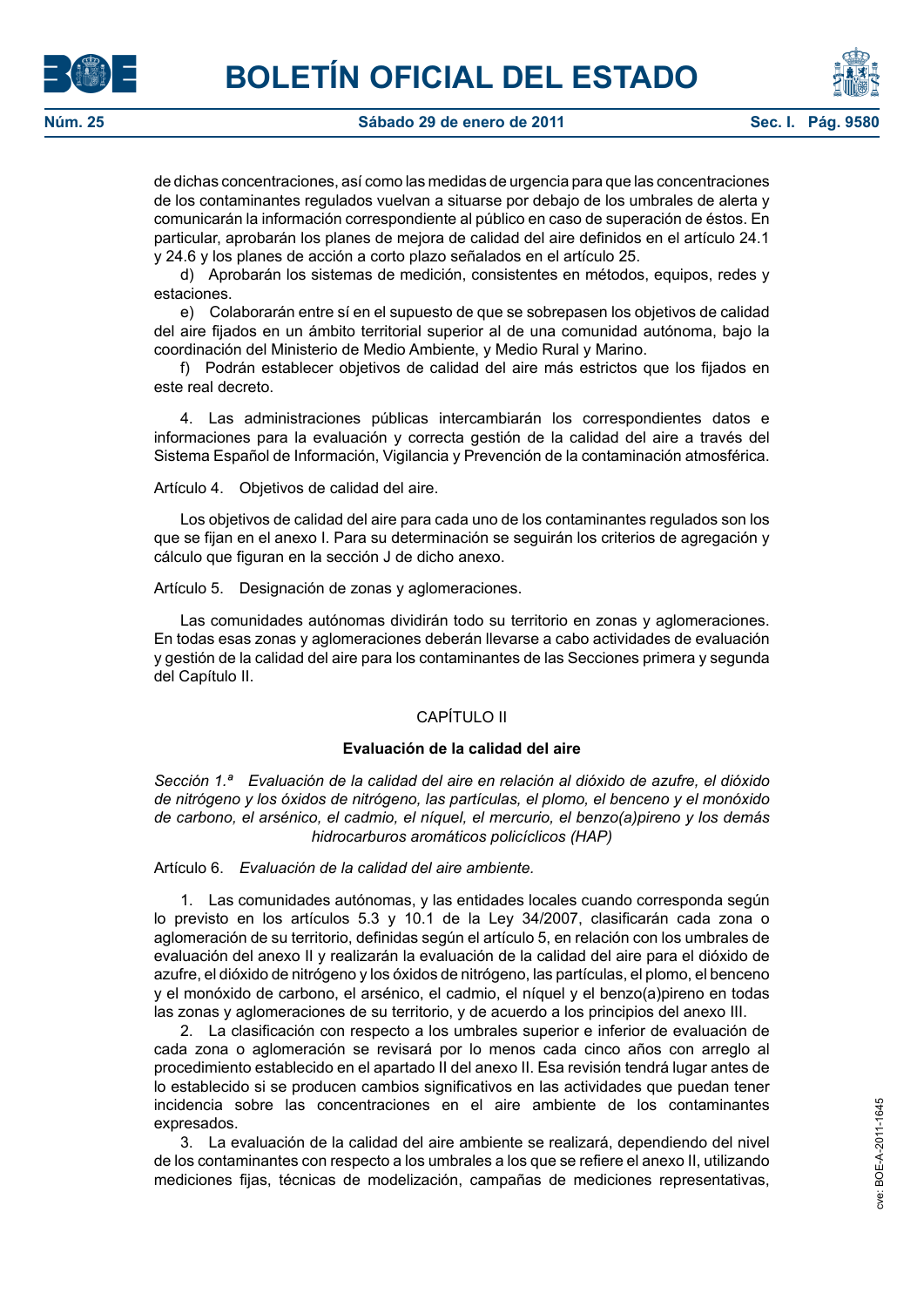



mediciones indicativas o investigaciones, o una combinación de todos o algunos de estos métodos.

4. Será obligatorio efectuar mediciones de la calidad del aire en lugares fijos en las zonas y aglomeraciones donde los niveles superen los umbrales superiores de evaluación establecidos en el anexo II. Dichas mediciones fijas podrán complementarse con modelización o mediciones indicativas para obtener información adecuada sobre la distribución espacial de la calidad del aire ambiente.

5. Si los niveles detectados para el dióxido de azufre, el dióxido de nitrógeno y los óxidos de nitrógeno, las partículas, el plomo, el benceno y el monóxido de carbono, están comprendidos entre los umbrales inferior y superior de evaluación del anexo II podrá utilizarse una combinación de mediciones fijas y técnicas de modelización y/o mediciones indicativas. Si los niveles detectados para el arsénico, el cadmio, el níquel y el benzo(a) pireno) están comprendidos entre los umbrales inferior y superior de evaluación del anexo II podrá utilizarse una combinación de mediciones, incluidas las indicativas a que se refiere la sección I del anexo VI, y técnicas de modelización

6. En todas las zonas y aglomeraciones donde el nivel de contaminantes se halle por debajo del umbral inferior de evaluación establecido para esos contaminantes, será suficiente con utilizar técnicas de modelización para la evaluación de la calidad del aire ambiente.

## Artículo 7. *Mediciones.*

1. Para la medición de las concentraciones de los distintos contaminantes, la ubicación de los puntos de muestreo se ajustará al contenido del anexo III; los criterios de determinación del número mínimo de puntos de muestreo para la medición fija de las concentraciones se ajustarán al contenido del anexo IV; los objetivos de calidad de los datos y presentación de resultados se ajustarán al contenido de los anexos V y VI; y los métodos de referencia para la evaluación de las concentraciones se ajustarán al contenido del anexo VII.

2. Además, cuando de acuerdo con el artículo 7.2.b) de la Ley 34/2007 se haya fijado la obligación de contar con estaciones de medida de los niveles de contaminación, dichas estaciones deberán cumplir con los criterios de emplazamiento señalados en el anexo III y en los apartados I.b y III.b del anexo IV referidos a fuentes puntuales.

3. En las zonas y aglomeraciones en que la información sobre dióxido de azufre, dióxido de nitrógeno y óxidos de nitrógeno, partículas, plomo, benceno y monóxido de carbono proporcionada por las estaciones de medición fijas se complete con información procedente de otras fuentes, tales como inventarios de emisiones, métodos de medición indicativa y modelos de la calidad del aire, el número de estaciones de medición fijas especificado en el apartado I del anexo IV podrá reducirse hasta en un 50 %, siempre y cuando se cumplan las condiciones siguientes:

a) Los métodos suplementarios aporten información suficiente para la evaluación de la calidad del aire en lo que respecta a los valores límite o los umbrales de alerta, así como información adecuada para el público.

b) el número de puntos de muestreo que vaya a instalarse y la resolución espacial de otras técnicas resulten suficientes para determinar la concentración del contaminante de que se trate conforme a los objetivos de calidad de los datos especificados en el apartado I del anexo V y posibiliten que los resultados de la evaluación se ajusten a los criterios señalados en el apartado II del anexo V.

Los resultados de la modelización y/o la medición indicativa se tendrán en cuenta para la evaluación de la calidad del aire en relación con los valores límite y objetivo.

4. En las zonas y aglomeraciones en las que la información sobre arsénico, cadmio, níquel y benzo(a)pireno proporcionada por las estaciones de medición fijas se complete con información procedente de otras fuentes, tales como inventarios de emisiones, métodos de medición indicativa y modelos de la calidad del aire, el número de estaciones de medición fijas y la resolución espacial de otras técnicas deberán ser suficientes para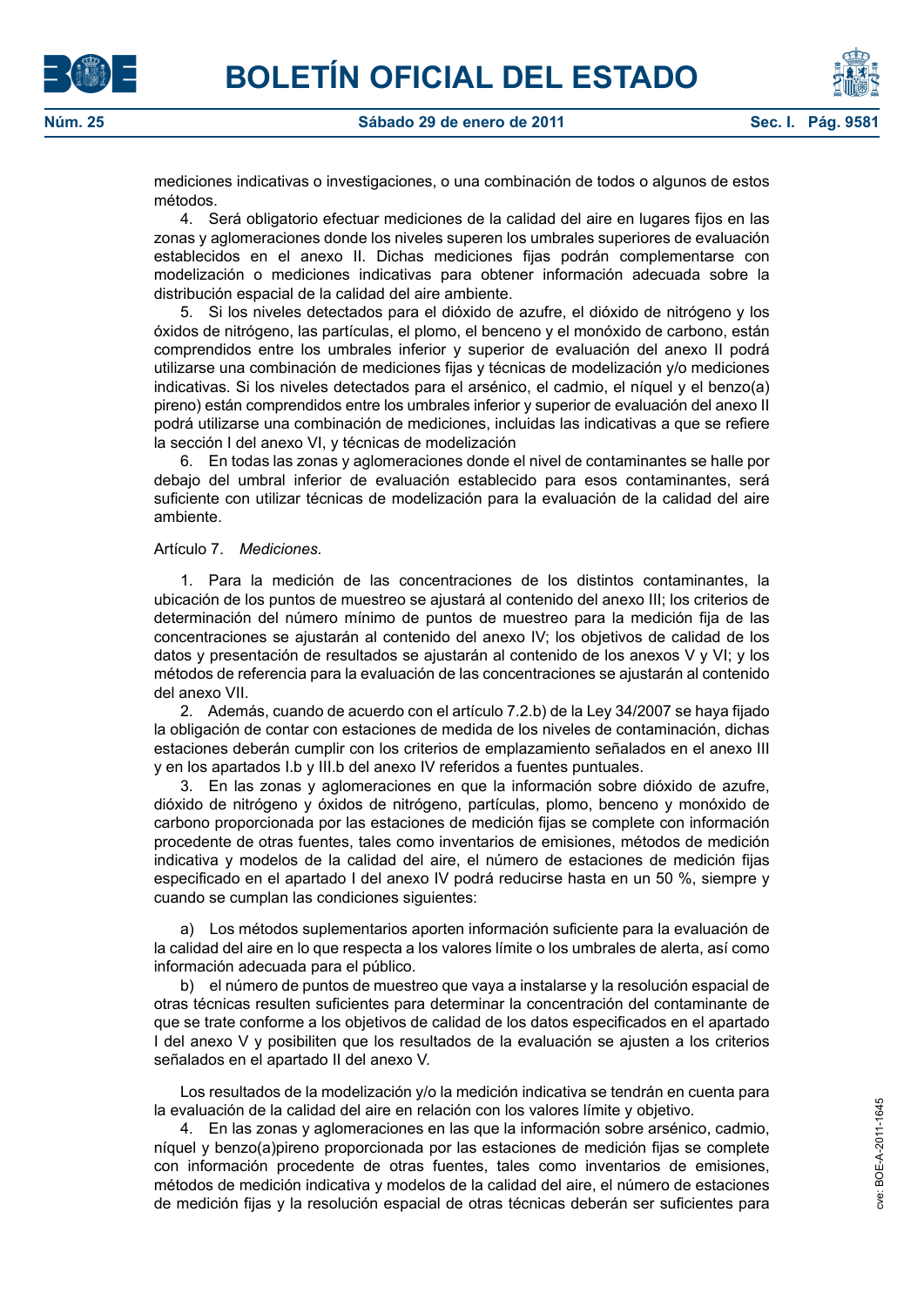





determinar el nivel de dichos contaminantes atmosféricos de conformidad con el apartado II del anexo III y el apartado I del anexo VI.

#### Artículo 8. *Criterios adicionales para las partículas PM2,5.*

Además de las evaluaciones indicadas en el artículo 6, el Ministerio de Medio Ambiente, y Medio Rural y Marino, en colaboración con las comunidades autónomas, establecerá puntos de muestreo para mediciones indicativas en ubicaciones rurales de fondo alejadas de fuentes significativas de contaminación atmosférica con el objetivo de facilitar, como mínimo, información acerca de la concentración másica total y la especiación química de las concentraciones de partículas PM2,5, en medias anuales, y empleando los criterios siguientes:

a) Se instalará un punto de muestreo cada 100 000 km<sup>2</sup>.

b) Se podrá acordar con los Estados limítrofes el establecimiento de una o varias estaciones de medición comunes que abarquen las zonas colindantes relevantes con el fin de conseguir la resolución espacial necesaria.

c) Cuando proceda, las actividades de vigilancia deberán coordinarse con la Estrategia de vigilancia continuada y medición del Programa de cooperación para la vigilancia continua y la evaluación del transporte a gran distancia de contaminantes atmosféricos en Europa (EMEP).

d) El apartado I del anexo V y las especificaciones de los sistemas de control y garantía de calidad se aplicarán en relación con los objetivos de calidad de los datos para las mediciones de la concentración másica de las partículas y el anexo VIII se aplicará en su integridad.

### Artículo 9. *Criterios adicionales para arsénico, cadmio, mercurio, níquel e hidrocarburos aromáticos policíclicos.*

1. Para evaluar la contribución del benzo(a)pireno al aire ambiente, las comunidades autónomas medirán otros hidrocarburos aromáticos policíclicos en un número limitado de lugares. Los compuestos que deberán medirse serán como mínimo los siguientes: benzo(a) antraceno, benzo(b)fluoranteno, benzo(j)fluoranteno, benzo(k)fluoranteno, indeno(1,2,3-cd) pireno y dibenzo(a,h)antraceno. Los lugares de toma de muestra de estos hidrocarburos aromáticos policíclicos se situarán junto a los de benzo(a)pireno y se elegirán de forma que pueda identificarse la variación geográfica y las tendencias a largo plazo. Para ello se aplicarán los apartados II, III y IV del anexo III.

2. Independientemente de los niveles en aire ambiente, el Ministerio de Medio Ambiente, y Medio Rural y Marino, en colaboración con las comunidades autónomas, establecerá un punto de muestreo cada 100 000 km<sup>2</sup> para la medición indicativa, en el aire ambiente, del arsénico, cadmio, mercurio gaseoso total, níquel, benzo(a)pireno, y de los demás hidrocarburos aromáticos policíclicos contemplados en el apartado 1, así como de sus depósitos totales. También se medirá el mercurio particulado y el mercurio gaseoso divalente. Estas medidas se coordinarán con la Estrategia de vigilancia continuada y medición del Programa EMEP. Los lugares de muestreo para estos contaminantes deberán seleccionarse de manera que pueda identificarse la variación geográfica y las tendencias a largo plazo. A tal fin se aplicarán los apartados II, III y IV del anexo III.

## *Sección 2.ª Evaluación de la calidad del aire en relación al ozono*

#### Artículo 10. *Evaluación de las concentraciones de ozono y de las sustancias precursoras.*

1. Las comunidades autónomas, y las entidades locales cuando corresponda según lo previsto en los artículos 5.3 y 10.1 de la Ley 34/2007, clasificarán cada zona o aglomeración de su territorio, definidas según el artículo 5, en relación con los valores objetivos del anexo I y realizarán la evaluación de la calidad del aire para el ozono en todas las zonas y aglomeraciones de su territorio.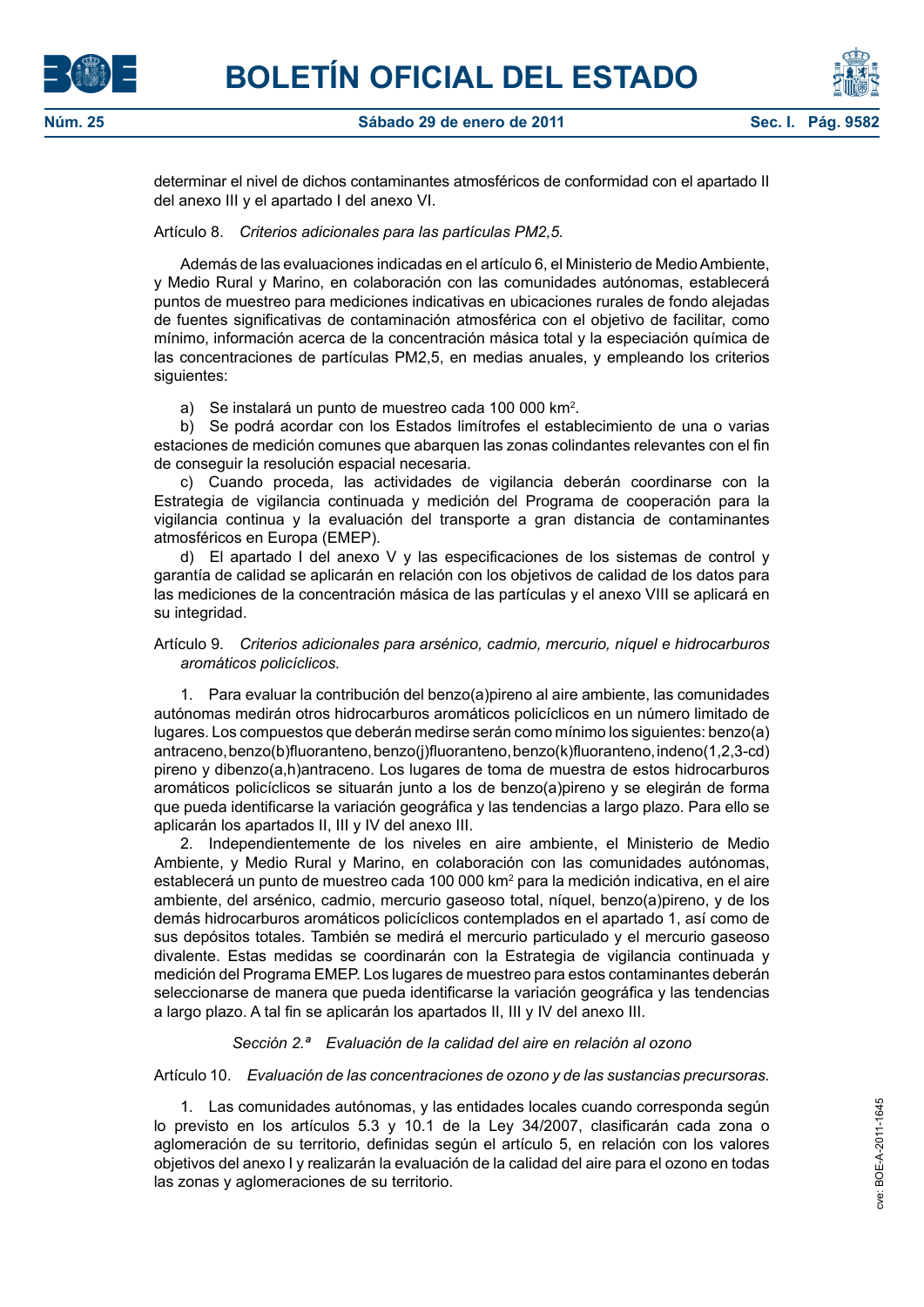

2. En aquellas zonas y aglomeraciones en las cuales, durante alguno de los cinco años anteriores de mediciones, las concentraciones de ozono hubiesen superado un objetivo a largo plazo, serán obligatorias las mediciones fijas continuas. Estas mediciones fijas podrán constituir la única fuente de información o podrán complementarse con información procedente de modelización y/o mediciones indicativas.

Cuando se disponga de datos correspondientes a un período inferior a cinco años para determinar las superaciones, las Administraciones competentes podrán combinar campañas de medición de corta duración en los períodos y lugares en que la probabilidad de observar niveles elevados de contaminación sea alta, de acuerdo con los resultados obtenidos de los inventarios de emisiones y la modelización.

3. En el resto de zonas y aglomeraciones distintas de las enumeradas en el primer párrafo del apartado 2, se podrán complementar las mediciones fijas continuas con información procedente de modelización y/o mediciones indicativas.

#### Artículo 11. *Mediciones de ozono y de las sustancias precursoras.*

1. Los criterios para determinar la ubicación de los puntos de muestreo para la medición del ozono son los que se establecen en el anexo IX. Los objetivos de calidad de los datos se ajustarán a lo especificado en el anexo V.

2. En el apartado I del anexo X se establece el número mínimo de puntos fijos de muestreo para la medición continua del ozono en cada zona o aglomeración en la que la medición sea la única fuente de información para evaluar la calidad del aire.

3. Se deberán hacer también mediciones del dióxido de nitrógeno en al menos el 50 por 100 de los puntos de muestreo de ozono exigidos en el apartado I del anexo X. Las mediciones del dióxido de nitrógeno serán mediante técnicas en continuo, salvo en las estaciones rurales de fondo definidas en el apartado I del anexo IX, donde podrán utilizarse otros métodos de medición.

4. En las zonas y aglomeraciones en las que la información procedente de los puntos de muestreo para las mediciones en lugares fijos se complemente con información obtenida por modelización o mediciones indicativas, podrá reducirse el número total de puntos de muestreo especificado en el apartado I del anexo X, siempre que se cumplan las siguientes exigencias:

a) Que los métodos complementarios proporcionen un nivel adecuado de información para la evaluación de la calidad del aire con respecto a los valores objetivo, los objetivos a largo plazo y a los umbrales de información y de alerta.

b) Que el número de puntos de muestreo que se determine y la resolución espacial de otras técnicas sea suficiente para conocer la concentración de ozono de acuerdo con los objetivos de calidad de los datos especificados en el apartado I del anexo V y permita obtener los resultados de evaluación especificados en el apartado II del anexo V.

c) Que el número de puntos de muestreo de cada zona o aglomeración sea, como mínimo, uno por cada dos millones de habitantes o uno cada 50.000 km2 , seleccionando el que proporcione un mayor número de puntos de muestreo.

d) Que cada zona o aglomeración contenga al menos un punto de muestreo, y

e) Que se mida el dióxido de nitrógeno en todos los puntos de muestreo restantes excepto en las estaciones rurales de fondo.

En tal caso, se tendrán en cuenta los resultados de la modelización o de las mediciones indicativas para evaluar la calidad del aire en relación con los valores objetivo.

5. En las zonas y aglomeraciones en las que, durante cada uno de los cinco años anteriores de mediciones, las concentraciones sean inferiores a los objetivos a largo plazo, el número de estaciones de medición continua se determinará de conformidad con lo establecido en el apartado II del anexo X.

6. Los compuestos orgánicos volátiles (COV) se determinarán, como mínimo, en una estación urbana o suburbana de cada una de las ciudades con una población superior a 500.000 habitantes. Para ello, se tendrá en cuenta el anexo XI, el resto de exigencias



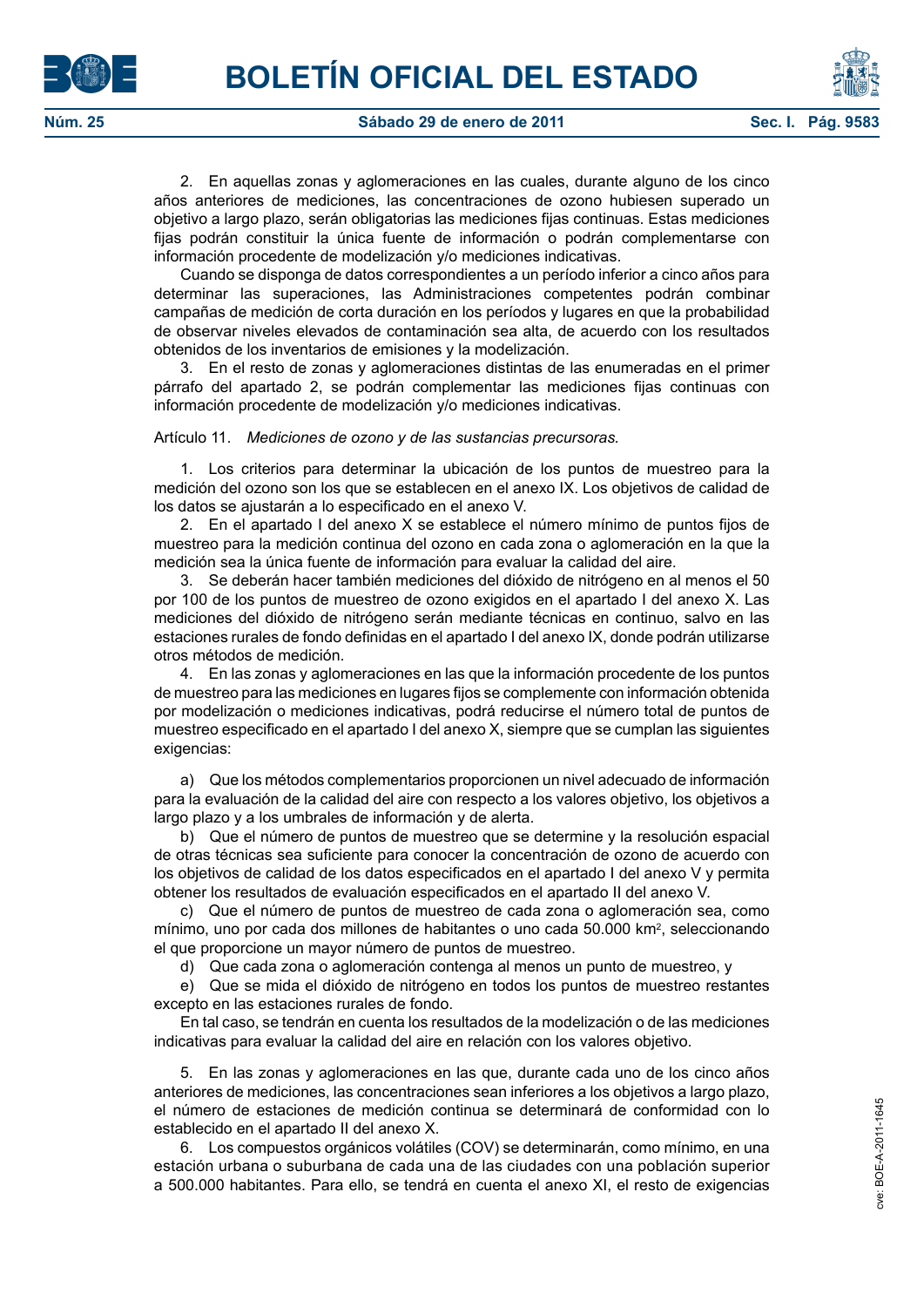



**Núm. 25 Sábado 29 de enero de 2011 Sec. I. Pág. 9584**

establecidas en la normativa comunitaria y el Programa EMEP y los criterios de macroimplantación del apartado I del anexo IX.

7. Los métodos de referencia que se tendrán en cuenta para la medición del ozono y de los óxidos de nitrógeno son los que se establecen en los apartados 8 y 2, respectivamente, de la sección A del anexo VII u otros métodos en las condiciones de la sección B del anexo VII.

En cuanto a los COV, las comunidades autónomas, y en su caso las entidades locales, comunicarán al Ministerio de Medio Ambiente, y Medio Rural y Marino los métodos que utilizan para su muestreo y medición, y que se ajustarán a lo dispuesto en el apartado IV del anexo XI.

*Sección 3.ª Evaluación de la calidad del aire en relación con el amoniaco*

Artículo 12. *Mediciones de las concentraciones de amoniaco.*

1. El Ministerio de Medio Ambiente, y Medio Rural y Marino, en colaboración con las comunidades autónomas, determinará 5 puntos rurales de fondo para la medición de niveles en aire ambiente del amoníaco, repartidos uniformemente por el territorio español. Estas medidas se coordinarán con la Estrategia de vigilancia continuada y medición del Programa EMEP.

2. Además, las autoridades competentes garantizarán al menos un punto para la medición de amoniaco en un área de intensidad elevada de tráfico en todas las ciudades con un número de habitantes superior a 500 000.

3. La ubicación de los puntos de muestreo para la medición de las concentraciones de amoniaco, los objetivos de calidad de los datos, y las técnicas de análisis para la evaluación de las concentraciones se ajustarán al contenido del anexo XII.

## CAPÍTULO III

## **Gestión de la calidad del aire**

Artículo 13. *Obligaciones generales.*

1. Los valores límite, incrementados donde proceda por los márgenes de tolerancia, y los niveles críticos establecidos en el anexo I no deberán superarse a partir de las fechas señaladas en dicho anexo.

Con respecto a los valores objetivos y objetivos a largo plazo, las administraciones competentes tomarán todas las medidas necesarias que no conlleven costes desproporcionados para asegurarse que se alcanzan, y no se superan, de acuerdo con las fechas señaladas en dicho anexo I.

Todo ello se hará teniendo en cuenta un enfoque integrado de la protección del medio ambiente, que no se causen efectos negativos y significativos sobre el medio ambiente de los demás Estados miembros de la Unión Europea ni de otros países, y que no se contravenga la legislación sobre protección de la salud y seguridad de los trabajadores y trabajadoras en el lugar de trabajo.

2. Las comunidades autónomas elaborarán listas diferenciadas por contaminantes donde se incluyan las zonas y aglomeraciones siguientes:

a) Aquellas en que los niveles de los contaminantes regulados sean inferiores a sus valores límite o niveles críticos.

b) Las que tengan los niveles de uno o más de los contaminantes regulados comprendidos entre los valores límite y dichos valores límite incrementados en su margen de tolerancia, en los casos en los que se aplique éste.

c) Aquellas donde se supere, para uno o más de los contaminantes regulados, su valor límite, incrementado en su caso en el margen de tolerancia, o los niveles críticos.

d) Aquellas en las que los niveles de los contaminantes regulados sean superiores a los valores objetivo.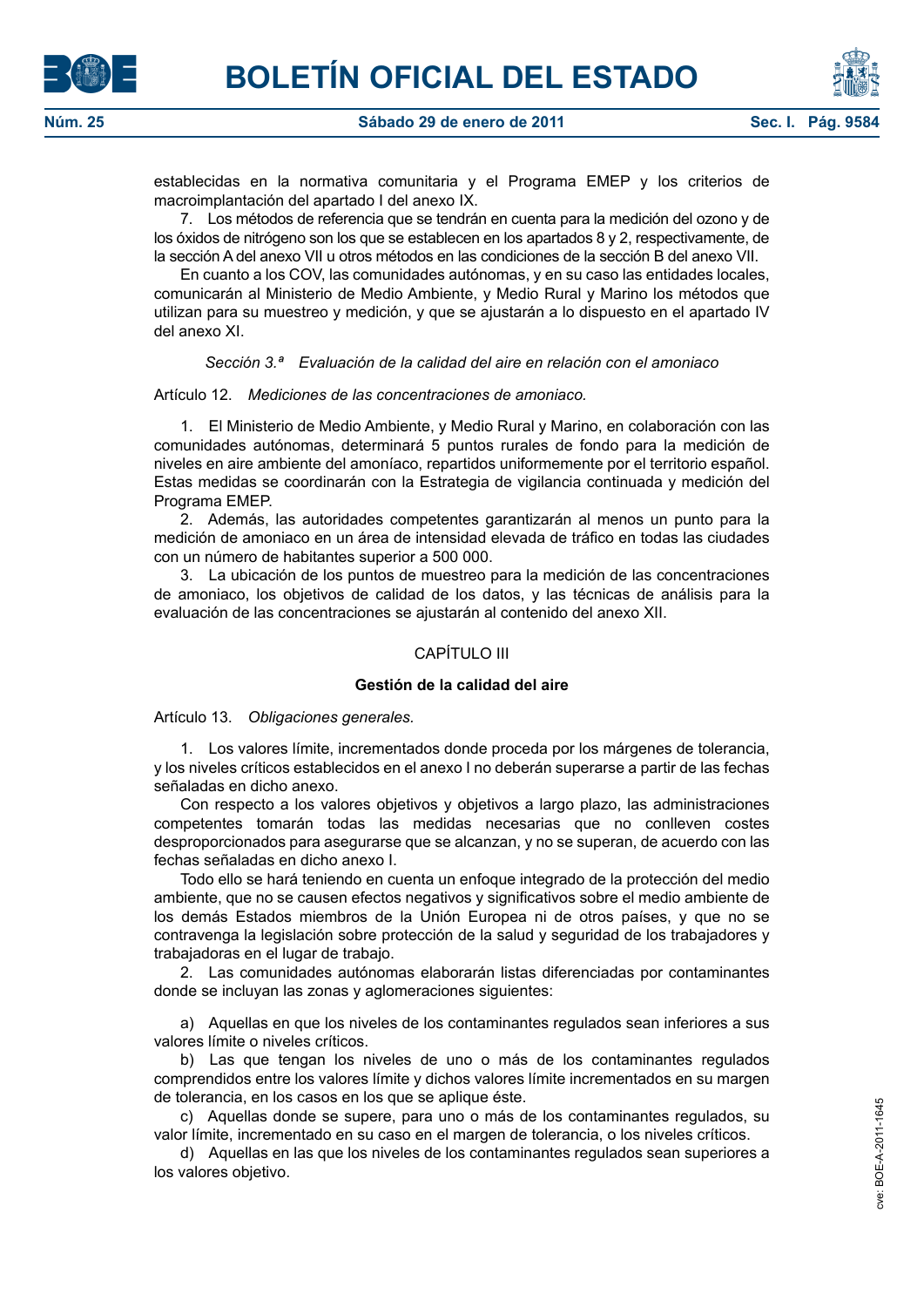



e) Aquellas en las que los niveles de ozono sean superiores a los objetivos a largo plazo pero inferiores o iguales a los valores objetivo.

f) Aquellas que cumplan los objetivos a largo plazo para el ozono.

g) Aquellas en las que los niveles de PM2,5, arsénico, cadmio, níquel y benzo(a) pireno sean inferiores a los valores objetivo.

Igualmente, elaborarán una lista de las zonas y aglomeraciones con su situación en relación a los umbrales superior e inferior de evaluación de acuerdo al apartado I del anexo II y siguiendo la metodología del apartado II del mismo anexo.

Artículo 14. *Medidas aplicables en las zonas en que se superen los valores límite.*

En las zonas y aglomeraciones en que los niveles de uno o más de los contaminantes regulados superen su valor límite incrementado en el margen de tolerancia o, si éste no está establecido, el valor límite, las administraciones competentes adoptarán planes de actuación para reducir los niveles y cumplir así dichos valores límite en los plazos fijados, de acuerdo con lo establecido en el Capítulo IV.

Artículo 15. *Medidas aplicables en las zonas en que no se superan los valores límite.*

En aquellas zonas o aglomeraciones en que los niveles de los contaminantes regulados sean inferiores a sus valores límite, se adoptarán las medidas necesarias para mantener esta situación, de forma que se obtenga la mejor calidad del aire posible.

Artículo 16. *Medidas aplicables en las zonas en que se superen los valores objetivo y los objetivos a largo plazo de ozono.*

1. En las zonas y aglomeraciones donde se supere el valor objetivo, las Administraciones competentes adoptarán los planes necesarios para garantizar que se cumpla dicho valor objetivo en la fecha señalada en el anexo I, salvo cuando no pueda conseguirse mediante medidas que no conlleven costes desproporcionados. En todo caso, estas medidas deberán ser compatibles con el Programa nacional de techos nacionales de emisión elaborado en el marco de la Directiva 2001/81/CE del Parlamento Europeo y del Consejo, de 23 de octubre de 2001, sobre techos nacionales de emisión de determinados contaminantes atmosféricos.

2. En las zonas y aglomeraciones en las que los niveles de ozono en el aire ambiente sean superiores a los objetivos a largo plazo pero inferiores o iguales a los valores objetivo regulados en el anexo I, las Administraciones competentes elaborarán y ejecutarán medidas para reducir los niveles y cumplir así dichos objetivos a largo plazo. Estas medidas serán eficaces en relación con su coste y, cuando menos, deberán ser coherentes con todos los planes que se elaboren de conformidad con lo establecido en el apartado anterior y con la restante normativa sobre la materia que también resulte de aplicación.

Artículo 17. *Medidas aplicables en las zonas en las que se cumplen los objetivos a largo plazo de ozono.*

En las zonas y aglomeraciones donde los niveles de ozono cumplan los objetivos a largo plazo, las Administraciones competentes, en la medida en que lo permitan factores como la naturaleza transfronteriza de la contaminación por ozono o las condiciones meteorológicas, mantendrán dichos niveles por debajo de los objetivos a largo plazo y preservarán, mediante la aplicación de medidas proporcionadas, la mejor calidad del aire ambiente compatible con un desarrollo sostenible y un nivel elevado de protección del medio ambiente y la salud humana.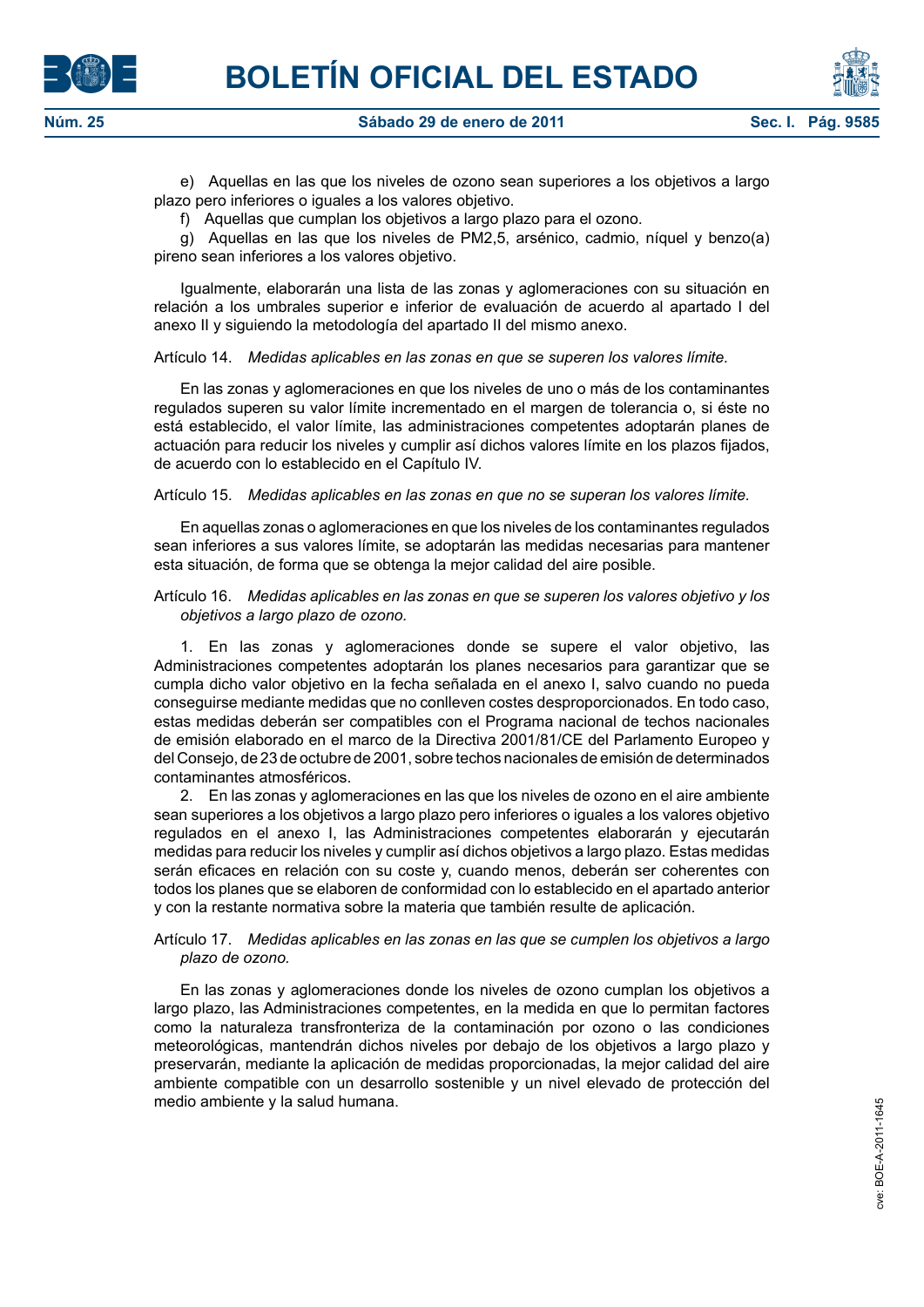

Artículo 18. *Medidas aplicables en las zonas en que se superen los valores objetivo para arsénico, cadmio, níquel y benzo(a)pireno.*

1. En las zonas y aglomeraciones en las que se hayan rebasado los valores objetivo fijados en el anexo I, las administraciones competentes especificarán dónde se registran las superaciones y las fuentes que contribuyen a las mismas.

2. Además, las comunidades autónomas deberán demostrar que se aplican todas las medidas necesarias que no generen costes desproporcionados, dirigidas en particular a las fuentes de emisión principales, para reducir los niveles y cumplir los valores objetivo. En el caso de las instalaciones industriales reguladas por la Ley 16/2002, de 1 de julio, de prevención y control integrados de la contaminación, ello significa la aplicación de las mejoras técnicas disponibles.

Artículo 19. *Medidas aplicables en las zonas en que no se superen los valores objetivo para arsénico, cadmio, níquel y benzo(a)pireno.*

En las zonas y aglomeraciones en las que los niveles sean inferiores a sus respectivos valores objetivo las comunidades autónomas adoptarán las medidas necesarias para mantener esa situación, de forma que se obtenga la mayor calidad posible del aire.

#### Artículo 20. *Medidas aplicables cuando se superen los umbrales de información o de alerta.*

Cuando se superen cualquiera de los umbrales indicados en el anexo I o se prevea que se va a superar el umbral de alerta de dicho anexo I, las Administraciones competentes adoptarán las medidas necesarias de urgencia e informarán a la población por radio, televisión, prensa o Internet, entre otros medios posibles, de los niveles registrados o previstos y de las medidas que se vayan a adoptar, de acuerdo con el artículo 28. Las entidades locales y el Ministerio de Medio Ambiente, y Medio Rural y Marino también informarán a la Administración de la Comunidad Autónoma correspondiente cuando se superen los umbrales en estaciones de medición bajo su gestión.

Además, las Administraciones competentes facilitarán al Ministerio de Medio Ambiente, y Medio Rural y Marino, para su envío a la Comisión Europea, información sobre los niveles registrados y sobre la duración de los períodos durante los que se hayan superado los umbrales.

Artículo 21. *Objetivo nacional de reducción de la exposición a partículas PM2,5 para la protección de la salud humana.*

1. El indicador medio de exposición (IME) a partículas PM2,5 se evaluará conforme a lo establecido en la sección A del anexo XIII.

2. Las autoridades competentes tomarán todas las medidas necesarias que no conlleven gastos desproporcionados para reducir la exposición a partículas PM2,5 con el fin de cumplir el objetivo nacional de reducción de la exposición fijado en la sección B del anexo XIII a más tardar en el año señalado en dicho anexo.

3. Las autoridades competentes garantizarán que el IME para el año 2015, establecido de conformidad con la sección A del anexo XIII, no supere la obligación en materia de concentración de la exposición establecida en la sección C de dicho anexo.

#### Artículo 22. *Aportaciones procedentes de fuentes naturales.*

1. Las comunidades autónomas elaborarán anualmente listas con las zonas y aglomeraciones en las que las superaciones de los valores límite de un contaminante sean atribuibles a fuentes naturales. Igualmente, facilitarán al Ministerio de Medio Ambiente, y Medio Rural y Marino información acerca de las concentraciones y las fuentes y las pruebas que demuestren que dichas superaciones son atribuibles a fuentes naturales.

2. Las superaciones atribuibles a fuentes naturales según el apartado anterior no se considerarán superaciones a los efectos de lo dispuesto en el presente real decreto y no originarán la obligación de ejecutar planes de actuación.

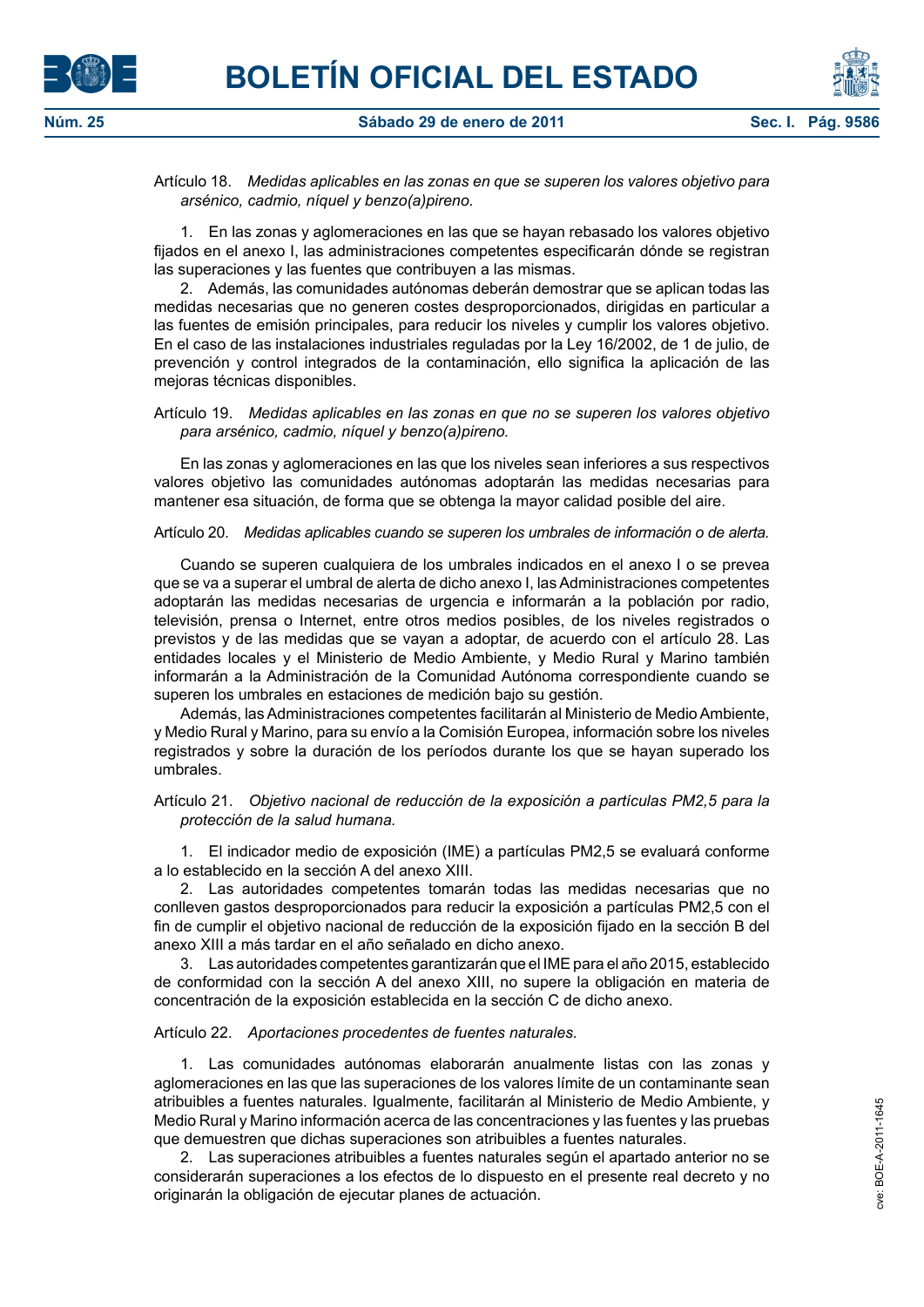

3. En el caso de las partículas, se utilizará para la demostración y sustracción de los niveles atribuibles a fuentes naturales la metodología descrita en el anexo XIV.

Artículo 23. *Prórroga de los plazos de cumplimiento y exención de la obligación de aplicar ciertos valores límite.*

1. Cuando en una zona o aglomeración determinada no puedan respetarse los valores límite de dióxido de nitrógeno o benceno en los plazos fijados en el anexo I, la autoridad competente podrá solicitar prorrogar esos plazos por un máximo de cinco años para esa zona o aglomeración concreta, con la condición de que se haya establecido un plan de calidad del aire de conformidad con el artículo 24 para la zona o aglomeración a la que vaya a aplicarse la prórroga; dicho plan de calidad del aire irá acompañado de la información indicada en la sección B del anexo XV en relación con los contaminantes de que se trate y demostrará que van a respetarse los valores límite antes del final de la prórroga.

2. Cuando en una zona o aglomeración determinada no puedan respetarse los valores límite de PM10 especificados en el anexo I debido a las características de dispersión propias de esos lugares, las condiciones climáticas adversas o las contribuciones transfronterizas, la autoridad competente podrá solicitar la exención de aplicar esos valores límite hasta el 11 de junio de 2011 como máximo, siempre que se cumplan las condiciones recogidas en el apartado 1 y que demuestre que se han adoptado todas las medidas adecuadas, a escala nacional, regional y local, para respetar los plazos.

3. Cuando se aplique lo dispuesto en los apartados 1 ó 2, la autoridad competente se asegurará de que la superación del valor límite de cada contaminante no supera el margen máximo de tolerancia especificado para cada uno de los contaminantes en el anexo I.

4. Las comunidades autónomas y, en su caso, las entidades locales, notificarán al Ministerio de Medio Ambiente, y Medio Rural y Marino los supuestos en los que, a su juicio, sean de aplicación los apartados 1 y 2. Dicha notificación se realizará siguiendo las directrices establecidas en la «Comunicación de la Comisión sobre las notificaciones de las prórrogas de los plazos de cumplimiento de ciertos valores límite y las exenciones de la obligación de aplicarlos en virtud del artículo 22 de la Directiva 2008/50/CE sobre la calidad del aire ambiente y una atmósfera más limpia en Europa» (COM(2008) 403) e irá acompañada del plan de calidad del aire mencionado en el apartado 1 y de toda la información necesaria para que la Comisión Europea examine si se cumplen o no las condiciones pertinentes. El Ministerio de Medio Ambiente, y Medio Rural y Marino, a su vez, transmitirá toda esta información a la Comisión Europea.

5. Si la Comisión Europea no plantea ninguna objeción, las condiciones pertinentes para la aplicación de los apartados 1 ó 2 se considerarán cumplidas. Si se planteasen objeciones, las autoridades competentes adaptarán sus planes de calidad del aire o presentarán otros nuevos y se entenderá que no ha lugar a la prórroga o exención solicitada.

## CAPÍTULO IV

#### **Planes de calidad del aire**

Artículo 24. *Planes de mejora de calidad del aire.*

1. Cuando en determinadas zonas o aglomeraciones los niveles de contaminantes en el aire ambiente superen cualquier valor límite o valor objetivo, así como el margen de tolerancia correspondiente a cada caso, las comunidades autónomas aprobarán planes de calidad del aire para esas zonas y aglomeraciones con el fin de conseguir respetar el valor límite o el valor objetivo correspondiente especificado en el anexo I.

En caso de superarse los valores límite para los que ya ha vencido el plazo de cumplimiento, los planes de calidad del aire establecerán medidas adecuadas, de modo que el período de superación sea lo más breve posible. Los planes de calidad del aire



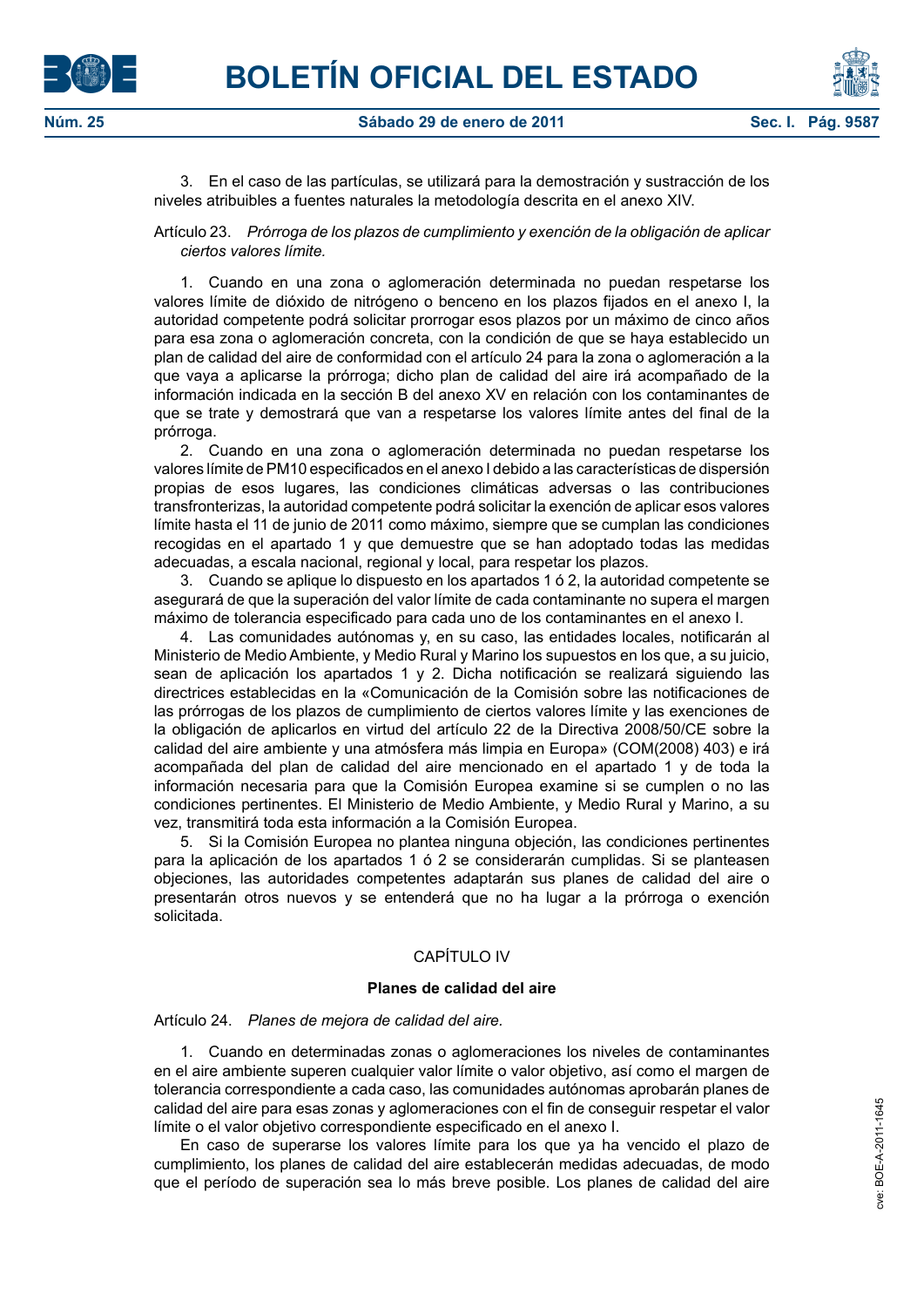





podrán incluir además medidas específicas destinadas a proteger a los sectores vulnerables de la población, incluidos los niños.

Para su elaboración se contará con la colaboración de los titulares de las actividades industriales potencialmente involucradas y afectadas por las medidas incluidas en los mismos y por su puesta en aplicación.

Esos planes de calidad del aire contendrán al menos la información indicada en la sección A del anexo XV y podrán incluir medidas adoptadas de conformidad con el artículo 25. Esos planes serán transmitidos al Ministerio de Medio Ambiente, y Medio Rural y Marino para su comunicación a la Comisión Europea de acuerdo a la Decisión 2004/224/CE, o la normativa europea que la sustituya, antes de que transcurran dos años desde el final del año en que se observó la primera superación.

Cuando deban elaborarse o ejecutarse planes de calidad del aire respecto de diversos contaminantes, se elaborarán y ejecutarán, cuando así proceda, planes integrados que abarquen todos los contaminantes en cuestión.

2. Lo anterior no será de aplicación en el caso de superación de los valores objetivo del arsénico, el cadmio, el níquel y el benzo(a)pireno si las comunidades autónomas demuestran que se cumplen las condiciones del artículo 18.2.

3. Los órganos correspondientes de las Administraciones Públicas cuyas competencias pudieran verse afectados por el ámbito de aplicación de los planes regulados en este artículo, deberán facilitar al órgano autonómico competente para su aprobación, durante su proceso de elaboración, la información que precise sobre una actividad o una infraestructura que desarrollen en el ejercicio de sus competencias o en una zona de su competencia exclusiva, incluyendo cuantos datos, documentos o medios probatorios se hallen a su disposición, así como un pronunciamiento al respecto de las medidas que se pretenden adoptar en el plan que se está elaborando para la reducción de la contaminación atmosférica en la zona de que se trate.

En este sentido, las entidades locales, a instancia del órgano autonómico competente, deberán elaborar la parte del plan que, por motivos de control de tráfico u otras circunstancias, les corresponda de acuerdo con sus competencias.

4. En el caso de que las medidas de control para reducir la contaminación atmosférica que se establezcan en el plan que, en su caso, elabore cada Comunidad Autónoma, suponga realizar actuaciones en actividades, instalaciones o zonas situadas en el territorio de otra Comunidad Autónoma, de acuerdo con lo establecido en el Título I de la Ley 30/1992, de 26 de noviembre, de Régimen Jurídico de las Administraciones Públicas y del Procedimiento Administrativo Común, la Administración General del Estado y las comunidades autónomas que corresponda acordarán la realización de planes conjuntos de actuación para el logro de objetivos de reducción de la contaminación atmosférica establecidos en este artículo.

A estos efectos, corresponderá a la Conferencia Sectorial en materia de medio ambiente, bajo la coordinación del Ministerio de Medio Ambiente, y Medio Rural y Marino, la iniciativa para acordar la realización de planes conjuntos, la aprobación de su contenido, así como el seguimiento y evaluación multilateral de su puesta en práctica.

5. Independientemente de lo anterior, y de acuerdo a sus competencias, la Administración General del Estado elaborará Planes nacionales de mejora de la calidad del aire para aquellos contaminantes en que se observe comportamientos similares en cuanto a fuentes, dispersión y niveles en varias zonas o aglomeraciones. Estos Planes nacionales contendrán, siempre que sea posible, la información indicada en la sección A del anexo XV y serán tenidos en cuenta por las comunidades autónomas para la elaboración de sus planes.

6. Las entidades locales, en el ámbito de sus competencias, cuando corresponda según lo previsto en el artículo 16 de la Ley 34/2007, podrán elaborar sus propios planes, que tendrán en cuenta los de las respectivas comunidades autónomas, los nacionales y, en la medida de lo posible, se ajustarán al contenido de la sección A del anexo XV.

7. Se asegurará la coherencia de todos los planes con el Plan Nacional de Reducción de Emisiones de Grandes Instalaciones de Combustión, el Plan Nacional de Techos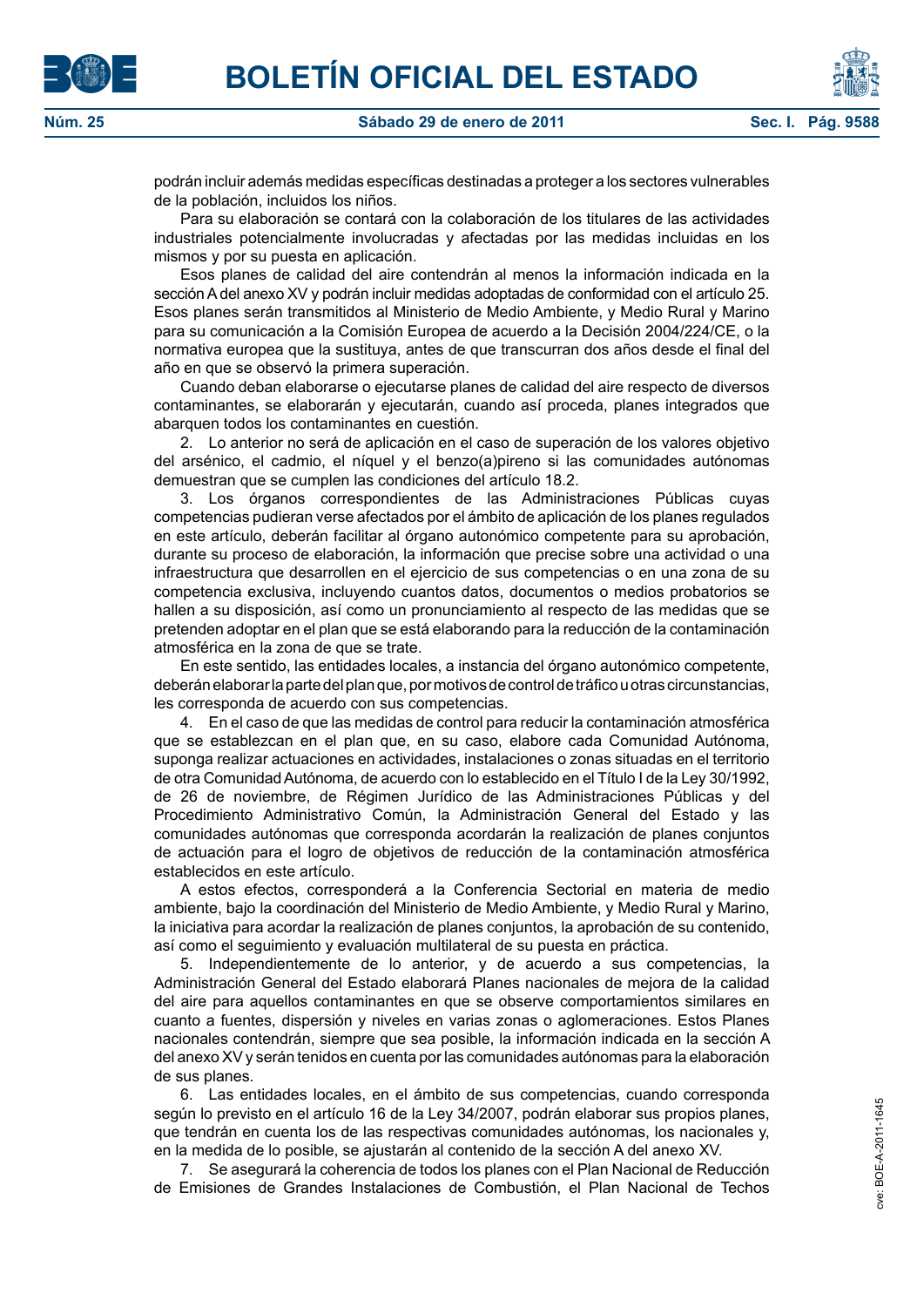



Nacionales de Emisión, los Planes de Ruido Ambiental y los Planes de Lucha contra el Cambio Climático, maximizando en cualquier caso el beneficio medioambiental conjunto.

#### Artículo 25. *Planes de acción a corto plazo.*

1. Cuando en una zona o una aglomeración determinada exista el riesgo de que el nivel de contaminantes supere uno o más de los umbrales de alerta especificados en el anexo I, las comunidades autónomas y, en su caso, las entidades locales, elaborarán planes de acción que indicarán las medidas que deben adoptarse a corto plazo para reducir el riesgo de superación o la duración de la misma. Cuando dicho riesgo se refiera a uno o varios valores límite o valores objetivo especificados en las secciones A a H del anexo I, se podrán elaborar, cuando así proceda, esos planes de acción a corto plazo. No obstante, cuando exista un riesgo de superación del umbral de alerta del ozono indicado en el apartado II de la sección H del anexo I, solo se elaborarán esos planes de acción a corto plazo cuando consideren que hay una posibilidad significativa de reducción del riesgo o de la duración o gravedad de la situación, habida cuenta de las condiciones geográficas, meteorológicas y económicas. Al elaborar ese plan de acción a corto plazo, se deberá tener en cuenta la Decisión 2004/279/CE.

2. Los planes de acción a corto plazo indicados en el apartado 1 podrán, en determinados casos, establecer medidas eficaces para controlar y, si es necesario, reducir o suspender actividades que contribuyan de forma significativa a aumentar el riesgo de superación de los valores límite o los valores objetivo o umbrales de alerta respectivos. Esos planes de acción podrán incluir medidas relativas al tráfico de vehículos de motor, a aeronaves en ciclo de aterrizaje y despegue, a obras de construcción, a buques amarrados y al funcionamiento de instalaciones industriales o el uso de productos y a la calefacción doméstica. En el marco de esos planes, también podrán preverse acciones específicas destinadas a proteger a los sectores vulnerables de la población, incluidos los niños.

3. Cuando las autoridades competentes hayan elaborado un plan de acción a corto plazo, pondrán a disposición de la ciudadanía y de las organizaciones interesadas los resultados de sus investigaciones sobre la viabilidad y el contenido de los planes de acción específicos a corto plazo y la información sobre la ejecución de esos planes.

4. Para la elaboración de los planes de acción a corto plazo se tendrán en cuenta, en la medida de lo posible, los ejemplos de buenas prácticas que publicará la Comisión Europea.

#### Artículo 26. *Contaminación transfronteriza.*

1. Cuando las concentraciones de contaminantes que superen los valores límite, más el margen de tolerancia, en su caso, los valores objetivo o los objetivos a largo plazo se deban principalmente a las emisiones de precursores en otros Estados miembros u otros países, las comunidades autónomas afectadas lo notificarán al Ministerio de Medio Ambiente, y Medio Rural y Marino, para su comunicación al Ministerio de Asuntos Exteriores y de Cooperación, a efectos de que se realicen las necesarias gestiones entre Estados para remediar la situación.

2. Las medidas que se adopten como consecuencia de las gestiones señaladas en el apartado 1 podrán incluir la elaboración de planes comunes para reducir los niveles de contaminantes y cumplir los valores límite, los valores objetivo o los objetivos a largo plazo. En dichas medidas se tendrá en cuenta que los planes de acción a corto plazo que, en su caso, se elaboren de conformidad con lo establecido en el artículo 25, afectarán a las zonas colindantes de los Estados miembros u otros países implicados. El Ministerio de Asuntos Exteriores y de Cooperación garantizará que las zonas colindantes de otros Estados Miembros u otros países que hayan desarrollado a su vez planes de acción a corto plazo reciben toda la información adecuada.

3. Cuando se produzcan superaciones del umbral de información o de los umbrales de alerta en zonas cercanas a las fronteras del Estado, las comunidades autónomas afectadas lo notificarán al Ministerio de Medio Ambiente, y Medio Rural y Marino, para su comunicación al Ministerio de Asuntos Exteriores y de Cooperación, a efectos de poner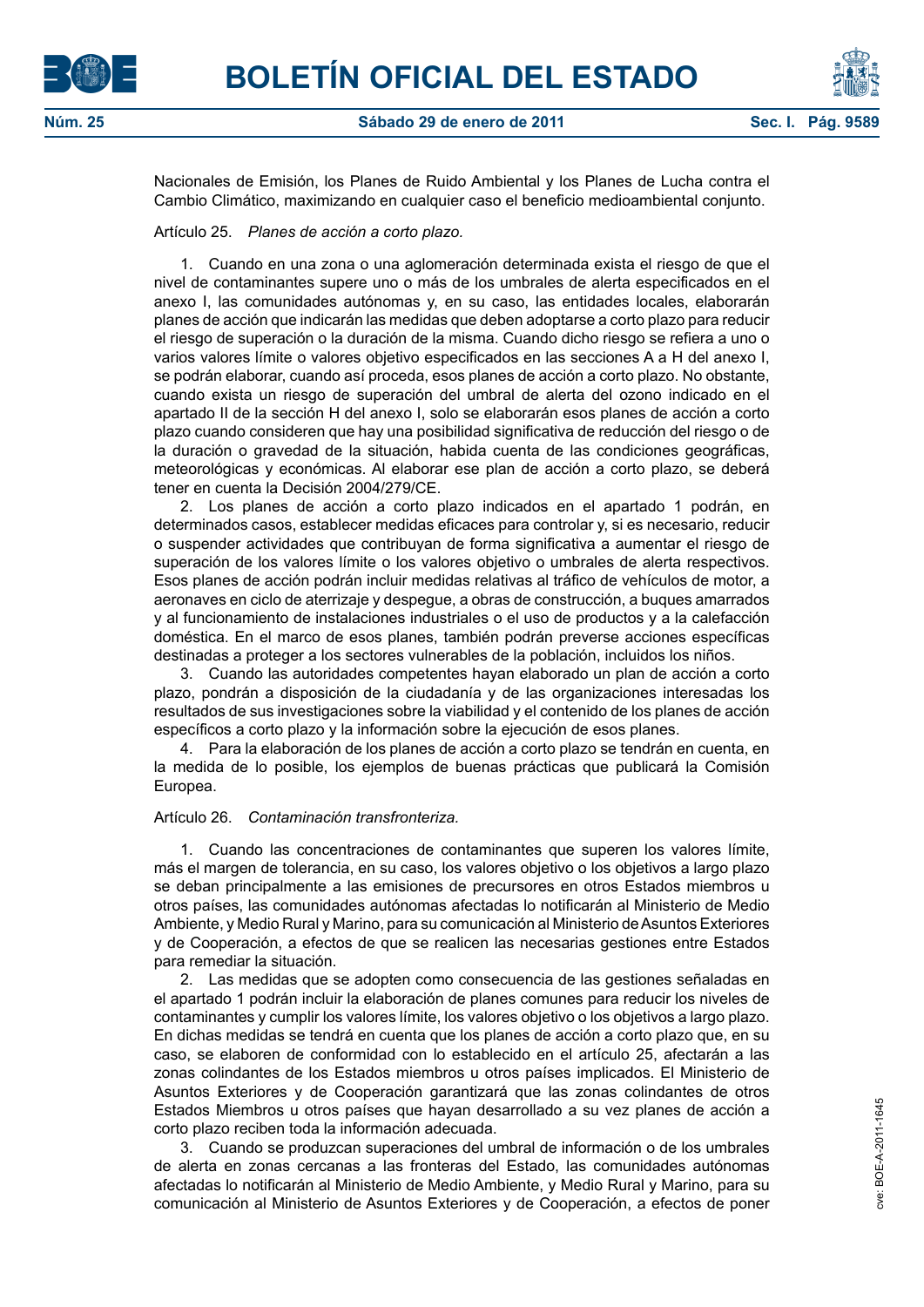



este hecho en conocimiento de los Estados miembros u otros países vecinos, a la mayor brevedad posible, para que pueda informarse debidamente a la población de dichos Estados.

## CAPÍTULO V

#### **Intercambio de información**

#### Artículo 27. *Información a intercambiar entre las administraciones públicas.*

1. Las autoridades competentes de las comunidades autónomas y de las entidades locales facilitarán a la Dirección General de Calidad y Evaluación Ambiental del Ministerio de Medio Ambiente, y Medio Rural y Marino, para el cumplimiento del deber de información a la Comisión Europea, la información que se detalla en el capítulo 1 del anexo XVI y en los términos y condiciones que se establezca en la normativa europea comunitaria.

2. El Ministerio de Medio Ambiente, y Medio Rural y Marino, para facilitar la evaluación de la calidad del aire de las distintas comunidades autónomas, facilitará a las mismas la información que se detalla en el capítulo 2 del anexo XVI.

3. La información a que hace referencia los apartados anteriores se transmitirá a través del Sistema Español de Información, Vigilancia y Prevención de la contaminación atmosférica.

4. Se dará por supuesta la validez de todos los datos facilitados, salvo los señalados como provisionales.

#### Artículo 28. *Información al público.*

1. Las Administraciones públicas pondrán a disposición del público la información sobre las designaciones a que se refiere el apartado 3.a del artículo 3 de esta norma.

2. Las Administraciones públicas, según sus competencias, pondrán periódicamente a disposición del público y de las organizaciones interesadas la siguiente información relativa a la calidad del aire ambiente:

a) Concentraciones en el aire ambiente de dióxido de azufre, dióxido de nitrógeno y óxidos de nitrógeno, partículas, plomo, benceno, monóxido de carbono, ozono, arsénico, cadmio, mercurio, níquel, benzo(a)pireno y los otros hidrocarburos aromáticos policíclicos mencionados en el artículo 9, expresadas como los valores medios para el cálculo de la media establecido en el anexo I.

b) La información sobre las concentraciones de dióxido de azufre, dióxido de nitrógeno, partículas, al menos PM10, ozono y monóxido de carbono en el aire ambiente se actualizará, como mínimo, cada día, y siempre que sea factible cada hora.

c) La información sobre concentraciones de plomo y benceno, expresadas como promedio de los últimos doce meses, se actualizará al menos una vez al trimestre y, siempre que sea factible, una vez al mes.

d) Niveles de depósito de arsénico, cadmio, mercurio, níquel, benzo(a)pireno y los otros hidrocarburos aromáticos policíclicos mencionados en el artículo 9.

e) Para el amoniaco, la concentración obtenida en los puntos de medición rurales de fondo y de tráfico del artículo 12. Dicha información se actualizará, como mínimo, cada mes. f) Contaminación de fondo rural, que se actualizará cada mes.

g) Estudios sobre calidad del aire y salud realizados en el ámbito de sus competencias.

Además, la información al público indicará todos los casos en que las concentraciones superen los objetivos de calidad del aire del anexo I, incluidos los valores límite, los valores objetivo, los umbrales de alerta, los umbrales de información y los objetivos a largo plazo, sus causas y la zona afectada. También incluirá una breve evaluación en relación con los objetivos de calidad del aire, así como información adecuada en relación con las repercusiones sobre la salud y, cuando proceda, la vegetación. Y, por último, una descripción de la metodología seguida en la toma de muestras y análisis.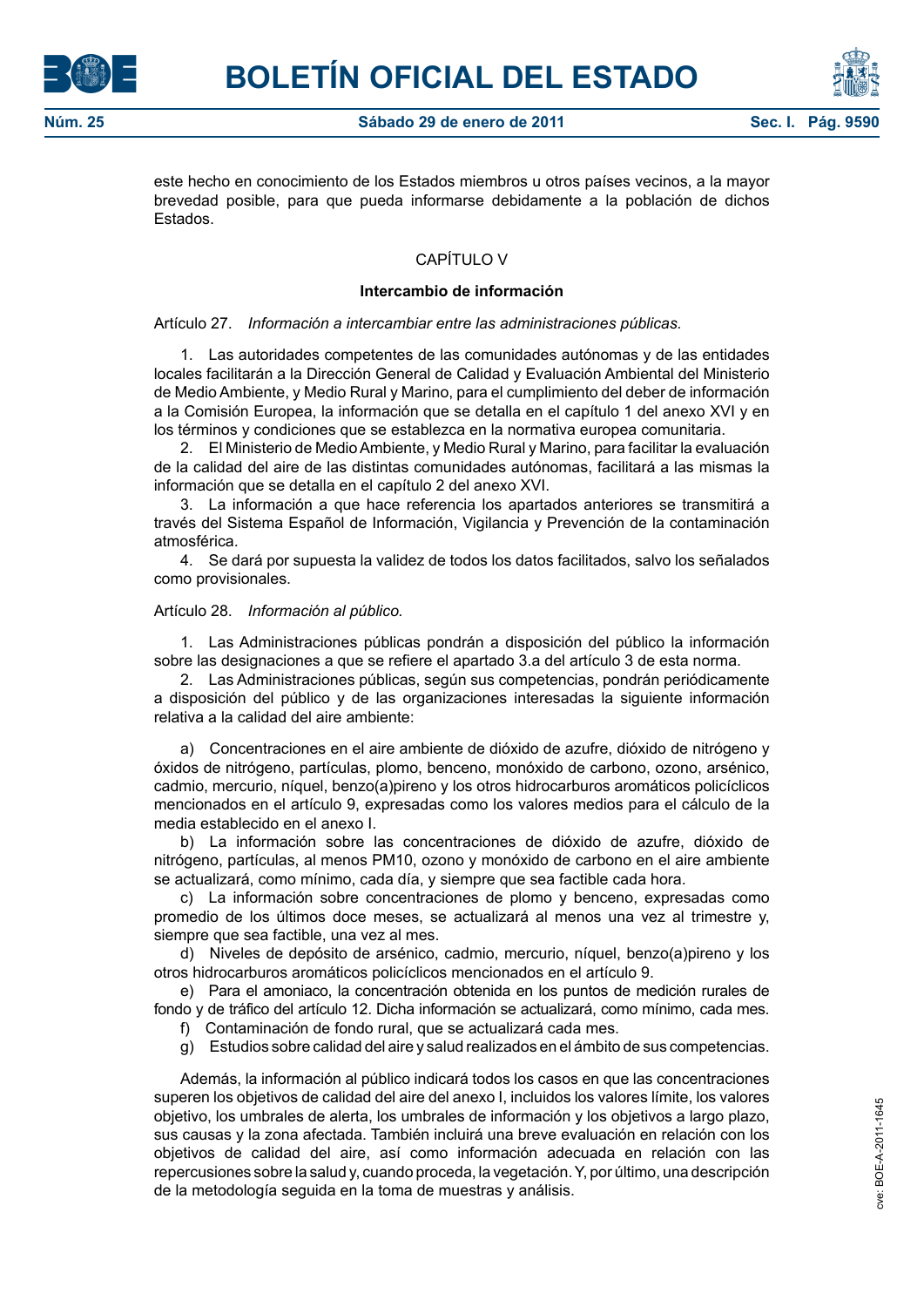3. En caso de que para la evaluación de la calidad del aire relativa a determinados contaminantes se tengan en cuenta las aportaciones procedentes de fuentes naturales, se informará de la metodología seguida y de las zonas y aglomeraciones en las que las superaciones de los valores límite de un contaminante sean atribuibles a fuentes naturales.

4. Cuando se rebase un umbral de alerta o de información de los recogidos en el anexo I, los detalles difundidos al público incluirán, como mínimo:

a) Información sobre la superación o superaciones observadas, que constará de: ubicación de la zona donde se ha producido la superación; tipo de umbral superado, es decir, de información o de alerta; hora de inicio y duración de la superación; concentración horaria más elevada, acompañada, en el caso del ozono, de la concentración media octohoraria más elevada.

b) Previsiones para la tarde siguiente o el día o días siguientes, que incluirá: zona geográfica donde estén previstos las superaciones de los umbrales de información o alerta; cambios previstos en la contaminación diferenciando entre mejora, estabilización o empeoramiento, junto con los motivos de esos cambios.

c) Información sobre el tipo de población afectada, los posibles efectos para la salud y el comportamiento recomendado, es decir: información sobre los grupos de población de riesgo; descripción de los síntomas probables; recomendaciones sobre las precauciones que debe tener la población afectada; fuentes de información suplementaria.

d) Información sobre las medidas preventivas destinadas a reducir la contaminación y/o la exposición a la misma: indicación de los principales sectores de fuentes de contaminación; recomendaciones de medidas para reducir las emisiones.

e) En el caso de las superaciones previstas, los datos se facilitarán en la mayor medida posible.

5. Las administraciones públicas pondrán a disposición del público y de las organizaciones interesadas toda decisión de prórroga y toda exención, tanto solicitadas como concedidas, de acuerdo con el artículo 23.

6. Las administraciones públicas pondrán a disposición de la población los planes adoptados según los artículos 24 y 25 y los facilitarán, asimismo, a las organizaciones interesadas. La información deberá incluir los resultados de la evaluación de la calidad del aire del apartado II del anexo V.

7. En el caso del arsénico, el cadmio, el níquel y el benzo(a)pireno, las Administraciones públicas pondrán a disposición de la población todas las medidas adoptadas de acuerdo al párrafo segundo del apartado 1 del artículo 13 y a los artículos 18 y 19.

8. Las administraciones públicas pondrán a disposición del público informes anuales sobre todos los contaminantes cubiertos por el presente real decreto. En el caso del amoniaco, esta obligación se entenderá solo para los puntos de medición rurales de fondo y de tráfico. En dichos informes se presentará un compendio de los niveles de superación de los valores límite, los valores objetivo, los objetivos a largo plazo, los umbrales de información y los umbrales de alerta, para los períodos de cálculo de las medias que correspondan. Esa información deberá combinarse con una evaluación sintética de los efectos de esas superaciones. Los informes podrán incluir, cuando proceda, información y evaluaciones suplementarias sobre protección forestal así como información sobre los demás contaminantes para los que el presente real decreto establece medidas de control, como, por ejemplo, las sustancias precursoras del ozono no reguladas que figuran en el apartado II del anexo XI.

9. La información disponible por el público y por las organizaciones en virtud de lo dispuesto en los anteriores apartados deberá ser clara, comprensible y accesible y deberá facilitarse a través de medios de difusión apropiados, como radio, televisión, prensa, pantallas de información, servicios de redes informáticas, páginas Web, teletexto, teléfono o fax.





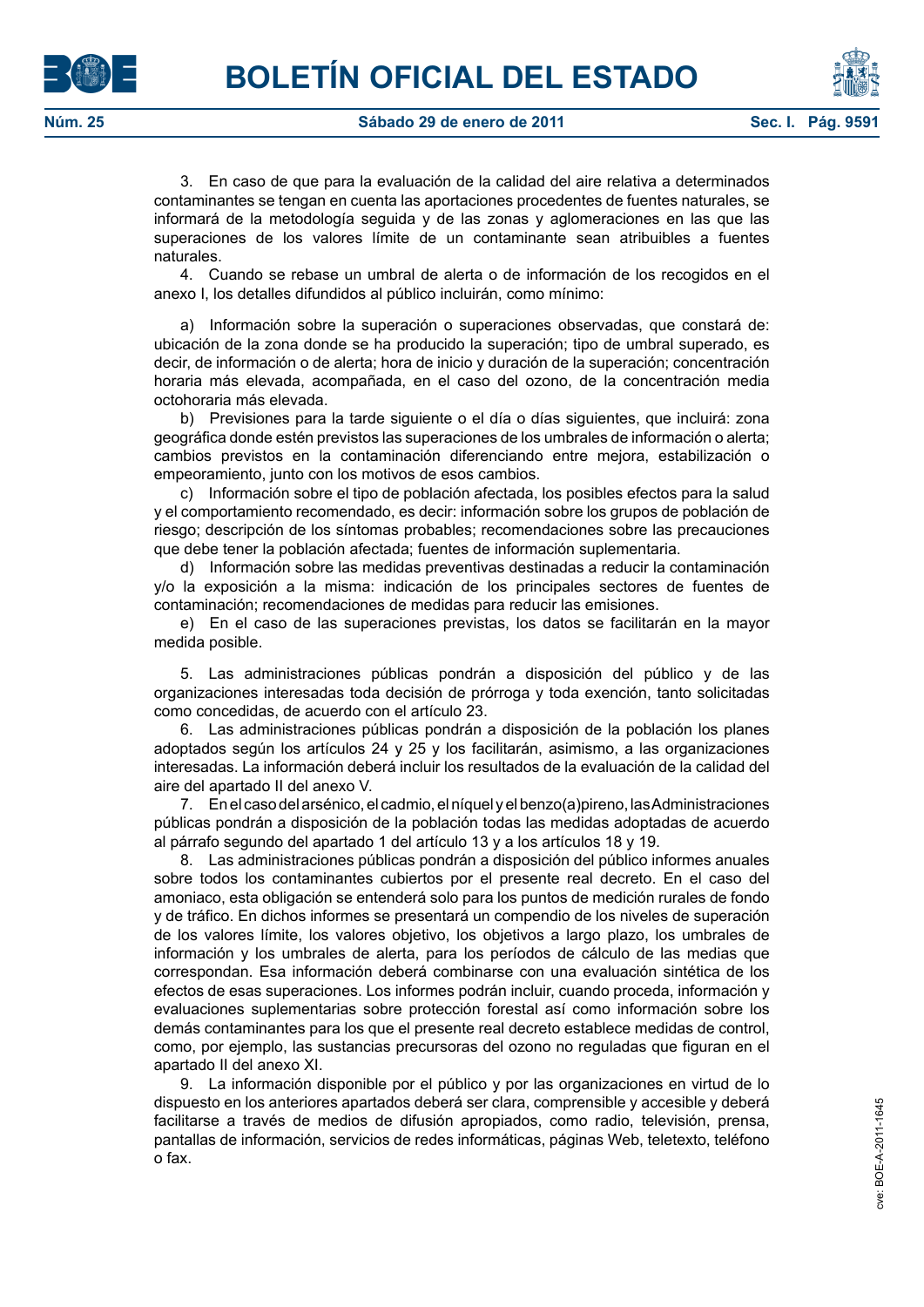



## CAPÍTULO VI

#### **Régimen sancionador**

#### Artículo 29. *Régimen sancionador.*

Al incumplimiento de lo dispuesto en el presente real decreto le será de aplicación el régimen sancionador previsto en la Ley 34/2007, de 15 de noviembre, de calidad del aire y protección de la atmósfera; en la Ley 14/1986, de 25 de abril, General de Sanidad; y en la Ley 16/2002 de 1 de julio, de Prevención y Control Integrados de la Contaminación.

Disposición adicional única. *Evaluación preliminar de la calidad del aire ambiente.*

En el ámbito de sus respectivas competencias, las Administraciones públicas deberán realizar una evaluación preliminar de la calidad del aire en relación con las partículas PM2,5 conforme a lo dispuesto en el presente real decreto, cuando no dispongan de mediciones representativas de los niveles de dicho contaminante correspondientes a todas las zonas y aglomeraciones. Dicha evaluación preliminar se realizará a través de campañas de mediciones representativas, de investigaciones o de evaluación.

#### Disposición transitoria única. *Objetivos de calidad del aire de determinados contaminantes.*

En tanto no se revisen según lo especificado en el artículo 9 de la Ley 34/2007, serán de aplicación los siguientes objetivos de calidad del aire:

| Contaminante        | Concentración media<br>en treinta minutos. | Concentración media<br>en veinticuatro horas,<br>que no debe superarse que no debe superarse |
|---------------------|--------------------------------------------|----------------------------------------------------------------------------------------------|
| Cloro molecular     | 300 $\mu$ g/m <sup>3</sup>                 | 50 $\mu$ g/m <sup>3</sup>                                                                    |
|                     | 300 $\mu$ g/m <sup>3</sup>                 | 50 $\mu$ g/m <sup>3</sup>                                                                    |
| Compuestos de flúor | $60 \mu g/m3$                              | $20 \mu g/m3$                                                                                |
|                     | 30 $\mu$ g/m <sup>3</sup>                  | 10 $\mu$ g/m <sup>3</sup>                                                                    |
|                     | 100 $\mu$ g/m <sup>3</sup>                 | 40 $\mu$ g/m <sup>3</sup>                                                                    |
|                     | $30 \mu g/m3$                              | 10 $\mu$ g/m <sup>3</sup>                                                                    |

Disposición derogatoria única. *Derogación normativa.*

A partir de la entrada en vigor de este real decreto quedan derogadas cuantas disposiciones de igual o inferior rango se opongan a lo dispuesto en el mismo y, en particular, las siguientes:

a) Los Títulos I, II, III y IV, el apartado 1 del anexo I y el apartado 7 del anexo I en lo referente a cloro molecular, cloruro de hidrógeno, compuestos de flúor, fluoruro de hidrógeno, sulfuro de hidrógeno y sulfuro de carbono, del Decreto 833/1975, de 6 de febrero, por el que se desarrolla la Ley 38/1972, de 22 de diciembre, de protección del ambiente atmosférico.

b) El Real Decreto 1073/2002, de 18 de octubre, sobre evaluación y gestión de la calidad del aire ambiente en relación con el dióxido de azufre, dióxido de nitrógeno, óxidos de nitrógeno, partículas, plomo, benceno y monóxido de carbono.

c) El Real Decreto 1796/2003, de 26 de diciembre, relativo al ozono en el aire ambiente. Y

d) El Real Decreto 812/2007, de 22 de junio, sobre evaluación y gestión de la calidad del aire ambiente en relación con el arsénico, el cadmio, el mercurio, el níquel y los hidrocarburos aromáticos policíclicos.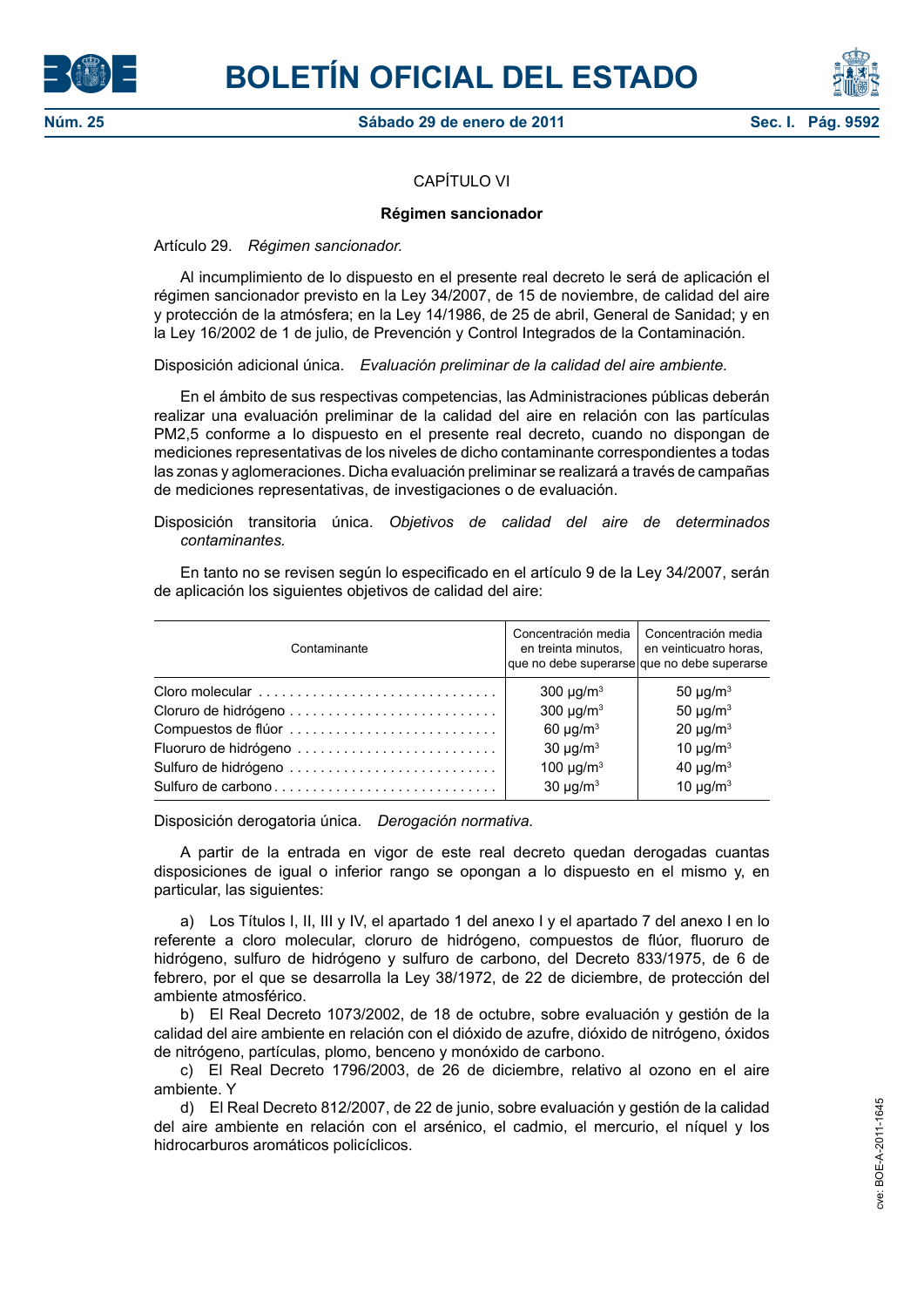



Disposición final primera. *Modificación del Real Decreto 508/2007, de 20 de abril, por el que se regula el suministro de información sobre emisiones del Reglamento E-PRTR y de las autorizaciones ambientales integradas.*

El Real Decreto 508/2007, de 20 de abril, por el que se regula el suministro de información sobre emisiones del Reglamento E-PRTR y de las autorizaciones ambientales integradas, queda modificado como sigue:

Uno. Las letras a), b) y c) del artículo 3.1 quedan redactadas del siguiente modo:

«3.1 a) Emisiones a la atmósfera, al agua y al suelo, de cualquiera de los contaminantes incluidos en el anexo II.

3.1 b) Transferencias fuera del emplazamiento sea cual fuere la cantidad transferida de residuos peligrosos y no peligrosos de los identificados en la Lista Europea de Residuos incluida en el Anejo 2 de la Orden MAM/304/2002, de 8 de febrero, ya sea para fines de valorización o eliminación de acuerdo con las operaciones "R" o "D" contenidas en el Anejo I de la misma Orden Ministerial.

En el caso de los movimientos transfronterizos de residuos peligrosos además se deberá informar del nombre y la dirección del responsable de la valorización o eliminación de los residuos, así como del centro de eliminación o valorización en cuestión.

No tendrán la consideración de transferencias de residuos las operaciones de eliminación de "tratamiento de suelo" o "inyección profunda" contempladas en el artículo 6 del Reglamento E-PRTR.

A efectos de información pública, será de aplicación el valor umbral de 2 toneladas anuales para las transferencias de residuos peligrosos y el de 2.000 toneladas/año para las transferencias de residuos no peligrosos.

3.1 c) Transferencia fuera del emplazamiento de cualquiera de los contaminantes incluidos en el anexo II en aguas residuales destinadas a tratamiento.»

Dos. Se añade un tercer apartado al artículo 4, con la siguiente redacción:

«3. El 15 de noviembre siguiente al período anual al que están referidos los datos, el Ministerio de Medio Ambiente, y Medio Rural y Marino procederá a la publicación de la información correspondiente en el Registro Estatal de Emisiones y Fuentes Contaminantes (PRTR-España).»

Tres. Se añade un nuevo artículo 8 con la siguiente redacción:

«Artículo 8. *Régimen Sancionador.*

El incumplimiento de las obligaciones establecidas en el presente real decreto dará lugar a la aplicación del régimen sancionador previsto en la Ley 16/2002, de 1 de julio, de Prevención y Control Integrados de la Contaminación.»

Cuatro. El encabezado de la tabla del anexo II de la lista de sustancias, en su apartado A.1, queda redactado como sigue:

«A.1 Contaminantes/sustancias respecto de los que, en todo caso, hay que suministrar información.»

Cinco. En el campo «población» incluido en el apartado 2.1 «Identificación complejo» de la Tabla «Información del complejo industrial y datos de emisiones», del Capítulo I del Anexo III, se añade a continuación y entre paréntesis «dato opcional».

Seis. En la tabla «Información del complejo industrial y datos de emisiones», del Capitulo I del Anexo III, en su apartado 5 «DATOS DE EMISIONES POR COMPLEJO INDUSTRIAL», secciones «TRANSFERENCIAS DE RESIDUOS PELIGROSOS Y NO PELIGROSOS FUERA DEL EMPLAZAMIENTO GENERADOS POR EL COMPLEJO/ INSTALACIÓN», siempre que aparece el término «recuperación» debe sustituirse por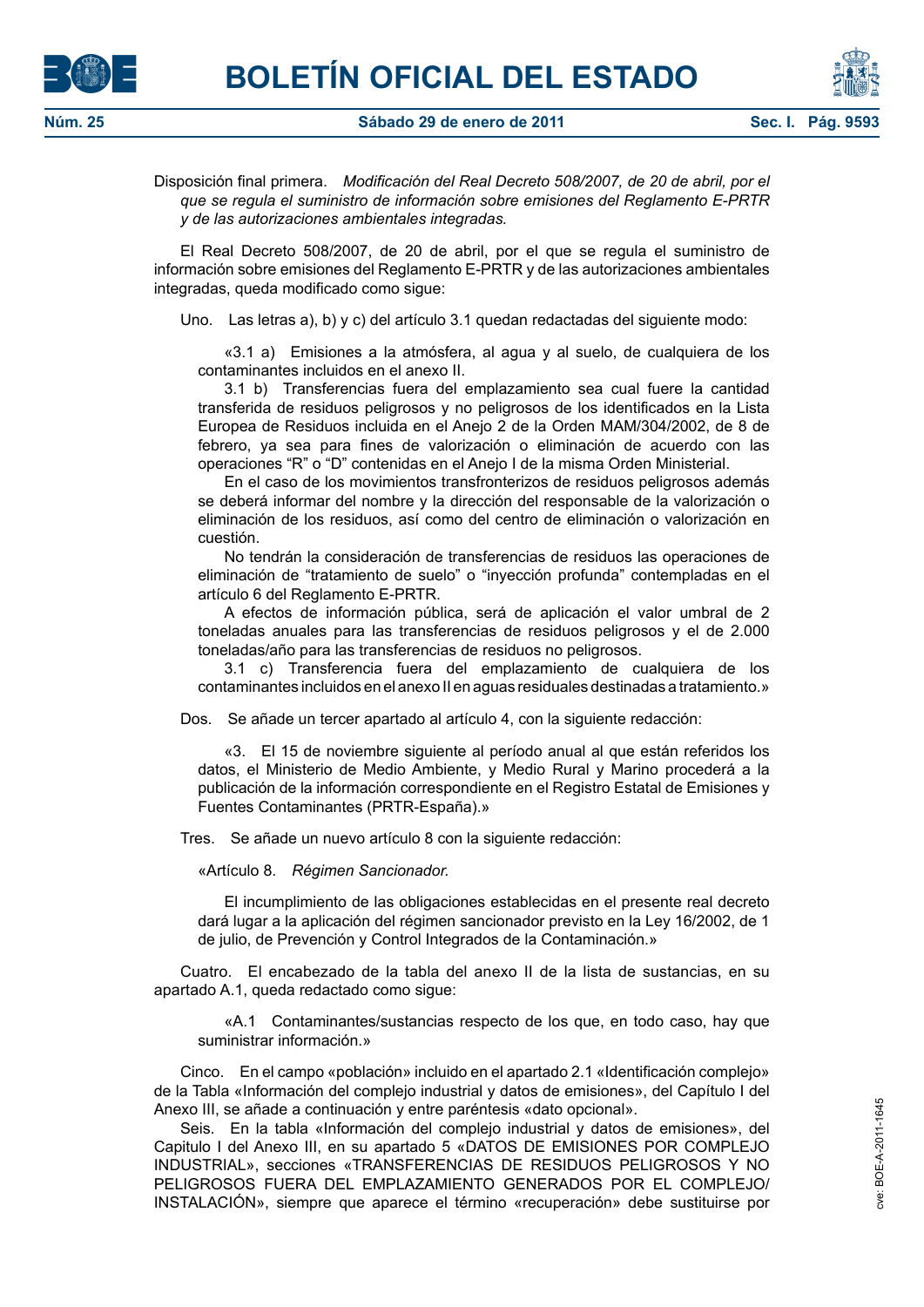



«valorización», de acuerdo con los términos empleados en el Anejo I de la Orden MAM/304/2002, de 8 de febrero.

Siete. Las notas aclaratorias d) y e) contenidas en el pie de la Tabla «Información del complejo industrial y datos de emisiones», del Capítulo I del Anexo III, quedarán modificadas como sigue:

«d) clasificación nacional de actividades económicas de acuerdo a la legislación vigente,

e) código NACE según la clasificación de actividades económicas europea, de acuerdo con la legislación vigente.»

Disposición final segunda. *Fundamento constitucional.*

El presente real decreto se dicta al amparo de las competencias exclusivas que al Estado otorga el artículo 149.1.16.ª y 23.ª de la Constitución, en materia de bases y coordinación general de la sanidad y de legislación básica sobre protección del medio ambiente.

Disposición final tercera. *Incorporación del derecho comunitario al derecho nacional.*

Mediante el presente real decreto se incorpora al derecho nacional la Directiva 2008/50/CE del Parlamento Europeo y del Consejo de 21 de mayo de 2008 relativa a la calidad del aire ambiente y a una atmósfera más limpia en Europa.

Disposición final cuarta. *Habilitación normativa.*

Se autoriza a los Ministros de Medio Ambiente, y Medio Rural y Marino y de Sanidad, Política Social e Igualdad para dictar, en el ámbito de sus respectivas competencias, las disposiciones necesarias para la adaptación de los anexos a la normativa comunitaria y, en particular, para el establecimiento de valores límite para cortos periodos de exposición para hidrocarburos y benceno.

Disposición final quinta. *Entrada en vigor.*

El presente real decreto entrará en vigor el día siguiente al de su publicación en el «Boletín Oficial del Estado».

Dado en Madrid, el 28 de enero de 2011.

JUAN CARLOS R.

El Ministro de la Presidencia, RAMÓN JÁUREGUI ATONDO

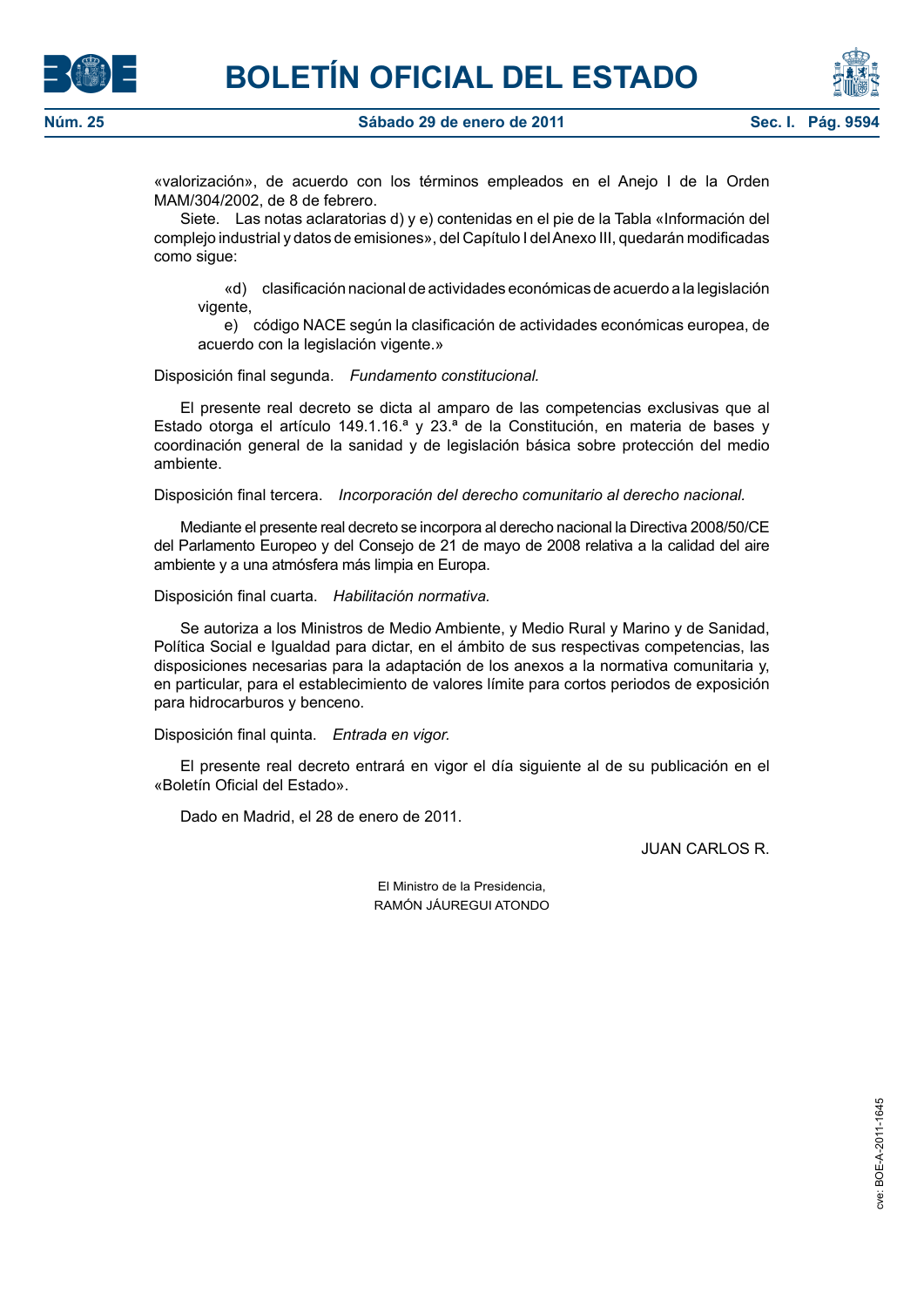



## **ANEXO I**

## **Objetivos de calidad del aire para los distintos contaminantes (artículos 4, 10, 13, 14, 15, 16, 17, 18, 19, 20, 23, 24, 25 y 28)**

A. *Valores límite para la protección de la salud, nivel crítico para la protección de la vegetación y umbral de alerta del dióxido de azufre*

I. Valores límite para la protección de la salud y nivel crítico para la protección de la vegetación del dióxido de azufre

Los valores límite y el nivel crítico se expresarán en µg/m<sup>3</sup>. El volumen debe ser referido a una temperatura de 293 K y a una presión de 101,3 kPa.

|                          | Período<br>de promedio                                                          | Valor                                                                                                                | Fecha de cumplimiento<br>del valor límite |
|--------------------------|---------------------------------------------------------------------------------|----------------------------------------------------------------------------------------------------------------------|-------------------------------------------|
| 1. Valor límite horario. | 1 hora.                                                                         | 350 µg/m <sup>3</sup> , valor que no podrá En vigor desde el 1<br>superarse en más de 24<br>ocasiones por año civil. | de enero de 2005.                         |
| 2. Valor límite diario.  | 24 horas.                                                                       | 125 µg/m <sup>3</sup> , valor que no podrá En vigor desde el 1<br>superarse en más de 3<br>ocasiones por año civil.  | de enero de 2005.                         |
| 3. Nivel crítico (1).    | Año civil e invierno $20 \mu g/m3$<br>(del 1 de octubre $ $<br>al 31 de marzo). |                                                                                                                      | En vigor desde el 11<br>de junio de 2008. |

(1) Para la aplicación de este valor sólo se tomarán en consideración los datos obtenidos en las estaciones de medición definidas en el apartado II.b del anexo III.

II. Umbral de alerta del dióxido de azufre

El valor correspondiente al umbral de alerta del dióxido de azufre se sitúa en 500  $\mu$ g/m<sup>3</sup>. Se considerará superado cuando durante tres horas consecutivas se exceda dicho valor cada hora, en lugares representativos de la calidad del aire en un área de, como mínimo, 100 km2 o en una zona o aglomeración entera, tomando la superficie que sea menor.

B. Valores límite del dióxido de nitrógeno (NO<sub>2</sub>) para la protección de la salud, nivel crítico de los óxidos de nitrógeno (NO<sub>x</sub>) para la protección de la vegetación y umbral de *alerta del NO*<sub>2</sub>

I. Valores límite del dióxido de nitrógeno para la protección de la salud y nivel crítico de los óxidos de nitrógeno para la protección de la vegetación

Los valores límite y el nivel crítico se expresarán en µg/m<sup>3</sup>. El volumen debe ser referido a una temperatura de 293 K y a una presión de 101,3 kPa.

|                             | Período de<br>promedio | Valor límite                                                                                                               | Margen de tolerancia                                                                                                                                                                                                                                                                                                             | Fecha de<br>cumplimiento del<br>valor límite |
|-----------------------------|------------------------|----------------------------------------------------------------------------------------------------------------------------|----------------------------------------------------------------------------------------------------------------------------------------------------------------------------------------------------------------------------------------------------------------------------------------------------------------------------------|----------------------------------------------|
| 1. Valor límite<br>horario. | 1 hora.                | 200 $\mu$ g/m <sup>3</sup> de NO <sub>2</sub><br>podrán<br>que no<br>superarse en más<br>de 18 ocasiones<br>por año civil. | 50 % a 19 de julio de 1999, valor<br>que se reducirá el 1 de enero de l<br>2001 y, en lo sucesivo, cada 12<br>meses, en porcentajes anuales<br>idénticos, hasta alcanzar un 0 %<br>el 1 de enero de 2010.<br>50% en las zonas y aglomeraciones<br>en las que se haya concedido<br>una prórroga de acuerdo con el<br>artículo 23. | Debealcanzarse<br>el 1 de enero<br>de 2010.  |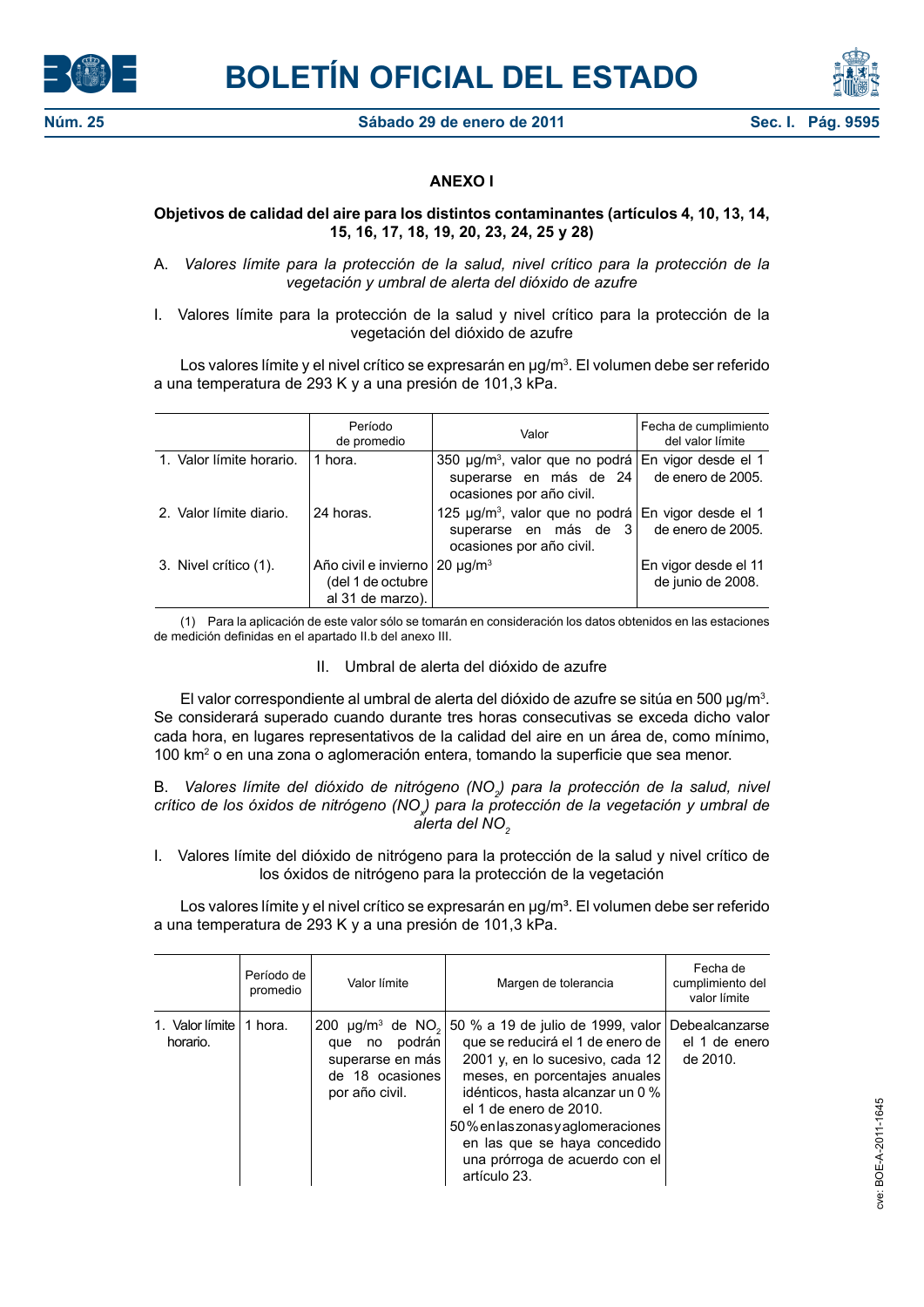





|                             | Período de<br>promedio | Valor límite                                                          | Margen de tolerancia                                                                                                                                                                                                                                                                                                                            | Fecha de<br>cumplimiento del<br>valor límite |
|-----------------------------|------------------------|-----------------------------------------------------------------------|-------------------------------------------------------------------------------------------------------------------------------------------------------------------------------------------------------------------------------------------------------------------------------------------------------------------------------------------------|----------------------------------------------|
| 2. Valor límite l<br>anual. | 1 año civil.           | 40 $\mu$ g/m <sup>3</sup> de NO <sub>2</sub>                          | 50 % a 19 de julio de 1999, valor Debealcanzarse<br>que se reducirá el 1 de enero de  <br>2001 y, en lo sucesivo, cada 12<br>meses, en porcentajes anuales<br>idénticos, hasta alcanzar un 0 %<br>el 1 de enero de 2010.<br>50% en las zonas y aglomeraciones<br>en las que se haya concedido<br>una prórroga de acuerdo con el<br>artículo 23. | el 1 de enero<br>de 2010.                    |
| 3. Nivel<br>crítico $(1)$ . | 1 año civil.           | 30 µg/m <sup>3</sup> de NOx   Ninguno.<br>(expresado como<br>$NO2$ ). |                                                                                                                                                                                                                                                                                                                                                 | En vigor desde<br>el 11 de junio<br>de 2008. |

(1) Para la aplicación de este nivel crítico solo se tomarán en consideración los datos obtenidos en las estaciones de medición definidas en el apartado II.b del anexo III.

#### II. Umbral de alerta del dióxido de nitrógeno

El valor correspondiente al umbral de alerta del dióxido de nitrógeno se sitúa en 400 µg/m<sup>3</sup>. Se considerará superado cuando durante tres horas consecutivas se exceda dicho valor cada hora en lugares representativos de la calidad del aire en un área de, como mínimo, 100 km² o en una zona o aglomeración entera, tomando la superficie que sea menor.

#### C. *Valores límite de las partículas PM10 en condiciones ambientales para la protección de la salud*

|                     | Período<br>de promedio | Valor límite                                                                                  | Margen<br>de tolerancia | Fecha de cumplimiento<br>del valor límite    |
|---------------------|------------------------|-----------------------------------------------------------------------------------------------|-------------------------|----------------------------------------------|
| 1. Valor<br>diario. | límite   24 horas.     | 50 µg/m <sup>3</sup> , que no podrán 50% (1).<br>superarse en más de<br>35 ocasiones por año. |                         | En vigor desde el 1 de enero<br>de 2005 (2). |
| 2. Valor<br>anual.  | límite   1 año civil.  | 40 $\mu$ g/m <sup>3</sup>                                                                     | $20\%$ (1).             | En vigor desde el 1 de enero<br>de 2005 (2). |

(1) Aplicable solo mientras esté en vigor la exención de cumplimiento de los valores límite concedida de acuerdo con el artículo 23.

(2) En las zonas en las que se haya concedido exención de cumplimiento, de acuerdo con el artículo 23, el 11 de junio de 2011.

D. *Valores objetivo y límite de las partículas PM2,5 en condiciones ambientales para la protección de la salud*

|                                    | Período<br>de promedio | Valor          | Margen de tolerancia                                                                                                                                                                                                                                                                                                                                                                              | Fecha de cumplimiento<br>del valor límite |
|------------------------------------|------------------------|----------------|---------------------------------------------------------------------------------------------------------------------------------------------------------------------------------------------------------------------------------------------------------------------------------------------------------------------------------------------------------------------------------------------------|-------------------------------------------|
| Valor objetivo<br>anual.           | 1 año civil.           | $25 \mu q/m^3$ |                                                                                                                                                                                                                                                                                                                                                                                                   | En vigor desde el 1<br>de enero de 2010.  |
| Valor límite anual<br>$(fase I)$ . | 1 año civil.           | $25 \mu g/m3$  | 20% el 11 de junio de 2008, que se<br>reducirá el 1 de enero siguiente y.<br>en lo sucesivo, cada 12 meses,<br>en porcentajes idénticos anuales<br>hasta alcanzar un 0% el 1 de<br>enero de 2015, estableciéndose<br>los siguientes valores:<br>5 µg/m <sup>3</sup> en 2008; 4 µg/m <sup>3</sup> en 2009 y<br>2010; 3 $\mu q/m^3$ en 2011; 2 $\mu q/m^3$ en<br>2012; 1 $\mu q/m^3$ en 2013 y 2014 | 1 de enero de 2015.                       |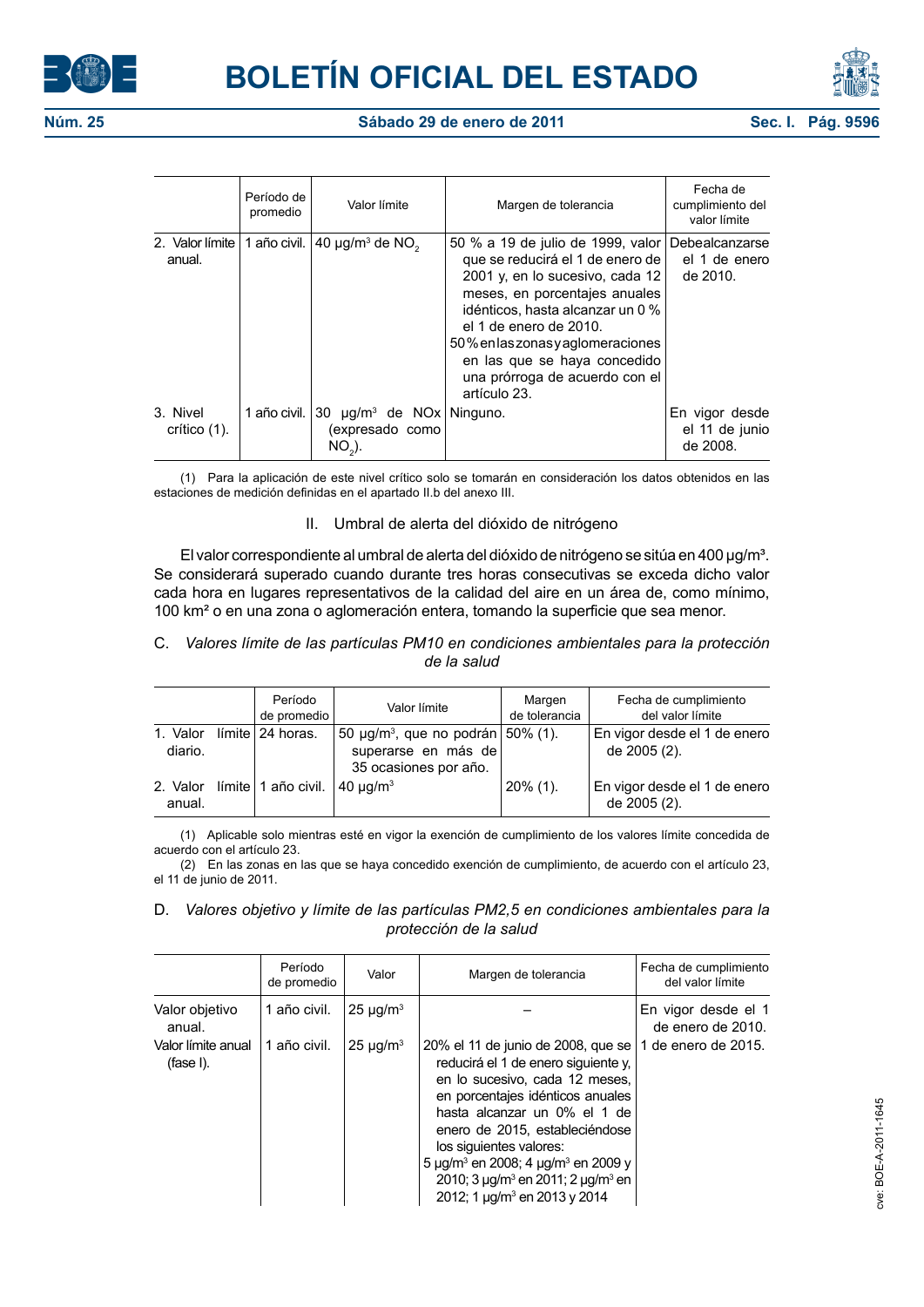



|                                                        | Período<br>de promedio | Valor          | Margen de tolerancia | Fecha de cumplimiento<br>del valor límite |
|--------------------------------------------------------|------------------------|----------------|----------------------|-------------------------------------------|
| Valor límite anual   1 año civil.<br>(fase II) $(1)$ . |                        | $20 \mu q/m^3$ |                      | 1 de enero de 2020.                       |

(1) Valor límite indicativo que deberá ratificarse como valor límite en 2013 a la luz de una mayor información acerca de los efectos sobre la salud y el medio ambiente, la viabilidad técnica y la experiencia obtenida con el valor objetivo en los Estados Miembros de la Unión Europea.

E. *Valor límite del plomo en condiciones ambientales para la protección de la salud*

|                        | Período<br>de promedio | Valor límite                  | Fecha de cumplimiento del valor límite                                                                                                                                                                                       |
|------------------------|------------------------|-------------------------------|------------------------------------------------------------------------------------------------------------------------------------------------------------------------------------------------------------------------------|
| Valor límite<br>anual. | 1 año civil.           | $\log 5 \mu$ g/m <sup>3</sup> | En vigor desde el 1 de enero de 2005, en general.<br>En las inmediaciones de fuentes industriales específicas,<br>situadas en lugares contaminados a lo largo de decenios<br>de actividad industrial, el 1 de enero de 2010. |

## F. *Valor límite del benceno para la protección de la salud*

El valor límite se expresará en  $\mu$ g/m<sup>3</sup>. El volumen debe ser referido a una temperatura de 293 K y a una presión de 101,3 kPa.

|               | Período<br>de promedio | Valor límite             | Margen de tolerancia                                                                                                                                                                                                                                                                                                                                                                                                 | Fecha de cumplimiento<br>del valor límite |
|---------------|------------------------|--------------------------|----------------------------------------------------------------------------------------------------------------------------------------------------------------------------------------------------------------------------------------------------------------------------------------------------------------------------------------------------------------------------------------------------------------------|-------------------------------------------|
| Valor límite. | Año civil.             | 5 $\mu$ g/m <sup>3</sup> | 5 $\mu$ g/m <sup>3</sup> a 13 de diciembre de Debe alcanzarse el 1<br>2000, porcentaje que se reducirá   de enero de 2010.<br>el 1 de enero de 2006 y en lo<br>sucesivo, cada 12 meses, en 1<br>µg/m <sup>3</sup> hasta alcanzar un 0% el 1<br>de enero de 2010.<br>5<br>$\mu q/m^3$ , en las zonas<br>$\mathsf{V}$<br>aglomeraciones en las que se<br>haya concedido una prórroga<br>de acuerdo con el artículo 23. |                                           |

## G. *Valor límite del monóxido de carbono para la protección de la salud*

El valor límite se expresará en mg/m<sup>3</sup>. El volumen debe ser referido a una temperatura de 293 K y a una presión de 101,3 kPa.

|               | Período de promedio   |  |  |  |  | Valor límite                                     | Fecha de cumplimiento del valor límite |
|---------------|-----------------------|--|--|--|--|--------------------------------------------------|----------------------------------------|
| Valor límite. | móviles octohorarias. |  |  |  |  | Máxima diaria de las medias 10 mg/m <sup>3</sup> | En vigor desde el 1 de enero de 2005.  |

La concentración máxima de las medias móviles octohorarias correspondientes a un día se escogerá examinando las medias móviles de ocho horas, calculadas a partir de datos horarios y que se actualizarán cada hora. Cada media octohoraria así calculada se atribuirá al día en que termine el período, es decir, el primer período de cálculo para cualquier día dado será el período que comience a las 17:00 de la víspera y termine a la 1:00 de ese día; el último período de cálculo para cualquier día dado será el que transcurra entre las 16:00 y las 24:00 de ese día.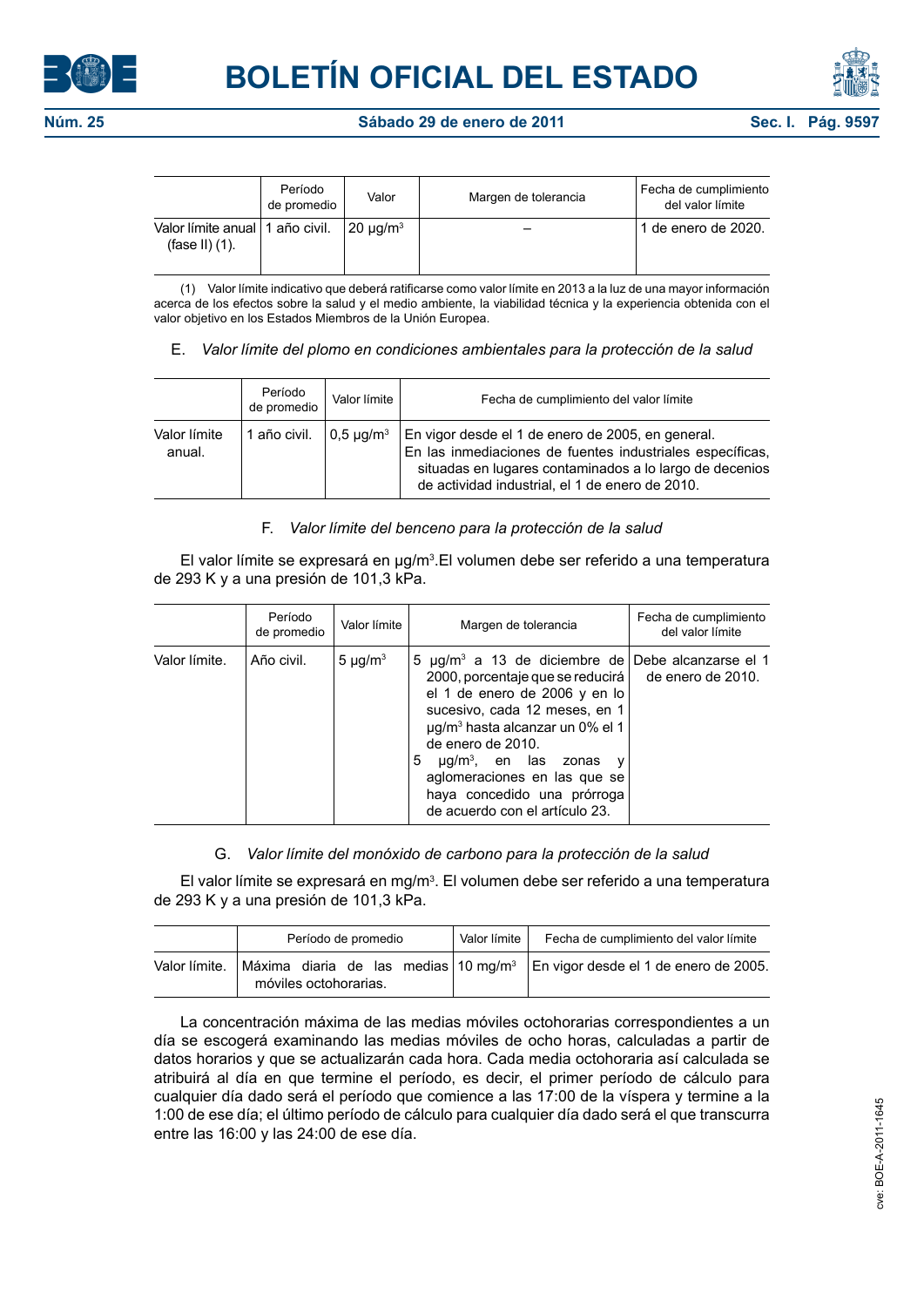



#### **Núm. 25 Sábado 29 de enero de 2011 Sec. I. Pág. 9598**

## H. *Valores objetivo, objetivos a largo plazo y umbrales de información y alerta relativos al ozono troposférico*

Los valores se expresarán en µg/m<sup>3</sup>. El volumen debe ser referido a una temperatura de 293 K y a una presión de 101,3 kPa. La hora será la Hora de Europa Central (HEC).

El valor AOT40, acrónimo de «Accumulated Ozone Exposure over a threshold of 40 Parts Per Billion», se expresa en [µg/m<sup>3</sup>] × h y es la suma de la diferencia entre las concentraciones horarias superiores a los 80  $\mu$ g/m $^3$ , equivalente a 40 nmol/mol o 40 partes por mil millones en volumen, y 80 µg/m<sup>3</sup> a lo largo de un período dado utilizando únicamente los valores horarios medidos entre las 8:00 y las 20:00 horas, HEC, cada día, o la correspondiente para las regiones ultraperiféricas.

| Objetivo                                              | Parámetro                                                                                                                                  | Valor                                                                                                                                                               | Fecha de cumplimiento |
|-------------------------------------------------------|--------------------------------------------------------------------------------------------------------------------------------------------|---------------------------------------------------------------------------------------------------------------------------------------------------------------------|-----------------------|
| la protección de la $ $<br>salud humana.              | 1. Valor objetivo para   Máxima diaria de las  <br>medias<br>móviles l<br>octohorarias (1).                                                | 120 $\mu$ g/m <sup>3</sup> que no deberá   1 de enero de 2010 (3).<br>superarse más de 25 días<br>por cada año civil de<br>promedio en un período de 3<br>años (2). |                       |
| 2. Valor<br>de la vegetación.                         | objetivo   AOT40, calculado a  <br>para la protección   partir de valores  <br>horarios de mayo a<br>julio.                                | 18 000 $\mu$ g/m <sup>3</sup> × h de promedio   1 de enero de 2010 (3).<br>en un período de 5 años (2).                                                             |                       |
| plazo para la<br>salud humana.                        | 3. Objetivo a largo Máxima diaria de las 120 µg/m <sup>3</sup> .<br>medias<br>móviles<br>protección de la octohorarias en un<br>año civil. |                                                                                                                                                                     | No definida.          |
| plazo para<br>la l<br>protección de la<br>vegetación. | 4. Objetivo a largo AOT40, calculado a 6000 µg/m <sup>3</sup> × h.<br>partir de valores<br>horarios de mayo a<br>julio.                    |                                                                                                                                                                     | No definida.          |

I. Valores objetivo y objetivos a largo plazo para el ozono

(1) El máximo de las medias móviles octohorarias del día deberá seleccionarse examinando promedios móviles de ocho horas, calculados a partir de datos horarios y actualizados cada hora. Cada promedio octohorario así calculado se asignará al día en que dicho promedio termina, es decir, el primer período de cálculo para un día cualquiera será el período a partir de las 17:00 h del día anterior hasta la 1:00 h de dicho día; el último período de cálculo para un día cualquiera será el período a partir de las 16:00 h hasta las 24:00 h de dicho día.

(2) Si las medias de tres o cinco años no pueden determinarse a partir de una serie completa y consecutiva de datos anuales, los datos anuales mínimos necesarios para verificar el cumplimiento de los valores objetivo serán los siguientes:

Para el valor objetivo relativo a la protección de la salud humana: datos válidos correspondientes a un año. Para el valor objetivo relativo a la protección de la vegetación: datos válidos correspondientes a tres años.

(3) El cumplimiento de los valores objetivo se verificará a partir de esta fecha. Es decir, los datos correspondientes al año 2010 serán los primeros que se utilizarán para verificar el cumplimiento en los tres o cinco años siguientes, según el caso.

#### II. Umbrales de información y de alerta para el ozono

|                        | Parámetro             | Umbral         |
|------------------------|-----------------------|----------------|
| Umbral de información. | Promedio horario.     | $180 \mu g/m3$ |
| Umbral de alerta.      | Promedio horario (1). | $240 \mu g/m3$ |

(1) A efectos de la aplicación del artículo 25, la superación del umbral se debe medir o prever durante tres horas consecutivas.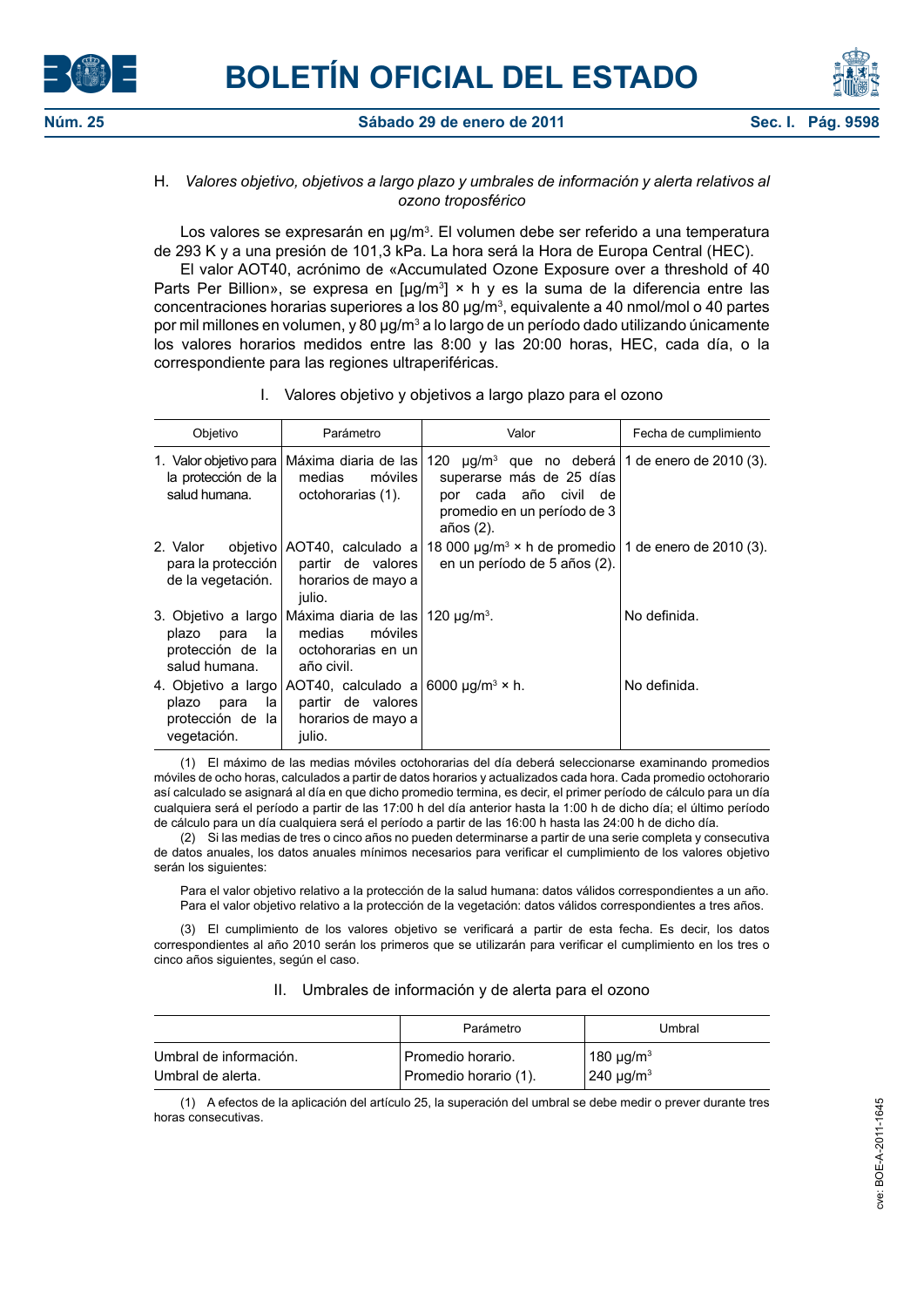



# I. *Valores objetivo para el arsénico, cadmio, níquel y benzo(a)pireno en condiciones*

ambientales

| Contaminante                | Valor objetivo (1)     | Fecha de cumplimiento |
|-----------------------------|------------------------|-----------------------|
| Arsénico (As).              | $6 \text{ nq/m}^3$     | 1 de enero de 2013.   |
| Cadmio (Cd).                | 5 ng/ $m3$             | 1 de enero de 2013.   |
| Níquel (Ni).                | $20$ ng/m <sup>3</sup> | 1 de enero de 2013.   |
| Benzo(a) pireno $(B(a)P)$ . | 1 ng/ $m3$             | 1 de enero de 2013.   |

(1) Niveles en aire ambiente en la fracción PM10 como promedio durante un año natural.

#### J. *Criterios de agregación y cálculo*

Sin perjuicio de lo dispuesto en el anexo V, para asegurar su validez, al agregar los datos y calcular los parámetros estadísticos se aplicarán los criterios siguientes:

| Parámetro                                                                                          | Porcentaje requerido de datos válidos                                                                                                                                                                                                                                                                                                                                                                                                                |
|----------------------------------------------------------------------------------------------------|------------------------------------------------------------------------------------------------------------------------------------------------------------------------------------------------------------------------------------------------------------------------------------------------------------------------------------------------------------------------------------------------------------------------------------------------------|
| Valores horarios.<br>Valores octohorarios.<br>Máxima diaria de las medias móviles<br>octohorarias. | Al menos 75%, es decir, 45 minutos.<br>Al menos 75% de los valores, es decir, 6 horas.<br>Al menos 75% de las medias octohorarias móviles calculadas<br>a partir de datos horarios, es decir, 18 medias octohorarias<br>móviles calculadas a partir de datos actualizados cada<br>hora.                                                                                                                                                              |
| Valores correspondientes a 24 horas.                                                               | Al menos 75% de las medias horarias, es decir, valores<br>correspondientes a 18 horas como mínimo.                                                                                                                                                                                                                                                                                                                                                   |
| AOT40 (1).                                                                                         | Al menos 90% de los valores horarios durante el período<br>definido para el cálculo del valor AOT40 (2).                                                                                                                                                                                                                                                                                                                                             |
| Media anual.                                                                                       | Al menos 90% (3) de los valores horarios o, si no están<br>disponibles, de los valores correspondientes a 24 horas a lo<br>largo del año para todos los contaminantes salvo el ozono.<br>Para el ozono: al menos 90% de los valores horarios durante<br>el verano, entendido como el período que va de abril a<br>septiembre, y al menos 75% durante el invierno, entendido<br>como el período que va de enero a marzo, y de octubre a<br>diciembre. |
| Número de superaciones y valores<br>máximos mensuales (1).                                         | Al menos 90% de las máximas diarias de las medias móviles<br>octohorarias, es decir, 27 valores diarios disponibles al<br>mes.<br>Al menos 90% de los valores horarios entre las 8:00 y las<br>20:00 HEC.                                                                                                                                                                                                                                            |
| Número de superaciones y valores<br>máximos anuales (1).                                           | Al menos cinco de los seis meses del período estival,<br>entendido de abril a septiembre.                                                                                                                                                                                                                                                                                                                                                            |

(1) Sólo para el ozono

(2) En los casos en que no se disponga de todos los datos medidos posibles, se utilizará la expresión siguiente para calcular los valores AOT40:

AOT40 estimado = AOT40 medido × nº total posible de horas ( $*$ ) / nº de valores horarios medidos

(\*) Número de horas dentro del período temporal utilizado en la definición del valor AOT40, es decir entre las 8:00 y las 20:00 HEC, entre el 1 de mayo y el 31 de julio de cada año, para la protección de la vegetación.

(3) Los requisitos para el cálculo de la media anual no incluyen las pérdidas de datos debidas a la calibración periódica o al mantenimiento normal de la instrumentación.

#### *Cálculo de percentiles*

El percentil P se seleccionará de entre los valores medidos realmente. Todos los valores se incluirán por orden creciente en una lista:

X1 <=X2 <=X3 <=…………………..<=XK<=………………………………..<=XN-1<=XN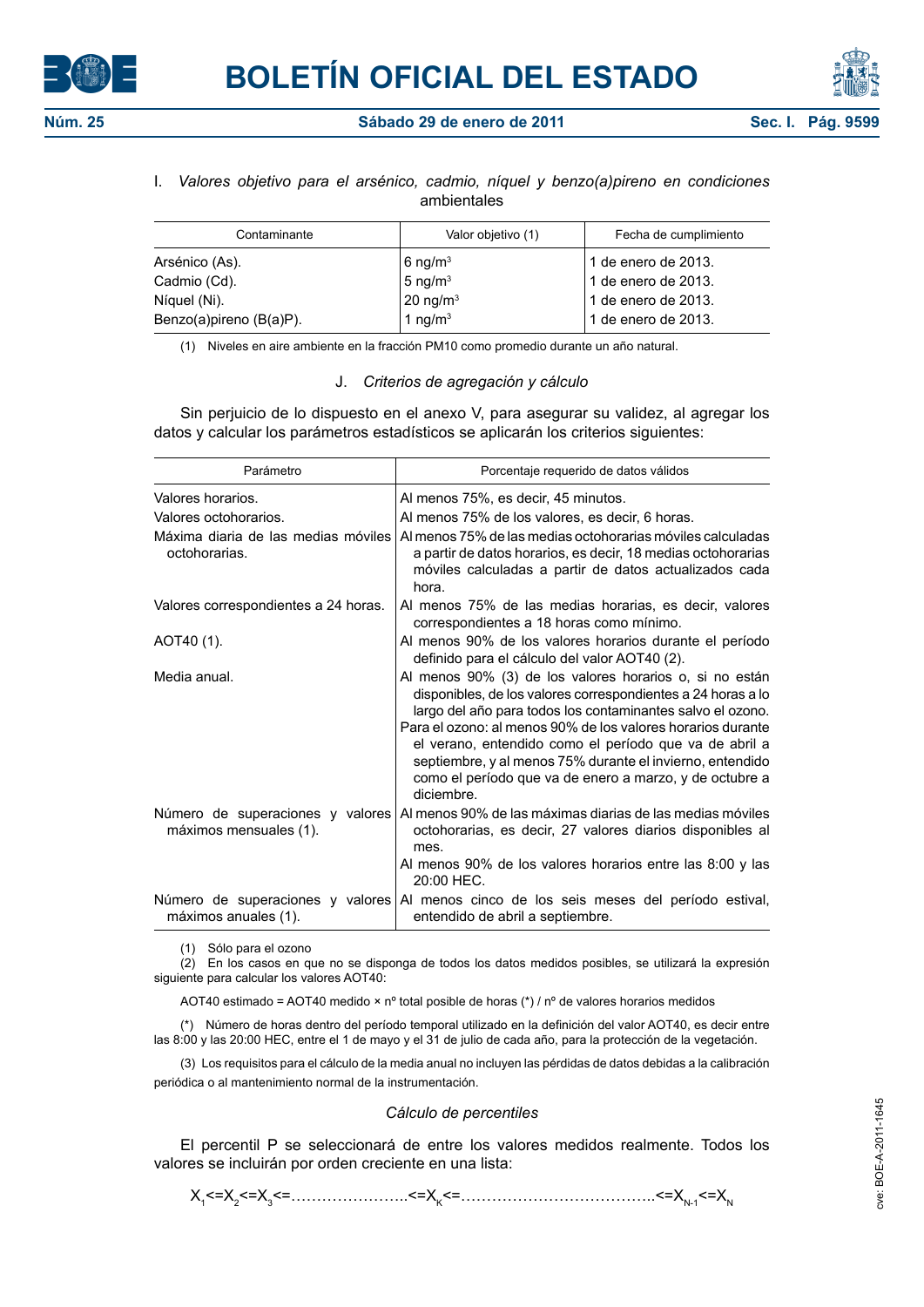



**Núm. 25 Sábado 29 de enero de 2011 Sec. I. Pág. 96 Sec. I. Pág. 96** 

El percentil P es el nivel  $X_{k}$ , con el valor K calculado por medio de la siguiente fórmula:

 $k = (q \cdot N)$ 

donde q es igual a P/100 y N es el número de valores medidos realmente. El valor de  $(q \cdot N)$  se redondeará al número entero más próximo y, en caso de que el primer decimal sea 5, se redondeará al número entero superior.

## **ANEXO II**

**Determinación de los requisitos necesarios para la evaluación de las concentraciones**  de dióxido de azufre, dióxido de nitrógeno (NO<sub>2</sub>) y óxidos de nitrógeno (NOx), **partículas (PM10 y PM2,5), plomo, benceno, monóxido de carbono, arsénico, cadmio, níquel y benzo(a)pireno, en el aire ambiente dentro de una zona o aglomeración (artículos 6 y 13)**

I. Umbrales superior e inferior de evaluación

Serán aplicables los siguientes umbrales superior e inferior de evaluación.

a. Dióxido de azufre:

|                                   | Protección de la salud                                                                                                                                         | Protección de la vegetación                                       |
|-----------------------------------|----------------------------------------------------------------------------------------------------------------------------------------------------------------|-------------------------------------------------------------------|
| evaluación.                       | Umbral superior de 60% del valor límite diario (75 µg/m <sup>3</sup> que no podrán 60% del nivel crítico de<br>superarse en más de 3 ocasiones por año civil). | invierno (12 $\mu$ g/m <sup>3</sup> ).                            |
| Umbral inferior de<br>evaluación. | 40% del valor límite diario (50 µg/m <sup>3</sup> que no podrán<br>superarse en más de 3 ocasiones por año civil).                                             | 40% del nivel crítico de<br>invierno (8 $\mu$ g/m <sup>3</sup> ). |

b. Dióxido de nitrógeno y óxidos de nitrógeno:

|                                      | Valor límite horario para la<br>protección de la salud<br>humana $(NO2)$                                                                                            | Valor límite anual para<br>la protección de la<br>salud humana (NO <sub>2</sub> ) | Nivel crítico anual para la<br>protección de la vegetación y los<br>ecosistemas (NOx) |
|--------------------------------------|---------------------------------------------------------------------------------------------------------------------------------------------------------------------|-----------------------------------------------------------------------------------|---------------------------------------------------------------------------------------|
| de evaluación.                       | Umbral superior $70\%$ del valor límite $(140)80\%$ del valor límite<br>$\mu$ g/m <sup>3</sup> que no podrán<br>superarse en más de 18<br>ocasiones por año civil). | $(32 \mu g/m^3)$ .                                                                | 80% del nivel crítico (24 µg/m <sup>3</sup> ,<br>expresado como NO <sub>2</sub> ).    |
| Umbral<br>inferior<br>de evaluación. | 50% del valor límite (100<br>$\mu$ g/m <sup>3</sup> que no podrán<br>superarse en más de 18<br>ocasiones por año civil).                                            | 65% del valor límite<br>$(26 \text{ µg/m}^3)$ .                                   | 65% del nivel crítico (19,5 µg/<br>$m3$ , expresado como NO <sub>2</sub> ).           |

c. Partículas (PM10 y PM2,5):

|                                                                                                     | Media diaria PM10                                                                                                                  | Media anual PM10 | Media anual PM2,5 (1) |
|-----------------------------------------------------------------------------------------------------|------------------------------------------------------------------------------------------------------------------------------------|------------------|-----------------------|
| Umbral superior de evaluación.   70% del valor límite   70% del valor límite   70% del valor límite | $(35 \text{ µg/m}^3 \text{ que no}$ $(28 \text{ µg/m}^3)$ .<br>podrán superarse<br>más de 35<br>en<br>ocasiones por año<br>civil). |                  | $(17 \mu g/m^3)$ .    |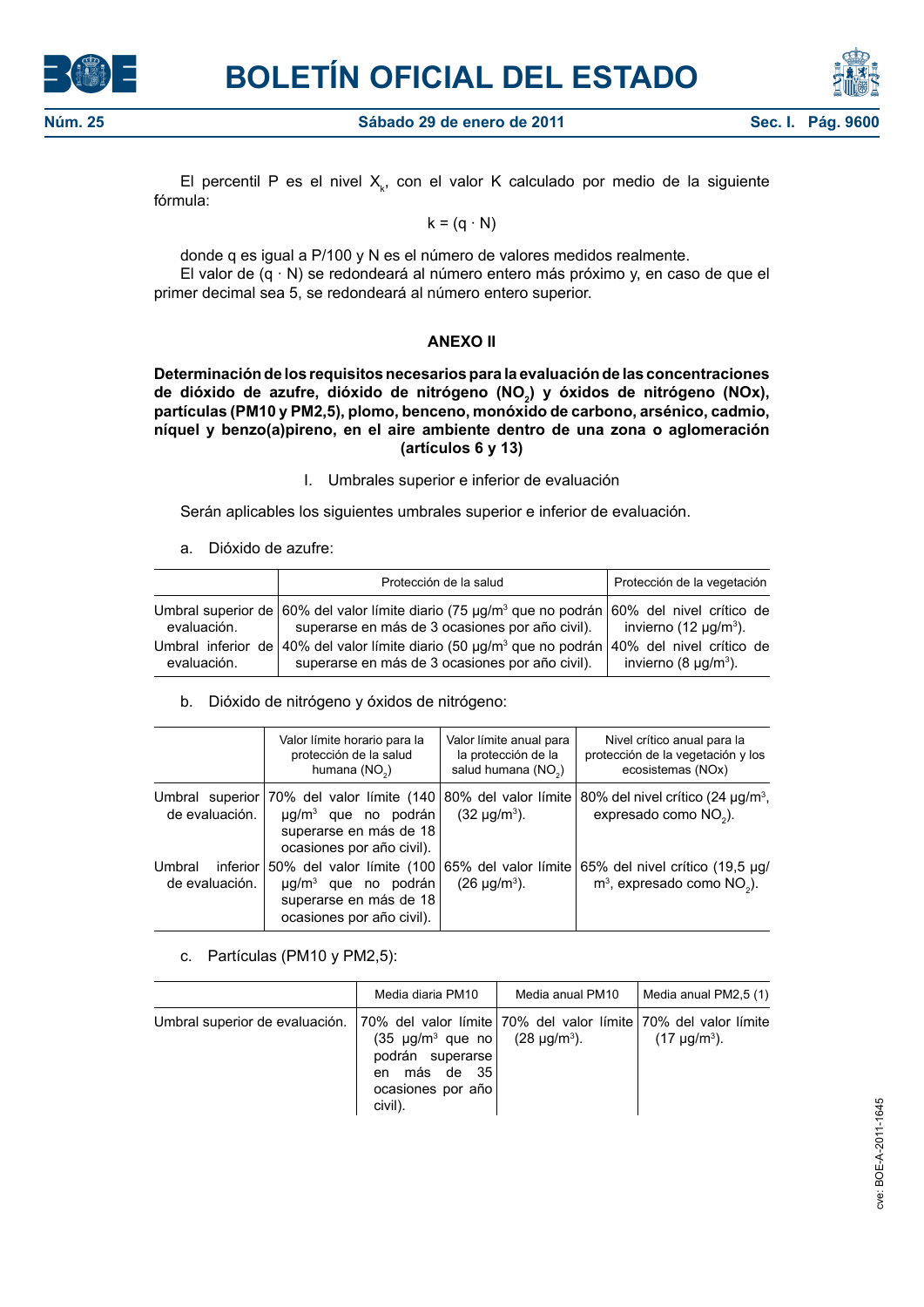



|                                | Media diaria PM10                                                                                                   | Media anual PM10                                                                     | Media anual PM2,5 (1) |
|--------------------------------|---------------------------------------------------------------------------------------------------------------------|--------------------------------------------------------------------------------------|-----------------------|
| Umbral inferior de evaluación. | $(25 \text{ µg/m}^3 \text{ que } \text{no})$<br>podrán superarse<br>más de 35<br>en<br>ocasiones por año<br>civil). | 50% del valor límite 50% del valor límite 50% del valor límite<br>$(20 \mu q/m^3)$ . | $(12 \mu g/m^3)$ .    |

(1) El umbral superior de evaluación y el umbral inferior de evaluación para las PM2,5 no se aplica a las mediciones para evaluar el cumplimiento del objetivo de reducción de la exposición a las PM2,5 para la protección de la salud humana.

d. Plomo:

|                                | Media anual                               |
|--------------------------------|-------------------------------------------|
| Umbral superior de evaluación. | 70% del valor límite $(0.35 \mu q/m^3)$ . |
| Umbral inferior de evaluación. | 50% del valor límite $(0.25 \mu q/m^3)$ . |

e. Benceno:

|                                | Media anual                                   |
|--------------------------------|-----------------------------------------------|
| Umbral superior de evaluación. | 70% del valor límite $(3.5 \text{ µq/m}^3)$ . |
| Umbral inferior de evaluación. | 40% del valor límite (2 $\mu q/m^3$ ).        |

f. Monóxido de carbono:

|                                | Promedio de períodos de ocho horas           |
|--------------------------------|----------------------------------------------|
| Umbral superior de evaluación. | 70% del valor límite (7 mg/m <sup>3</sup> ). |
| Umbral inferior de evaluación. | 50% del valor límite (5 mg/m <sup>3</sup> ). |

g. Arsénico:

|                                | Media anual                                              |
|--------------------------------|----------------------------------------------------------|
| Umbral superior de evaluación. | 60% del valor objetivo (3,6 ng/m <sup>3</sup> ).         |
| Umbral inferior de evaluación. | $\vert$ 40% del valor objetivo (2,4 ng/m <sup>3</sup> ). |

h. Cadmio:

|                                | Media anual                                    |
|--------------------------------|------------------------------------------------|
| Umbral superior de evaluación. | 60% del valor objetivo (3 ng/m <sup>3</sup> ). |
| Umbral inferior de evaluación. | 40% del valor objetivo (2 ng/m <sup>3</sup> ). |

i. Níquel:

|                                | Media anual                                     |
|--------------------------------|-------------------------------------------------|
| Umbral superior de evaluación. | 70% del valor objetivo (14 ng/m <sup>3</sup> ). |
| Umbral inferior de evaluación. | 50% del valor objetivo (10 ng/m3).              |

j. Benzo(a)pireno:

|                                | Media anual                                              |
|--------------------------------|----------------------------------------------------------|
| Umbral superior de evaluación. | $\vert$ 60% del valor objetivo (0,6 ng/m <sup>3</sup> ). |
| Umbral inferior de evaluación. | 40% del valor objetivo (0,4 ng/m <sup>3</sup> ).         |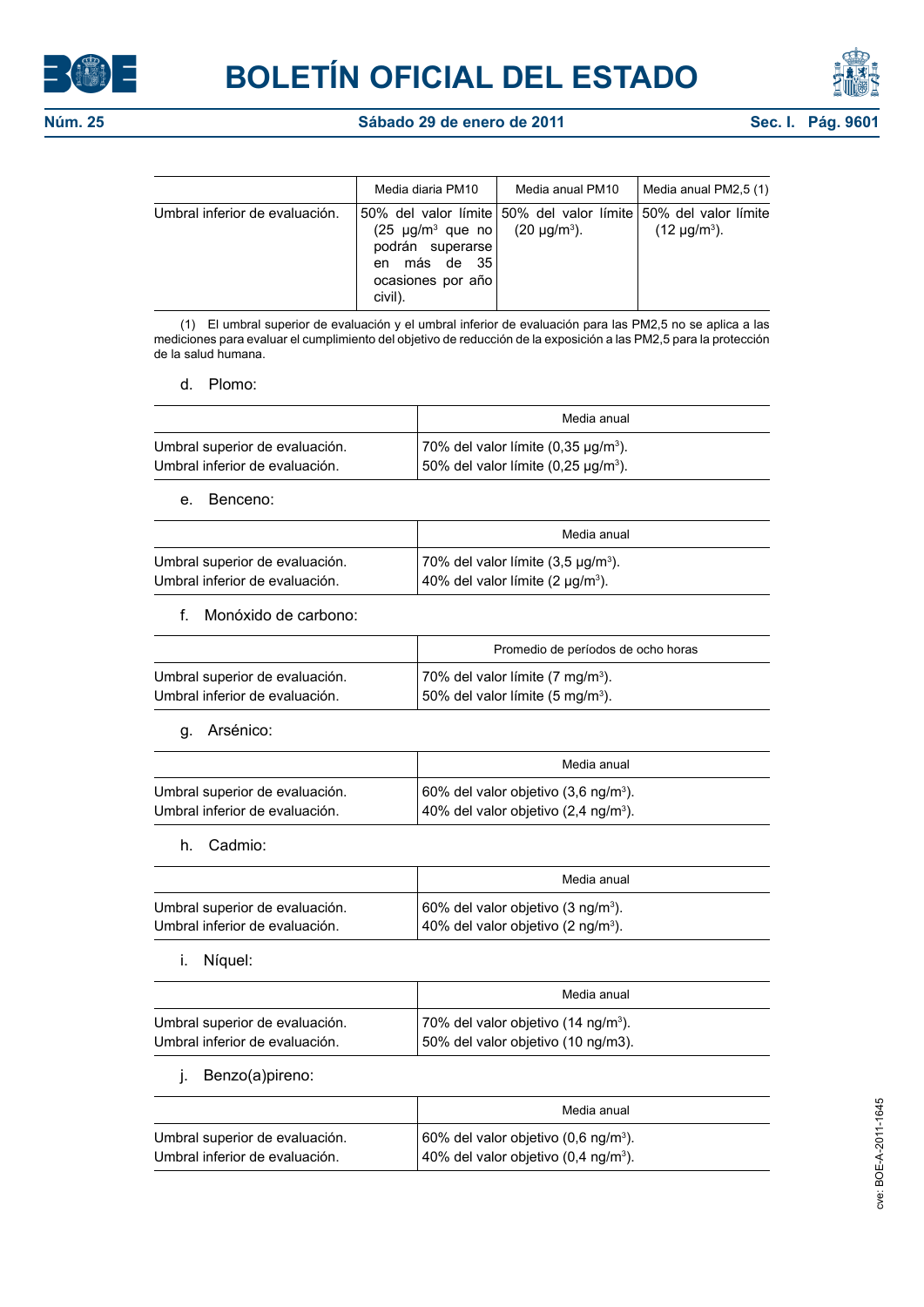





II. Determinación de la superación de los umbrales superior e inferior de evaluación

La superación de los umbrales superior e inferior de evaluación se determinará sobre la base de las concentraciones registradas durante los cinco años anteriores, si se dispone de datos suficientes. Se considerará que se ha superado un umbral de evaluación cuando, en el transcurso de esos cinco años anteriores, se haya superado el valor numérico del umbral durante al menos tres años distintos.

Cuando los datos disponibles se refieran a un período inferior a cinco años, las autoridades competentes podrán combinar las campañas de medición de corta duración realizadas durante el período del año, y en los lugares susceptibles de registrar los niveles más altos de contaminación, con los resultados obtenidos de los inventarios de emisiones y con la modelización, para determinar los casos de superación de los umbrales superior e inferior de evaluación.

## **ANEXO III**

**Evaluación de la calidad del aire y ubicación de los puntos de muestreo para la medición de las concentraciones de dióxido de azufre, dióxido de nitrógeno y óxidos de nitrógeno, partículas (PM10 y PM2,5), plomo, benceno, monóxido de carbono, arsénico, cadmio, mercurio, níquel e hidrocarburos aromáticos policíclicos en el aire ambiente y los depósitos de arsénico, cadmio, mercurio, níquel e hidrocarburos aromáticos policíclicos (artículos 6, 7 y 9)**

I. Generalidades para el dióxido de azufre, el dióxido de nitrógeno y los óxidos de nitrógeno, las partículas, el plomo, el benceno y el monóxido de carbono

La calidad del aire ambiente se evaluará en todas las zonas y las aglomeraciones con arreglo a los siguientes criterios:

1. La calidad del aire ambiente se evaluará en todos los emplazamientos salvo los enumerados en el apartado 2, conforme a los criterios establecidos en los apartados II y III para la ubicación de puntos de muestreo para mediciones fijas. Los principios establecidos en los apartados II y III también serán de aplicación en la medida en que sean pertinentes para identificar los emplazamientos específicos en los que se determina la concentración de los contaminantes evaluados mediante mediciones indicativas o modelización.

2. El cumplimiento de los valores límite para la protección de la salud humana no se evaluará en los emplazamientos siguientes:

a) las ubicaciones situadas en zonas a las que el público no tenga acceso y no existan viviendas permanentes;

b) de conformidad con el artículo 2, apartado 1, los locales de fábricas o instalaciones industriales en las que se aplican las normas de protección en el lugar de trabajo correspondientes;

c) en la calzada de las carreteras y en las medianas de las carreteras, salvo cuando normalmente exista un acceso peatonal a la mediana.

II. Macroimplantación de los puntos de muestreo.

a. Protección de la salud humana:

Los puntos de muestreo orientados a la protección de la salud humana deberán estar situados de manera que proporcionen datos sobre:

I. Las áreas situadas dentro de las zonas y aglomeraciones que registren las concentraciones más altas a las que la población puede llegar a verse expuesta, directa o indirectamente, durante un período significativo en comparación con el período de promedio utilizado para el cálculo del valor o valores límite o, para el arsénico, el cadmio, el níquel y el B(a)P, valores objetivos.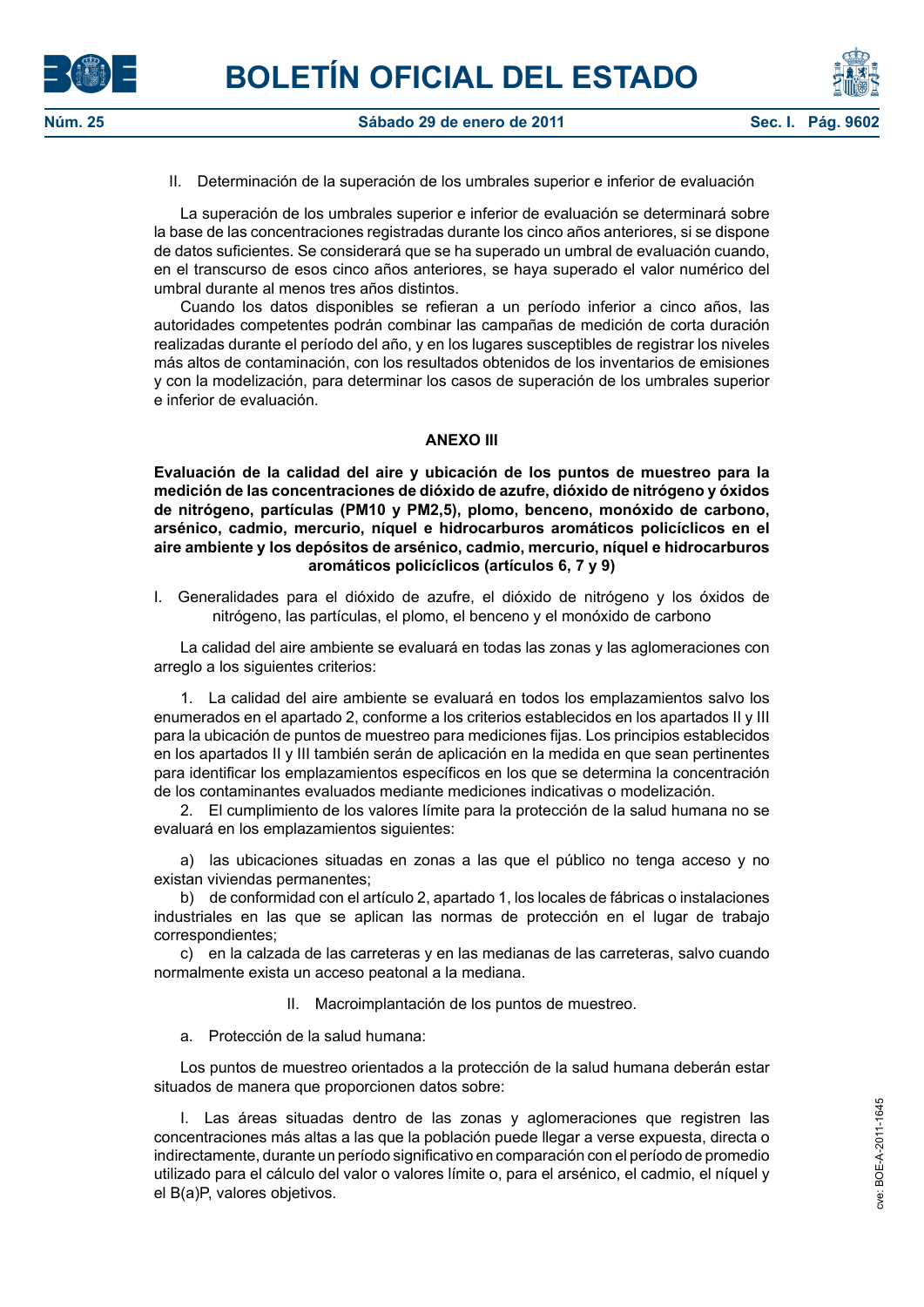II. Las concentraciones registradas en otras áreas dentro de las zonas y aglomeraciones que son representativas de la exposición de la población.

III. Los niveles de depósito que representen la exposición indirecta de la población a través de la cadena alimentaria, para el arsénico, el cadmio, el níquel y los hidrocarburos aromáticos policíclicos.

Por regla general, los puntos de muestreo deberán estar situados de tal manera que se evite la medición de microambientes muy pequeños en sus proximidades.

En los emplazamientos de tráfico los puntos de muestreo deberán estar ubicados de manera que sean, en la medida de lo posible, representativos de la calidad del aire de un segmento de calle no inferior a 100 m de longitud y en los emplazamientos industriales de manera que sean representativos de al menos 250 m × 250 m.

Las estaciones de fondo urbano deberán ubicarse de forma que su nivel de contaminación refleje la contribución procedente de todas las fuentes situadas a barlovento de la estación con respecto a la dirección de los vientos dominantes. El nivel de contaminación no debe estar dominado por una sola fuente salvo en el caso de que tal situación sea característica de una zona urbana más amplia. Por regla general, esos puntos de muestreo deberán ser representativos de varios kilómetros cuadrados.

Cuando el objetivo sea evaluar los niveles rurales de fondo, los puntos de muestreo no deberán estar influidos por las aglomeraciones o los emplazamientos industriales de los alrededores, es decir, los situados a menos de cinco kilómetros.

Cuando se desee evaluar las aportaciones de fuentes industriales, al menos un punto de muestreo se instalará a sotavento de la fuente con respecto a la dirección o direcciones predominantes del viento en la zona residencial más cercana. Cuando no se conozca el nivel de fondo, se situará un punto de muestreo suplementario a barlovento de la dirección dominante del viento.

Como se especifica en el anexo IV, en cada red de calidad del aire el número total de estaciones de fondo urbano requeridas por el apartado I.a de dicho anexo no podrá ser más de dos veces superior o más de dos veces inferior al número total de estaciones de tráfico requeridas por ese mismo apartado.

Cuando se aplique el artículo 18, los puntos de muestreo deberían situarse de manera que permitan el control de la aplicación de las mejores técnicas disponibles.

Cuando sea posible, los puntos de muestreo deberán ser también representativos de emplazamientos similares que no estén en su proximidad inmediata.

Deberá tenerse en cuenta la necesidad de ubicar puntos de muestreo en islas cuando sea necesario para proteger la salud humana.

Los puntos de muestreo de arsénico, cadmio, mercurio, níquel e hidrocarburos aromáticos policíclicos deberán situarse prioritariamente en los mismos puntos de toma de muestra que los de partículas PM10.

b. Protección de los ecosistemas naturales y de la vegetación:

Los puntos de medición dirigidos a la protección de los ecosistemas naturales y de la vegetación, a través del cumplimiento de los niveles críticos, estarán situados a una distancia superior a 20 km de las aglomeraciones o a más de 5 km de otras zonas edificadas, instalaciones industriales o carreteras. A título indicativo, un punto de medición estará situado de manera que sea representativo de la calidad del aire en sus alrededores dentro de un área de al menos 1000 km2. Las Administraciones competentes podrán establecer que un punto de medición esté situado a una distancia menor o que sea representativo de la calidad del aire en una zona de menor superficie, teniendo en cuenta las condiciones geográficas o la posibilidad de proteger zonas particularmente vulnerables.

Deberá tenerse en cuenta la necesidad de evaluar la calidad del aire en las zonas insulares.



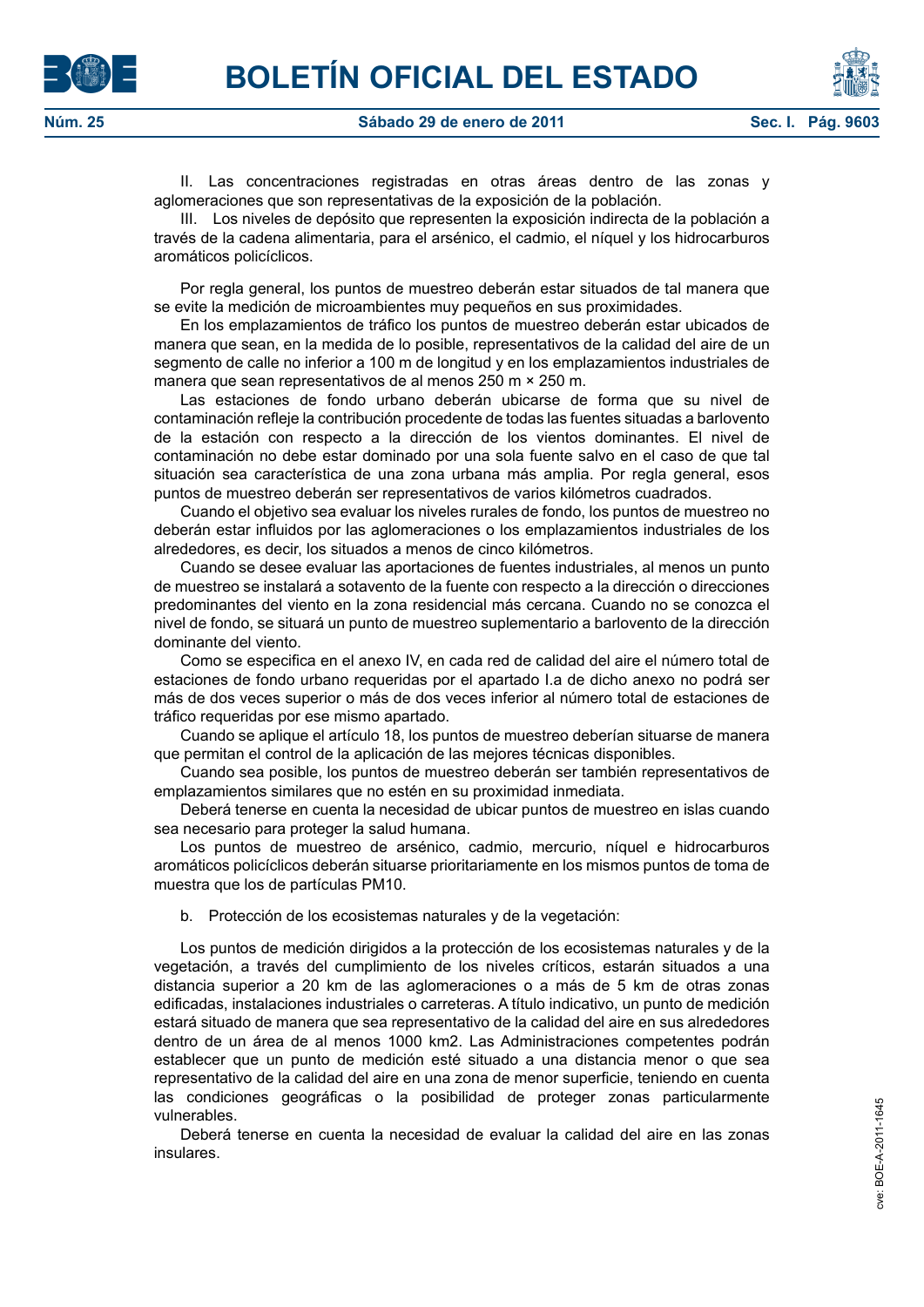



## III. Microimplantación de los puntos de muestreo

En la medida de lo posible, deberán seguirse las directrices siguientes:

no deberán existir restricciones al flujo de aire alrededor del punto de entrada del sistema, ni obstáculos que afecten al flujo de aire en la vecindad del equipo de medición/ captación. Por regla general, el punto de entrada del muestreo se colocará a varios metros de edificios, balcones, árboles y otros obstáculos, y, como mínimo, a 0,5 m del edificio más próximo en el caso de puntos de medición representativos de la calidad del aire en la línea de edificios;

en general, el punto de entrada de medición deberá estar situado entre 1,5 m, que equivale a la zona de respiración, y 4 m sobre el nivel del suelo. En algunos casos podrá resultar necesaria una posición más elevada, de hasta 8 m. También pueden ser adecuadas posiciones más elevadas si la estación es representativa de un área extensa;

el punto de entrada del muestreo no deberá estar situado en las proximidades de fuentes de emisión para evitar la entrada directa de emisiones sin mezclar con el aire ambiente;

la salida del sistema de medición/captación deberá colocarse de tal forma que se evite la recirculación del aire saliente hacia la entrada del sistema;

en los emplazamientos de tráfico, para todos los contaminantes, los puntos de medición deberán estar al menos a 25 m del borde de los cruces principales y a una distancia no superior a 10 m del borde de la acera. Además, para el arsénico, el cadmio, el níquel y los hidrocarburos aromáticos policíclicos, deberán situarse al menos a 4 m del centro del carril de tráfico más próximo.

para las mediciones de depósitos de arsénico, cadmio, mercurio, níquel e hidrocarburos aromáticos policíclicos en zonas rurales, se aplicarán, en la medida de lo posible, las directrices y criterios del programa EMEP.

Además podrán tenerse en cuenta los factores siguientes: fuentes de interferencias, seguridad, accesos, posibilidad de conexión a las redes eléctrica y telefónica, visibilidad del lugar en relación con su entorno, seguridad de la población y de los técnicos, interés de una implantación común de puntos de medición de distintos contaminantes y normas urbanísticas.

IV. Documentación y reevaluación de la elección del emplazamiento

Los procedimientos de elección del emplazamiento deberán documentarse completamente en la fase de clasificación, por ejemplo, mediante fotografías del área circundante con indicación de la orientación y un mapa detallado. La elección del emplazamiento deberá revisarse a intervalos regulares con nueva documentación para cerciorarse de que los criterios de selección siguen siendo válidos.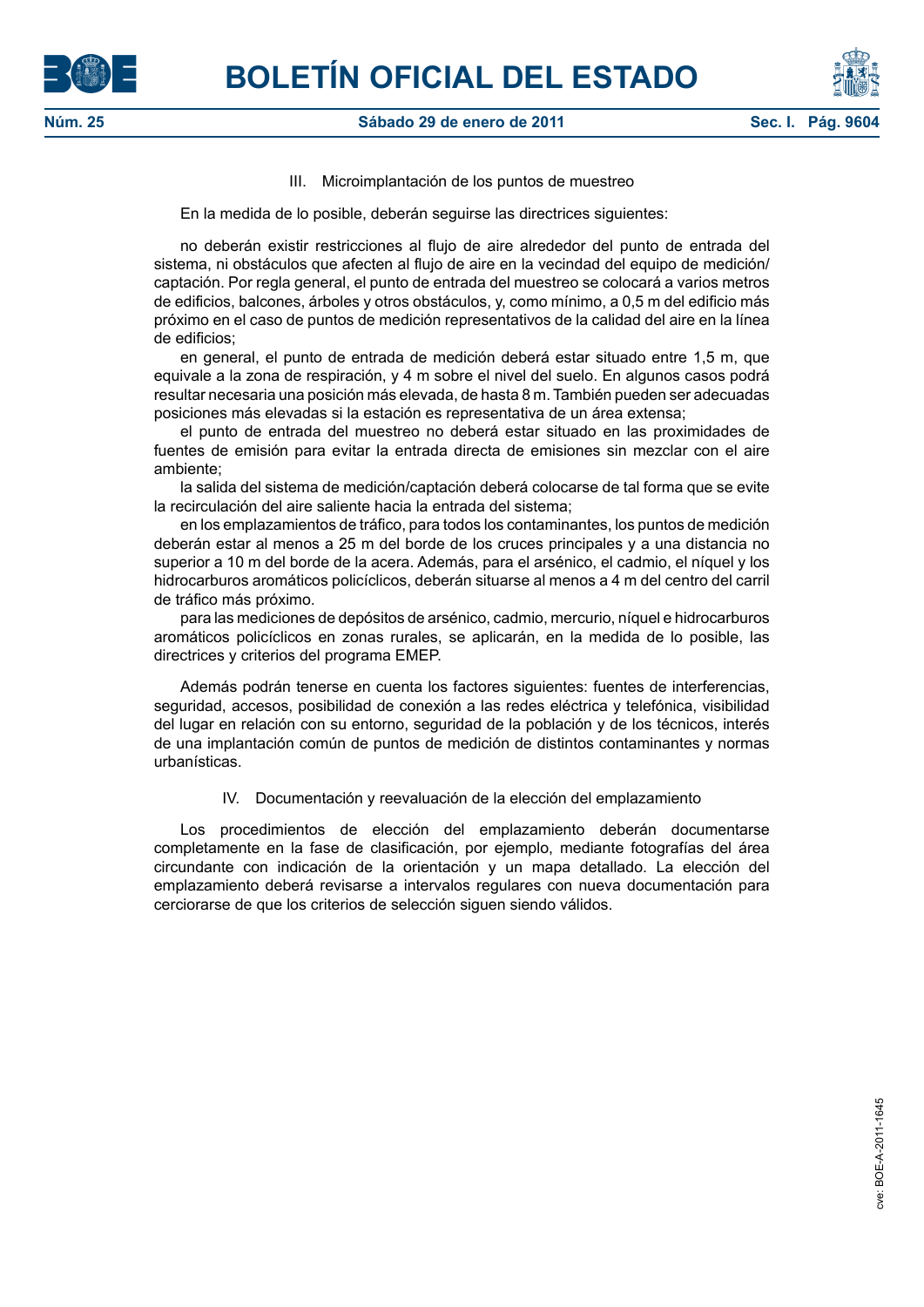



## **ANEXO IV**

## **Criterios de determinación del número mínimo de puntos para la medición fija de las**  concentraciones de dióxido de azufre, dióxido de nitrógeno (NO<sub>2</sub>) y óxidos de **nitrógeno, partículas (PM10 Y PM2,5), plomo, benceno, monóxido de carbono, arsénico (As), cadmio (Cd), níquel (Ni) y benzo(a)pireno (B(a)P) en el aire ambiente (artículo 7)**

I. Número mínimo de puntos de muestreo para la medición fija dirigida a evaluar el cumplimiento de los valores límite establecidos para la protección de la salud humana y sobre los umbrales de alerta en zonas y aglomeraciones donde la medición fija es la única fuente de información para dióxido de azufre, dióxido de nitrógeno y óxidos de nitrógeno, partículas, plomo, benceno y monóxido de carbono

| Población de la zona<br>o aglomeración, en |                                                                    | Si las concentraciones superan el umbral<br>superior de evaluación (1) | Si las concentraciones máximas se<br>encuentran entre los umbrales superior e<br>inferior de evaluación |                             |  |
|--------------------------------------------|--------------------------------------------------------------------|------------------------------------------------------------------------|---------------------------------------------------------------------------------------------------------|-----------------------------|--|
| miles                                      | Contaminantes<br>Suma de PM10 y<br>PM2,5 (2)<br>excepto partículas |                                                                        | Contaminantes<br>excepto partículas                                                                     | Suma de PM10 y<br>PM2,5 (2) |  |
| $0 - 249$                                  |                                                                    |                                                                        |                                                                                                         |                             |  |
| 250 - 499                                  |                                                                    |                                                                        |                                                                                                         |                             |  |
| 500 - 749                                  |                                                                    | 3                                                                      |                                                                                                         |                             |  |
| 750 - 999                                  | 3                                                                  |                                                                        |                                                                                                         |                             |  |
| 1000 - 1499                                |                                                                    | 6                                                                      |                                                                                                         |                             |  |
| 1500 - 1999                                | 5                                                                  |                                                                        | 2                                                                                                       | 3                           |  |
| 2000 - 2749                                | 6                                                                  | 8                                                                      | 3                                                                                                       |                             |  |
| 2750 - 3749                                |                                                                    | 10                                                                     | 3                                                                                                       |                             |  |
| 3750 - 4749                                | 8                                                                  | 11                                                                     | 3                                                                                                       | 6                           |  |
| 4750 - 5999                                | 9                                                                  | 13                                                                     |                                                                                                         | ิค                          |  |
| $\geq 6000$                                | 10                                                                 | 15                                                                     |                                                                                                         |                             |  |

## a) Fuentes difusas:

(1) Para el NO<sub>2</sub>, las partículas, el benceno y el monóxido de carbono se incluirá al menos una estación de seguimiento de fondo urbano y una estación de tráfico, siempre que ello no incremente el número de puntos de muestreo. Respecto de estos contaminantes, en cada red de calidad del aire el número total de estaciones de fondo urbano requeridas en este apartado I.a no podrá ser más de dos veces superior o más de dos veces inferior al número total de estaciones de tráfico requeridas en este mismo apartado.

Se mantendrán los puntos de muestreo con superación de los valores límites para PM10 durante los tres últimos años, a menos que sea necesario proceder a un traslado debido a circunstancias especiales, en particular la ordenación territorial.

(2) Cuando PM2,5 y PM10 se determinen en la misma estación de medición, ésta contará como dos puntos de muestreo separados. El número total de puntos de muestreo de PM2,5 en cada red de calidad del aire requeridos en este apartado I.a no podrá ser más de dos veces superior o más de dos veces inferior al número total de puntos de muestreo de PM10 requeridos en este mismo apartado. El número de puntos de muestreo de PM2,5 en ubicaciones de fondo urbano de aglomeraciones y zonas urbanas cumplirá los requisitos del apartado 2 de la sección A del anexo XIII.

b) Fuentes puntuales. Para evaluar la contaminación en las proximidades u otras zonas de afectación de fuentes puntuales, el número de puntos para la medición fija se calculará tendiendo en cuenta las densidades de emisión, los patrones probables de distribución de contaminación ambiental y la exposición potencial de la población.

Para ello, podrán utilizarse distintos enfoques de evaluación, consistentes en mediciones fijas, modelización, mediciones indicativas, campañas de medición o una combinación de ellos, de los que se obtendrán estudios de dispersión de contaminantes atmosféricos en base anual y en los períodos del año en que se requieran para cómputos de superaciones de valores límite, objetivo y umbrales de alerta. En estos estudios, que pueden corresponderse con los estudios de impacto ambiental, se determinará la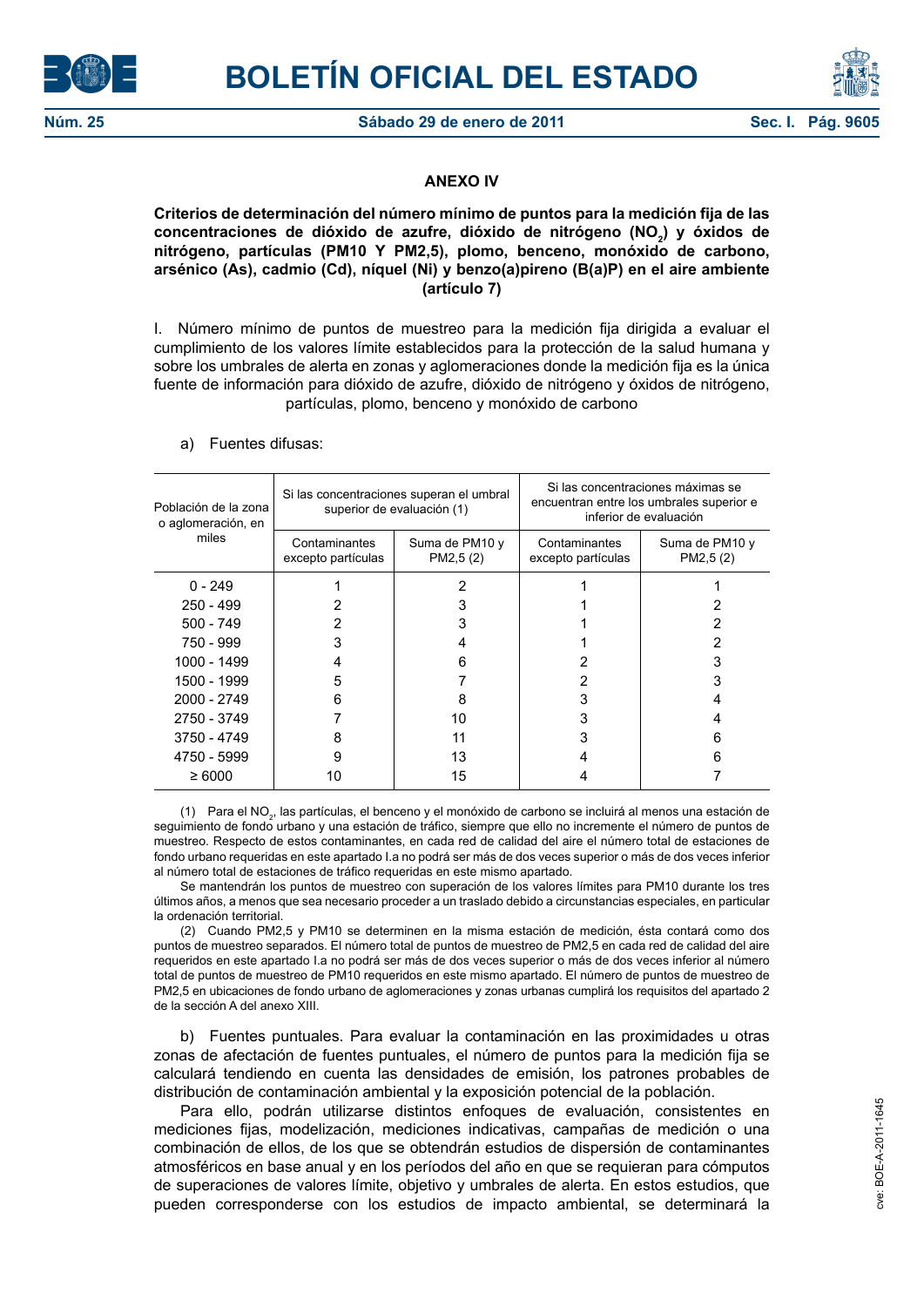



distribución de contaminantes, atendiendo a sus concentraciones medias y máximas del año y a las superaciones de valores límite, objetivo y/o umbrales de alerta y umbrales superiores de evaluación de los contaminantes considerados. En los cálculos con modelos deberán tenerse en cuenta los niveles de contaminación existentes en la zona debidos a otras fuentes distintas a la fuente objeto, para lo cual los ejercicios de modelización deberán incluir todas las emisiones de la zona considerada.

Se deberá instalar al menos una estación de medida en alguna de las zonas donde el estudio de dispersión indique la posibilidad de tener valores altos de concentración de alguno de los contaminantes. Se considerarán zonas con alta concentración de contaminantes aquellas en las que las medidas y/o las estimaciones del modelo superen el umbral superior de evaluación de alguno de los contaminantes tratados o al menos puntualmente superen algún valor límite, objetivo y/o umbral de alerta. Dicha estación se situará en una zona poblada y, siempre que sea compatible con el estudio de dispersión, a sotavento de la fuente teniendo en cuenta la dirección predominante del viento. El resto de las zonas se evaluarán mediante modelización o la combinación de enfoques especificada en el segundo párrafo.

En el caso de grandes fuentes puntuales con amplias zonas de afectación que superen los umbrales superiores de evaluación, se deberá considerar al menos dos puntos de muestreo que cubran esas zonas y que estén situados en zonas pobladas. El resto de las zonas se evaluarán mediante modelización o la combinación de enfoques especificada en el segundo párrafo.

Los modelos utilizados en este estudio deberán cumplir para el área de afectación de la fuente puntual los objetivos de incertidumbre expresados en los anexos V y VI del presente Real Decreto.

II Número mínimo de puntos de muestreo para la medición fija destinada a evaluar el cumplimiento de los niveles críticos para la protección de la vegetación en zonas que no sean aglomeraciones

Si las concentraciones máximas son superiores al umbral superior de evaluación: 1 estación por 20 000 km2 . Si las concentraciones máximas se encuentran entre los umbrales superior e inferior de evaluación: 1 estación por 40 000 km<sup>2</sup>.

En las zonas insulares el número de puntos de medición se calculará teniendo en cuenta las pautas probables de distribución de la contaminación del aire ambiente y la exposición potencial de los ecosistemas y de la vegetación.

Si la información se complementa con la procedente de mediciones indicativas o modelizaciones, el número mínimo de puntos de muestreo anterior podrá reducirse hasta en un 50 %, siempre que las estimaciones de las concentraciones del contaminante en cuestión puedan determinarse conforme a los objetivos de calidad de los datos indicados en el apartado I del anexo V.

III. Número mínimo de puntos de muestreo para mediciones fijas a fin de evaluar el cumplimiento de los valores objetivo en zonas y aglomeraciones en las que las mediciones fijas constituyen la única fuente de información para el arsénico, el cadmio, el níquel y el B(a)P

Población de la aglomeración o de la zona, en miles Si las concentraciones superan el umbral superior de evaluación (1) Si las concentraciones máximas figuran entre el umbral superior y el umbral inferior de evaluación As, Cd, Ni  $B(a)P$  As, Cd, Ni B(a)P 0 - 749 | 1 | 1 | 1 | 1 | 1 750 - 1999 2 2 1 1  $2000 - 3749$  2 3 1 1 1

a) Fuentes difusas: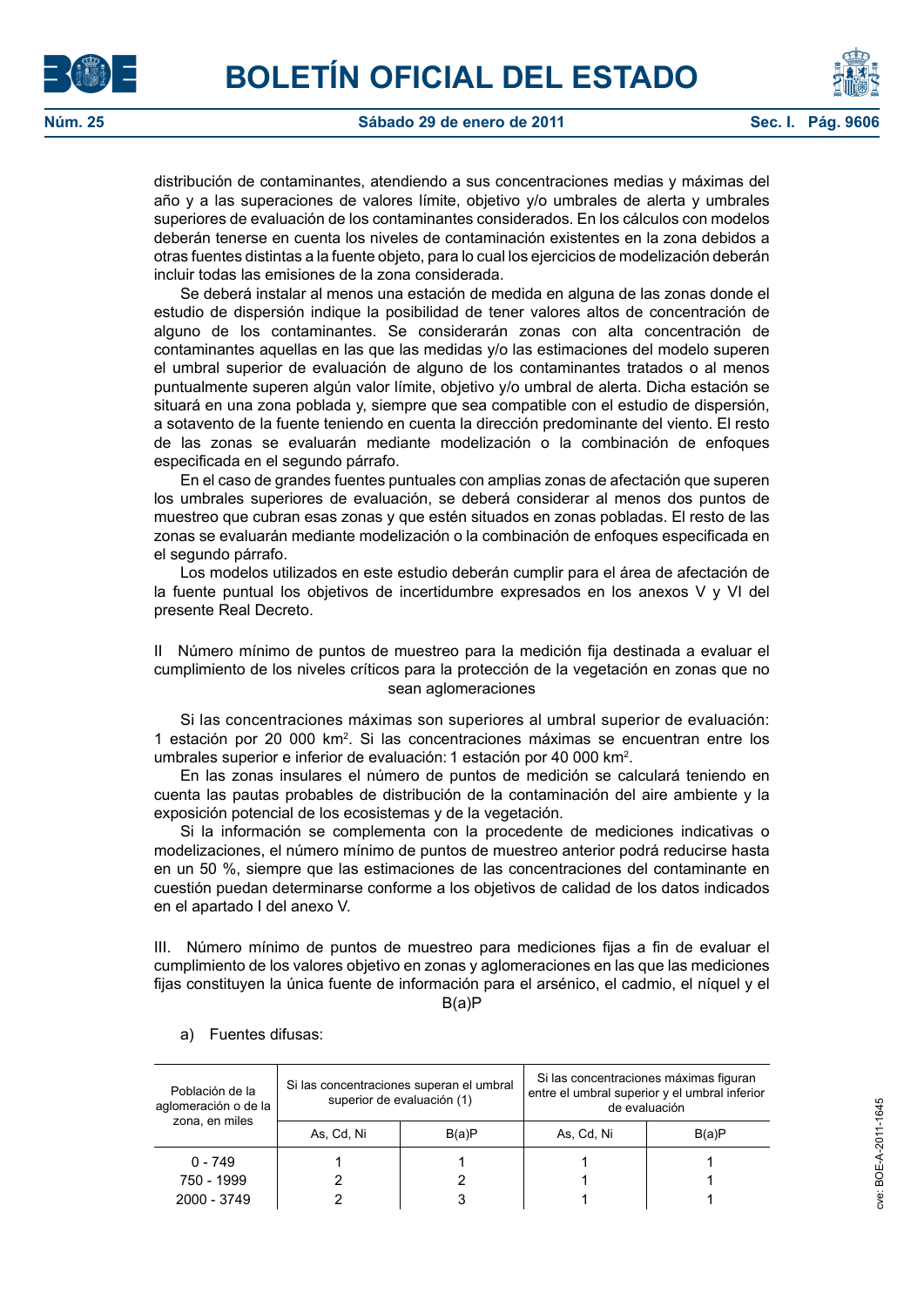





| Población de la<br>aglomeración o de la<br>zona, en miles | Si las concentraciones superan el umbral<br>superior de evaluación (1) |       | Si las concentraciones máximas figuran<br>entre el umbral superior y el umbral inferior<br>de evaluación |       |  |
|-----------------------------------------------------------|------------------------------------------------------------------------|-------|----------------------------------------------------------------------------------------------------------|-------|--|
|                                                           | As, Cd, Ni                                                             | B(a)P | As, Cd, Ni                                                                                               | B(a)P |  |
| 3750 - 4749                                               |                                                                        |       |                                                                                                          |       |  |
| 4750 - 5999                                               |                                                                        |       |                                                                                                          |       |  |
| $\geq 6000$                                               | 5                                                                      |       |                                                                                                          |       |  |

(1) Hay que incluir por lo menos una estación urbana de fondo y además una estación orientada al tráfico para el B(a)P, siempre que no aumente por ello el número de puntos de muestreo.

b) Fuentes puntuales. Se tendrán en cuenta las disposiciones del apartado I.b de este anexo.

Los puntos de muestreo deben elegirse de tal manera que pueda controlarse la aplicación de las mejores técnicas disponibles.

## **ANEXO V**

**Objetivos de calidad de los datos y presentación de los resultados de la evaluación**  de la calidad del aire para el dióxido de azufre, dióxido de nitrógeno (NO<sub>2</sub>) y óxidos **de nitrógeno (NOx), monóxido de carbono, benceno, partículas, plomo y ozono [artículos 3.3.a), 7, 8, 11 y 28]**

|  | Objetivos de calidad de los datos |  |  |  |  |  |  |
|--|-----------------------------------|--|--|--|--|--|--|
|--|-----------------------------------|--|--|--|--|--|--|

|                                  | Dióxido de azufre, dióxido<br>de nitrógeno y óxidos de<br>nitrógeno y monóxido de<br>carbono | Benceno         | Partículas (PM10 y<br>PM2,5) y plomo | Ozono y NO <sub>2</sub> y NO <sub>x</sub><br>correspondientes |  |  |  |
|----------------------------------|----------------------------------------------------------------------------------------------|-----------------|--------------------------------------|---------------------------------------------------------------|--|--|--|
|                                  | Medición fija                                                                                |                 |                                      |                                                               |  |  |  |
| Incertidumbre                    | 15 %                                                                                         | 25 %            | 25 %                                 | 15 %                                                          |  |  |  |
| Captura mínima de datos          | 90 %                                                                                         | 90 %            | 90 %                                 | 90 % en verano<br>75 % en invierno                            |  |  |  |
| Cobertura temporal mínima        |                                                                                              | 35 % o 90 % (1) |                                      |                                                               |  |  |  |
| Medición indicativa              |                                                                                              |                 |                                      |                                                               |  |  |  |
| Incertidumbre                    | 25 %                                                                                         | 30 %            | 50 %                                 | 30 %                                                          |  |  |  |
| Captura mínima de datos          | 90 %                                                                                         | 90 %            | 90 %                                 | 90 %                                                          |  |  |  |
| Periodicidad mínima              | $14 \% (2)$                                                                                  | 14 % (3)        | 14 % (2)                             | > 10 % en verano                                              |  |  |  |
| Incertidumbre de la modelización |                                                                                              |                 |                                      |                                                               |  |  |  |
| Medias horarias                  | 50 %                                                                                         |                 |                                      | 50 %                                                          |  |  |  |
| Medias octohorarias              | 50 %                                                                                         |                 |                                      | 50 %                                                          |  |  |  |
| Medias diarias                   | 50 %                                                                                         |                 | Sin definir por el<br>momento.       |                                                               |  |  |  |
| Medias anuales                   | 30 %                                                                                         | 50 %            | 50 %                                 |                                                               |  |  |  |

(1) 35 % en emplazamientos de fondo urbano y de tráfico, repartidas durante el año de manera que sean representativas de las diversas condiciones climáticas y de tráfico.

90 % en emplazamientos industriales.

(2) una medición por semana al azar, distribuidas uniformemente a lo largo del año, u ocho semanas distribuidas uniformemente a lo largo del año.

(3) una medición diaria por semana al azar, distribuidas uniformemente a lo largo del año, u ocho semanas distribuidas uniformemente a lo largo del año.

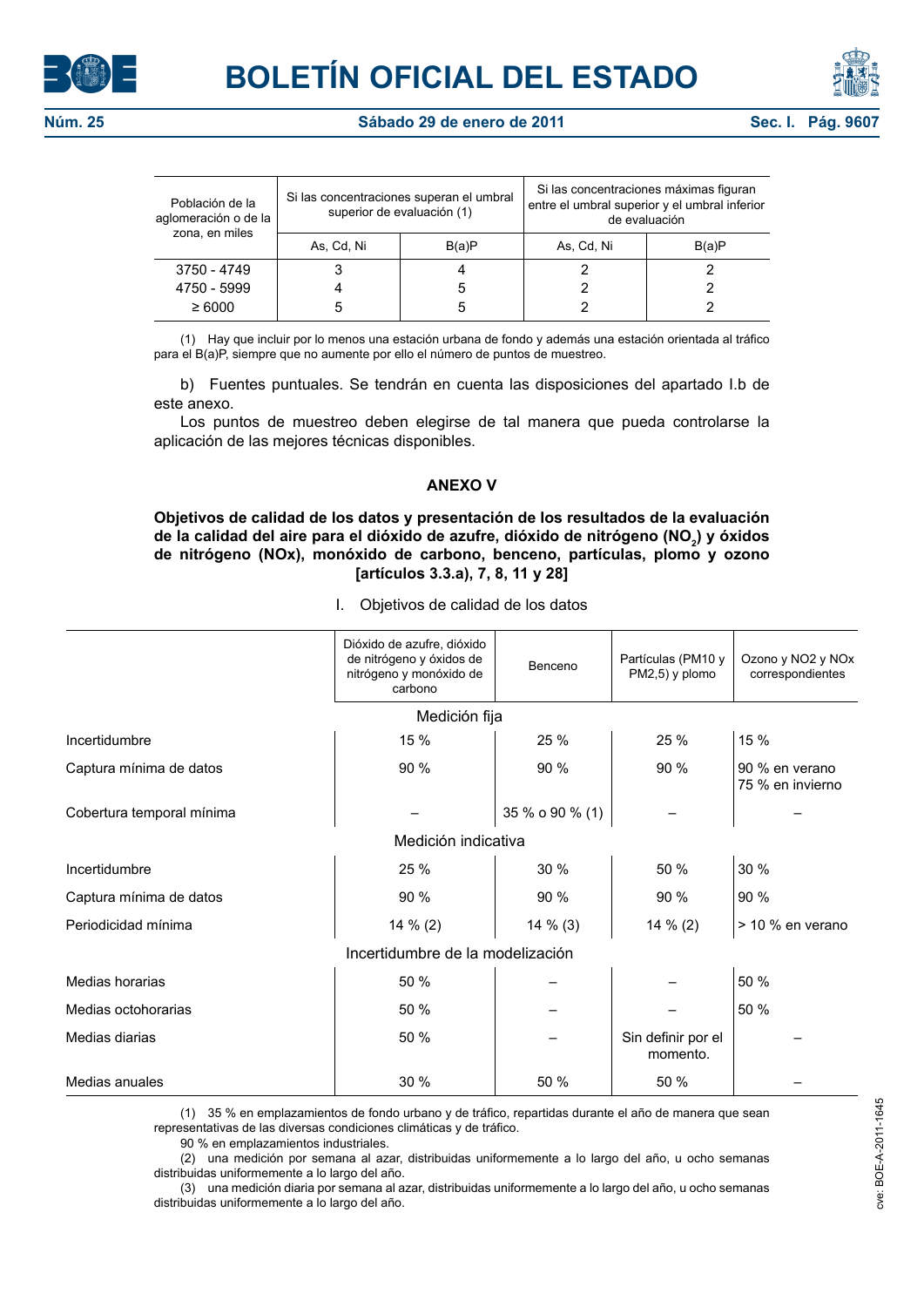



Los requisitos correspondientes a la captura mínima de datos y a la cobertura temporal mínima no incluyen las pérdidas de datos debidas a la calibración periódica o al mantenimiento normal de los aparatos.

a) La incertidumbre de medida se define en la Guía para la expresión de la incertidumbre de medida (CEM, 2000) o en la norma UNE 82009-1:1998. Exactitud (veracidad y precisión) de resultados y métodos de medición. Parte 1: Principios generales y definición.

Los porcentajes de incertidumbre mencionados en el cuadro anterior se refieren a un promedio de mediciones individuales, tomadas durante el período considerado, para el valor límite, o el valor objetivo en el caso del ozono, para un valor de confianza del 95 % (sesgo más dos veces la desviación típica). La incertidumbre para las mediciones fijas deberá entenderse que es aplicable en la región del valor límite correspondiente, o el valor objetivo en el caso del ozono.

b) La incertidumbre o error de la modelización se define, para cada modelo y zona de evaluación de la calidad del aire, como la desviación máxima entre los niveles de concentración medidos y calculados para el 90 % de los puntos de control individuales, durante el período considerado, para el valor límite, o el valor objetivo en el caso del ozono, sin exigir coincidencia en el tiempo. La incertidumbre de la modelización se interpretará como aplicable en la región del valor límite correspondiente, o el valor objetivo en el caso del ozono. Las mediciones fijas que se seleccionen para comparar con los resultados del modelo serán representativas de la escala considerada por el modelo.

La interpretación matemática de esta definición (1) se hace en base al llamado ERD, o error relativo según Directiva, que se define como:

$$
ERD = \frac{|O_{v_L} - M_{v_L}|}{VL}
$$

siendo OVL el valor de concentración observada más próximo al valor límite (VL) o valor objetivo correspondiente y MVL su valor dado por el modelo dentro de la secuencia ordenada de menor a mayor de valores modelados correspondientes. Este valor ha de calcularse para cada estación para el año a evaluar y para el valor límite u objetivo de cada contaminante.

El procedimiento a seguir para su cálculo consiste en:

1. En cada estación, se deben ordenar de menor a mayor las series de datos de concentraciones observadas y estimadas, una vez descartados los valores del modelo que corresponden a períodos sin observaciones.

2. En esta serie ordenada, se selecciona el valor observado OVL de concentración observada más próximo al valor límite (VL) o valor objetivo correspondiente y se identifica su puesto en dicha serie.

3. Se busca en la serie ordenada de concentraciones estimadas por el modelo, el valor MVL que le corresponde en ese mismo número de orden.

4. En base a estos valores se determina el ERD para cada estación tal como se indica en la fórmula anterior (valor absoluto de diferencia entre OVL y MVL dividido por VL).

Posteriormente, una vez calculado el ERD para cada estación se calcula el Máximo del Error Relativo de la Directiva (MERD) considerando el conjunto de estaciones seleccionadas que tendrán que ser el 90 % de estaciones disponibles. Este valor de MERD será el que indique la incertidumbre del modelo a efectos de evaluación de la calidad del aire para el valor límite u objetivo de cada contaminante en el año a considerar.

Estos cálculos deberán ser aplicables, al menos, a un año completo.

<sup>(1)</sup> Tomada de la interpretación desarrollada en la «Guidance on the use of models for the European air quality directive» (FAIRMODE).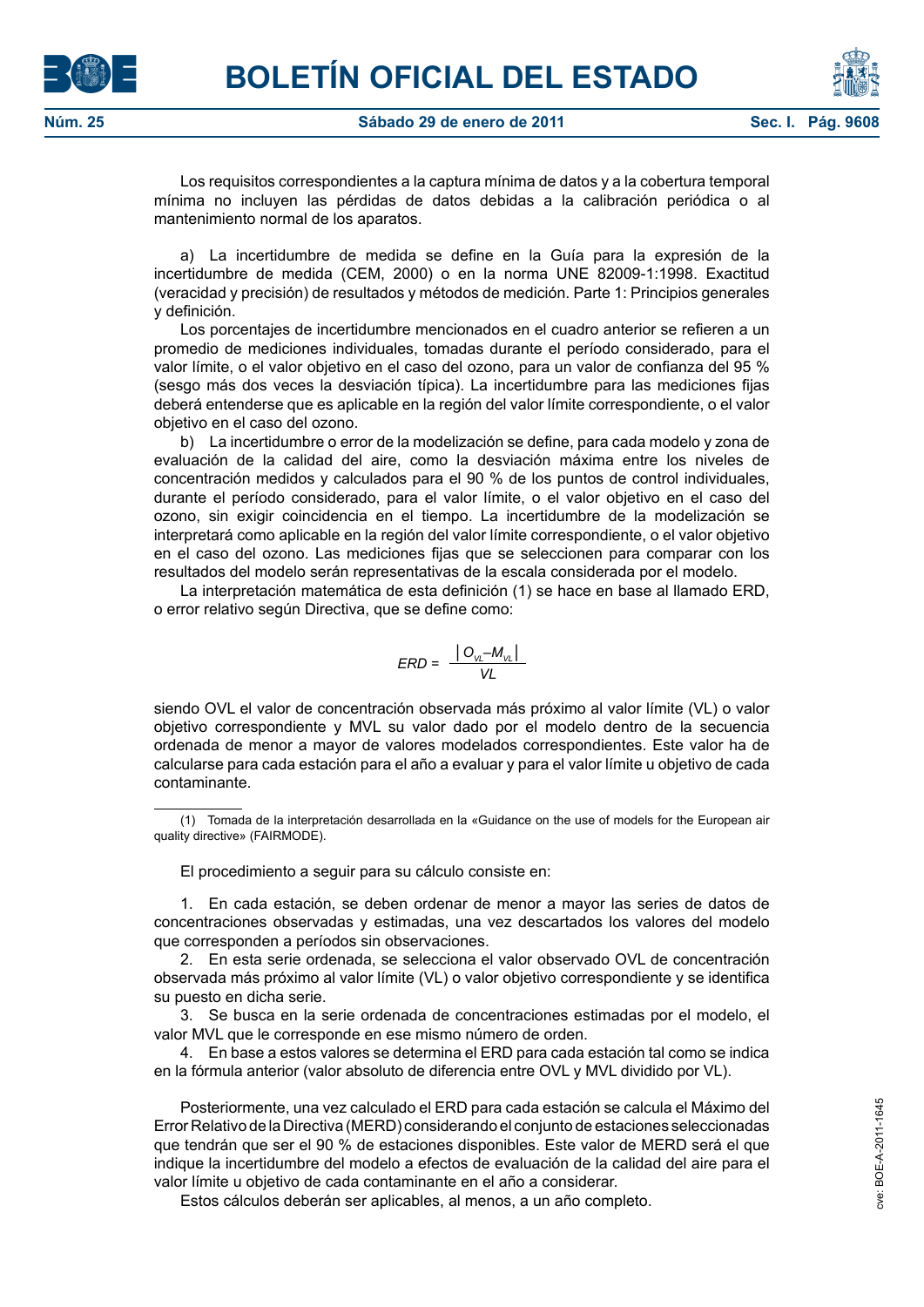



La selección del 90 % de las estaciones deberá hacerse descartando el 10 % de estaciones con los mayores valores de ERD. Las estaciones deberán cumplir los objetivos de calidad y de captura mínima de datos descritos en la tabla precedente y tendrán que tener una representatividad equiparable a la resolución del modelo.

En el caso de que los valores medidos próximos a los valores límite u objetivo sean idénticos (y seguramente coincidentes con los propios valores límite u objetivo) y que, por tanto, les correspondan en sus ordinales de datos del modelo un conjunto de valores distintos, se debe tomar la media de esos valores del modelo a efectos de aplicar la formula de cálculo ERD antes indicada.

Para el caso de valores límite u objetivo en base anual, sólo se dispondrá de un dato observado y modelado para cada año, los cuales serán los que deban ser usados para calcular el ERD de cada estación. El cálculo de MERD seguirá el procedimiento ya indicado.

Este procedimiento es aplicable a los contaminantes implicados en este Real Decreto y a sus valores límite u objetivo correspondientes.

Los valores de incertidumbre calculados con este procedimiento están asociados al modelo utilizado, a los contaminantes y valores límite u objetivo considerados y estrictamente a la zona en los que han sido calculados, no pudiendo ser asumidos para otros contaminantes, valores límite u objetivo, o zonas distintos a los considerados.

c) Mediciones aleatorias. Como excepción, se podrán aplicar mediciones aleatorias en lugar de mediciones fijas para el benceno, las partículas y el plomo, si se puede demostrar que la incertidumbre, incluida la derivada del muestreo al azar, alcanza el objetivo de calidad del 25 %, y que la cobertura temporal sigue siendo superior a la cobertura temporal mínima de las mediciones indicativas. El muestreo al azar debe distribuirse de manera uniforme a lo largo del año, para evitar resultados sesgados. La incertidumbre derivada de la medición aleatoria puede determinarse mediante el procedimiento establecido en la norma UNE-ISO 11222:2002 «Calidad del aire-Determinación de la incertidumbre de la media temporal de las medidas de calidad del aire». Si se efectúan mediciones aleatorias para evaluar los requisitos del valor límite de las partículas PM10, debería evaluarse el percentil 90,4, que deberá ser inferior o igual a 50 μg/m $^3$ , en lugar del número de superaciones, que está muy influenciado por la cobertura de los datos.

## II. Resultados de la evaluación de la calidad del aire

Deberá reunirse la información siguiente para las zonas o aglomeraciones donde se emplean otras fuentes que complementan los datos de la medición o son los únicos medios de evaluación de la calidad del aire:

descripción de las actividades de evaluación realizadas;

métodos específicos utilizados, con referencias a descripciones del método; fuentes de datos e información;

descripción de los resultados, incluida la exactitud y los datos sobre la exactitud y, en particular, la extensión de cada área o, si procede, la longitud de la carretera en el interior de la zona o aglomeración en la que las concentraciones superan el valor o valores límite, valor objetivo u objetivo a largo plazo o, según el caso, el valor o valores límite incrementados por el margen o márgenes de tolerancia, y de cada zona donde las concentraciones superen el umbral superior de evaluación o el umbral inferior de evaluación;

con respecto a los valores límite cuyo objeto es la protección de la salud humana, la población potencialmente expuesta a concentraciones superiores al valor límite.

Cuando sea posible, las Administraciones competentes deberán elaborar mapas que indiquen la distribución de las concentraciones dentro de cada zona o aglomeración.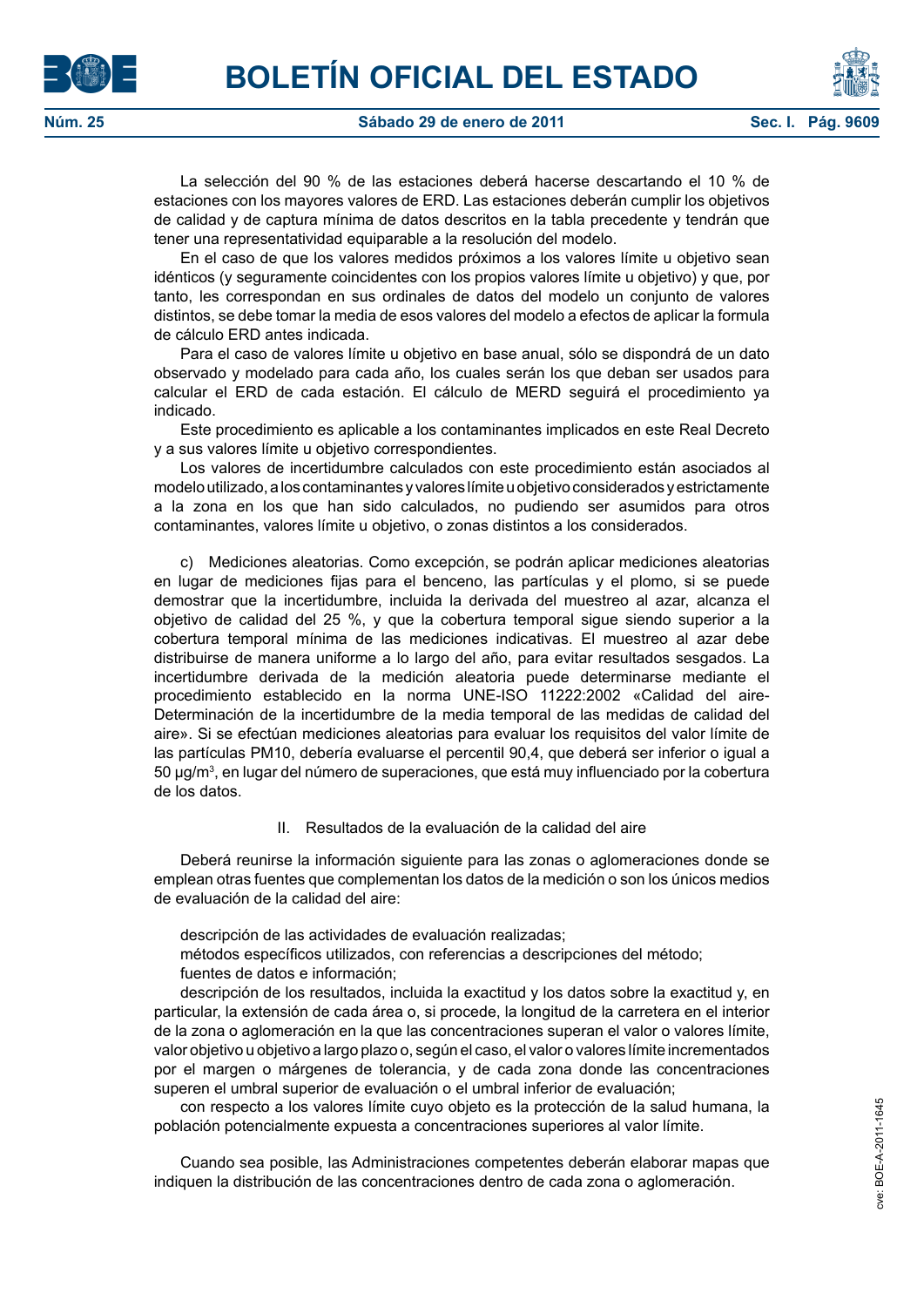



III. Garantía de calidad de la evaluación de la calidad del aire ambiente: Validación de los datos

Con el fin de asegurar la exactitud de las mediciones y el cumplimiento de los objetivos de calidad de los datos fijados en el apartado I, las autoridades y organismos competentes designados en virtud del apartado 3.a) del artículo 3 deberán:

garantizar la trazabilidad de todas las mediciones efectuadas en relación con la evaluación de la calidad del aire ambiente en virtud de los artículos 6, 8 y 10 de conformidad con los requisitos establecidos en el punto 5.6.2.2 de la norma UNE-EN ISO/IEC 17025,

asegurarse de que las instituciones responsables del funcionamiento de las redes y las estaciones individuales dispongan de un sistema de garantía y control de la calidad que incluya un mantenimiento periódico dirigido a asegurar la exactitud de los instrumentos de medición,

asegurar el establecimiento de un proceso de garantía y control de calidad para las actividades de compilación y comunicación de datos y la participación activa de las instituciones designadas para esa tarea en los programas afines de garantía de la calidad de la Comunidad.

# **ANEXO VI**

## **Objetivos de calidad de los datos de la evaluación de la calidad del aire para arsénico, cadmio, níquel, mercurio e hidrocarburos aromáticos policíclicos (hap) (artículos 6.5 y 7)**

|                           | Benzo(a)pireno | Arsénico, cadmio<br>y níquel | HAP distintos del<br>benzo(a)pireno,<br>mercurio gaseoso<br>total | Depósitos totales |  |
|---------------------------|----------------|------------------------------|-------------------------------------------------------------------|-------------------|--|
|                           |                | Medición fija                |                                                                   |                   |  |
| Incertidumbre             | 50 %           | 40 %                         | 50%                                                               | 70 %              |  |
| Captura mínima de datos   | 90%            | 90%                          | 90%                                                               | 90%               |  |
| Cobertura temporal mínima | 33%            | 50 %                         |                                                                   |                   |  |
|                           |                | Medición indicativa (1)      |                                                                   |                   |  |
| Incertidumbre             | 50%            | 40 %                         | 50%                                                               | 70 %              |  |
| Captura mínima de datos   | 90%            | 90%                          | $90\%$                                                            | $90\%$            |  |
| Cobertura temporal mínima | 14%            | 14 %                         | $14\%$                                                            | $33\%$            |  |
| Modelización              |                |                              |                                                                   |                   |  |
| Incertidumbre:            | 60 %           | 60 %                         | 60 %                                                              | 60 %              |  |

I. Objetivos de calidad de los datos

Para la garantía de la calidad, se han establecido los siguientes objetivos de calidad:

(1) Mediciones indicativas son mediciones que se efectúan con una menor frecuencia pero que satisfacen los demás objetivos de calidad de los datos.

La incertidumbre, expresada con un nivel de confianza del 95 %, de los métodos utilizados para la evaluación de las concentraciones en el aire ambiente, se determinará con arreglo a los principios de la Guía para la expresión de la incertidumbre de medida del Centro Europeo de Normalización (CEN) (ENV 13005-1999) (CEM, 2000), la metodología recogida en la norma UNE 82009 y las directrices del informe del CEN titulado «Calidad del aire. Aproximación a la estimación de la incertidumbre para métodos de medida de referencia de aire ambiente» (UNE-CR 14377 IN: 2005). Los porcentajes de incertidumbre se refieren a mediciones individuales, tomadas durante periodos de muestreo habituales, para un intervalo de confianza del 95 por ciento. Se entiende que la incertidumbre de las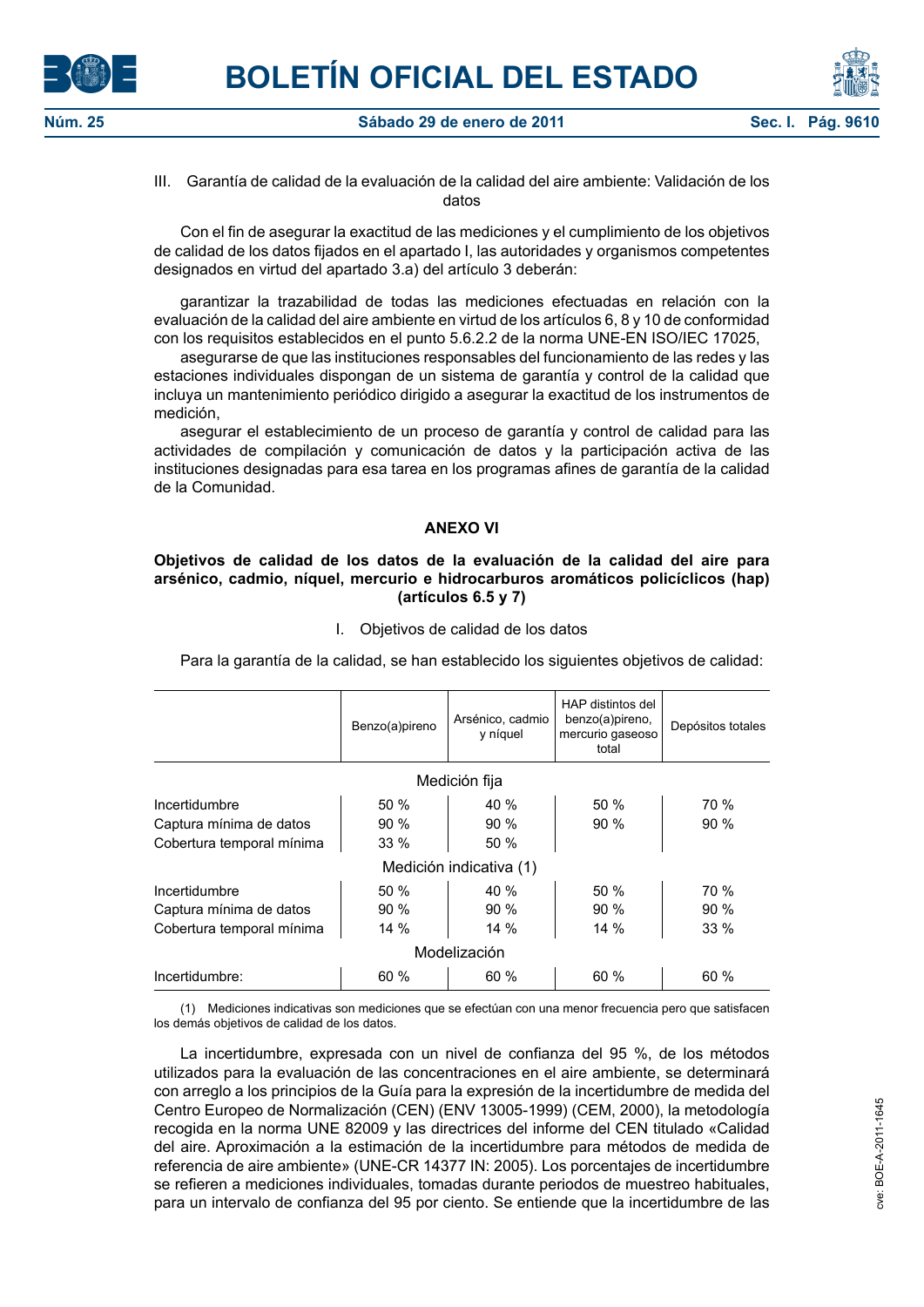mediciones deberá aplicarse en el rango de medición de los respectivos valores objetivo. Las mediciones fijas e indicativas deberán estar uniformemente repartidas a lo largo del año para evitar el sesgo en los resultados.

Los requisitos para la recogida de datos y la cobertura temporal mínimas no incluyen las pérdidas de datos debido a la calibración regular o al mantenimiento normal de la instrumentación.

Se requiere un tiempo de muestreo de veinticuatro horas para la medición del benzo(a) pireno y otros hidrocarburos aromáticos policíclicos. También, podrán combinarse muestras individuales tomadas durante un periodo máximo de un mes y analizarse como una muestra compuesta, siempre que el método garantice que las muestras son estables durante este periodo. En los casos en que resultara difícil diferenciar analíticamente los tres congéneres benzo(b)fluoranteno, benzo(j)fluoranteno y benzo(k)fluoranteno, se podrán indicar como suma de los mismos. Para la medición de las concentraciones de arsénico, cadmio y níquel se recomienda también el muestreo de veinticuatro horas. El muestreo debe realizarse uniformemente a lo largo de los días de la semana y del año.

Para la medición de los niveles de depósito se recomiendan tomas de muestras mensuales, o semanales, distribuidas a lo largo del año.

Se podrán utilizar captadores solo húmedo en lugar de captadores globales si se puede demostrar que la diferencia entre ambos métodos está dentro del 10 %. Los valores de depósito se expresarán por lo general en µg/(m<sup>2</sup>.día).

La cobertura temporal mínima podrá ser menor que la indicada en la tabla, pero no inferior a un 14 % para las mediciones fijas y a un 6 % para las mediciones indicativas, si se puede demostrar que se cumple la incertidumbre expandida al 95 % para la media anual, calculada a partir de los objetivos de calidad de los datos recogidos en la tabla de acuerdo con la norma UNE-ISO 11222:2005: «Calidad del aire. Determinación de la incertidumbre de la media temporal de las medidas de calidad del aire».

## II. Requisitos de los modelos de calidad del aire

Cuando se utilice un modelo de calidad del aire para la evaluación, se especificarán las referencias a las descripciones del modelo así como la información sobre su incertidumbre. La incertidumbre de la modelización se define como la desviación máxima entre los niveles calculados y medidos, a lo largo de un año completo, sin exigir coincidencia en el tiempo. Además, deberá incluirse información detallada de las simulaciones y de los datos de entrada utilizados.

La incertidumbre de la modelización se calculará según el punto b) del apartado I del anexo V.

## **ANEXO VII**

**Métodos de referencia para la evaluación de las concentraciones de dióxido de azufre, dióxido de nitrógeno y óxidos de nitrógeno, partículas (PM10 y PM2,5), plomo, benceno, monóxido de carbono, ozono, arsénico, cadmio, mercurio, níquel e hidrocarburos aromáticos policíclicos (HAP) (artículos 3.2, 7 y 11)**

## A. *Métodos de referencia*

# 1. Método de referencia para la medición de dióxido de azufre

El método de referencia para la medición de dióxido de azufre es el que se describe en la norma UNE-EN 14212:2006 «Calidad del aire ambiente-Método normalizado de medida de la concentración de dióxido de azufre por fluorescencia de ultravioleta».

2. Método de referencia para la medición de dióxido de nitrógeno y óxidos de nitrógeno

El método de referencia para la medición de dióxido de nitrógeno y óxidos de nitrógeno es el que se describe en la norma UNE-EN 14211:2006 «Calidad del aire ambiente-Método normalizado de medida de la concentración de dióxido de nitrógeno y monóxido de nitrógeno por quimioluminiscencia».



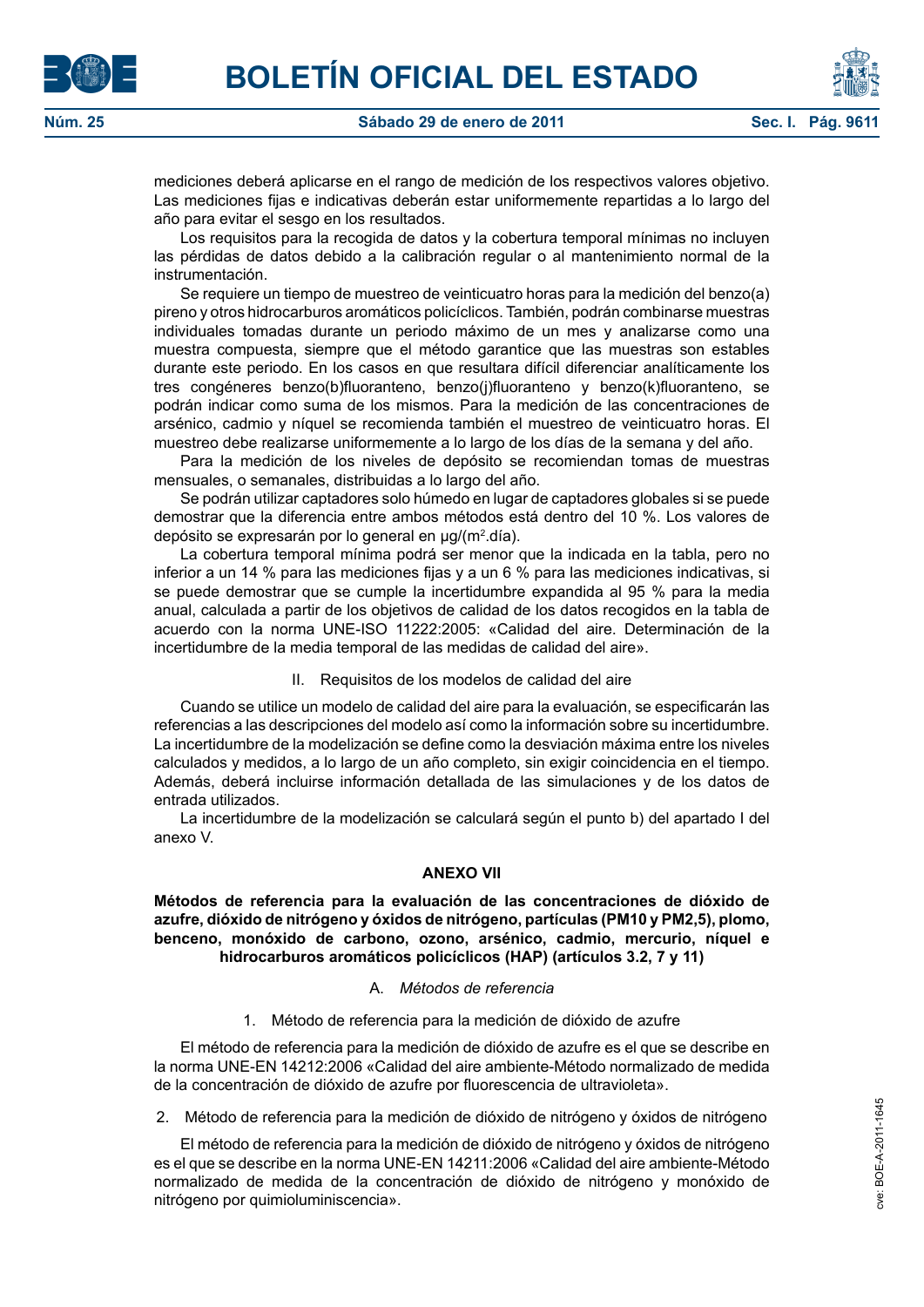

3. Método de referencia para la toma de muestras y la medición de plomo

El método de referencia para la toma de muestras de plomo es el que se describe en la sección A, apartado 4, del presente anexo. El método de referencia para la medición de plomo es el que se describe en la norma UNE-EN 14902:2006 «Calidad del aire ambiente-Método normalizado para la medida de Pb, Cd, As y Ni en la fracción PM10 de la materia particulada en suspensión».

4. Método de referencia para la toma de muestras y la medición de PM10

El método de referencia para la toma de muestras y la medición de PM10 es el que se describe en la norma UNE-EN 12341:1999 «Calidad del aire-Determinación de la fracción PM10 de la materia particulada en suspensión-Método de referencia y procedimiento de ensayo de campo para demostrar la equivalencia de los métodos de medida al de referencia».

5. Método de referencia para la toma de muestras y la medición de PM2,5

El método de referencia para la toma de muestras y la medición de PM2,5 es el que se describe en la norma UNE-EN 14907:2006 «Calidad del aire ambiente-Método gravimétrico de medida para la determinación de la fracción másica PM2,5 de la materia particulada en suspensión».

6. Método de referencia para la medición de benceno

El método de referencia para la medición de benceno es el que se describe en la norma UNE-EN 14662:2006, partes 1, 2 y 3 «Calidad del aire ambiente-Método normalizado de medida de las concentraciones de benceno».

7. Método de referencia para la medición de monóxido de carbono

El método de referencia para la medición de monóxido de carbono es el que se describe en la norma UNE-EN 14626:2006 «Calidad del aire ambiente-Método normalizado de medida de la concentración de monóxido de carbono por espectrometría infrarroja no dispersiva».

8. Método de referencia para la medición de ozono

El método de referencia para la medición de ozono es el que se describe en la norma UNE-EN 14625:2005 «Calidad del aire ambiente-Método normalizado de medida de la concentración de ozono por fotometría ultravioleta».

9. Método de referencia para la toma de muestras y análisis de arsénico, cadmio y níquel en el aire ambiente

El método de referencia para la medición de las concentraciones de arsénico, cadmio y níquel en el aire ambiente es el que se describe en la norma UNE-EN 14902: 2006 «Calidad del aire ambiente. Método normalizado para la medida de Pb, Cd, As y Ni en la fracción PM10 de la materia particulada en suspensión».

10. Método de referencia para la toma de muestras y análisis de los hidrocarburos aromáticos policíclicos en el aire ambiente

El método de referencia para la medición de las concentraciones de benzo(a)pireno en el aire ambiente es el que se describe en la norma UNE-EN 15549:2008 «Calidad del aire-Método normalizado para la medición de la concentración de benzo(a)pireno en el aire ambiente».

Los demás HAP se determinarán por la misma metodología que el benzo(a)pireno, descrita en la norma anterior.



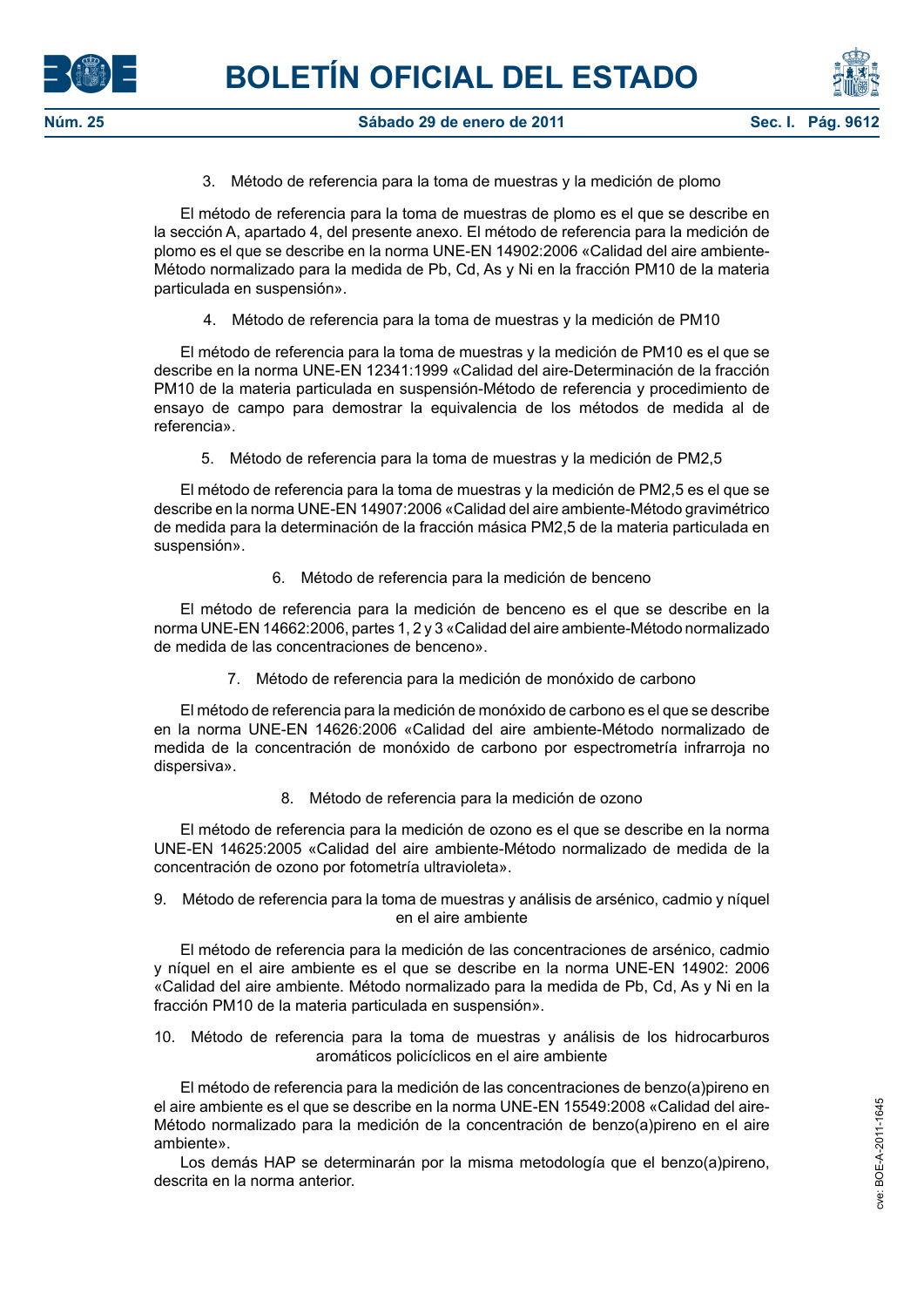



El método de referencia para la medición de las concentraciones de mercurio gaseoso total en el aire ambiente será un método automatizado basado en la espectrometría de absorción atómica o en la espectrometría de fluorescencia atómica, que actualmente está en fase de borrador final en CEN y es el FprEN 15852 «Calidad del aire ambiente. Método normalizado para la determinación de mercurio gaseoso total»

12. Método de referencia para la toma de muestras y análisis de los depósitos de arsénico, cadmio, mercurio, níquel e hidrocarburos aromáticos policíclicos

El método de referencia para la medición de los depósitos de arsénico, cadmio, mercurio y níquel es el descrito en la norma UNE EN 15841:2010 «Calidad del aire ambiente. Método normalizado para la determinación de arsénico, cadmio, plomo y níquel en la deposición atmosférica»

El método de referencia para la medición de los depósitos de hidrocarburos aromáticos policíclicos se basará en la exposición de indicadores de depósitos cilíndricos de dimensiones normalizadas, que actualmente está en fase de borrador en CEN y es el prEN 15950 «Calidad del aire. Determinación de la deposición de benzo(a)antraceno, benzo(b)fluoranteno, benzo(j)fluoranteno, benzo(k)fluoranteno, benzo(a)pireno, dibenzo(a,h)antraceno e indeno(1,2,3-cd)pireno»

# B. *Demostración de la equivalencia*

1. Las autoridades competentes podrán emplear cualquier otro método si pueden demostrar que genera resultados equivalentes a cualquiera de los métodos a que se refiere la sección A o, en el caso de las partículas, que guarda una relación coherente con el método de referencia. En tal caso, los resultados obtenidos con dicho método deberán corregirse para producir resultados equivalentes a los que se habrían obtenido con el método de referencia.

2. El laboratorio nacional de referencia preparará para las autoridades competentes un informe de demostración de equivalencia con arreglo al apartado 1, que presentarán al Ministerio de Medio Ambiente, y Medio Rural y Marino.

Cuando las autoridades competentes hayan utilizado factores provisionales para aproximar la equivalencia, estos factores deberán confirmarse y/o modificarse en relación con las directrices de la Comisión. Además, se asegurarán de que, cuando así proceda, las correcciones se apliquen también retroactivamente a los resultados de mediciones pasadas para conseguir una mayor comparabilidad de los datos.

# C. *Referencia a presión y temperatura*

En el caso de los contaminantes gaseosos, el volumen deberá referirse a una temperatura de 293 K y una presión atmosférica de 101,3 kPa. En el caso de las partículas y componentes que deben analizarse en la fase particulada, el volumen de muestreo se expresará en condiciones ambientales de temperatura y presión atmosférica en el momento de las mediciones.

# D. *Introducción de nuevos equipos*

Las autoridades competentes se asegurarán de que todo nuevo equipo adquirido para la aplicación del presente Real Decreto sea conforme con el método de referencia o equivalente a más tardar el 11 de junio de 2010.

Todo el equipo utilizado en mediciones deberá ser conforme con el método de referencia o equivalente a más tardar el 11 de junio de 2013.

# E. *Reconocimiento mutuo de datos*

Al proceder a la homologación para demostrar que el equipo cumple los requisitos de rendimiento de los métodos de referencia enumerados en la sección A, las autoridades y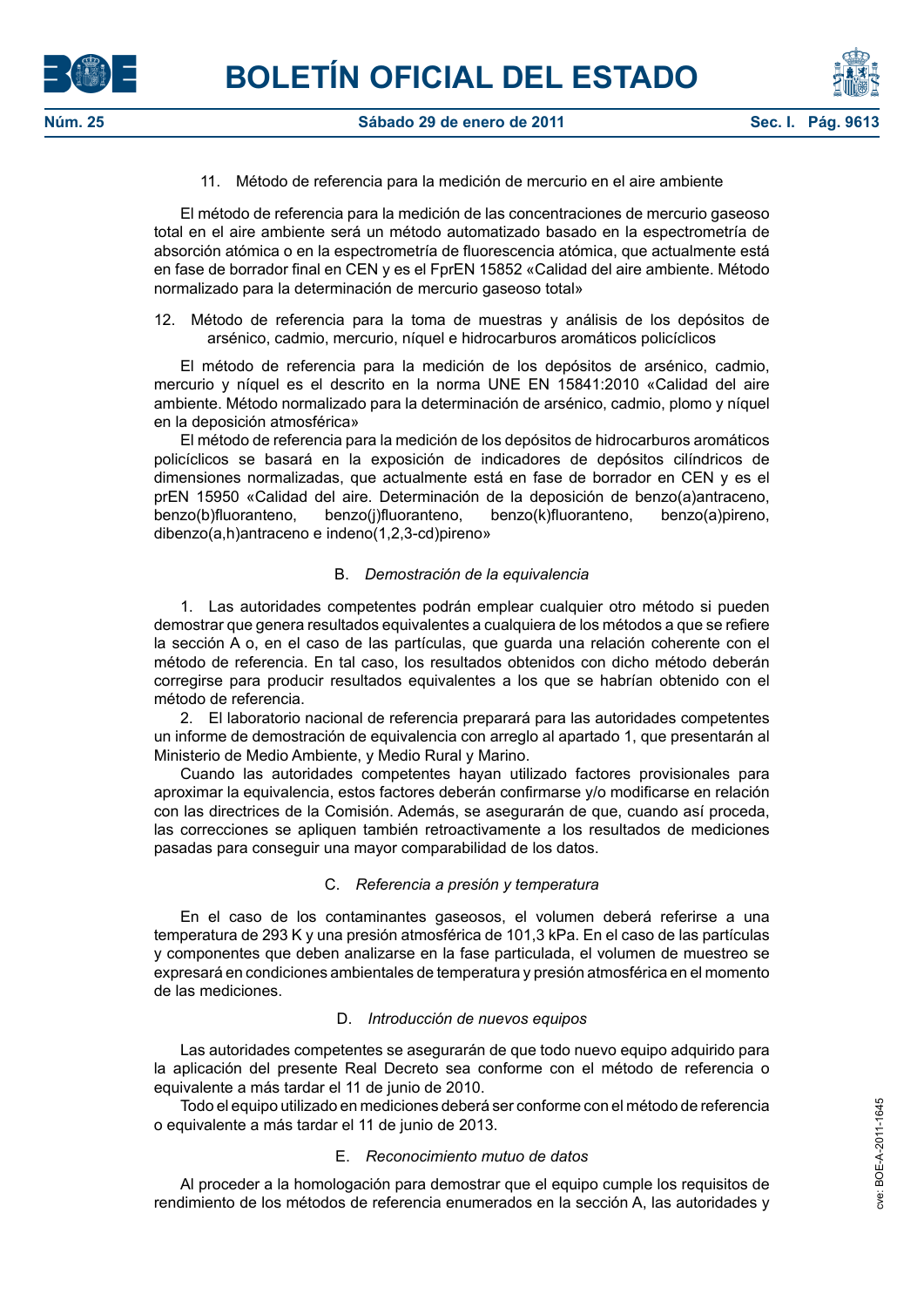



los organismos competentes designados de conformidad con el artículo 3 aceptarán los informes de los ensayos elaborados en otros Estados miembros por laboratorios acreditados según la norma UNE-EN ISO/IEC 17025 para proceder a dichos ensayos.

# **ANEXO VIII**

# **Mediciones de PM2,5 en las ubicaciones rurales de fondo con independencia de la concentración (artículo 8)**

# A. *Objetivos*

Los principales objetivos de esas mediciones son asegurar que se facilita información suficiente sobre los niveles de contaminación de fondo. Esa información resulta esencial para evaluar los niveles incrementados de las zonas más contaminadas, como son las zonas urbanas, los lugares industriales y los emplazamientos con influencia del tráfico, determinar la posible contribución del transporte a larga distancia de contaminantes atmosféricos, complementar los análisis de distribución según las fuentes y para la comprensión de contaminantes específicos como las partículas. Además, esta información resulta esencial para el mayor uso de las técnicas de modelización en zonas urbanas.

# B. *Sustancias*

La medición de PM2,5 debe incluir por lo menos la concentración másica total y las concentraciones de los compuestos apropiados para caracterizar su composición química. Debe incluirse al menos la lista de especies químicas que se indican a continuación:

 $SO_4$ <sup>2-</sup>; NO<sub>3</sub><sup>-</sup>; Na<sup>+</sup>; K<sup>+</sup>; NH<sub>4</sub><sup>+</sup>; Cl<sup>-</sup>; Ca<sup>2+</sup>; Mg<sup>2+</sup>; Carbono elemental (CE); Carbono orgánico (CO)

# C. *Implantación*

Las mediciones deberán efectuarse sobre todo en ubicaciones rurales de fondo, de conformidad con los apartados I, II y III del anexo III.

# **ANEXO IX**

# **Criterios para clasificar y ubicar los puntos de medición para la evaluación de las concentraciones de ozono (artículo 11)**

Las consideraciones que a continuación se exponen se aplican a las mediciones fijas.

## I. Macroimplantación

| Tipo de estación | Objetivos de la medición                                                                                                                                                                                                                                                   | Representatividad (1) | Criterios de macroimplantación                                                                                                                                                                                                                                                                                                                                                                                                                                           |
|------------------|----------------------------------------------------------------------------------------------------------------------------------------------------------------------------------------------------------------------------------------------------------------------------|-----------------------|--------------------------------------------------------------------------------------------------------------------------------------------------------------------------------------------------------------------------------------------------------------------------------------------------------------------------------------------------------------------------------------------------------------------------------------------------------------------------|
| Urbana.          | Protección de la salud humana:<br>evaluar la exposición de la población urbana al<br>ozono, es decir, en las zonas cuva densidad<br>de población y concentración de ozono sean<br>relativamente elevadas y representativas de la<br>exposición de la población en general. | Algunos $km2$ .       | Lejos de la influencia de las<br>emisiones locales debidas al<br>tráfico, las gasolineras, etc.;<br>Localizaciones ventiladas donde<br>puedan medirse una mezcla<br>adecuada de sustancias:<br>Ubicaciones<br>como<br>zonas<br>residenciales y<br>comerciales<br>urbanas, parques lejos de los<br>árboles, grandes calles o plazas<br>de tráfico escaso o nulo, espacios<br>abiertos característicos de las<br>instalaciones<br>educativas.<br>deportivas o recreativas. |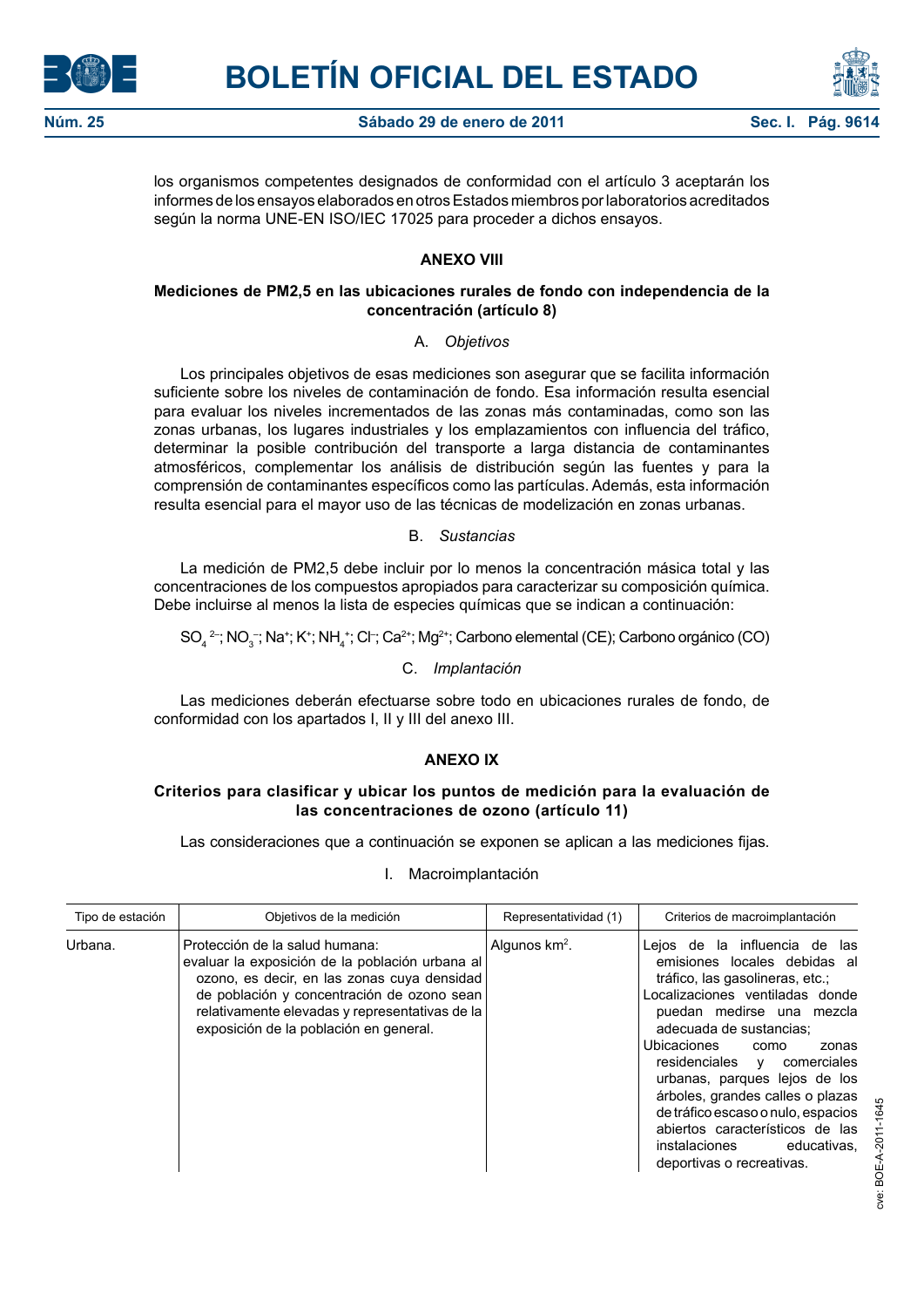



| Tipo de estación | Objetivos de la medición                                                                                                                                                                                                                                                                                                                                           | Representatividad (1)                                                                     | Criterios de macroimplantación                                                                                                                                                                                                                                                                                                                                                                                                                                                                                                                                                                                                                                                                     |
|------------------|--------------------------------------------------------------------------------------------------------------------------------------------------------------------------------------------------------------------------------------------------------------------------------------------------------------------------------------------------------------------|-------------------------------------------------------------------------------------------|----------------------------------------------------------------------------------------------------------------------------------------------------------------------------------------------------------------------------------------------------------------------------------------------------------------------------------------------------------------------------------------------------------------------------------------------------------------------------------------------------------------------------------------------------------------------------------------------------------------------------------------------------------------------------------------------------|
| Suburbana.       | Protección de la salud humana y la vegetación:<br>evaluar la exposición de la población y la<br>afueras<br>de<br>vegetación<br>en<br>las<br>las<br>aglomeraciones, donde se encuentren los<br>mayores niveles de ozono a los que la<br>población y la vegetación tengan más<br>de<br>hallarse<br>probabilidades<br>directa<br>$\circ$<br>indirectamente expuestas. | $km2$ .                                                                                   | Algunas decenas de   A cierta distancia de las zonas de<br>emisiones máximas, a sotavento<br>con respecto a las direcciones<br>dominantes<br>del viento,<br>en<br>condiciones favorables a<br>- la<br>formación de ozono:<br>lugares donde la población, los<br>cultivos<br>sensibles<br>los<br>o<br>ecosistemas naturales ubicados<br>los márgenes<br>de<br>una<br>en<br>aglomeración estén expuestos a<br>niveles elevados de ozono;<br>cuando así proceda,<br>algunas<br>estaciones suburbanas podrán<br>situarse a barlovento de las<br>zonas de emisiones máximas,<br>con respecto a la dirección<br>predominante del viento, para<br>determinar los niveles regionales<br>de fondo de ozono. |
| Rural.           | Protección de la salud humana y la vegetación:<br>evaluar la exposición de la población, los cultivos<br>ecosistemas<br>naturales<br>los<br>a<br>las<br><b>V</b><br>concentraciones<br>de<br>ozono<br>escala<br>a<br>subregional.                                                                                                                                  | Niveles subregionales<br>(algunos centenares<br>de $km2$ ).                               | Las estaciones podrán situarse en<br>pequeños emplazamientos o en<br>áreas con ecosistemas naturales,<br>bosques o cultivos;<br>áreas representativas del ozono<br>lejos de la influencia de emisiones<br>locales inmediatas, tales como<br>instalaciones<br>industriales<br><b>y</b><br>carreteras;<br>pueden situarse en espacios<br>abiertos, pero no en las cumbres<br>de montañas de gran altura.                                                                                                                                                                                                                                                                                             |
| remota.          | Rural de fondo o Protección de la salud humana y la vegetación:<br>evaluar la exposición de los cultivos y los<br>ecosistemas naturales a las concentraciones<br>de ozono a escala regional, así como la<br>exposición de la población.                                                                                                                            | Niveles regionales/<br>nacionales/<br>continentales (1.000 a<br>10.000 km <sup>2</sup> ). | Estaciones situadas en zonas de<br>baja densidad de población, por<br>ejemplo,<br>ecosistemas<br>con<br>naturales o bosques, distantes<br>20 km como mínimo de zonas<br>urbanas e industriales y de las<br>fuentes de emisiones locales:<br>deben evitarse las localizaciones<br>que se produzcan<br>con<br>en<br>fenómenos<br>frecuencia<br>de<br>inversión térmica a nivel del<br>suelo, así como las cumbres de<br>las montañas de gran altura;<br>se<br>recomiendan<br>los<br>no<br>emplazamientos costeros con<br>ciclos eólicos diurnos locales<br>pronunciados.                                                                                                                             |

(1) En la medida de lo posible, los puntos de muestreo deberán ser representativos de lugares similares que no se hallen a proximidad inmediata.

Cuando proceda, la ubicación de las estaciones rurales y rurales de fondo deberá coordinarse con los requisitos de seguimiento del Reglamento (CE) n.º 1737/2006 de la Comisión, de 7 de noviembre de 2006, por el que se establecen disposiciones de aplicación del Reglamento (CE) n.º 2152/2003 del Parlamento Europeo y del Consejo sobre el seguimiento de los bosques y de las interacciones medioambientales en la Comunidad (Forest Focus).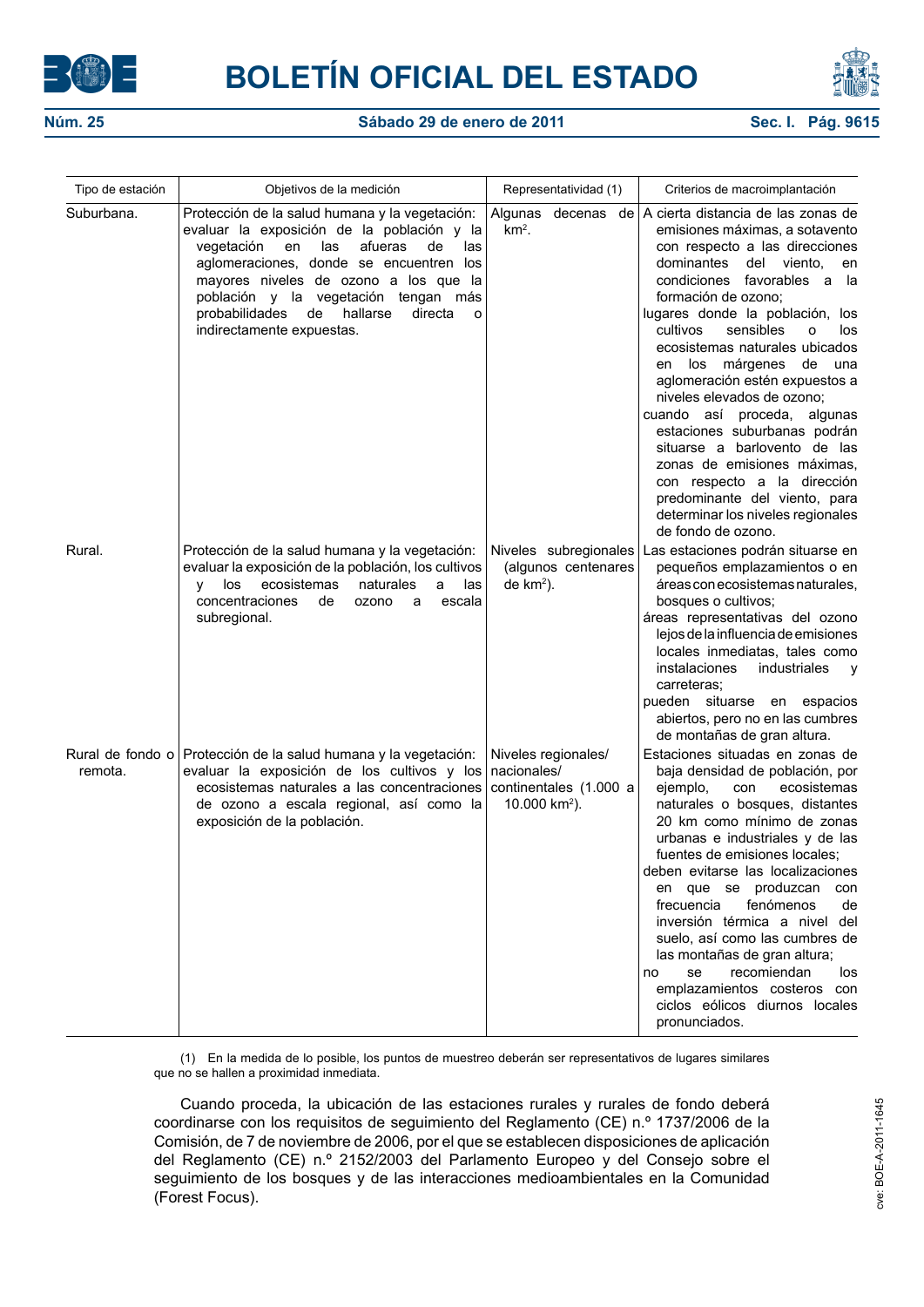



# II. Microimplantación

En la medida de lo posible, se seguirán las directrices descritas en el apartado III del anexo III, asegurando asimismo que la entrada del sistema de captación se sitúe alejada de fuentes de emisiones tales como chimeneas de hornos e instalaciones de incineración y a más de 10 m de la carretera más cercana, y tanto más alejada cuanto mayor sea la intensidad del tráfico.

III. Documentación y revisión de la elección del emplazamiento

Se seguirán las directrices descritas en el apartado IV del anexo III, exigiéndose, además, la adecuada selección e interpretación de los datos de seguimiento en el contexto de los procesos meteorológicos y fotoquímicos que afecten a las concentraciones de ozono medidas en el emplazamiento de que se trate.

# **ANEXO X**

## **Criterios de determinación del número mínimo de puntos de muestreo para la medición fija de las concentraciones de ozono (artículo 11)**

I. Número mínimo de puntos de muestreo para las mediciones fijas continuas dirigidas a evaluar la calidad del aire con vistas al cumplimiento de los valores objetivo, los objetivos a largo plazo y los umbrales de información y alerta cuando la medición fija continua sea la única fuente de información

| Población,<br>en miles                       | Aglomeraciones (urbanas<br>y suburbanas) (1)                       | Otras zonas (suburbanas<br>$y$ rurales) $(1)$                      | Rural de fondo                                     |
|----------------------------------------------|--------------------------------------------------------------------|--------------------------------------------------------------------|----------------------------------------------------|
| < 250<br>< 500<br>< 1000<br>< 1500<br>< 2000 | 2<br>3<br>3                                                        | 2<br>2<br>3<br>4                                                   | estación/50.000 km <sup>2</sup><br>de promedio (2) |
| < 2750<br>< 3750<br>>3750                    | 4<br>5<br>estación adicional por cada<br>2 millones de habitantes. | 5<br>6<br>estación adicional por cada<br>2 millones de habitantes. |                                                    |

(1) Al menos una estación en áreas suburbanas, donde pueda producirse la máxima exposición de la población. En aglomeraciones, al menos, el 50 % de las estaciones deben ubicarse en áreas suburbanas. (2) Se recomienda una estación por cada 25 000 km2 en terrenos accidentados.

## II. Número mínimo de puntos para la medición fija en las zonas y aglomeraciones en las que se alcancen los objetivos a largo plazo

El número de puntos de medición de ozono deberá ser suficiente, en combinación con otros medios de evaluación suplementaria, tales como la modelización de la calidad del aire y las mediciones en un mismo lugar de dióxido de nitrógeno, para examinar la tendencia de la contaminación por ozono y verificar el cumplimiento de los objetivos a largo plazo. El número de estaciones ubicadas en las aglomeraciones y otras zonas se podrá reducir a un tercio del número especificado en el apartado I. Cuando la información de estaciones de medición fijas sea la única fuente de información, debería mantenerse, como mínimo, una estación de control. Si en zonas en las que exista una evaluación suplementaria, el resultado de ello fuera que una zona quedase desprovista de estación, se deberá garantizar una evaluación adecuada de las concentraciones de ozono en relación con los objetivos a largo plazo, mediante una coordinación con las estaciones de las zonas vecinas. El número de estaciones rurales de fondo deberá ser de una por cada 100 000 km².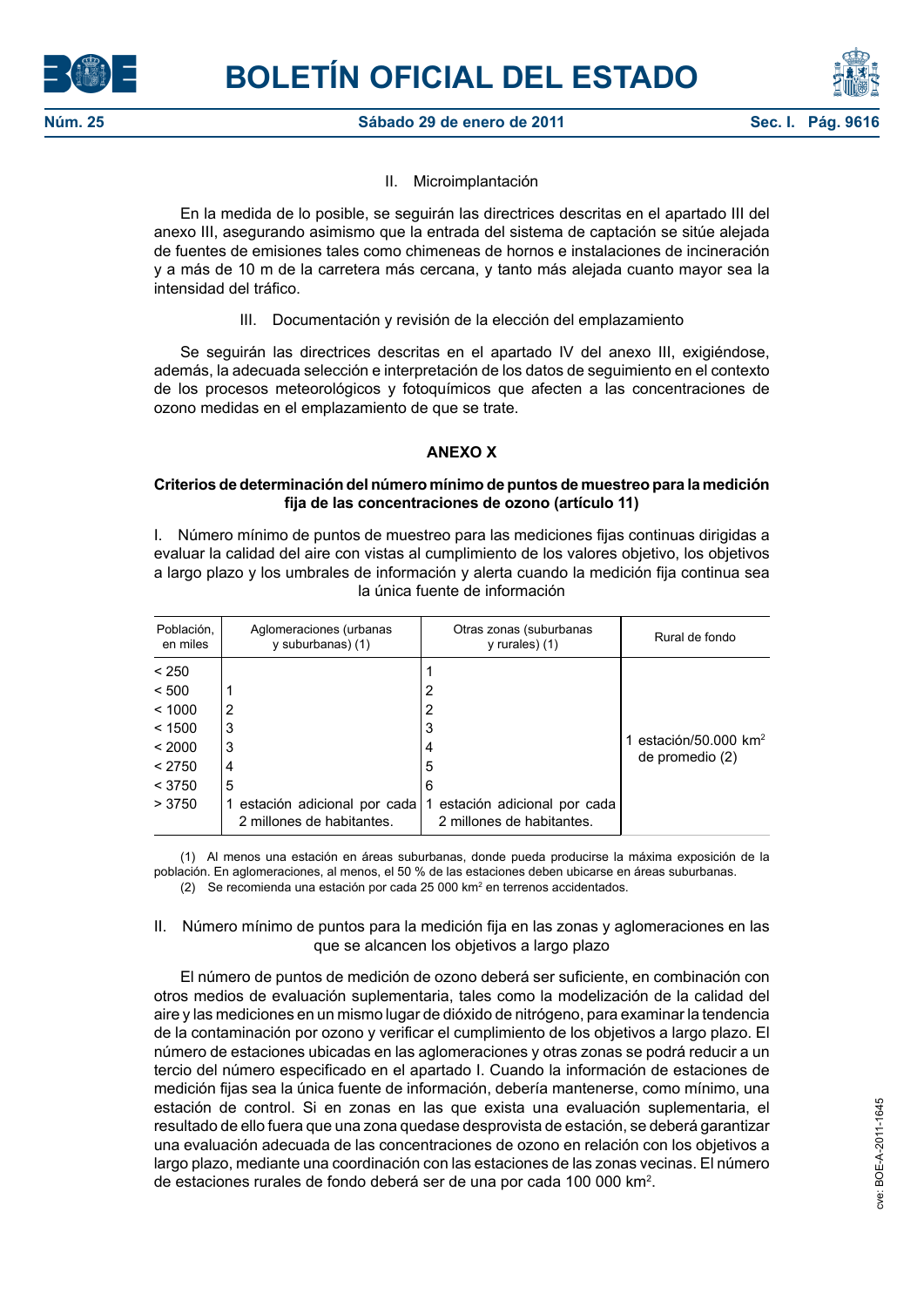



# **ANEXO XI**

#### **Mediciones de las sustancias precursoras de ozono (artículos 11 y 28)**

#### I. Objetivos

Los objetivos principales de estas mediciones son analizar la evolución de los precursores de ozono, comprobar la eficacia de las estrategias de reducción de las emisiones y la coherencia de los inventarios de emisiones y contribuir a establecer conexiones entre las fuentes de emisiones y los niveles observados de contaminación.

Otro fin que se persigue con estas mediciones es aumentar los conocimientos sobre la formación de ozono y los procesos de dispersión de sus precursores, así como apoyar la aplicación de modelos fotoquímicos.

# II. Sustancias

Entre las sustancias precursoras de ozono que deberán medirse figurarán al menos los óxidos de nitrógeno y los compuestos orgánicos volátiles (COV) apropiados. A continuación figura una lista de los compuestos orgánicos volátiles cuya medición se recomienda.

|           | 1-Buteno       | Isopreno  | Etilbenceno                        |
|-----------|----------------|-----------|------------------------------------|
| Etano     | trans-2-Buteno | n-Hexano  | m+p-Xileno                         |
| Etileno   | cis-2-Buteno   | i-Hexeno  | o-Xileno                           |
| Acetileno | 1,3-Butadieno  | n-Heptano | 1,2,4-Trimetilbenceno              |
| Propano   | n-Pentano      | n-Octano  | 1,2,3-Trimetilbenceno              |
| Propeno   | i-Pentano      | i-Octano  | 1,3,5-Trimetilbenceno              |
| n-Butano  | 1-Penteno      | Benceno   | Formaldehído                       |
| i-Butano  | 2-Penteno      | Tolueno   | Hidrocarburos totales no metánicos |
|           |                |           |                                    |

#### III. Emplazamiento

Las mediciones deberán efectuarse, en particular, en las zonas urbanas y suburbanas, en cualquier estación de seguimiento que se considere adecuada en relación con los objetivos de seguimiento anteriormente definidos.

## IV. Medición

La captación pasiva de los compuestos orgánicos volátiles se realizará mediante tubos absorbentes y su determinación mediante cromatografía de gases, con extracción bien por desorción térmica bien por disolventes.

Alternativamente, podrá usarse captación activa mediante canister y determinación mediante cromatografía de gases.

Las determinaciones serán representativas de un período de medida diario o semanal. Se asegurará una cobertura temporal mínima del 14 %, con muestras repartidas homogéneamente a lo largo del año y, en el caso de mediciones diarias, en diferentes días de la semana.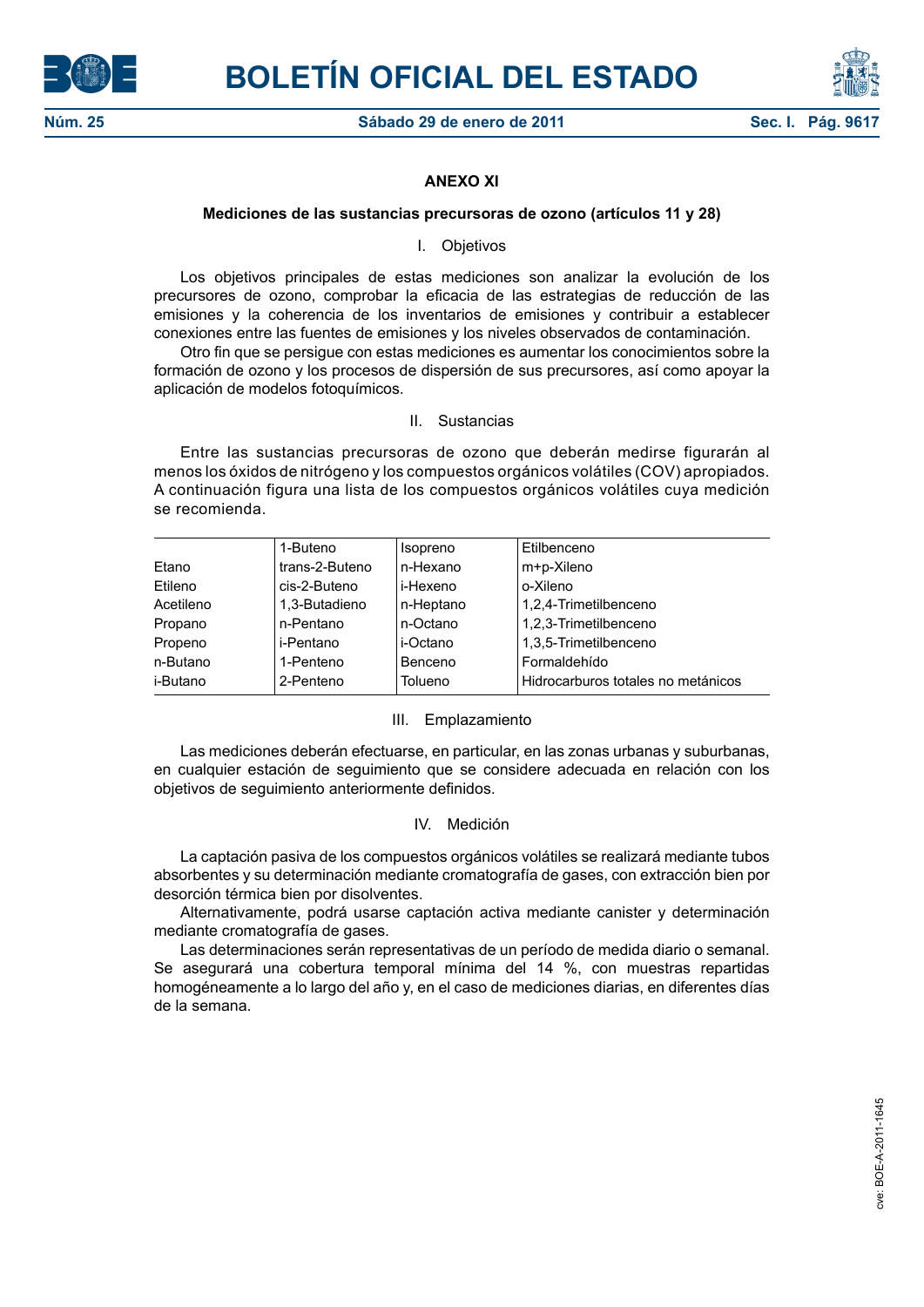



# **ANEXO XII**

#### **Mediciones de amoniaco (artículo 12)**

A. *Ubicación de los puntos de muestreo*

I. Macroimplantación

Los puntos de muestreo, en estaciones rurales de fondo y en estaciones de tráfico, cumplirán con las especificaciones del apartado II del anexo III para dichos emplazamientos.

#### II. Microimplantación

Se aplicarán las especificaciones del apartado III del anexo III.

## B. *Objetivo de calidad de los datos*

|                           | Captación pasiva     | Métodos automáticos |
|---------------------------|----------------------|---------------------|
| Incertidumbre             | 50 %                 | <sup>1</sup> 25 %   |
| Captura mínima de datos   | 90%                  | 90 %                |
| Período de muestreo       | Quincenal o inferior | Diaria o inferior   |
| Cobertura mínima temporal | 60%                  | 33 %                |

Las mediciones se distribuirán homogéneamente a lo largo del año.

La incertidumbre de la medida se calculará según lo especificado en el apartado I.a) del anexo V.

## C. *Técnicas de análisis*

## I. Técnica de análisis para NH<sub>3</sub>

El amoniaco se determinará en las estaciones rurales de fondo y de tráfico mediante uno de los siguientes métodos:

a) sistemas pasivos, con captación en cartuchos adsorbentes de ácido fosfórico, u otro adsorbente adecuado, y determinación en el laboratorio por espectrofotometría UV/visible.

b) métodos automáticos basados en quimiluminiscencia con una eficacia de oxidación del convertidor superior al 95 %.

c) métodos específicos fotoacústicos.

#### II. Demostración de la equivalencia

Las autoridades competentes podrán utilizar técnicas distintas a las descritas en el apartado anterior, siempre que puedan demostrar que generan resultados equivalentes a dichas técnicas.

# **ANEXO XIII**

## **Indicador medio de la exposición, objetivo nacional de reducción de la exposición, y obligación en materia de concentración de la exposición para las partículas PM2,5 (artículo 21)**

## A. *Indicador medio de la exposición (IME)*

1. El indicador medio de la exposición (IME), expresado en µg/m<sup>3</sup>, deberá basarse en las mediciones efectuadas en ubicaciones de fondo urbano de distintas zonas y aglomeraciones de cada comunidad autónoma. La correcta selección de los puntos de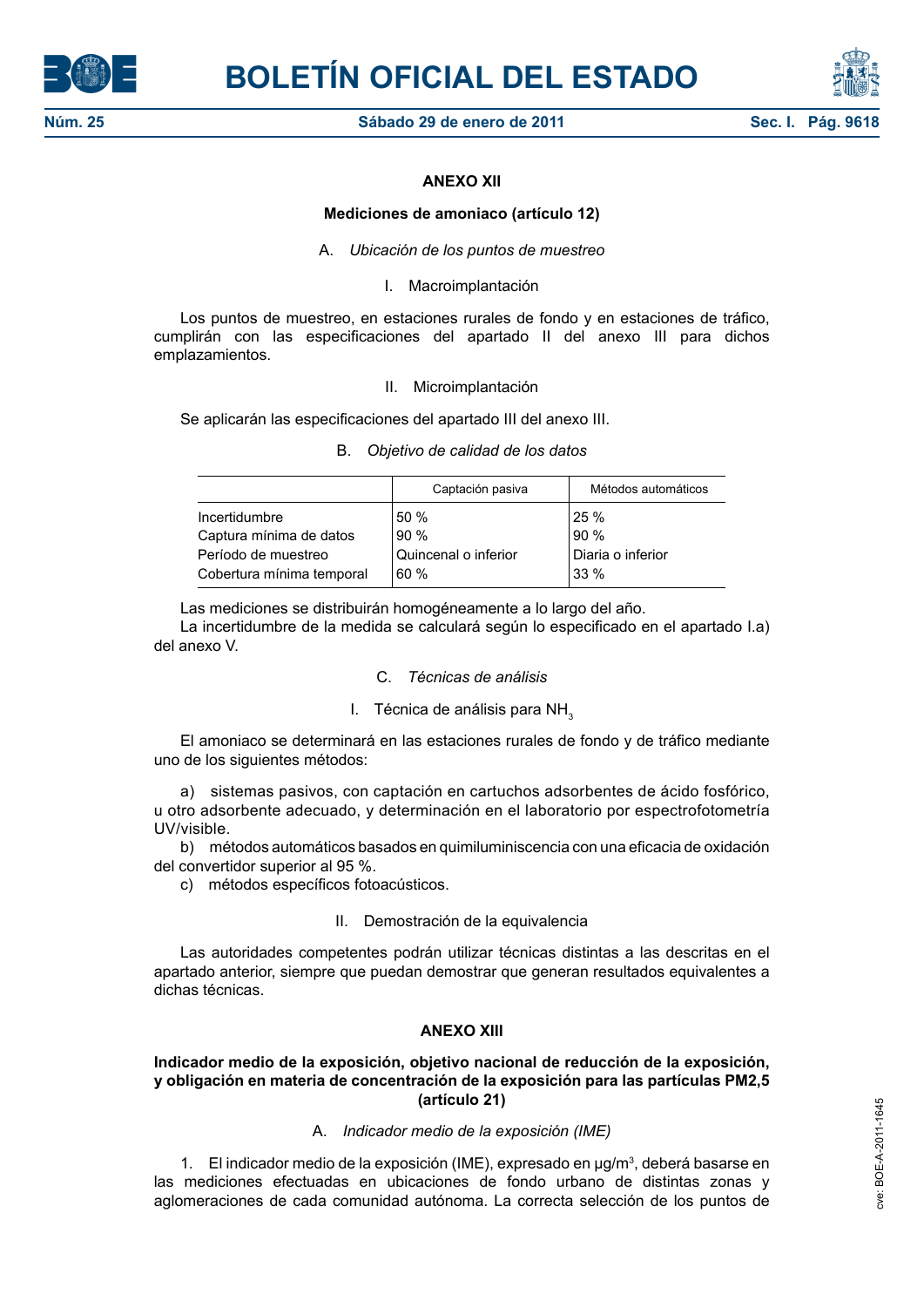



muestreo fijos o estaciones es esencial, ya que aquellas ubicaciones seleccionadas serán las estaciones de referencia para el objetivo de la reducción de la exposición en 2020, por lo cual deberán suministrar datos de calidad al menos durante el periodo 2009-2020. Por ello, se evitarán aquellos emplazamientos con posibilidades de que existan actividades de construcción, demolición, etc. a medio o largo plazo en su entorno. Además, y conforme al anexo III, la distribución y el número de puntos de muestreo que sirvan de base para el IME deben reflejar adecuadamente la exposición de la población en general.

2. Se establecerá, como mínimo, un punto de muestreo por cada millón de habitantes, calculado sumando las aglomeraciones y otras zonas urbanas de más de 100.000 habitantes. Esos puntos de muestreo podrán coincidir con los contemplados en el apartado I del anexo IV. Las estaciones deben situarse en una aglomeración o zona urbana de más de 100.000 habitantes.

3. Cabe la posibilidad de que distintas comunidades autónomas colaboren entre sí para mantener estaciones conjuntas. Cada estación tendrá asignada una población para el cálculo ponderado del indicador.

4. Todas las estaciones seleccionadas formarán la Red IME.

5. La determinación de la concentración de PM2,5 en cada estación de la Red IME se realizará preferiblemente por medio de la instrumentación de referencia descrita en el apartado 5 de la sección A del anexo VII, concretamente por gravimetría, bien de alto o de bajo volumen, o su modificación con un captador secuencial. En caso de utilizar otra instrumentación, habrá que demostrar su equivalencia con el método de referencia de acuerdo con la sección B del anexo VII.

Para la determinación de las concentraciones de PM2,5 en cada estación de la Red IME, se tomará, como mínimo, una muestra cada 3 días, comenzando el 1 de enero de 2009; así, por ejemplo, se tomarán muestras el 1 de enero, el 4, el 7, y así sucesivamente, o de tal manera que las muestras estén homogéneamente repartidas a lo largo del año. Con el conjunto de estos datos se determinará la concentración media anual de PM2,5 de la estación. Los objetivos de calidad de los datos de las estaciones de la Red IME serán los señalados en el anexo V, es decir, una recogida mínima de datos del 90 % sobre el total del muestreo, es decir, 110 días de los 122 posibles.

El período de muestreo será de 24 h  $(\pm 1 h)$ , y se recomienda que vaya desde las 08:00 h a las 08:00 h, expresadas en hora local, con una variación de  $\pm$  1 h, es decir, de 07:00 a 07:00 o de 09:00 a 09:00.

6. Conociendo la concentración media anual de PM2,5 de cada estación de la red IME y la población a la que representa, se calculará el indicador anual para cada año:

$$
Indicatedor_{_{\text{anual}}} = \frac{\sum_{j=1}^{n} PM \ 2.5_j \cdot Población_j}{\sum_{j=1}^{n} Población_j}
$$

donde:

 $PM2,5<sub>j</sub>$  es la concentración media anual de la estación j.<br>Población es la población a la que representa la estación j. es la población a la que representa la estación j. n es el número total de estaciones de la red IME.



7. El IME se evaluará como concentración media móvil trienal, promediada con la población en todos los puntos de muestreo establecidos con arreglo al apartado 2. El IME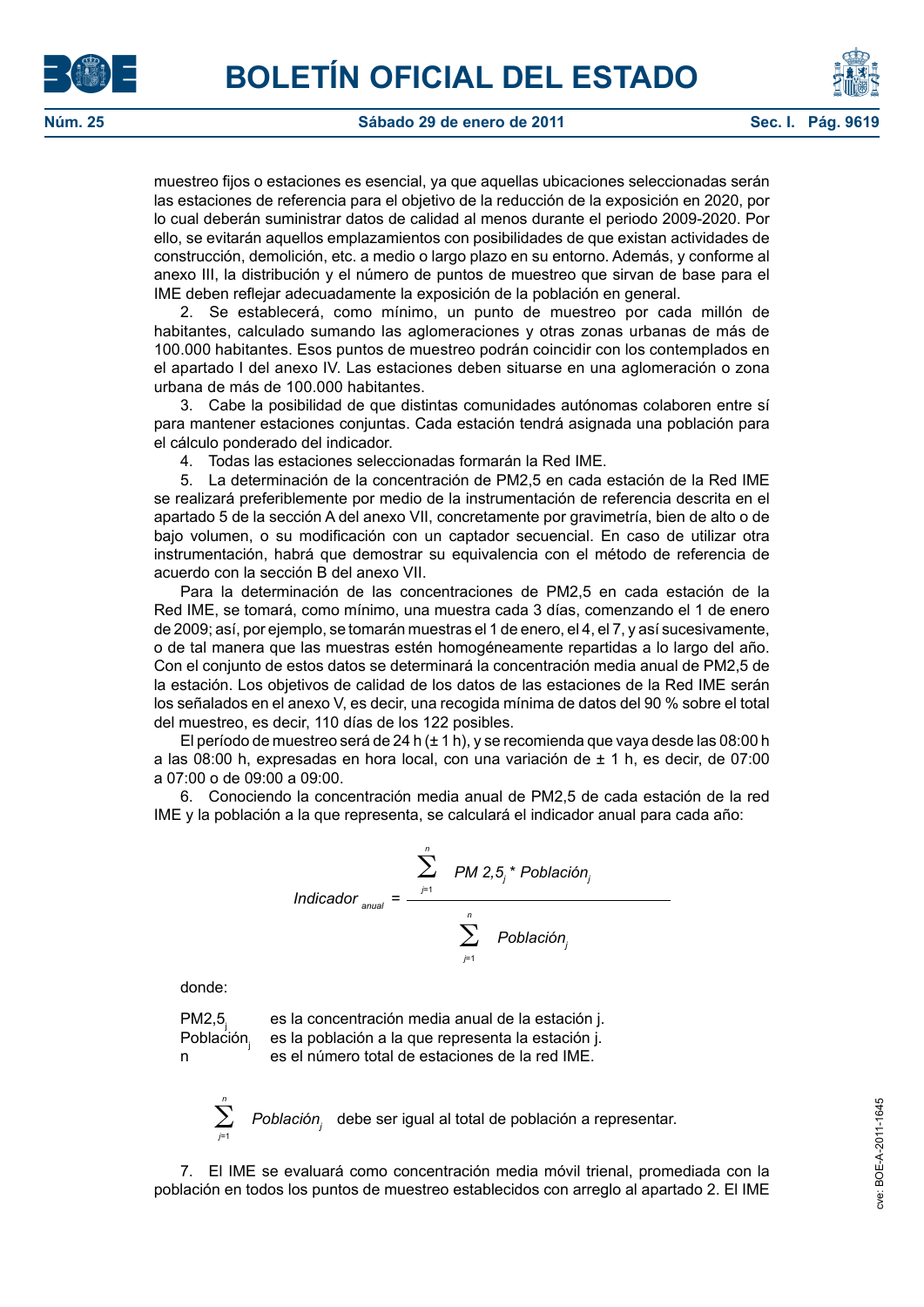



para el año de referencia 2011 será la concentración media de los años 2009, 2010 y 2011:

$$
IME = \frac{\sum_{i=1}^{3} \text{Indicatedor}_{\text{annual}_i}}{3}
$$

donde:

IME es el INDICADOR MEDIO DE EXPOSICIÓN.<br>Indicador <sub>exilata</sub> es el Indicador anual de 2009. Indicador  $_{\text{anual 1}}$  es el Indicador anual de 2009.<br>Indicador  $_{\text{anual 2}}$  es el Indicador anual de 2010. Indicador<sub>anual 2</sub> es el Indicador anual de 2010.<br>Indicador<sub>anual</sub> es el Indicador anual de 2011. es el Indicador anual de 2011.

Posteriormente, se calculará cada año como media móvil de los tres anteriores. El IME para el año 2020 será la concentración media móvil trienal, promediada con la población en todos esos puntos de muestreo para los años 2018, 2019 y 2020. Se utilizará el IME para examinar si se ha conseguido el objetivo nacional de reducción de la exposición de la sección B de este anexo.

El IME para el año 2015 será la concentración media móvil trienal, promediada en todos esos puntos de muestreo para los años 2013, 2014 y 2015. Se utilizará el IME para examinar si se ha respetado la obligación en materia de concentración de la exposición de la sección C de este anexo.

8. El IME podrá calcularse siempre que no falten datos de más del 20 % de las estaciones seleccionadas.

9. Las comunidades autónomas remitirán al Ministerio de Medio Ambiente, y Medio Rural y Marino a la entrada en vigor de este Real Decreto la información sobre las estaciones destinadas a la Red IME, con indicación del equipo utilizado para el muestreo, la frecuencia de recogida de las muestras y la población representada por cada estación.

| Objetivo de reducción de la exposición en relación con el IME en 2011 | Año en el que debe alcanzarse<br>el objetivo de reducción<br>de la exposición |      |
|-----------------------------------------------------------------------|-------------------------------------------------------------------------------|------|
| Concentración inicial en µg/m <sup>3</sup>                            | Objetivo de reducción                                                         | 2020 |
| $< 8.5$ a 8.5                                                         | $0\%$                                                                         |      |
| $> 8.5$ a < 13                                                        | $10\%$                                                                        |      |
| $= 13a < 18$                                                          | 15%                                                                           |      |
| $= 18a < 22$                                                          | 20%                                                                           |      |
| $\geq$ 22                                                             | Reducir, como mínimo,<br>hasta 18 $\mu$ g/m <sup>3</sup>                      |      |

## B. *Objetivo nacional de reducción de la exposición*

Cuando el IME, expresado en μg/m<sup>3</sup> , en el año de referencia sea igual o inferior a 8,5 μg/m<sup>3</sup> , el objetivo de reducción de la exposición será cero. El objetivo de reducción también será cero en los casos en que el IME alcance el nivel de 8,5 μg/mª en cualquier momento durante el período comprendido entre 2011 y 2020 y se mantenga en dicho nivel o por debajo de él.

## C. *Obligación en materia de concentración de la exposición*

El IME deberá ser igual o menor a 20 μg/m<sup>3</sup> a más tardar en 2015.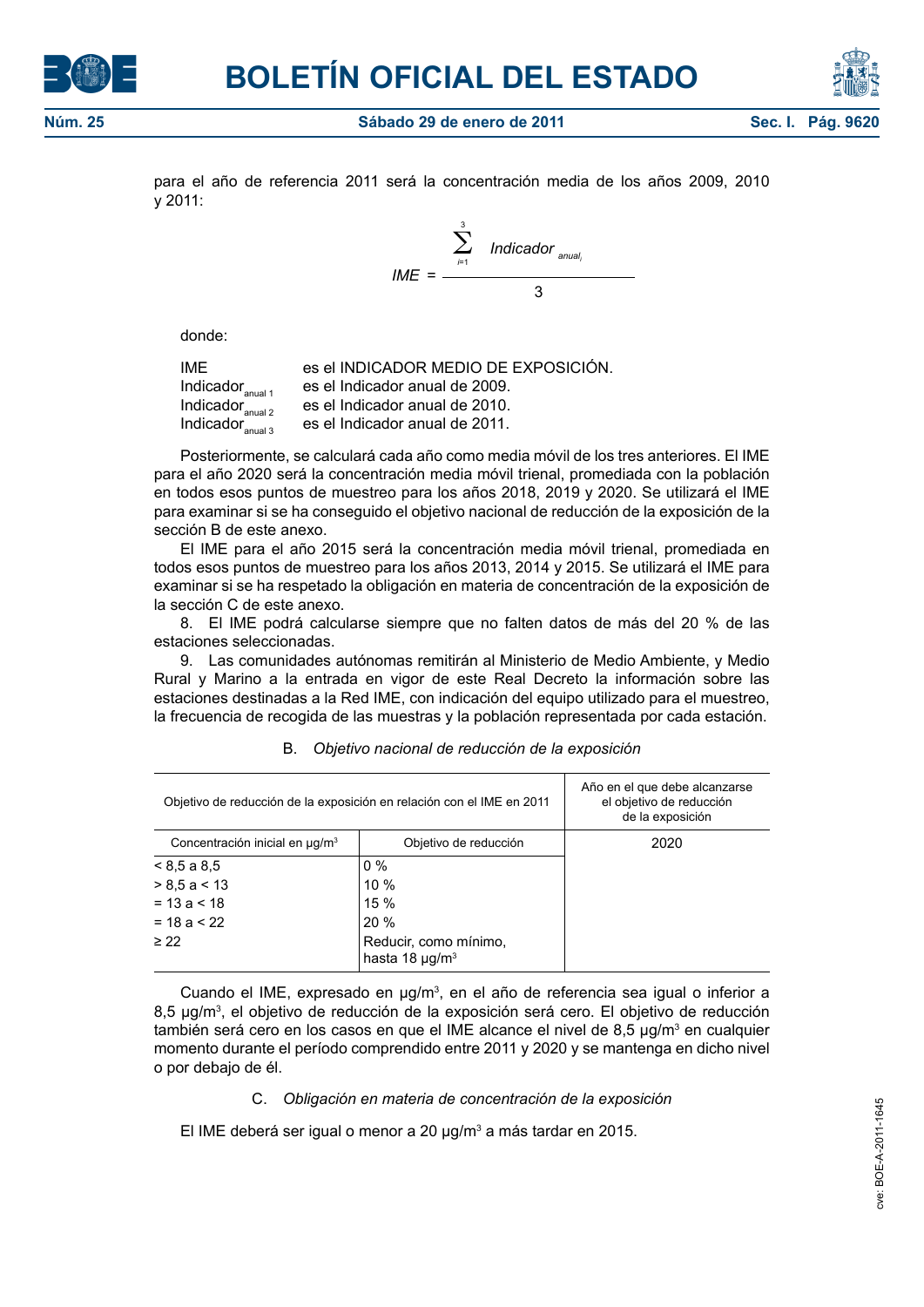



# **ANEXO XIV**

## **Metodología para la demostración y sustracción de las superaciones atribuibles a fuentes naturales (artículo 22)**

Para la demostración y sustracción de los niveles atribuibles a fuentes naturales se emplearán las directrices que publique la Comisión Europea. Mientras tanto, para el caso de las partículas se utilizará el «Procedimiento para la identificación de episodios naturales de PM10 y PM2,5, y la demostración de causa en lo referente a las superaciones del valor límite diario de PM10», elaborado por el Ministerio de Medio Ambiente, y Medio Rural y Marino en colaboración con las comunidades autónomas.

# **ANEXO XV**

# **Información que debe incluirse en los planes locales, regionales o nacionales de mejora de la calidad del aire ambiente (artículos 23 y 24)**

A. *Información que debe incluirse en los Planes en virtud del apartado 1 del artículo 24:*

1. Localización de la superación: región, ciudad (mapa), estación de medición (mapa, coordenadas geográficas).

2. Información general: tipo de zona (ciudad, área industrial o rural), estimación de la superficie contaminada (km<sup>2</sup>) y de la población expuesta a la contaminación, datos climáticos útiles, datos topográficos pertinentes, información suficiente acerca del tipo de organismos receptores de la zona afectada que deben protegerse.

3. Autoridades responsables: nombres y direcciones de las personas responsables de la elaboración y ejecución de los planes de mejora.

4. Naturaleza y evaluación de la contaminación: concentraciones observadas durante los años anteriores (antes de la aplicación de las medidas de mejora), concentraciones medidas desde el comienzo del proyecto, técnicas de evaluación utilizadas.

5. Origen de la contaminación: lista de las principales fuentes de emisión responsables de la contaminación (mapa), cantidad total de emisiones procedentes de esas fuentes (t/año), información sobre la contaminación procedente de otras regiones, análisis de asignación de fuentes.

6. Análisis de la situación: detalles de los factores responsables de la superación (transporte, incluidos los transportes transfronterizos, formación de contaminantes secundarios en la atmósfera), detalles de las posibles medidas de mejora de la calidad del aire.

7. Detalles de las medidas o proyectos de mejora que existían antes de la entrada en vigor de la presente norma, es decir: medidas locales, regionales, nacionales o internacionales y efectos observados de estas medidas.

8. Información sobre las medidas o proyectos adoptados para reducir la contaminación tras la entrada en vigor del presente Real Decreto: lista y descripción de todas las medidas previstas en el proyecto, calendario de aplicación, estimación de la mejora de la calidad del aire que se espera conseguir, evidencias epidemiológicas y perspectiva de protección de salud pública, y estimación del plazo previsto para alcanzar esos objetivos.

9. Información sobre las medidas o proyectos a largo plazo previstos o considerados.

10. Lista de las publicaciones, documentos, trabajos, etc., que completen la información solicitada en el presente anexo.

11. Procedimientos para el seguimiento de su cumplimiento y revisión.

B. *Información que debe facilitarse en virtud del apartado 1 del artículo 23*

1. Toda la información indicada en la sección A del presente anexo.

2. Información relativa al estado de aplicación de las Directivas siguientes: Directiva 70/220/CEE del Consejo, de 20 de marzo de 1970, relativa a la aproximación de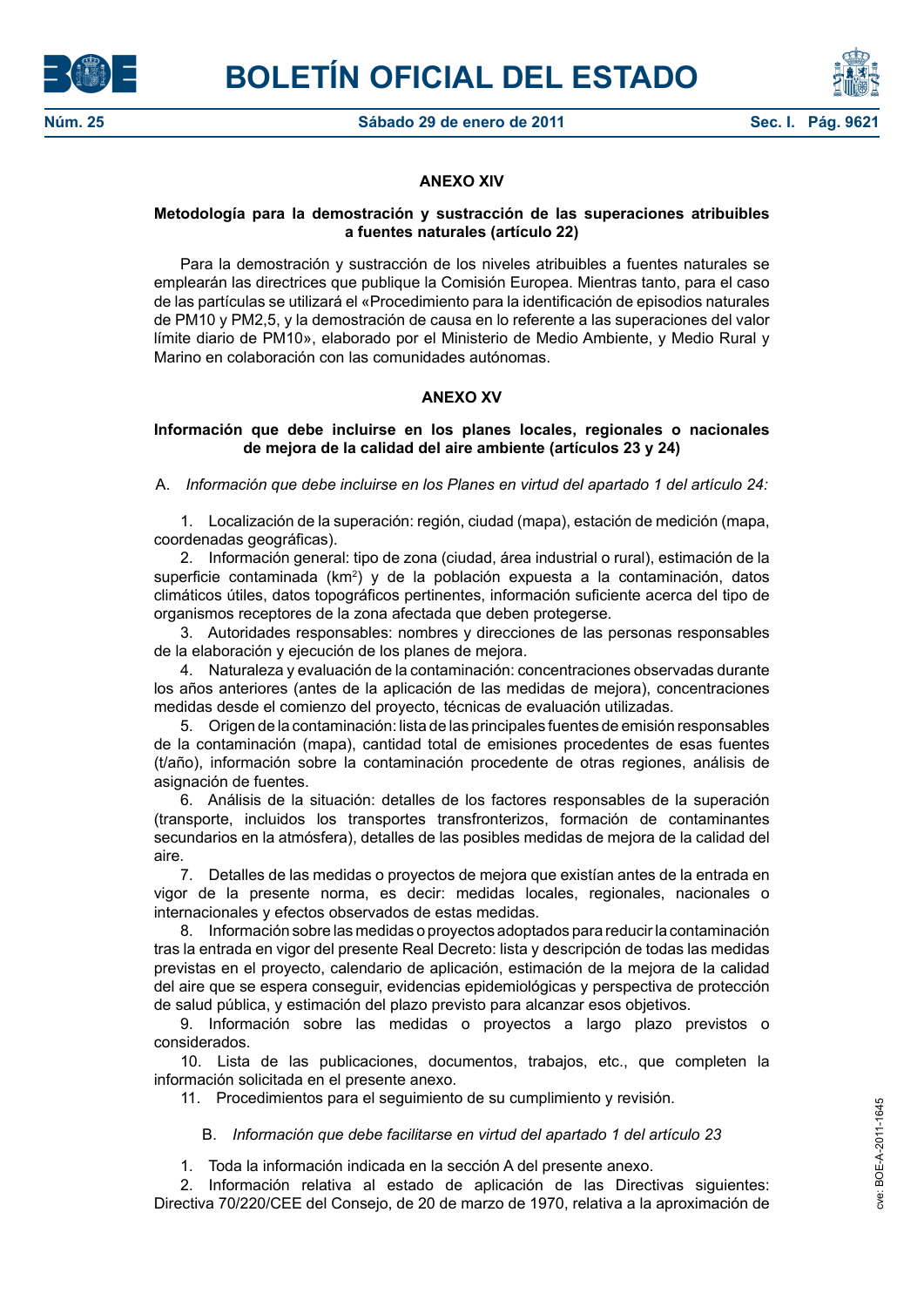



#### **Núm. 25 Sábado 29 de enero de 2011 Sec. I. Pág. 9622**

las legislaciones de los Estados miembros en materia de medidas que deben adoptarse contra la contaminación del aire causada por los gases procedentes de los motores de explosión con los que están equipados los vehículos a motor; Directiva 94/63/CE del Parlamento Europeo y del Consejo, de 20 de diciembre de 1994, sobre el control de emisiones de compuestos orgánicos volátiles (COV) resultantes del almacenamiento y distribución de gasolina desde las terminales a las estaciones de servicio; Directiva 2008/1/CE del Parlamento Europeo y del Consejo, de 15 de enero de 2008, relativa a la prevención y al control integrados de la contaminación; Directiva 97/68/CE del Parlamento Europeo y del Consejo, de 16 de diciembre de 1997, relativa a la aproximación de las legislaciones de los Estados miembros sobre medidas contra la emisión de gases y partículas contaminantes procedentes de los motores de combustión interna que se instalen en las máquinas móviles no de carretera; Directiva 98/70/CE del Parlamento Europeo y del Consejo, de 13 de octubre de 1998, relativa a la calidad de la gasolina y el gasóleo; Directiva 1999/13/CE del Consejo, de 11 de marzo de 1999, relativa a la limitación de compuestos orgánicos volátiles debida al uso de disolventes orgánicos en determinadas actividades e instalaciones; Directiva 1999/32/CE del Consejo, de 26 de abril de 1999, relativa a la reducción del contenido de azufre de determinados combustibles líquidos; Directiva 2000/76/CE del Parlamento Europeo y del Consejo, de 4 de diciembre de 2000, relativa a la incineración de residuos; Directiva 2001/80/CE del Parlamento Europeo y del Consejo, de 23 de octubre de 2001, sobre limitación de emisiones a la atmósfera de determinados agentes contaminantes procedentes de grandes instalaciones de combustión; Directiva 2001/81/CE del Parlamento Europeo y del Consejo, de 23 de octubre de 2001, sobre techos nacionales de emisión de determinados contaminantes atmosféricos; Directiva 2004/42/CE del Parlamento Europeo y del Consejo, de 21 de abril de 2004, relativa a la limitación de las emisiones de compuestos orgánicos volátiles (COV) debidas al uso de disolventes orgánicos en determinadas pinturas y barnices y en los productos de renovación del acabado de vehículos; Directiva 2005/33/CE del Parlamento Europeo y del Consejo, de 6 de julio de 2005, por la que se modifica la Directiva 1999/32/CE en lo relativo al contenido de azufre de los combustibles para uso marítimo; Directiva 2005/55/CE del Parlamento Europeo y del Consejo, de 28 de septiembre de 2005, relativa a la aproximación de las legislaciones de los Estados miembros sobre las medidas que deben adoptarse contra la emisión de gases y partículas contaminantes procedentes de motores de encendido por compresión destinados a la propulsión de vehículos, y contra la emisión de gases contaminantes procedentes de motores de encendido por chispa alimentados con gas natural o gas licuado del petróleo destinados a la propulsión de vehículos; Directiva 2006/32/CE del Parlamento Europeo y del Consejo, de 5 de abril de 2006, sobre la eficiencia del uso final de la energía y los servicios energéticos

3. Información acerca de todas las medidas de reducción de la contaminación cuya aplicación se haya considerado al nivel local, regional o nacional correspondiente para la consecución de los objetivos de calidad del aire, incluidas las siguientes:

a. reducción de las emisiones procedentes de fuentes fijas, disponiendo que las pequeñas y medianas fuentes de combustión fijas contaminantes (incluidas las de biomasa) estén equipadas con sistemas de control de las emisiones o sean sustituidas;

b. reducción de las emisiones de los vehículos mediante su acondicionamiento con equipos de control de las emisiones. Debería considerarse la posibilidad de ofrecer incentivos económicos para acelerar el ritmo de aplicación de esta medida;

c. adjudicación pública conforme a la guía sobre contratación pública ecológica (http://ec.europa.eu/environment/gpp/pdf/buying\_green\_handbook\_es.pdf) de vehículos de carretera, combustibles y equipamientos de combustión, incluida la compra de:

- vehículos nuevos, especialmente de bajas emisiones,
- servicios de transporte en vehículos menos contaminantes,
- fuentes de combustión fijas de bajas emisiones,
- combustibles de bajas emisiones para fuentes fijas y móviles;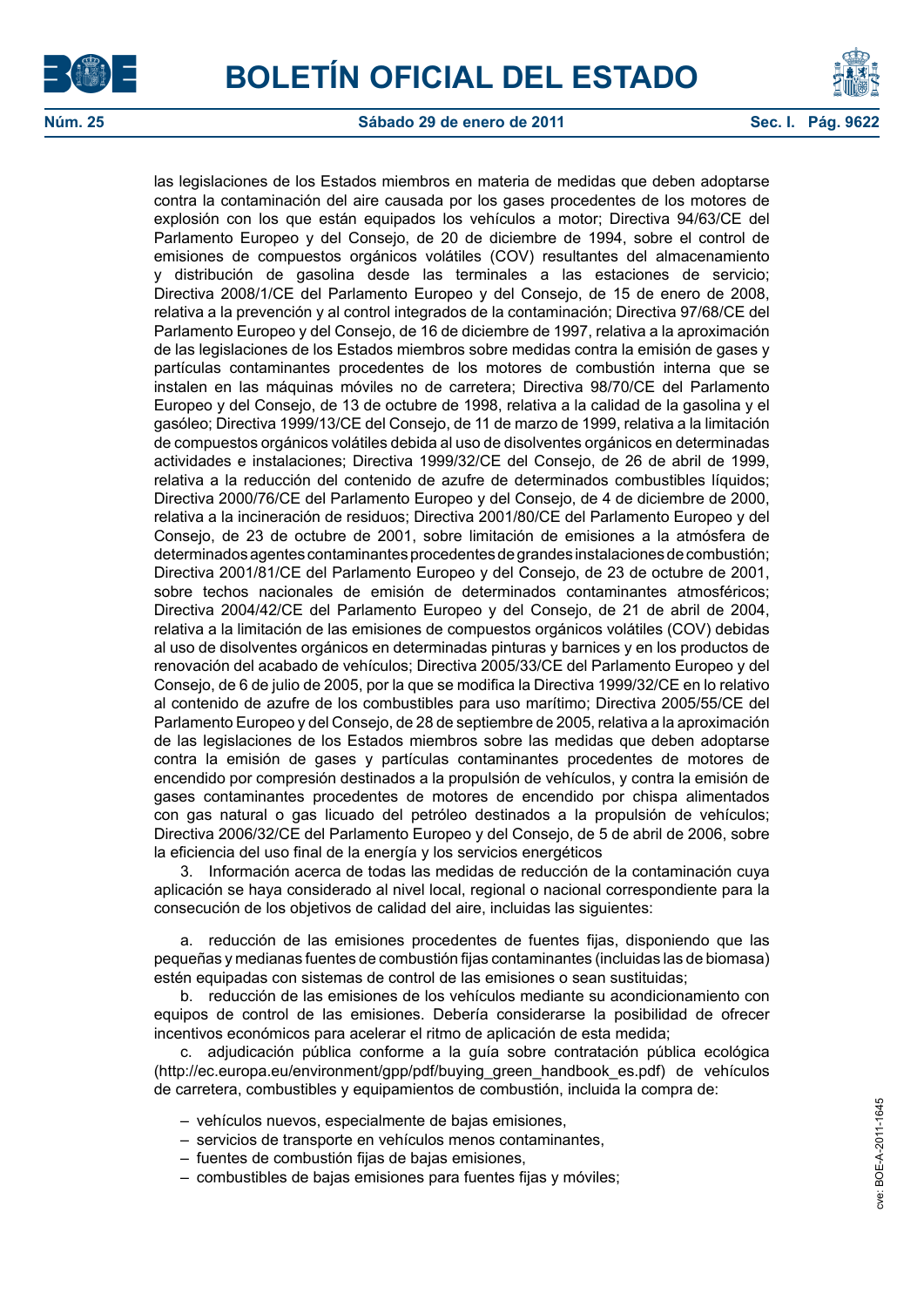

d. medidas destinadas a limitar las emisiones procedentes del transporte mediante la planificación y la gestión del tráfico (incluida la tarificación de la congestión, la adopción de tarifas de aparcamiento diferenciadas y otros incentivos económicos; establecimiento de «zonas de bajas emisiones»);

e. medidas destinadas a fomentar un mayor uso de los modos menos contaminantes;

f. medidas destinadas a garantizar el uso de combustibles de bajas emisiones en las fuentes fijas pequeñas, medianas y grandes y en las fuentes móviles;

g. medidas destinadas a reducir la contaminación atmosférica mediante la concesión de permisos con arreglo a la Directiva 2008/1/CE, el establecimiento de planes nacionales conforme a la Directiva 2001/80/CE y el uso de instrumentos económicos como impuestos, cánones o comercio de derechos de emisión;

h. en su caso, medidas destinadas a proteger la salud de los niños o de otros grupos vulnerables.

# **ANEXO XVI**

## **Capítulo 1. Información que deben suministrar las Comunidades Autónomas y las Entidades Locales a la Dirección General de Calidad y Evaluación Ambiental en virtud del artículo 27**

#### *Sección 1. Información general*

Con carácter general y con excepción del amoniaco, las comunidades autónomas y las entidades locales suministrarán:

1. La información sobre las designaciones a que se refiere el apartado 3.a) del artículo 3.

2. Las listas de las zonas y aglomeraciones contempladas en el apartado 2 del artículo 13, en los seis meses siguientes al final de cada año. En el caso de cambios en la zonificación, deberá acompañarse de un informe técnico que justifique dichos cambios.

3. Antes del 30 de junio del año siguiente al que se refiere la información:

a) Intercambio de información de calidad del aire:

Los datos e informaciones requeridas por la Decisión del Consejo 97/101/CE, de 27 de enero de 1997, por la que se establece un intercambio recíproco de información y datos de las redes y estaciones aisladas de medición de la contaminación atmosférica, modificada por la Decisión 2001/752/CE de la Comisión, de 17 de octubre de 2001, o por la normativa europea que la sustituya.

b) Cuestionario de Evaluación:

La información requerida por la Decisión 2004/461/CE de la Comisión, de 29 de abril del 2004, relativa al cuestionario que debe utilizarse para presentar información anual sobre la evaluación de la calidad del aire ambiente de conformidad con las Directivas 96/62/CE y 1999/30/CE del Consejo y con las Directivas 2000/69/CE y 2002/3/CE del Parlamento Europeo y el Consejo, o por la normativa europea que la sustituya.

El suministro de información requerido por la Directiva 2004/107/CE se realizará a través de la ampliación del citado cuestionario de acuerdo a las guías elaboradas por la Comisión Europea para rellenar el cuestionario de calidad del aire y sus sucesivas actualizaciones.

c) Planes de calidad del aire:

Cuando sean pertinentes, los planes de actuación contemplados en el artículo 24, en el año y medio siguiente al final del año en que se hayan registrado los niveles. Los citados planes se transmitirán de acuerdo a la Decisión 2004/224/CE por la que se establecen las



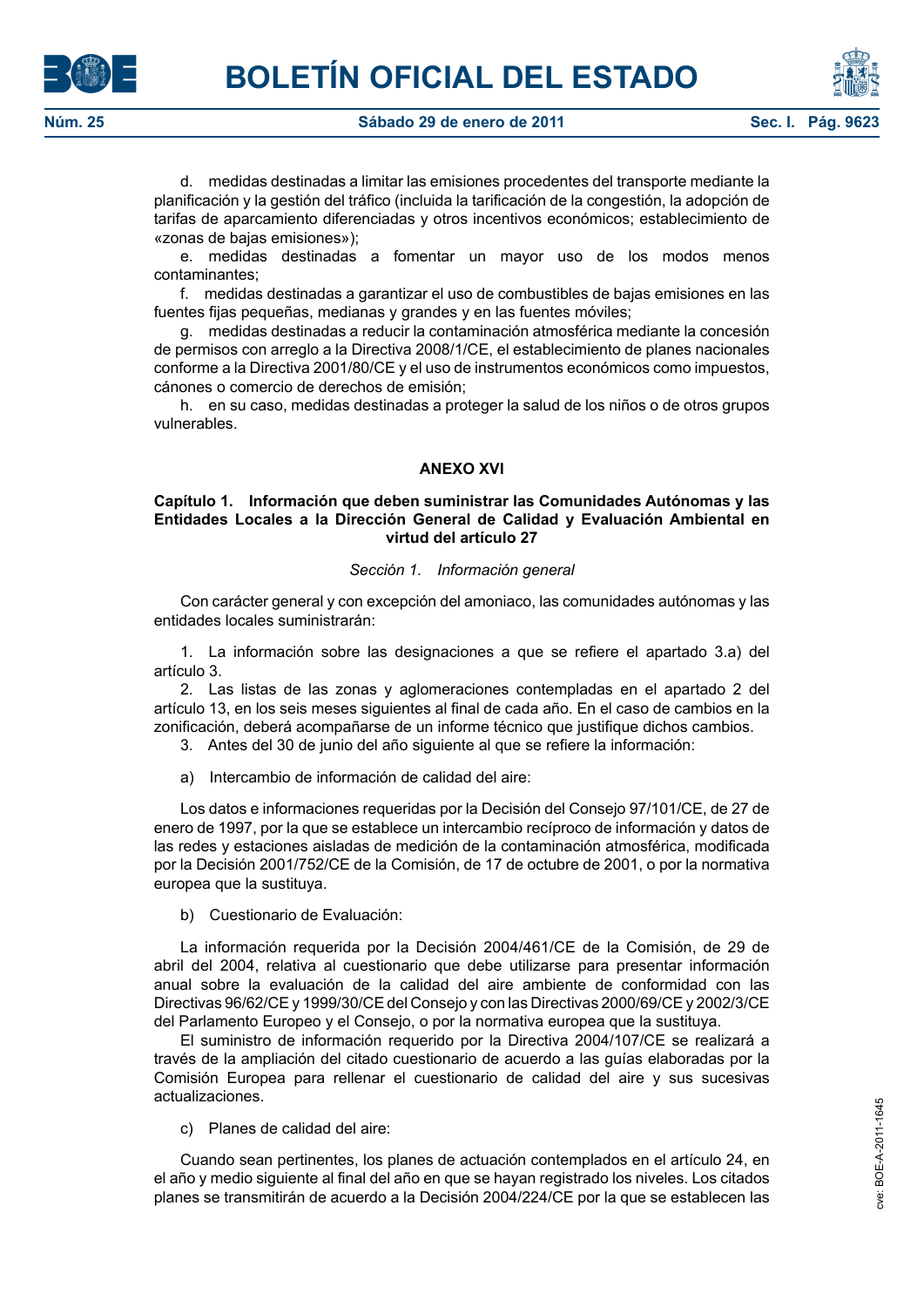medidas para la presentación de información sobre planes o programas previstos en la Directiva 96/62/CE del Consejo en relación con los valores límite de determinados contaminantes del aire ambiente, o por la normativa europea que la sustituya.

En su caso, los planes a que se refiere el artículo 25, tan pronto como sea posible.

4. La superación de los umbrales de alerta, niveles registrados y medidas adoptadas, al mismo tiempo que se informa a la población.

5. Los informes de demostración de equivalencia, de acuerdo a la sección B del anexo VII.

6. Para cada mes, de abril a septiembre de cada año, y en la primera quincena del mes siguiente, los datos horarios provisionales de ozono y de dióxido de nitrógeno de las estaciones utilizadas para la protección de la población.

7. Los métodos de medición y análisis de los COV del apartado 7 del artículo 11.

8. La información correspondiente a la contaminación significativa originada en otro Estado miembro de la Unión Europea o que, originada en una Comunidad Autónoma, pueda tener consecuencias en otro Estado, recogida en el artículo 26 de este Real Decreto.

9. La información necesaria para la actuación con otra Comunidad Autónoma cuando se sobrepasen los objetivos de calidad del aire fijados en un ámbito territorial superior al de la Comunidad Autónoma origen de la contaminación, para poner en marcha el mecanismo correspondiente de coordinación.

10. Cuando, de acuerdo con el artículo 23, las autoridades competentes soliciten de la Comisión Europea una prórroga del plazo de aplicación de los valores límite de NO2 y/o benceno o una exención del cumplimiento de los valores límite de PM10, la información requerida en dicho artículo.

11. La adopción de niveles más estrictos que los correspondientes a los valores límite establecidos en el ordenamiento estatal.

12. Toda la información adicional que en su momento recojan las «Medidas de ejecución» que debe aprobar la Comisión Europea de acuerdo con el apartado 2 del artículo 28 de la Directiva 2008/50/CE y en el plazo estipulado por dichas medidas de ejecución.

13. La información sobre la metodología del IME a que hace referencia el anexo XIII.

14. Cuando sea de aplicación, los resultados de la evaluación preliminar prevista en la disposición transitoria única.

15. En general, todas las informaciones referidas a contaminantes regulados que se señalan en los anexos anteriores del presente Real Decreto.

Los criterios para agregar los datos y calcular los parámetros estadísticos establecidos en este anexo serán los que figuran en la sección J del anexo I.

## *Sección 2. Información referente al amoniaco.*

Con periodicidad anual, y antes del 30 de junio del año siguiente al que se refiere la información, las comunidades autónomas y, en su caso, las entidades locales, enviarán a la Dirección General de Calidad y Evaluación Ambiental la siguiente información:

1. Datos brutos obtenidos en las mediciones de amoniaco en estaciones de tráfico.

## **Capítulo 2. Información que debe suministrar el Ministerio de Medio Ambiente, y Medio Rural y Marino a las Comunidades Autónomas en virtud del artículo 27**

El Ministerio de Medio Ambiente, y Medio Rural y Marino, a través de la Dirección General de Calidad y Evaluación Ambiental y en coordinación con la Agencia Estatal de Meteorología suministrará:

1. Los datos procedentes de analizadores automáticos de las estaciones de la red EMEP/VAG/CAMP, en tiempo casi real.



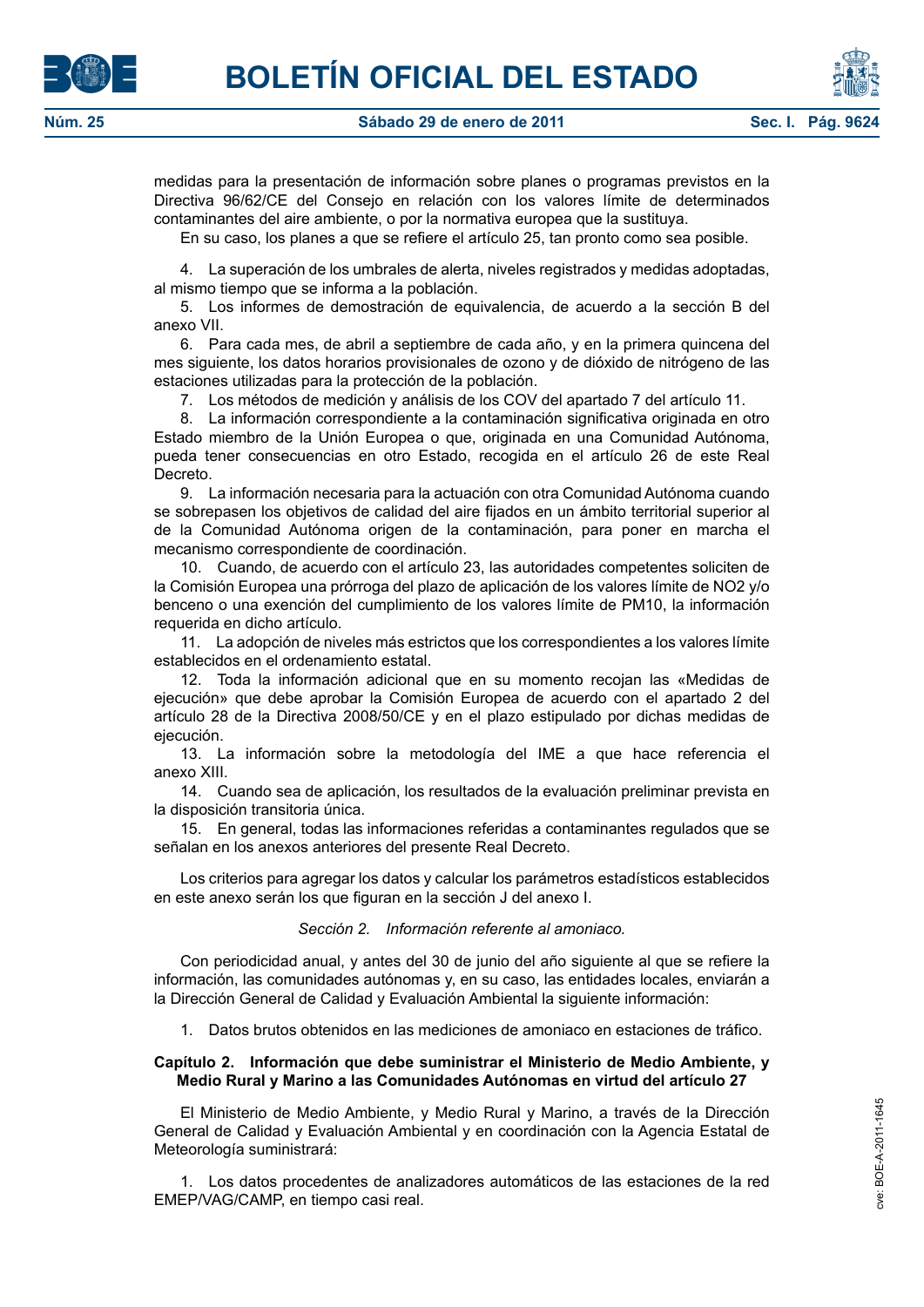



**Núm. 25 Sábado 29 de enero de 2011 Sec. I. Pág. 96 Sec. I.** Pág. 96

2. Antes del 28 de febrero del año siguiente al que se refiere la información, los datos de PM10 y PM2,5 de las estaciones de referencia para el descuento de los aportes de fuentes naturales.

3. Antes del 31 de marzo del año siguiente al que se refiere la información, los datos estadísticos procedentes de analizadores automáticos de las estaciones de la red EMEP/VAG/CAMP, requeridos por la Decisión 2004/461/CE de la Comisión, de 29 de abril del 2004, relativa al cuestionario que debe utilizarse para presentar información anual sobre la evaluación de la calidad del aire ambiente de conformidad con las Directivas 96/62/CE y 1999/30/CE del Consejo y con las Directivas 2000/69/CE y 2002/3/CE del Parlamento europeo y el Consejo, o por la normativa europea que la sustituya.

4. Antes del 30 de junio del año siguiente al que se refiere la información, los datos brutos de las mediciones indicativas de partículas PM2,5 a que se refiere el artículo 8; de las mediciones indicativas a que se refiere el artículo 9; y de las mediciones de amoniaco en estaciones rurales de fondo.

# **ANEXO XVII**

# **Tabla de correspondencias**

Siguiendo la recomendación del considerando (29) de la Directiva 2008/50/CE, se muestra la concordancia entre el presente Real Decreto, la Directiva que transpone y los Reales Decretos que deroga.

Deberá tenerse en cuenta que, además de la tabla, todas las disposiciones referentes al amoniaco son de nueva incorporación.

| Presente RD | RD 1073/2002                                                        | RD 1796/2003                                                   | RD 812/2007               | Directiva 2008/50/CE                                   |
|-------------|---------------------------------------------------------------------|----------------------------------------------------------------|---------------------------|--------------------------------------------------------|
| Artículo 1  | Artículo 1                                                          | Artículo 1                                                     | Artículo 1                | Artículo 1                                             |
| Artículo 2  | Artículo 2                                                          | Artículo 2                                                     | Artículo 2                | Artículo 2                                             |
| Artículo 3  | Artículo 3 con modificaciones                                       |                                                                |                           | Artí<br>c u l<br>0 <sub>s</sub><br>3 y 4 y Anexo I.C.1 |
| Artículo 4  |                                                                     |                                                                |                           |                                                        |
| Artículo 5  |                                                                     |                                                                |                           | Artículo 4                                             |
| Artículo 6  | Artículos 8 y 9.2 con<br>modificaciones                             |                                                                | Artículos 4.1 a 4.4 y 5.2 | Artículos 4, 5 y 6.1 a 6.4                             |
| Artículo 7  | Artículo 9 con modificaciones                                       |                                                                | Artículo 5.3 a 5.6        | Artículos 7 y 8                                        |
| Artículo 8  |                                                                     |                                                                |                           | Artículo 6.5                                           |
| Artículo 9  |                                                                     |                                                                | Artículo 4.5 y 4.6        |                                                        |
| Artículo 10 |                                                                     | Artículo 9 con modificaciones                                  |                           | Artículo 9                                             |
| Artículo 11 |                                                                     | Artículo 9                                                     |                           | Artículos 10 y 11                                      |
| Artículo 12 |                                                                     |                                                                |                           |                                                        |
| Artículo 13 | $5\phantom{.0}$<br>Artículos<br>4<br>$\mathsf{v}$<br>modificaciones | con Artículos 3.1, 3.2, 4.2 y 5 Artículo<br>con modificaciones | 3.1<br>modificaciones     | con Artículos 13.1, 14.1, 16 y<br>17.1                 |
| Artículo 14 | Artículo 6 con modificaciones                                       |                                                                |                           | Artículo 23.1                                          |
| Artículo 15 | Artículo 5 con modificaciones                                       |                                                                |                           | Artículo 12                                            |
| Artículo 16 |                                                                     | Artículos 3.3 y 4.2                                            |                           | Artículo 17.2 y 17.3                                   |
| Artículo 17 |                                                                     | Artículo 5                                                     |                           | Artículo 18                                            |
| Artículo 18 |                                                                     |                                                                | Artículo 3.2              |                                                        |
| Artículo 19 |                                                                     |                                                                | Artículo 3.3              |                                                        |
| Artículo 20 | Artículo 7                                                          | Artículo 6.2 (en parte)                                        |                           | Artículos 13.2 y 19                                    |
| Artículo 21 |                                                                     |                                                                |                           | Artículo 15.1 a 15.3                                   |
| Artículo 22 | Artículo<br>4.3<br>con<br>modificaciones                            |                                                                |                           | Artículo 20                                            |
| Artículo 23 |                                                                     |                                                                |                           | Artículo 22                                            |
| Artículo 24 | Artículo 6 con modificaciones                                       | Artículo 3.3 y 3.4 con<br>modificaciones                       |                           | Artículo 23                                            |